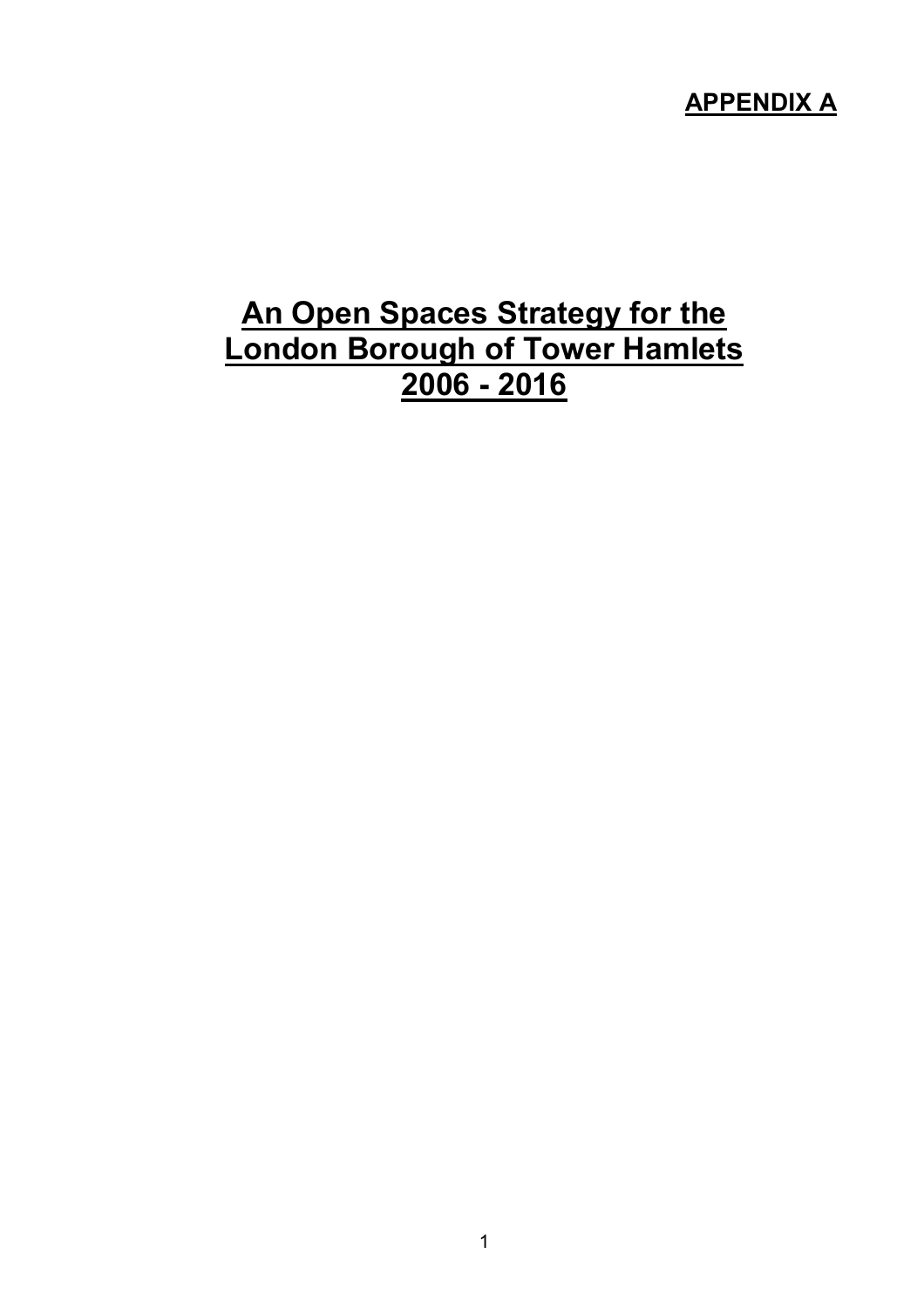## **Contents**

| Section 1 | <b>Introduction</b>                           | page | 4  |
|-----------|-----------------------------------------------|------|----|
| Section 2 | Scope and purpose of the Open Spaces Strategy | page | 8  |
| Section 3 | <b>Tower Hamlets in context</b>               | page | 10 |
| Section 4 | <b>Policy and strategic framework</b>         | page | 14 |
| Section 5 | Assessment of open space provision            | page | 29 |
| Section 6 | <b>Community views and needs assessment</b>   | page | 40 |
| Section 7 | <b>The Way Forward</b>                        | page | 50 |
| Section 8 | <b>Year 1 Action Plan</b>                     | page | 61 |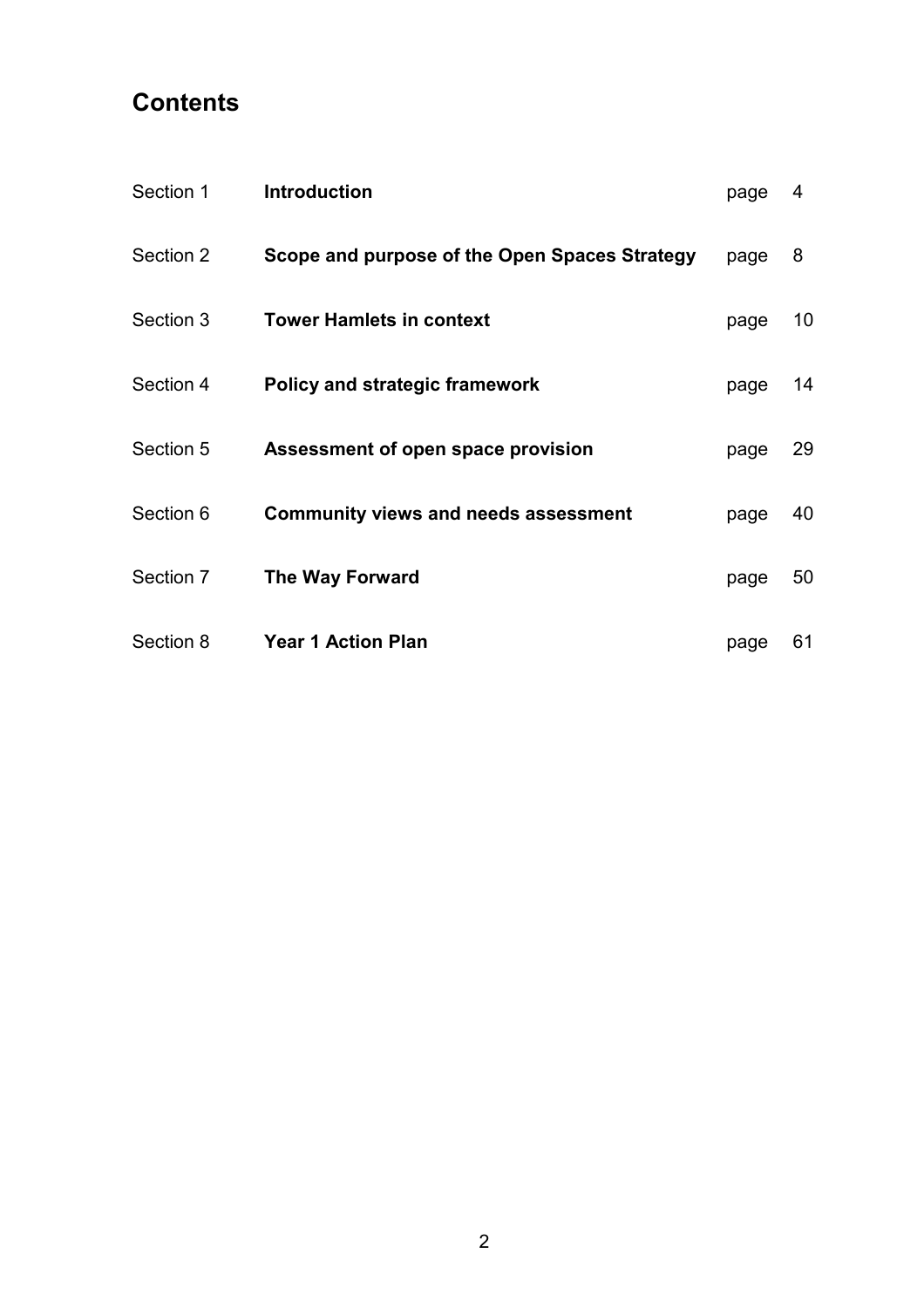# Appendices

| Appendix 1 | <b>Maps 1-20</b>                                                | Supplement |    |
|------------|-----------------------------------------------------------------|------------|----|
| Appendix 2 | Definitions of open space                                       | page       | 71 |
| Appendix 3 | Heritage and history of Tower Hamlets' parks<br>and open spaces | page       | 73 |
| Appendix 4 | <b>Sites of Importance for Nature Conservation</b>              | page       | 80 |
| Appendix 5 | Sports facilities in parks and open spaces                      | page       | 82 |
| Appendix 6 | Analysis of parks and open spaces by size                       | page       | 83 |
| Appendix 7 | Quality scores for parks and open spaces -<br>numerical order   | page       | 87 |
|            | Parks and open spaces in alphabetical order<br>by site name     | page       | 92 |
|            | <b>Glossary of Terms and Web Links</b>                          | page       | 96 |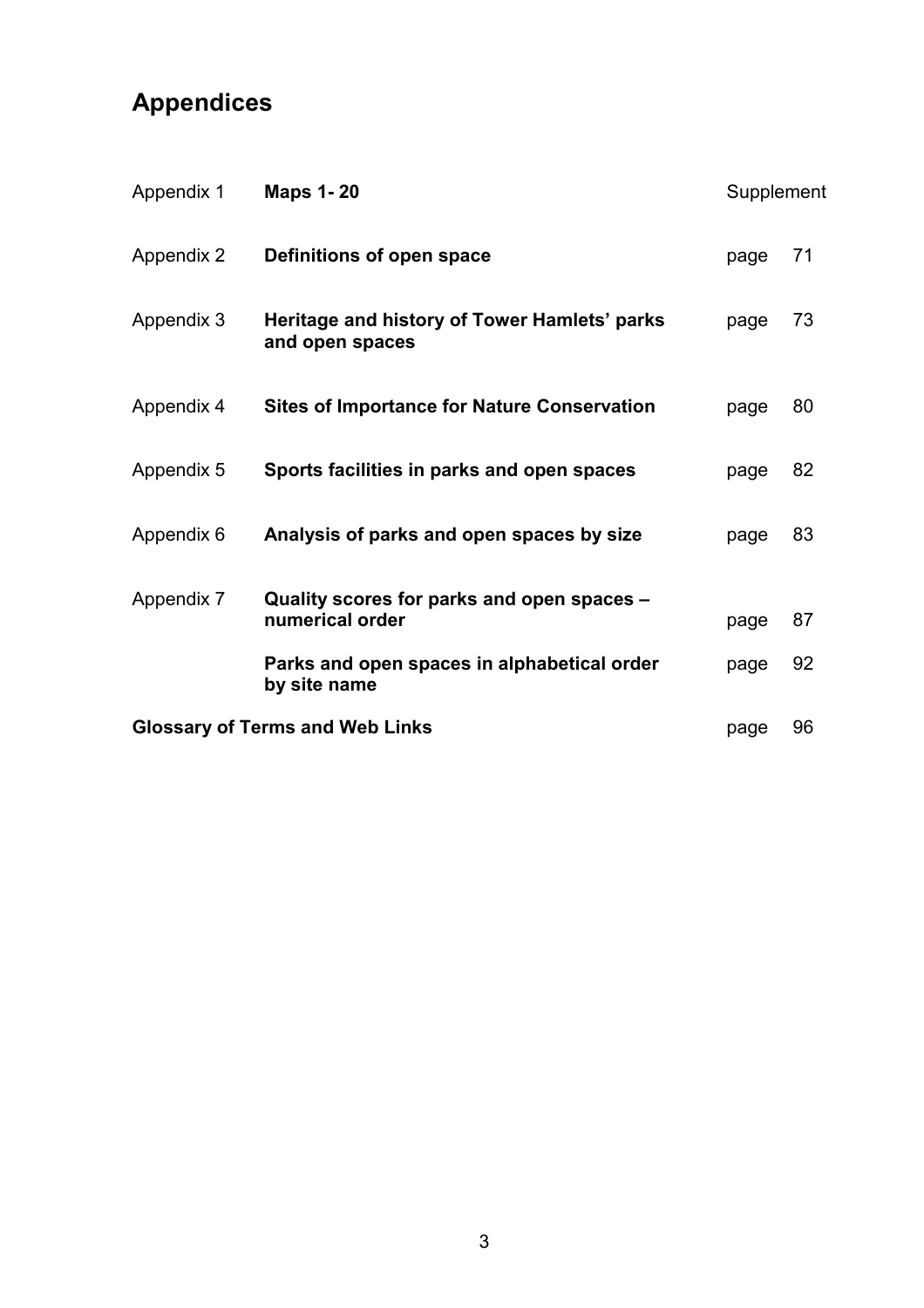## Section 1: Introduction

#### The Council's Vision, Community Plan and Strategic Plan

#### Vision

1.1 The Council's vision is to improve the quality of life for everyone living and working in Tower Hamlets. It is a vision that is shared by all partners in the Tower Hamlets Partnership, which comprises residents, the Council and other public service providers, businesses, faith communities and the voluntary and community sector.

#### Community Plan

- 1.2 The five major themes of the borough's Community Plan set out the means by which the vision will be delivered. These are to make Tower Hamlets:
	- A better place for living safely
	- A better place for living well
	- A better place for creating and sharing prosperity
	- A better place for learning and leisure; and
	- A better place for excellent public services

#### Key Priorities of the Community Plan

1.3 The Council has identified 12 key priorities for action within these five themes. These provide the focus for service delivery. They are:

#### Living Safely

- 1. Building Safer and Stronger Communities
- 2. Improving the Environment

#### Living Well

- 3. More Homes of a Decent Standard
- 4. Improved Outcomes for Vulnerable Children and Adults

#### Creating and Sharing Prosperity

- 5. Developing the Local Economy
- 6. Reducing Poverty

#### Learning, Achievement and Leisure

- 7. Improved Educational Attainment
- 8. Increased Participation in Leisure and Cultural Activities

#### Excellent Public Services

- 9. More Effective Staff
- 10. More Effective Council Services
- 11. Improved Equality of Opportunity
- 12. Increased Democratic Participation and Engagement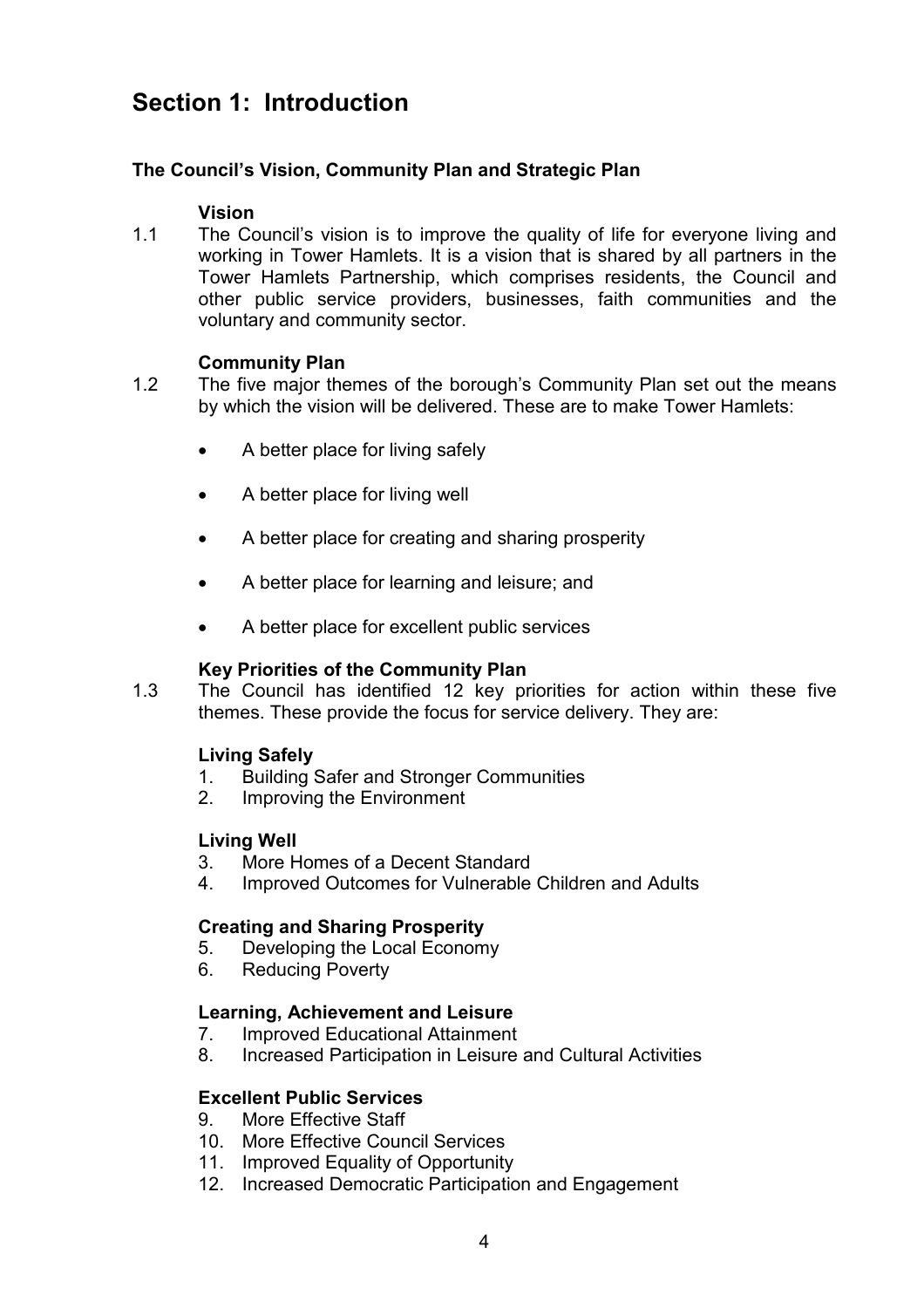#### **Strategic Plan**

- 1.4 The Strategic Plan sets out the aims and objectives for delivering services and improvements against the Themes and Key Priorities.
- 1.5 Under the key priority of creating a better place for learning, achievement and leisure, the Strategic Plan states that the Council wants to improve the provision and quality of public open space, and that an Open Space Strategy will be prepared in order to achieve this. The Open Space Strategy provides a policy and structural framework for future provision and improvements, and has been prepared so as to be consistent with the Council's Community Plan Themes and Draft Local Development Framework (LDF).

#### Government support on the development of Open Space Strategies

- 1.6 The National Government has recognised the important role that parks and other green space has in underpinning people's quality of life. Through revised guidance on Planning Policy, and through agencies such as CABE Space, the Government has identified the manner in which good quality, well designed and managed spaces can support an urban renaissance, promote social inclusion and community cohesion, improve peoples' health and wellbeing and support more sustainable development.
- 1.7 Parks and open spaces are a key public amenity, providing for a wide range of recreational, social and cultural activities including sports, walking, play, outdoor events and other more passive forms of recreation. Tower Hamlets' parks and green spaces already provide for a wide range of local needs, however, a clear set of priorities is required to manage the conflicting demands on the limited open space available.
- 1.8 The Best Value Review of Parks and Play Services was completed in June 2003. As part of the review process, a basic assessment of open space provision was carried out. This identified that:
	- twelve out of the seventeen wards in Tower Hamlets have no green space larger than five hectares in area
	- several of the areas of the borough with the least amount of green space are also the areas with the highest levels of deprivation
	- ethnic minority groups, and in particular people from the Bangladeshi community have some of the poorest access to nearby green space and green features
- 1.9 The review concluded that the development of a Green Space Strategy was essential to ensure that people in all areas of the Borough should have safe and easy access to local provision wherever they live, work and spend their leisure time. This strategy ensures that the best use is made of the resources available, and that improvements are targeted where they are most needed. It sets out the Council's intentions and policy framework for open spaces over the next ten years. Key actions have been identified following a review of current provision and needs. The proposed actions support the priorities identified within the Community Plan.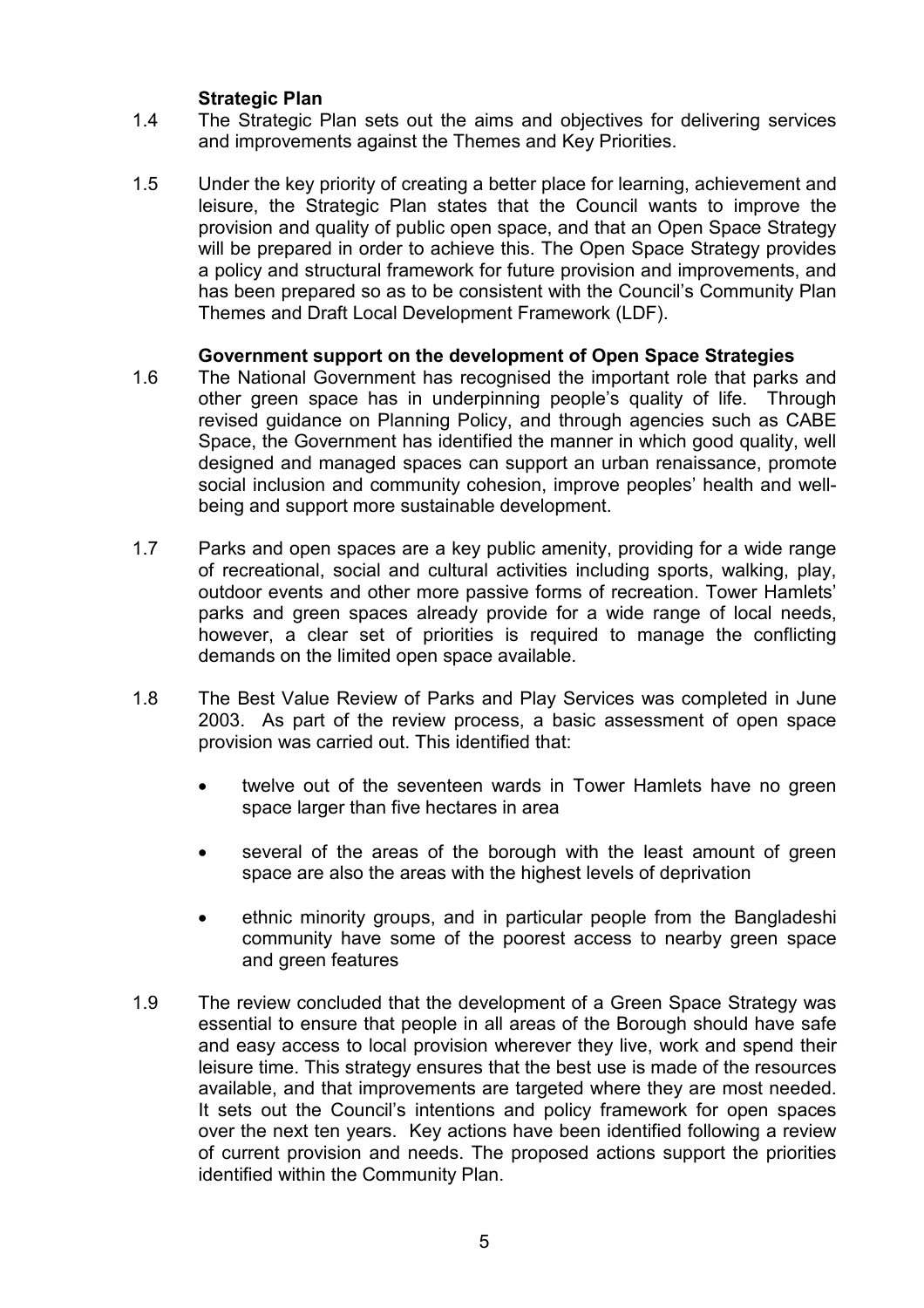1.10 The preparation of this Strategy has followed the Mayor's best practice guidance of the London Plan "Guide to preparing Open Space Strategies" (March 2004)

#### Consultation on the draft Open Spaces Strategy

1.11 In preparing this Strategy, the Council has taken account of the needs of local people as expressed through local consultations and research. The Strategy reflects the views and comments of a wide range of groups and key stakeholders. Consultation on the draft strategy proposals took place between March and May 2005. The Council wrote to tenants' and residents' groups, community groups, parks Friends' groups and public bodies with an interest in open space issues with a copy of the draft strategy and maps. A public meeting was held to present the key findings and open space issues in Tower Hamlets. In addition, responses to consultation carried out for the preparation of the Local Development Framework have been incorporated into this Strategy. The Council will continue to engage with the local community and regularly monitor public opinion. It will carry out an annual survey of views on the provision of public parks and open spaces and will publish findings on the Council web site. Action Plan Point 5.1

#### Benefits of parks and open spaces

- 1.12 The Government has recognised that sustainable communities need good green spaces. Parks and open spaces offer many benefits for people and communities, the environment, wildlife, the local economy. They are freely accessible to everyone in the community on equal terms; they promote community cohesion (by providing meeting places and events and festivals) and social inclusion. They improve the health and well being of individuals, supporting active, healthy lifestyles. They enhance the visual appearance of the Borough and encourage tourism as well as inward investment to benefit the local economy.
- 1.13 Parks and open spaces are the places that help people define and connect with their local community and are valuable cultural assets in their own right. Some are the remaining fragments of the medieval landscape of the area, or are important designed landscapes or contain historic features of great heritage significance. The Borough's parks and open spaces play host to a wide variety of cultural events and festivals throughout the year, which attract many thousands of visitors. They are used for education by schools, universities, volunteer groups and individuals monitoring wildlife or taking part in guided walks and talks. The subject areas include the environment, sports, history, design and nature conservation; participants include children, young people and adults.
- 1.14 They offer peace and quiet and the opportunity to enjoy semi-natural landscapes and contact with nature. They are the only places that offer significant wildlife habitats in Tower Hamlets. They improve air quality by removing dust and adding oxygen, they reduce summer temperatures, reduce the run-off into drainage systems during storms. They provide attractive, routes for pedestrians and cyclists as alternatives to busy roads.
- 1.15 Parks and green spaces offer the chance for children to run and play freely in natural surroundings or to have fun in formal play facilities. They provide the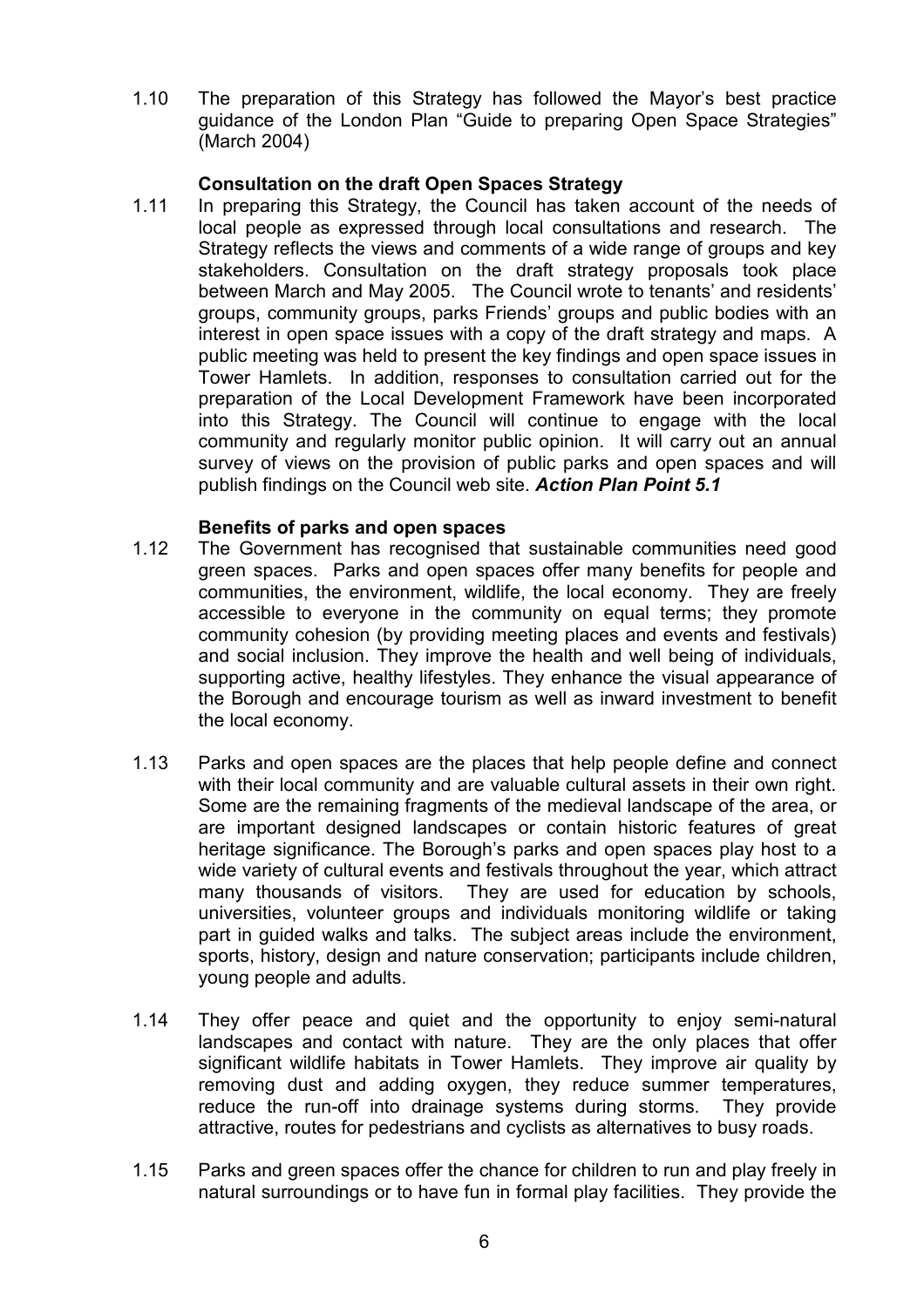principal opportunities for a wide range of formal and informal outdoor sports that are used by thousands of local residents every year.

#### In Summary

- 1.16 The quality, amount, and access to open space are key issues that impact on the ability of the Council and its partners to deliver the shared vision.
- 1.17 These issues are directly relevant to all five Community Plan themes and these have been used to focus the actions and recommendations of the Strategy.
- 1.18 The Strategy directly addresses and sets out clear strategic approaches in relation to the findings of the Best Value Review of Parks and Play Service.
- 1.19 This Strategy has been developed with the input of a wide range of key community stakeholders. It sets out proposals for continuing community dialogue during the implementation and further development of detailed actions.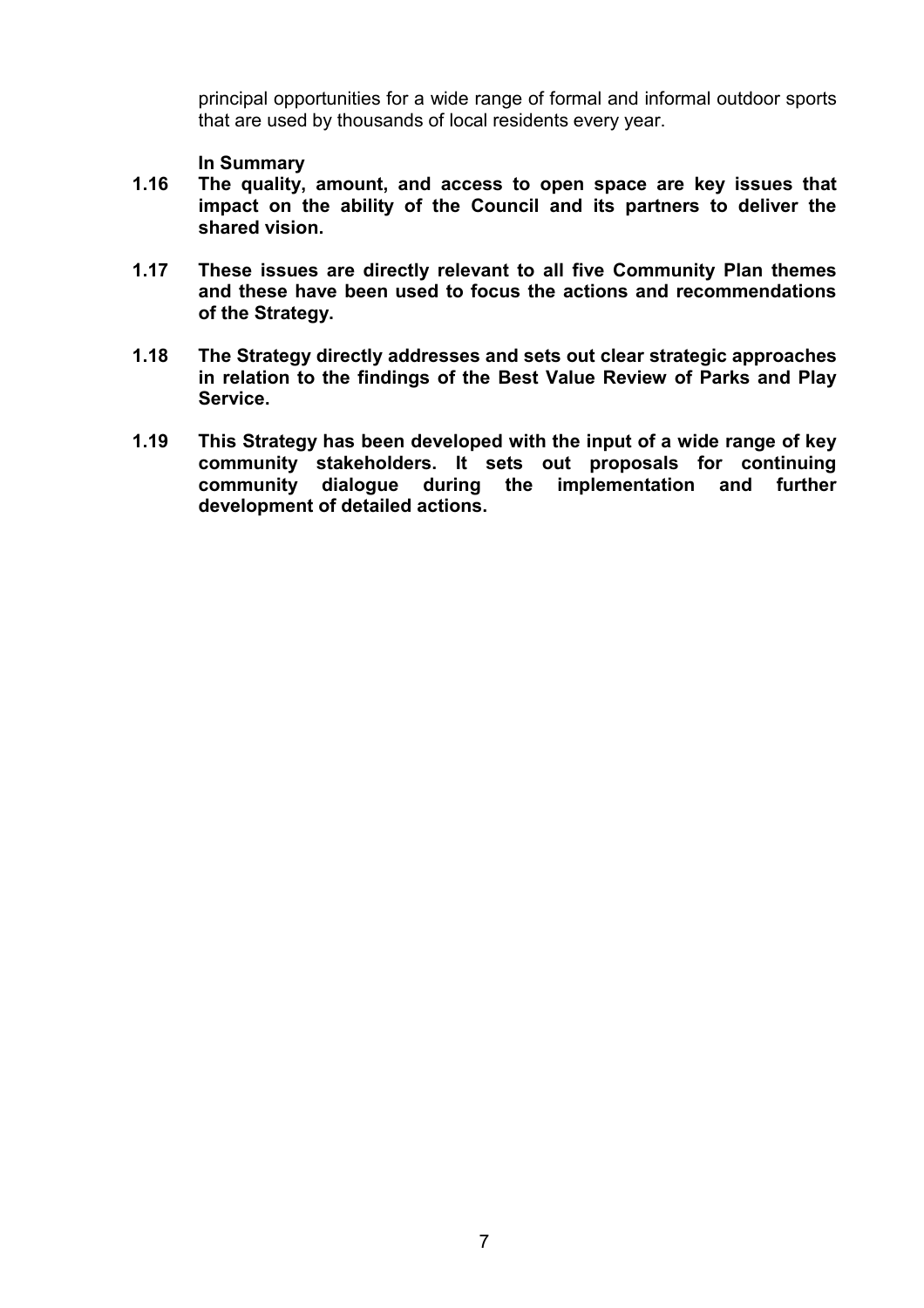## Section 2: Scope and purpose of the Open Spaces **Strategy**

#### Scope

The Mayor of London's Best Practice Guidance on Preparing Open Space Strategies has been followed in the preparation of this Strategy. All open space has a value to the community and contributes to the environmental quality of an area. Open space in Tower Hamlets has been identified and assessed, whether or not it is publicly accessible or has a defined recreational role. In addition, public open spaces within 1.2 km of the boundary in neighbouring boroughs have been assessed, in accordance with the Guidance.

#### Definition of Open Space

- 2.1 The London Plan provides a definition of 'Open Space', and this has been used in the preparation of this Strategy:
	- "All land use in London that is predominantly undeveloped other than by buildings or structures that are ancillary to the open space use. The definition covers the broad range of open space types within London, whether in public or private ownership and whether public access is unrestricted, partially restricted or restricted."
- For the purpose of producing an Open Space Strategy, the definition does not include private residential gardens or incidental areas, such as road verges, or streets (unless these form part of a link in the open space network). The Strategy also follows national, regional and local policy including Council plans and priorities. It provides:
	- an assessment of current needs and future demographic trends
	- an assessment of the quantity, quality, availability and accessibility of the spaces and their capacity and suitability to meet both current and future local community needs
- 2.2 A key task for the Council is to establish local standards for open space provision. This strategy identifies a minimum standard of provision of 1.2 hectares per 1,000 population (based on NPFA benchmark standards) and no net loss of open space. The Council will seek to increase open space provision through the Borough's Local Development Framework (LDF) and Area Action Plans (AAP).

#### Purpose

- 2.3 To enable the Council and its partners to:
	- have a better understanding of the needs and aspirations of local people
	- map the supply of open space in terms of its quantity and distribution, its quality and its accessibility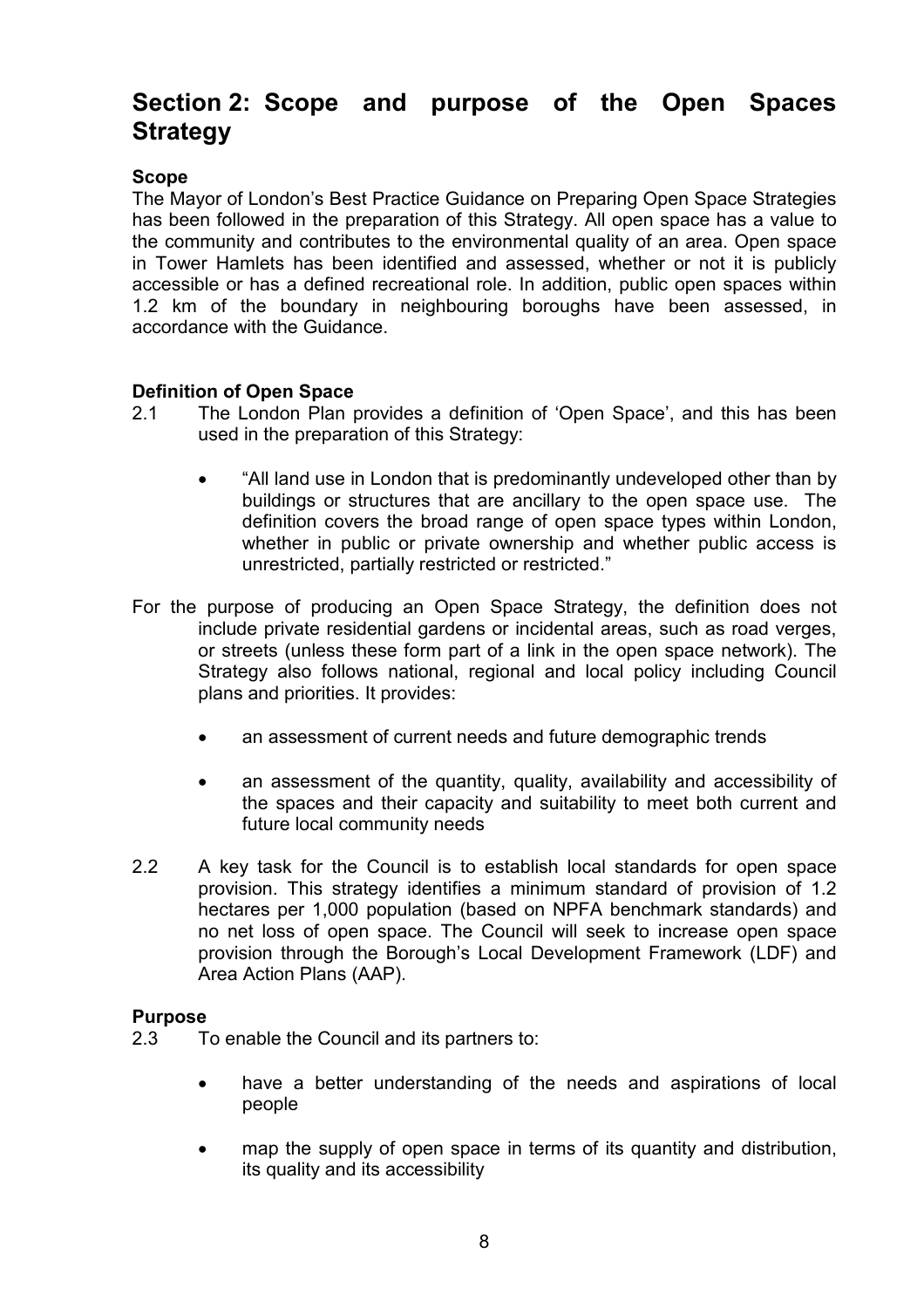- provide a framework to help focus investment where it is needed
- protect open space with effective policies
- comply with the requirements of the Government policy, the London Plan and with good practice
- deliver improved parks and open spaces for the residents, workers and visitors of Tower Hamlets

# In Summary<br>2.4 The S

The Strategy follows closely the guidelines set down by the GLA and is guided by a clear set of objectives. It establishes minimum standards for the protection and provision of open space.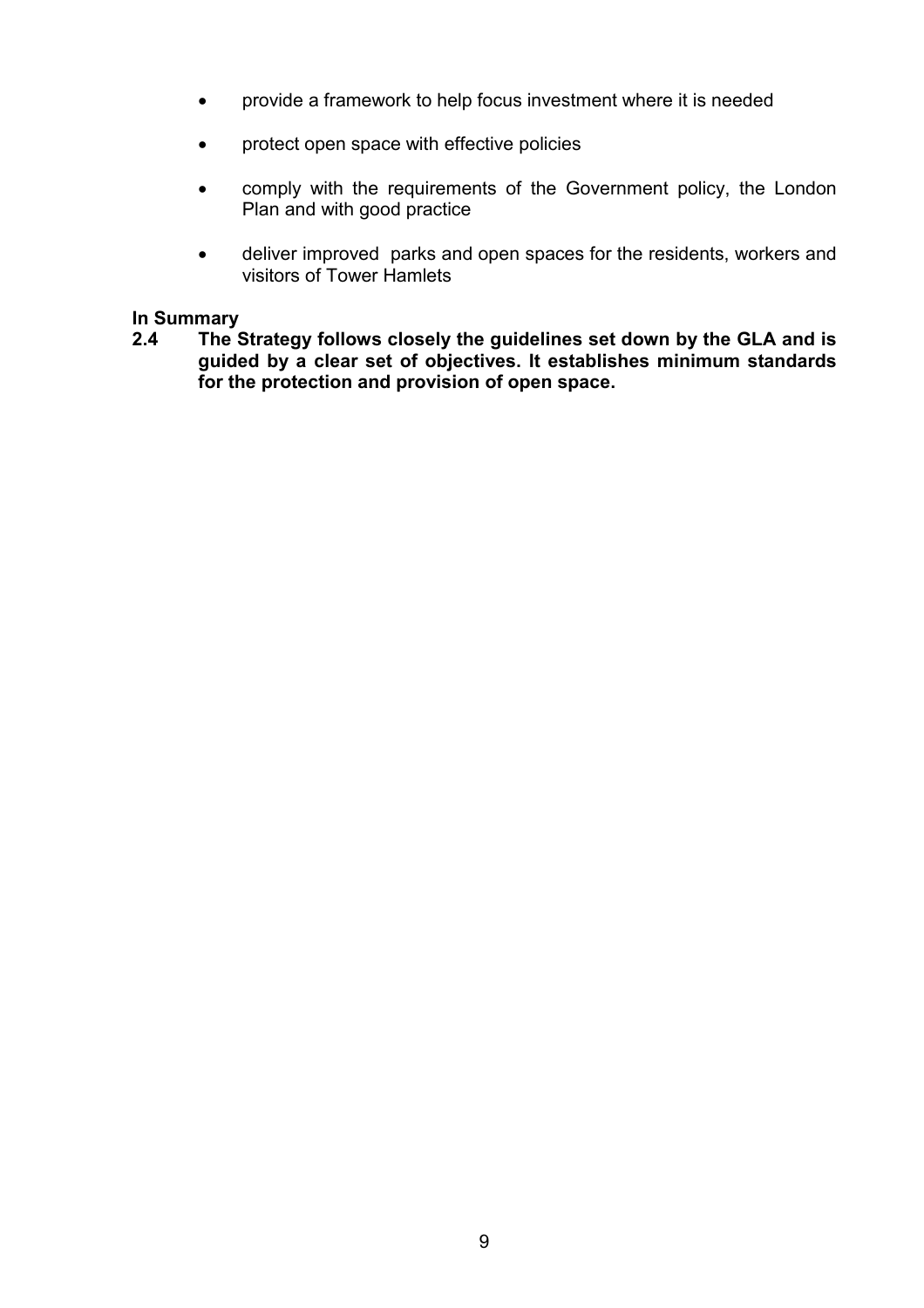## Section 3: Tower Hamlets in context

Section 3 provides a background to the borough of Tower Hamlets, and includes information on its history, economy, landscape and people. Key challenges are identified that have implications for the future provision of open space.

#### Location and development background

- 3.1 Tower Hamlets, covers an area of less than 8 square miles. The Thames forms the southern boundary (the London Boroughs of Greenwich, Lewisham and Southwark are Tower Hamlet's riparian neighbours) with the London Boroughs of Newham to the east, Hackney to the north and the City of London to the west. It has a population of over 200,000, which is growing rapidly with an increase of over 35,000 since 1991. Tower Hamlets now has one of the highest population densities in London and one of the highest levels of high-rise housing. These two facts have a profound implication for the provision, role and quality of open space in the Borough.
- 3.2 Its proximity to the City of London has meant that the Borough's economy has undergone major structural change with significant growth in the financial services sector. A large proportion of development in London is now taking place in Tower Hamlets, building on the success of Canary Wharf. The London Plan<sup>1</sup> anticipates that a large number of new jobs will be created in the area over the next 10 years. GLA Economics<sup>2</sup> indicates that jobs will have increased by 121,000 by 2016 from those available in 2001. These trends are set to continue with planned expansion in Canary Wharf, the City Fringe and Leaside resulting in one of the highest daytime workforce densities in the UK.

SEE MAP NO.1: Index of Multiple Deprivation. (All maps can be found in the separate map appendix).

#### Social Demographics<sup>3</sup>

- 3.3 About three-quarters of children living in Tower Hamlets are in low-income families. Unemployment rates (approx. 11%) are significantly above London and national rates. The London average is 7% and the national average 3.6%. The percentage of claimants who are long-term unemployed (over 6 months) is significantly higher than for both inner London and England.
- 3.4 Tower Hamlets has a notably youthful population. 22% of the population is under 15 years old, compared to 18% for inner London and England. Moreover, the 20-34 year old age group represents 34% of the total population compared to 20% for England.

 $\overline{a}$ <sup>1</sup> The Mayor's Spatial Development Strategy for London, February 2004

 $2<sup>2</sup>$  GLA Economic Current Issues Note 4, Summer 2005

 $^3$  Scott Wilson Business Consultancy, Final Report to LBTH July 2005, using 2001 Census data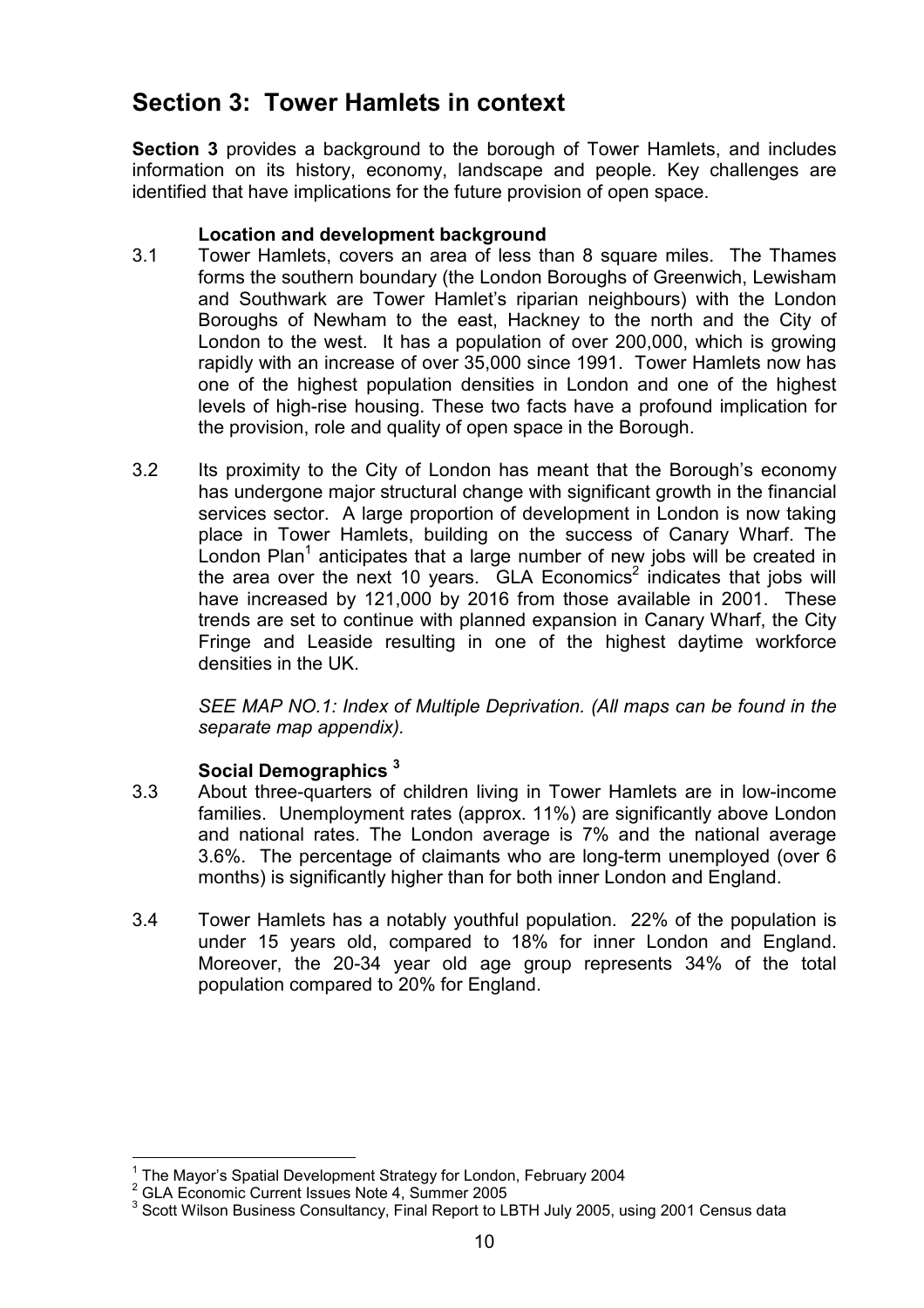#### Age Distribution of Population



Figure 1: Age Distribution of Population of Tower Hamlets (2001 census figures).

3.5 Tower Hamlets' population is ethnically diverse. The latest census data identifies almost half (48%) of the population is made up of minority ethnic groups. The largest of these groups is the Bangladeshi community, comprising 34% of the population. It is the largest single minority ethnic population of any London borough. There are also sizeable Caribbean and African groups including a growing Somali community. Another defining feature of the population is the high percentage of the under 16-year old age group which is from predominantly minority ethnic groups.



#### Ethnic Composition of Population

#### Figure 2: Ethnic composition of Population of Tower Hamlets (2001 census figures).

3.6 Of the 19 Tower Hamlets wards, 13 are amongst the 3% most deprived wards in England and Wales. The population has relatively high levels of adult and infant mortality compared to Greater London, and England and Wales. The percentage of the working age population receiving incapacity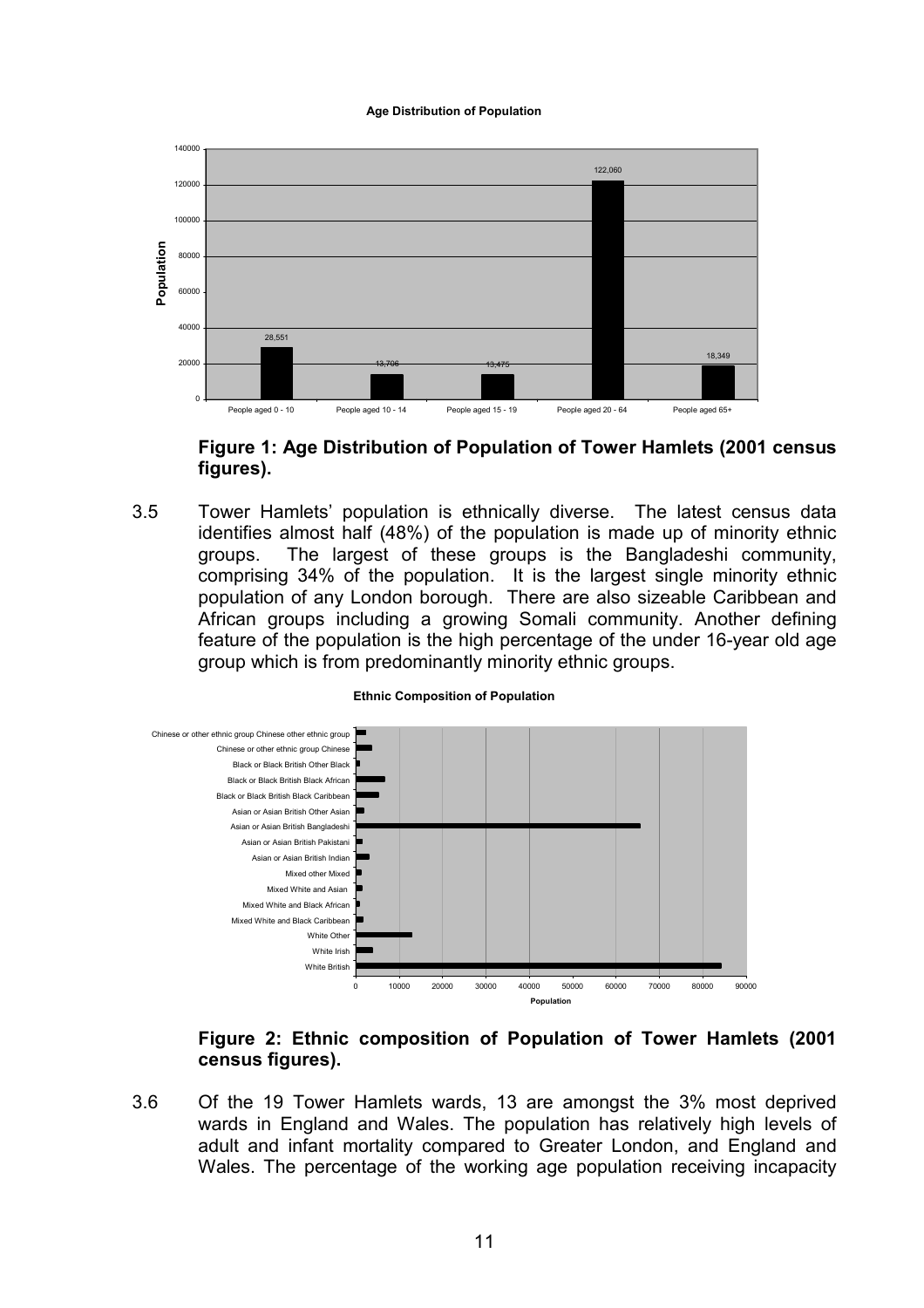benefit is also higher than national and regional figures. There are a relatively high number of children and young people with multiple disabilities.

- 3.7 Overcrowded housing is a problem in Tower Hamlets; 29% of households are registered as overcrowded compared to 24.6% for inner London and 7% nationally, consequently demand for housing significantly exceeds supply. The high proportion of households on housing benefit is indicative of the relative levels of poverty.
- Open Space and the character of the urban landscape in Tower Hamlets 3.8 The Borough has many open spaces that contribute to the wider landscape character or structure of Tower Hamlets, including Victoria Park, Mile End Park and Millwall Park / Mudchute Park and Farm. The significance of these sites in landscape terms is recognised with their designation as metropolitan open land (MOL) and their contribution to the Townscape Character Assessment set out in the Council's Street Design Guide (2002). Other open spaces also contribute to the urban form of Tower Hamlets, including the docks, canals and rivers. These spaces have framed or even created the urban grain of the Borough. The Borough's Sites of Importance for Nature Conservation and Local Nature Reserves also perform important structural roles as wildlife corridors.

#### Open Space and Tourism

3.9 Tower Hamlets has many parks, gardens and open spaces that are visited and enjoyed by tourists, bringing a boost to the local economy. Visitors to the Bethnal Green Museum of Childhood make good use of Museum Gardens. Trinity Square Gardens is a key gateway site for Tower Hamlets. It is used by a large proportion of the visitors to the Tower of London, and by visitors to the Commonwealth War Graves Commission Merchant Navy memorials. Victoria Park and Mile End Park attract visitors from all over London and further afield. Large numbers of tourists visit Island Gardens to take in one of the best views in London, of the river and Greenwich. Many of these parks host some of the biggest and best attended festivals in the UK.

#### Implications for open space provision

- 3.10 Tower Hamlets has a comparatively young and very diverse population. Parks and open spaces must be developed and improved to provide for a wide range of uses and needs. In particular, the social, educational and recreational needs of young people need to be improved.
- 3.11 The health benefits of regular exercise and access to green spaces is well established; poor health and inequality in the Borough can in part be ameliorated by increased and better use of its open spaces.
- 3.12 As a densely populated Borough with large numbers of residents without access to a private garden and a rapidly increasing daytime workforce those open spaces that exist need to be of the highest quality and support an increasing range of demands. The speed and scale of regeneration and development in the borough presents both opportunities and challenges in relation to the provision of adequate, good quality, sustainable open spaces.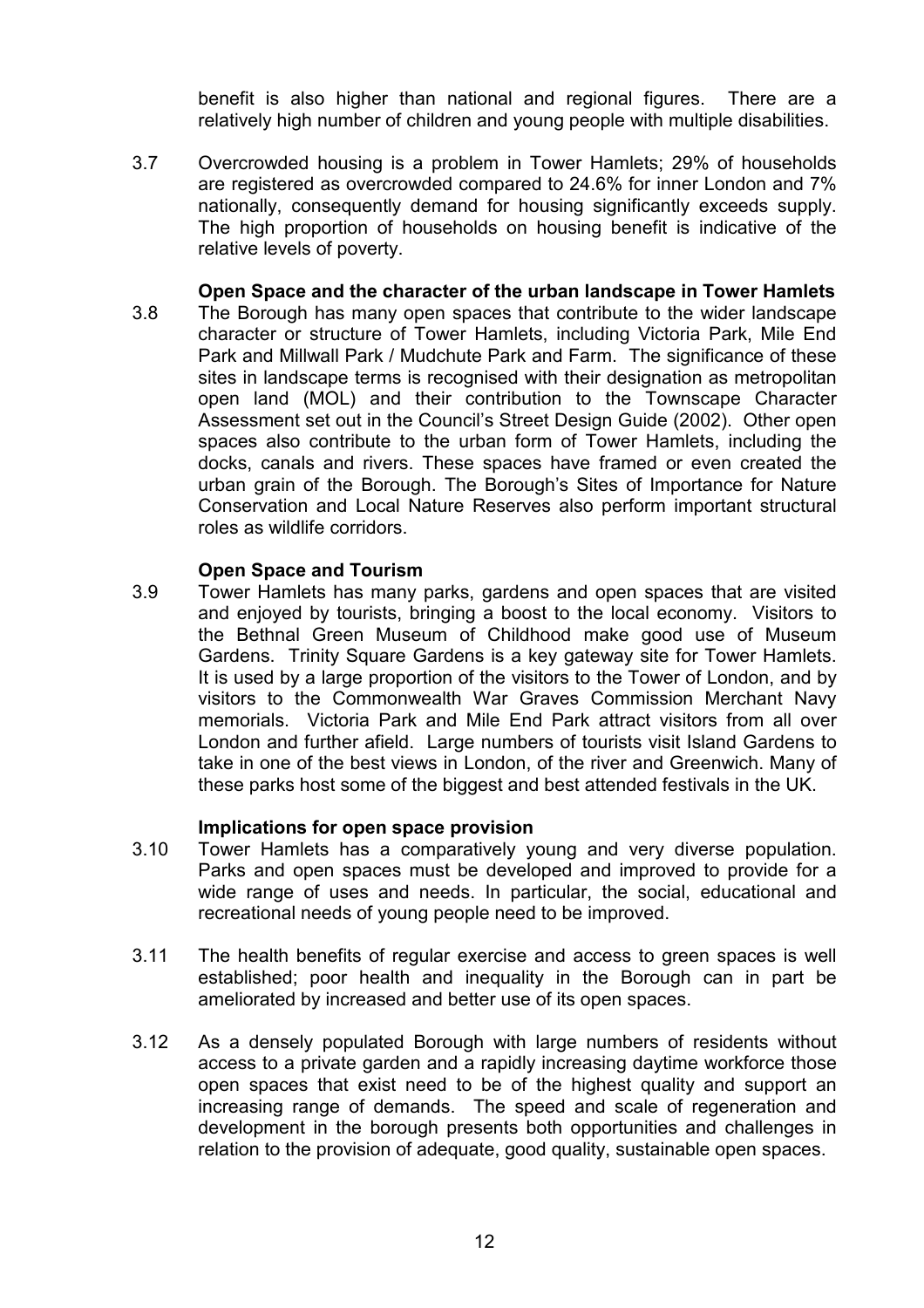- 3.13 Open space and particularly parks are playing an increasingly important role for tourism by providing some of the most striking images of the Borough and an important infrastructure to support some of the largest festivals and events in the UK. The potential for open spaces to contribute to economic regeneration must continue to be developed.
- 3.14 Parks and Open spaces and the activities delivered within them play a major role in supporting community cohesion. Black and Minority Ethnic (BME) communities already contribute to the many events and festivals held in the Borough's Parks and the Council is committed to developing services that encourage greater use of open spaces by all sections of the community.

#### In Summary

- 3.15 Existing Open Space is a scarce and already over stretched resource that will come under much more demand pressure in then next decade due to significantly increased residential and daytime densities.
- 3.16 As a result of this, the open spaces that do exist must be upgraded to cope with these often competing demands and in particular to take account of the following :-
	- The need to use these spaces much more effectively to directly address the boroughs significant health inequalities and encourage healthier lifestyles including sport.
	- The needs of a growing population of young people
	- The demands of the festival programme (fundamental to community cohesion and important to tourism) on the open spaces that provide many of the venues.
	- Biodiversity and sustainability.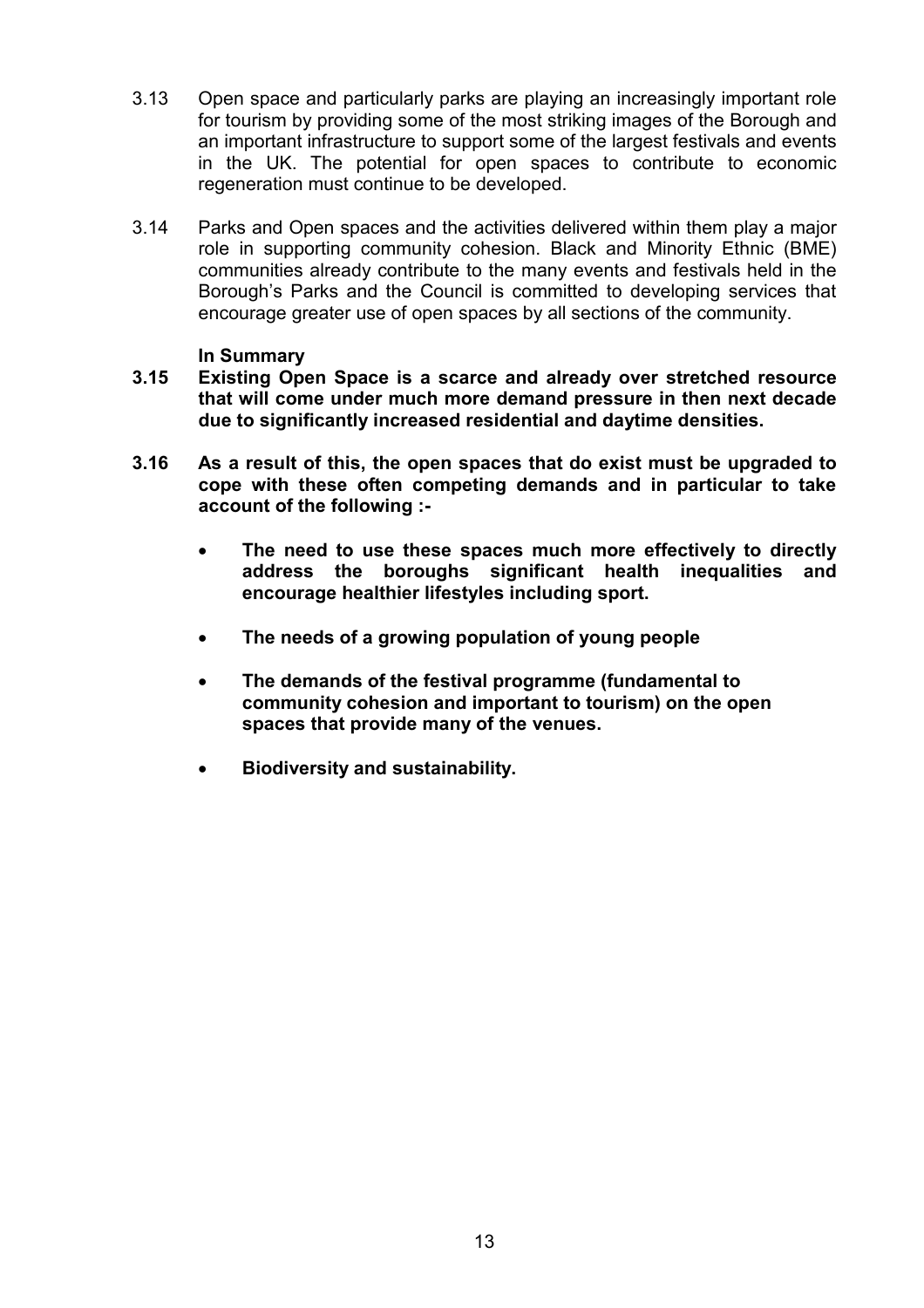## Section 4: Policy and Guidance context

Section 4 describes the national, regional, sub-regional and local policy context and their influence on this open space strategy.

### National policy and guidance

#### Urban Green Spaces Task Force

- 4.1 The Urban Green Spaces Task Force was established by Central Government to develop proposals to improve urban parks, play areas and green spaces. It made 52 recommendations to the Government. Their report "Green Spaces, Better Places"<sup>4</sup> emphasises the diverse value of urban open spaces. The Task Force states, "The Government and local authorities working through local strategic partnerships should make it a priority to provide high quality parks and green spaces to serve the needs of people in disadvantaged areas. This objective should be at the heart of regeneration and renewal programmes which target such areas."
- 4.2 Three key priorities were identified:
	- Local authorities should carry out an assessment of need and an audit of provision. An 'urban open space typology' was defined, to enable comparison across local authorities
	- Local authorities should develop a strategy for green space provision including locally determined provision standards
	- A national agency to be established to co-ordinate strategies and champion the cause

#### 'Living Places – Cleaner, Safer, Greener'

- 4.3 The Government's report "Living Places Cleaner, Safer, Greener" <sup>5</sup> included a response to the Urban Green Spaces Task Force. This report challenged those bodies responsible for public spaces (its remit was wider than parks and public open spaces) to:
	- adopt a holistic approach and see the public realm as a network
	- end creeping deterioration through incremental decisions or lack of action
	- recognise the importance of high quality open spaces for disadvantaged neighbourhoods
	- respond to changing patterns of demography and development
- 4.4 This report led directly to the establishment of CABE Space as the national championing role for the development of open space.

 4 Department for Transport, Local Government and the Regions, May 2002

<sup>5</sup> Office of the Deputy Prime Minister October 2002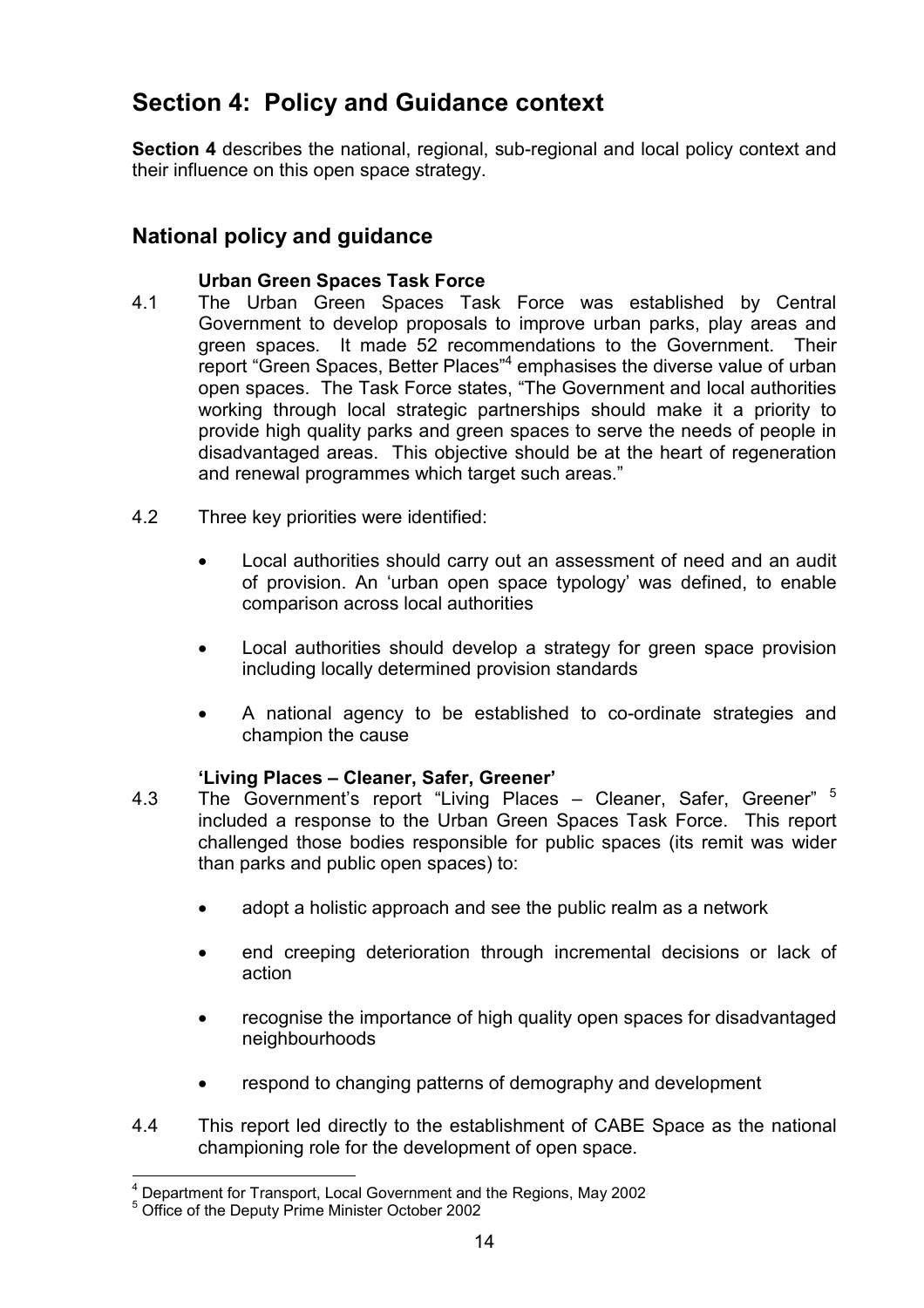#### Other Government initiatives and Floor Targets.

- 4.5 The Office of the Deputy Prime Minister (ODPM) is responsible for delivering Floor target PSA 8 – Liveability. This means that it will lead on the delivery of cleaner, safer, greener public spaces and the improvement of the built environment in deprived areas and across the country, with measurable improvement by 2008.
- 4.6 A key element of this target is the recognition of the Green Flag awards scheme with its eight criteria for good parks management, as a measure of achievement. The scheme is managed on the Governments behalf by the Civic Trust. It has established a national standard for best practice in parks provision and management. Other key measures for public spaces are the standard of cleanliness and the level of satisfaction of residents with local parks and open spaces.
- 4.7 Floor targets for other Government departments also have a bearing on the provision of good quality open spaces. The Department of Health has targets aimed at improving the general health of the population including a specific target to tackle obesity. In addition to sharing the obesity target, the Department for Culture, Media and Sport has targets to increase the take up of sporting opportunities by school children and other target groups.
- 4.8 The Government also promotes the Beacon Council theme of Improving Urban Green Space. Initiatives aimed at raising the profile of public spaces and improving the way in which they are managed have also been developed through the charity Green Space and the Improvement and Development Agency (IDeA) for local government.
- 4.9 The Governments proposals for the Crossrail project may have a significant impact on open spaces particularly Stepney Green and Mile End Park. Construction could also effect Stepping Stones Farm in Stepney and disrupt local football provision. The Council will seek alternative temporary provision during the construction process.
- 4.10 The East London Line Extension, with construction planned for 2006 to 2009, will have a considerable impact on the open space at Allen Gardens. This will result in the closure and relocation of Shoreditch Station for rail use, which could offer an opportunity to extend the range of facilities available for park users.

#### Planning Policy Guidance Note (PPG) 17 on Planning, Sport and Recreation<sup>6</sup>

4.11 The Government published PPG17 in 2002. The policy guidance stresses the roles of open space as supporting an urban renaissance, promoting social inclusion and community cohesion and promoting sustainable development. The policy guidance requires robust assessments of need as well as audits of the number, quality and use of existing open spaces to be undertaken. Open spaces cannot be disposed of or planning permission granted without such assessments having been carried out.

 $\overline{a}$ <sup>6</sup> Office of the Deputy Prime Minister 2002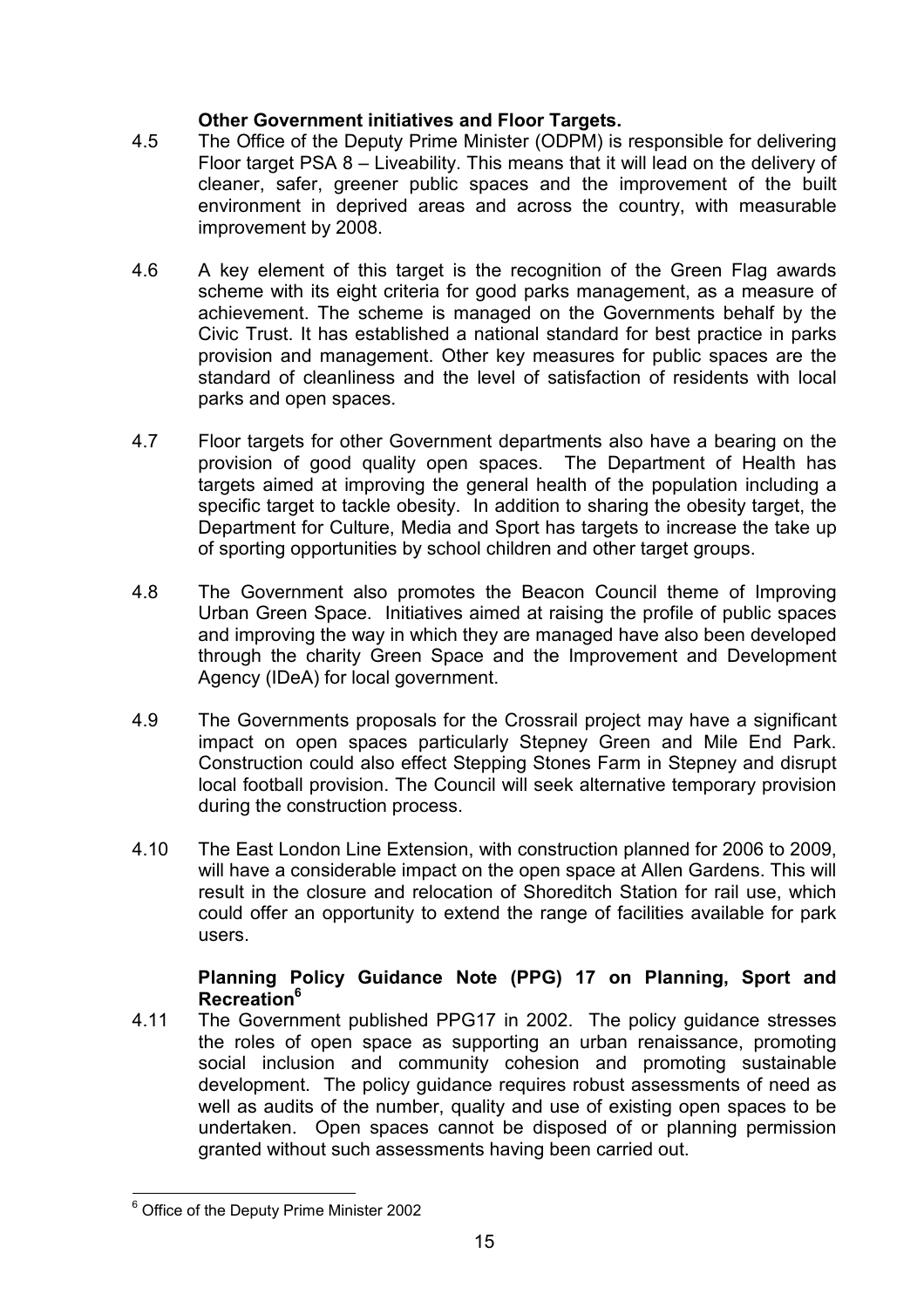- 4.12 PPG17 requires Local Authorities to set local open space standards, including quantitative, qualitative and accessibility thresholds. It states that Local Planning Authorities should formulate effective planning policies to protect open space and ensure adequate provision of high quality open spaces, and that Local Planning Authorities should seek opportunities to remedy deficiencies in provision in terms of quantity, quality or accessibility.
- 4.13 Other PPG and Planning Policy Statements (PPSs) that affect the planning context for open space include Housing (PPG3), Biodiversity and Geological Conservation (PPS9), Transport (PPG13) and Flood Risk (PPG25).

### Regional policy and guidance

#### The London Plan

- 4.14 The Greater London Authority (GLA) and the Mayor of London published the Plan in 2004. The Plan sets out a Spatial Development Strategy for Greater London, and specifically identifies the role for public open spaces. It sets out an open space hierarchy (see page 33 paragraph 5.12) by size and accessibility standards. The London Plan states that every Londoner should be able to access a local park or open space within 400 m of their home (about 5 minutes' walk) and within 1.2 km (about 20 minutes walk) of a District Park. It stresses:
	- the value of open space
	- the need to protect metropolitan open land, locally important open space, green chains and important wildlife habitats
	- its support for improved access to and connections between spaces
	- the need to create new open spaces and improvements in existing provision where there are deficiencies
	- the need to ensure equal access
	- the need for boroughs to prepare open space strategies
	- the value of the Blue Ribbon Network (the rivers, canals, docks and other water links and spaces in London) for linkages, biodiversity and recreation

#### Other relevant GLA / Mayoral Strategies

4.15 The Mayor's Biodiversity Strategy (2002) sets out the Mayor's policies for promoting biodiversity in green spaces and encouraging public access to and appreciation of nature. To realise this goal, the Mayor seeks to survey all open spaces and wildlife habitats in London, identify areas of deficiency of access to natural areas, develop good practice guide for enhancing the biodiversity for green spaces and promote sustainable management of parks and open spaces. The Tower Habitats Partnership produced the Tower Hamlets Local Biodiversity Action Plan (adopted 2004) and its Parks,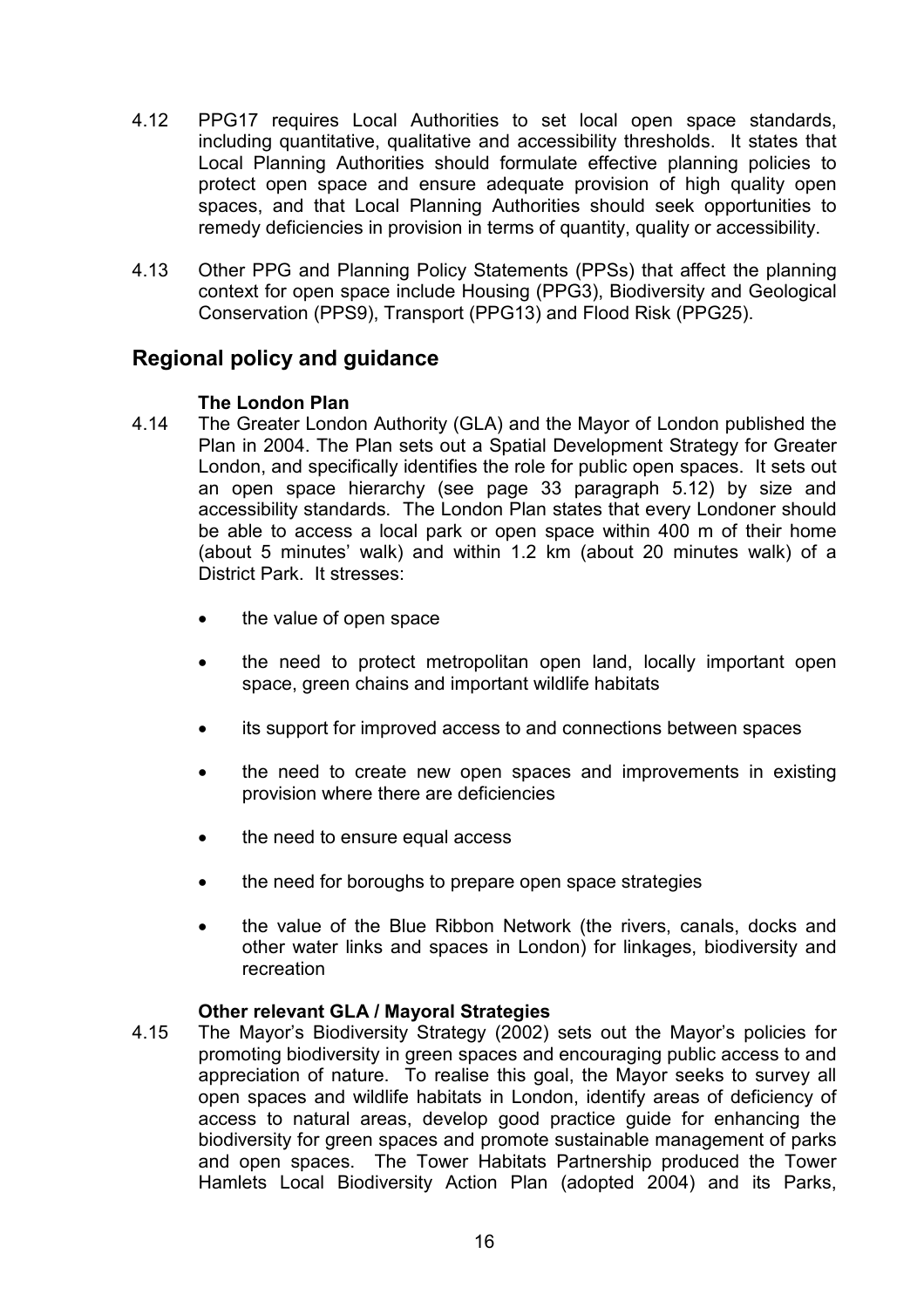Gardens and Burial Grounds Habitat Action Plan in accordance with this strategy.

- 4.16 The Children and Young People's Strategy (2004) promotes access to a range of play, recreational and leisure opportunities and highlights issues of importance to these groups such as the lack of safe areas for play and the safety of the wider public realm. It encourages Boroughs to adopt Play Strategies.
- 4.17 "London: Cultural Capital Realising the potential of a world class city" (March 2004), promotes the cultural benefits of open space as an important resource for providing a range of opportunities for people of all ages and backgrounds, and underlines how London's open spaces contribute to its cultural identity.
- 4.18 "Connecting Londoners with trees and woodlands The London tree and woodland framework" (March 2005), sets out how trees and woodlands contribute to the life of London. Trees are a valuable environmental resource, enhancing both health and quality of life for local residents. They contribute towards the Borough's visual amenity and general environment, filtering pollutants from the air and releasing oxygen into the atmosphere. They also provide shelter, shade, screening and habitat for wildlife. Trees improve the appearance of the Borough, attracting both residential and commercial investment.
- 4.19 Tower Hamlets has a tree population of approximately 50,000 trees. The oldest trees in the Borough were planted 150-200 years ago, though two thirds of all borough trees are less than 25 years old. The majority of the Borough's trees (78%) are owned and managed by the Council, though an increasing proportion are transferring from direct Council ownership and management to Social Landlords through a Housing stock transfer process. The management of Council owned trees is currently shared between several departments (66% Parks and Highways, 10% Housing, 2% other municipal areas).
- 4.20 Tower Hamlets is recognised for its cutting edge approach to involvement of the local community in tree planting and open space improvement projects and has a good record of tree planting in recent years. There are however, a number of challenges, which could affect the Borough's future tree stock including:
	- potential loss of trees through development, due to inappropriate design, construction methods and practices
	- increased vulnerability of trees following transfer from Council stewardship to other land owners
	- tree loss or damage due to antisocial behaviour, vehicle damage, pests and diseases
	- adverse conditions related to environmental changes such as rising water table and extreme weather conditions
- 4.21 The management of the tree population is a very long-term issue and commitment. The need for a Tree Management Plan has been identified in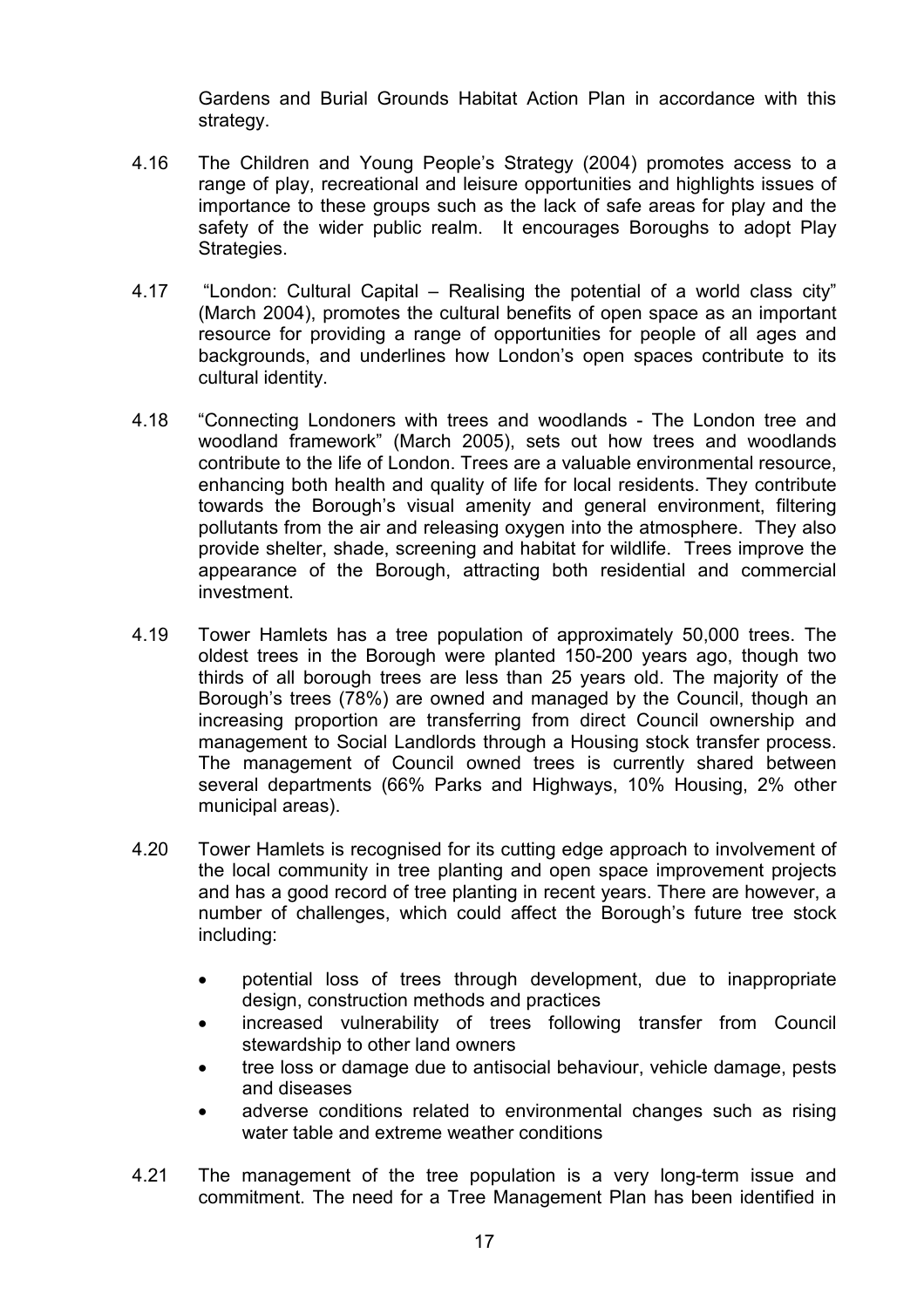order to ensure the Borough adopts a consistent corporate approach to the future protection, provision and management of trees. This will compliment the Mayor of London's Tree and Woodland Framework for London. Action Plan Point 1.5

#### Sub-regional policy and guidance context

Thames Gateway London Partnership (TGLP) and East London Green Grid and Thames Strategy East

- 4.22 As part of the East London Green Grid, TGLP has been co-ordinating the Green Grid programme for East London. The Green Grid concept serves to implement the aims of the Mayor's London Plan by providing the subregional framework for open space enhancement. It identifies where stakeholders will be able to shape their policies and actions to deliver projects to the strategic network as an integral part of achieving social and economic regeneration. The Green Grid also supports the vision identified in the government's Creating Sustainable Communities: Greening the Gateway Strategies for the Thames Gateway.
- 4.23 The East London Green Grid is an inter-linked network of multi-functional green spaces and public rights of way, which contribute to the environmental enhancement of East London and enable the creation of sustainable communities within the Thames Gateway. Delivering the Green Grid will involve the creation of new public areas and the enhancement of existing parks and green spaces. The Green Grid concept is not designed to displace current open space projects or programmes, but to strengthen the awareness and support for their delivery and management under a single strategic banner. Action Plan Point 3.2
- 4.24 The Vision for the East London Green Grid is:

'A living network of parks, green spaces, river and other corridors connecting urban areas to the river Thames, the green belt and beyond.'

The objectives of the East London Green Grid are to:

- Deliver new and enhance existing public spaces that promote vibrant, sustainable landscapes for East London communities
- Provide high-quality strategic public areas along the river tributaries and green areas
- Provide a diversity of leisure, recreational uses and landscapes for people to escape, relax, learn, play and enjoy, and promote healthy living
- Manage water collection and flood risk with multi-functional spaces
- Provide beautiful, diverse and managed green infrastructure to the highest standards for people and wildlife
- 4.25 The Green Grid can be delivered both through the planning system and through strategic projects that will contribute to the function of a strategic network.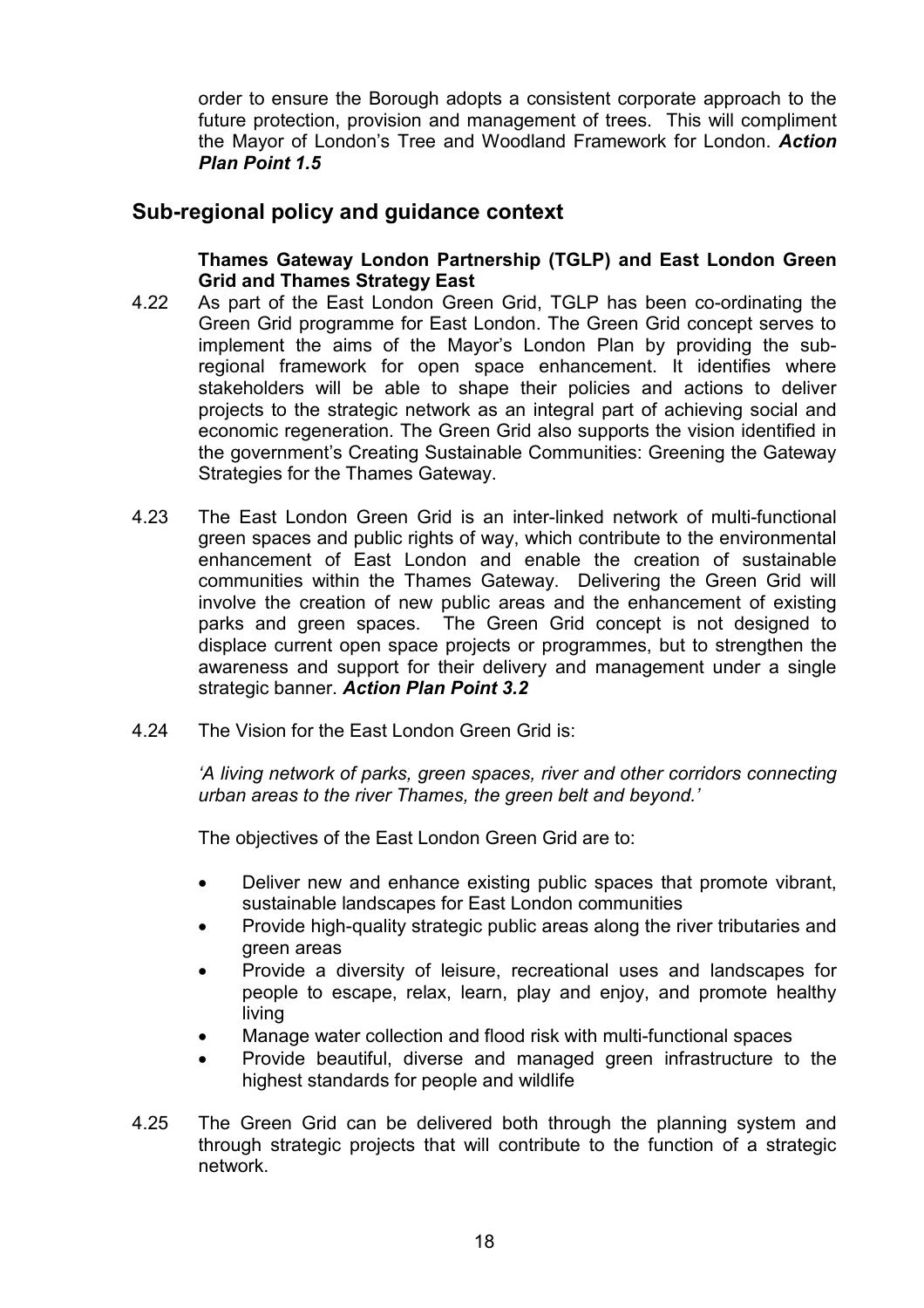4.26 The Thames Strategy East has been prepared by the Thames Estuary Partnership as landscape and urban design guidance for the Thames from Tower Bridge to its estuary. This document will guide the design of riverfront developments including open spaces.

#### Lea Valley and the Olympic Park

- 4.27 The London 2012 Olympic and Paralympic Games will lead to the creation of a 200 hectare park along the river Lea, mainly in Newham, stretching from Hackney Marshes to the River Thames.
- 4.28 An audit of the open space in the Olympic Zone concluded it is generally of poor quality, fragmented and with poor access. It is proposed that the quality of the open space is improved, joined up, and access increased by a number of land bridges including three across the river Lea into Tower Hamlets.

#### Local Policies and Strategies

4.29 Where relevant the following key documents and strategies have been analysed and taken account of through out the strategy.

#### Local Development Framework (LDF) - (consultation documents published 30.9.2005)

4.30 The LDF is a series of documents detailing the core strategy and vision for the future development of Tower Hamlets, site allocations for development, and detailed policies and proposals relating to specific areas of change through the Area Action Plans. The LDF and the associated local Planning Policies will have significant influence on the future protection and provision of open space across the Borough.

#### Table 1 sets out the Local Development Framework's policies on Open Space and how it seeks to achieve the Community Plan's objectives.

| Open Space and the Natural Environment (OSN Policy No.)                                                       |                                              |                                                                   |                                                                     |  |  |
|---------------------------------------------------------------------------------------------------------------|----------------------------------------------|-------------------------------------------------------------------|---------------------------------------------------------------------|--|--|
| <b>Community Plan</b><br><b>Theme</b>                                                                         | Policy (OSN)<br>contributing to the<br>theme | <b>Key Indicator</b>                                              | <b>Outcome</b>                                                      |  |  |
| A better place for<br>living safely: have<br>a more pleasant,<br>welcoming and<br>sustainable<br>environment  | <b>OSN1 The Natural</b><br>Environment       | No net loss of sites<br>of nature<br>conservation.<br>importance. | <b>Biodiversity</b><br>protected and<br>enhanced in the<br>Borough. |  |  |
| A better place for<br>living safely: have<br>a more pleasant,<br>welcoming and<br>sustainable<br>environment. | OSN2 Open Space                              | No net loss of open<br>space.                                     | Greater use of<br>public and open<br>spaces.                        |  |  |
| A better place for<br>living safely: have<br>a more pleasant,<br>welcoming and<br>sustainable<br>environment  | OSN3 Landscaping<br>and Trees                | Net gain in tree<br>plantings.                                    | A greener<br>environment.                                           |  |  |
| A better place for                                                                                            | OSN4 The Blue                                | No loss of the Blue                                               | Increased                                                           |  |  |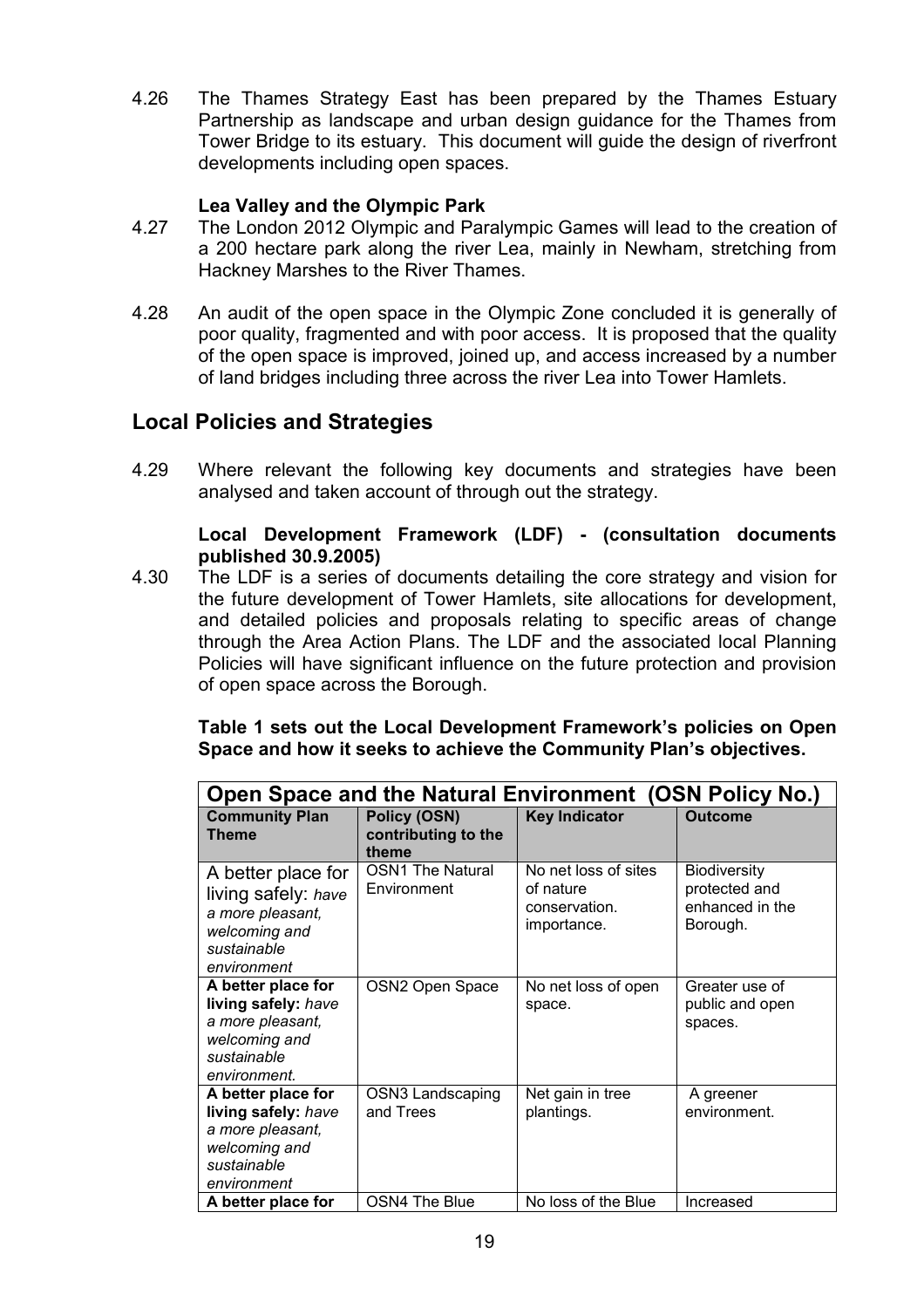| living safely: have<br>a more pleasant,<br>welcoming and<br>sustainable<br>environment | Ribbon Network | Ribbon network. | enjoyment of the<br>water environment. |
|----------------------------------------------------------------------------------------|----------------|-----------------|----------------------------------------|
|----------------------------------------------------------------------------------------|----------------|-----------------|----------------------------------------|

#### Leaside Area Action Plan Preferred Options Paper

- 4.31 The current provision of public open space in Leaside is 0.4 per 1,000 population (2005 position), with all parts of the AAP area experiencing an open space deficiency, which is most acute in the Bromley-by-Bow, Ailsa Street and the Aberfeldy Estate environs. Whilst Victoria Park lies to the north of the area, a particular concern is the access to and availability of small and district parks meeting more local needs. Presently the only significant pieces of open space meeting these needs are at Langdon Park, Jolly's Green, Grove Hall Park and Bob's Park behind the Bromley-by-Bow Centre. None of these existing parks is large enough to provide full size sports pitches.
- 4.32 The new housing developments will significantly increase the population in the area (by around 10,285 people) and place increased pressure on existing open space. A vital part of the AAP is to designate and help deliver new open space to fully address the Council's Development Control policy OSN2, which seeks to protect, improve and increase the provision of all types of open spaces in the Borough including accessibility to and within open spaces.
- 4.33 As part of the plans for the Olympic and Paralympic Games a continuous green park is proposed that runs alongside the River Lea, in Newham, from Hackney in the north to Leamouth Peninsula and the River Thames in the south. There are further strategic proposals to deliver a new district park within the south of Leaside to meet demand for a district park within the south of the Lower Lea Valley in Tower Hamlets. This park will serve residents of Leaside in Tower Hamlets and Newham. Additionally, the River Lea and the canal network within Leaside provide a valuable local asset that is currently under-utilised with restricted access caused by industrial developments. New developments will be expected to enhance accessibility to these water resources, these include:
	- The promotion of a district park in the south of the area as a new area of strategic open space. The open space needs to include both active recreation facilities (including sports pitches and court provision) as well as areas more specifically designed for passive recreation. Links across the River Lea should be developed to enhance access to the park for residents from Newham
	- Provision of a new linked green open space along the River Lea from Fish Island down to Leamouth Peninsula. Developments on frontages to watercourses will be expected to facilitate pedestrian access to the river's edge, and enhance views to the river
	- Improvement of existing open spaces at Langdon Park with new provision of active recreation facilities, and at Jolly's Green, Bromley-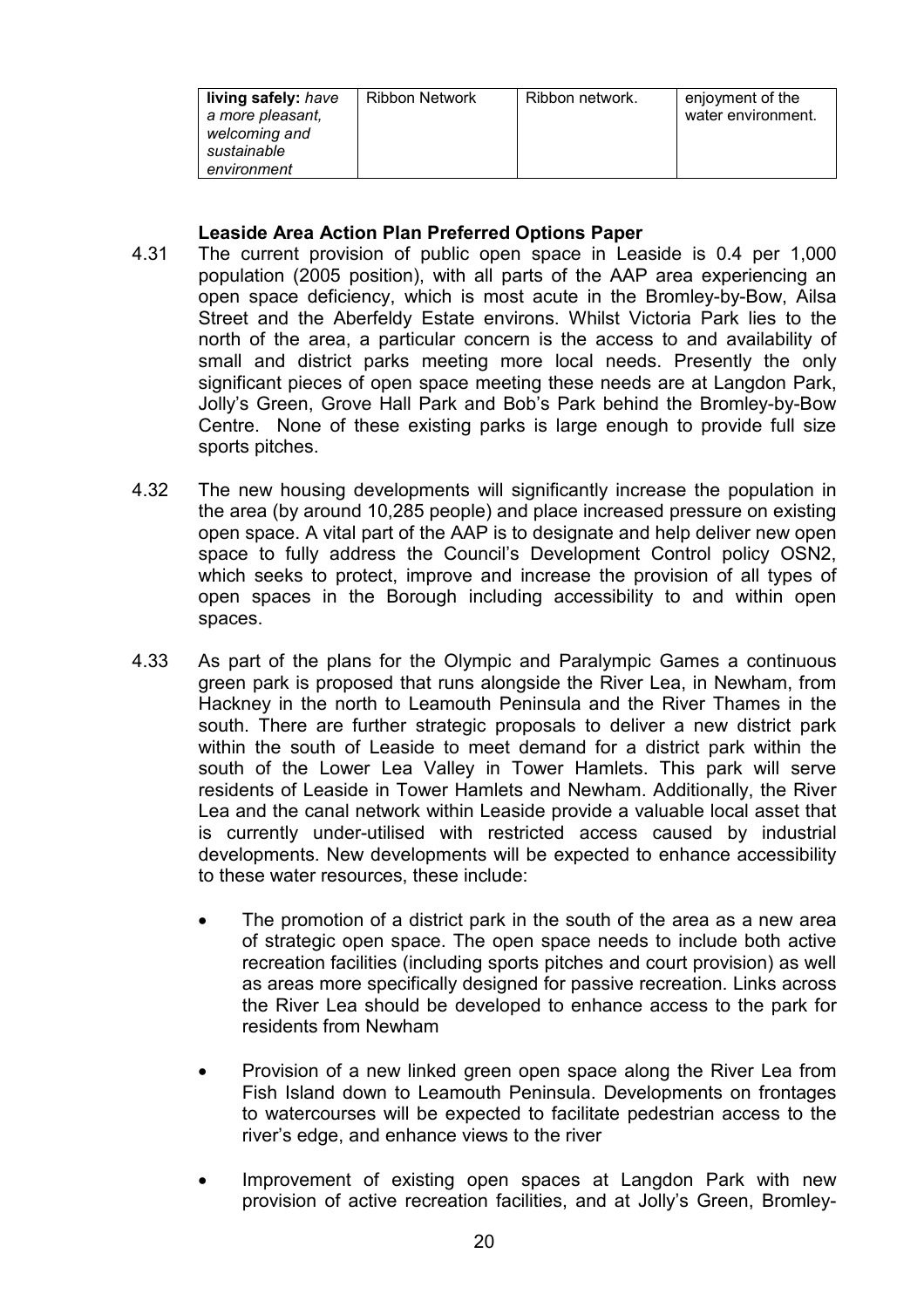by-Bow Centre and Grove Hall Park to provide an improved and more valuable open space resource for local communities

- The promotion of small publicly-accessible parks within development proposals
- Enhancement of The Greenway to improve access to Victoria Park
- Ecological enhancement and protection of East India Dock Basin
- Promote the enhancement of existing and creation of new footways with associated landscaping along all watercourses, particularly along the northern towpath

The table below is taken from Appendix B of the Leaside Area Action Plan for Preferred Options. The table indicates the potential development outputs for major sites in Leaside, specifically the number of residential units and area of open space. The table has been used to estimate the future population and the need for social and community facilities such as open space. The document is currently undergoing a process of consultation.

| Ref.            | <b>Development Site</b>         | <b>Date</b> | <b>Residential Units</b>      | <b>Space</b><br>Open |
|-----------------|---------------------------------|-------------|-------------------------------|----------------------|
| no.             |                                 |             |                               | (ha.s)               |
| LS8             | St Andrew's Hospital            | 2010        | 785                           | 0.32                 |
| <b>LS11</b>     | Bow Lock                        | 2010        | 102                           | 0.33                 |
| <b>LS14</b>     | Ailsa Street                    | 2010        | 354                           | 0.36                 |
| <b>LS18</b>     | <b>Blackwall Trading Estate</b> | 2010        | 126                           | 0.30                 |
| <b>LS19</b>     | Lanrick Road                    | 2010        | 167                           | 0.23                 |
| LS <sub>5</sub> | Hancock Road                    | 2014        | $\Omega$                      | 0.48                 |
| LS <sub>6</sub> | Tesco site                      | 2014        | 538                           | 0.95                 |
| LS7             | <b>Imperial Street</b>          | 2014        | 140                           | 0.10                 |
| <b>LS17</b>     | Leven Road Gasworks             | 2014        | 195                           | 5.57                 |
| <b>LS13</b>     | <b>Gillender Street</b>         | 2014        | $\mathbf{0}$                  | 0.55                 |
| <b>LS15</b>     | Nairn St.& Hays Depot, Leven Rd | 2014        | 240                           | 0.38                 |
|                 | Factory                         |             |                               |                      |
| <b>LS23</b>     | Orchard Place North             | 2014        | 978                           | 1.26                 |
| <b>LS24</b>     | <b>Orchard Place South</b>      | 2014        | 504                           | 0.99                 |
| LS1             | Fish Island North               | 2020        | 0                             | 0.71                 |
|                 |                                 |             |                               |                      |
|                 | <b>Permitted Schemes</b>        |             |                               |                      |
| LS <sub>2</sub> | Fish Island East                |             | 919                           | 3.3.                 |
| LS4             | Fish Island South               |             | 0                             | 0.8                  |
|                 |                                 |             |                               |                      |
| <b>Totals</b>   |                                 |             | 5,969 including all           | 17 hectares          |
|                 |                                 |             | proposed<br>residential units |                      |

#### Table 2: development sites with their proposed open spaces within the Leaside area

Note - only those sites with an identified open space output are included here. Further information on the proposed sites can be found in the Planning document 'Preferred Options: Leaside Area Action Plan'.

#### City Fringe Area Action Plan Preferred Options Paper:

4.34 A key issue at present is the relative lack of open space within the City Fringe, together with poor access to some of the existing open spaces and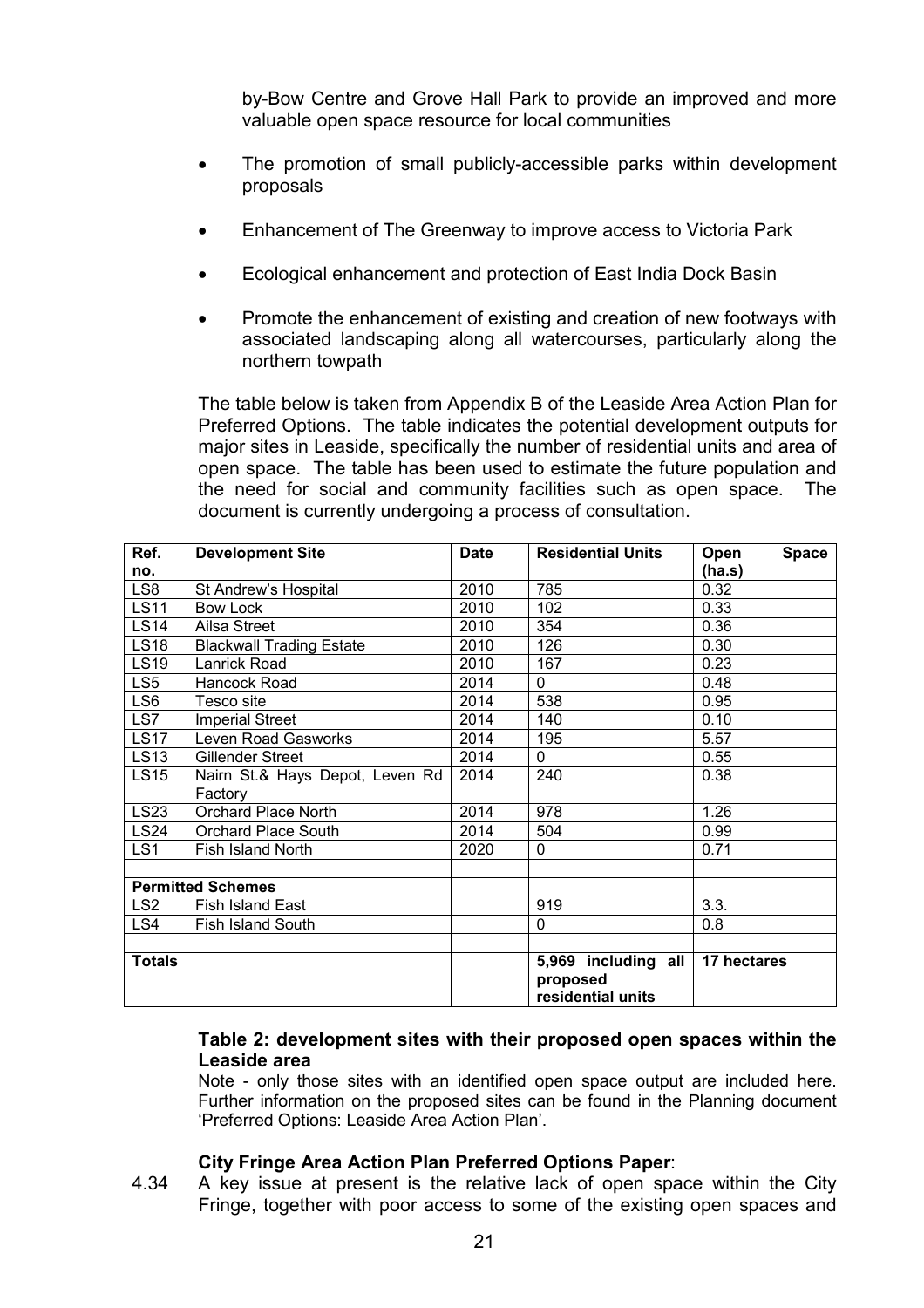the general need to improve environmental quality in key areas. A related issue is the need to improve physical connections across the City Fringe and neighbouring areas, particularly to access community facilities in the middle of the borough to the east of the City Fringe.

- 4.35 At present there is approximately 23 hectares of publicly accessible open space in the City Fringe, giving an existing provision of around 0.5 hectares per 1,000 population, which is low.
- 4.36 There are likely to be limited opportunities to create major new green spaces in the City Fringe to transform the level of provision. The Council will seek additional publicly accessible open space by expanding existing spaces and creating new spaces to ensure that the current standard of 0.5 hectares per 1,000 population is retained and where possible exceeded. Action Plan Point 3.1
- 4.37 The spatial strategy envisages the creation of nearly 7 hectares of new and improved public open space within the City Fringe. Based on an additional population of around 11,500 people, this would create 0.53 hectares of public open space for each additional 1,000 people. In total, provision of 30 hectares of public open space for a future population of around 54,500 people would represent a standard of 0.5 hectares per 1,000 people. Action Plan Point 3.1
- 4.38 In addition to quantitative provision of open space, key issues are the quality, attractiveness, accessibility and potential range of uses associated with new and existing public spaces. The Council will encourage new ways to provide open space and leisure uses in the City Fringe. Action Plan Point 3.1. Possible measures to improve the quality of public and private open space in the City Fringe are set out below:
	- promotion of small 'pocket parks' within development proposals, particularly higher density office and residential schemes in the west of the area
	- the identification of areas where improvements to the quality of streets, through planting, surfacing and street furniture, could contribute significantly to the overall 'open space' network within the area. Priority locations for environmental improvement are; the Highway, in association with redevelopment of News International Site; Aldgate Gyratory in association with redevelopment proposals; and, along Commercial Road, Whitechapel Road and Commercial Street
	- encourage greater use of existing open space through investment in more formal leisure provision in locations such as Allen Gardens
	- promote the ecological value of existing open spaces where appropriate, particularly in less accessible locations, including railway viaducts and embankments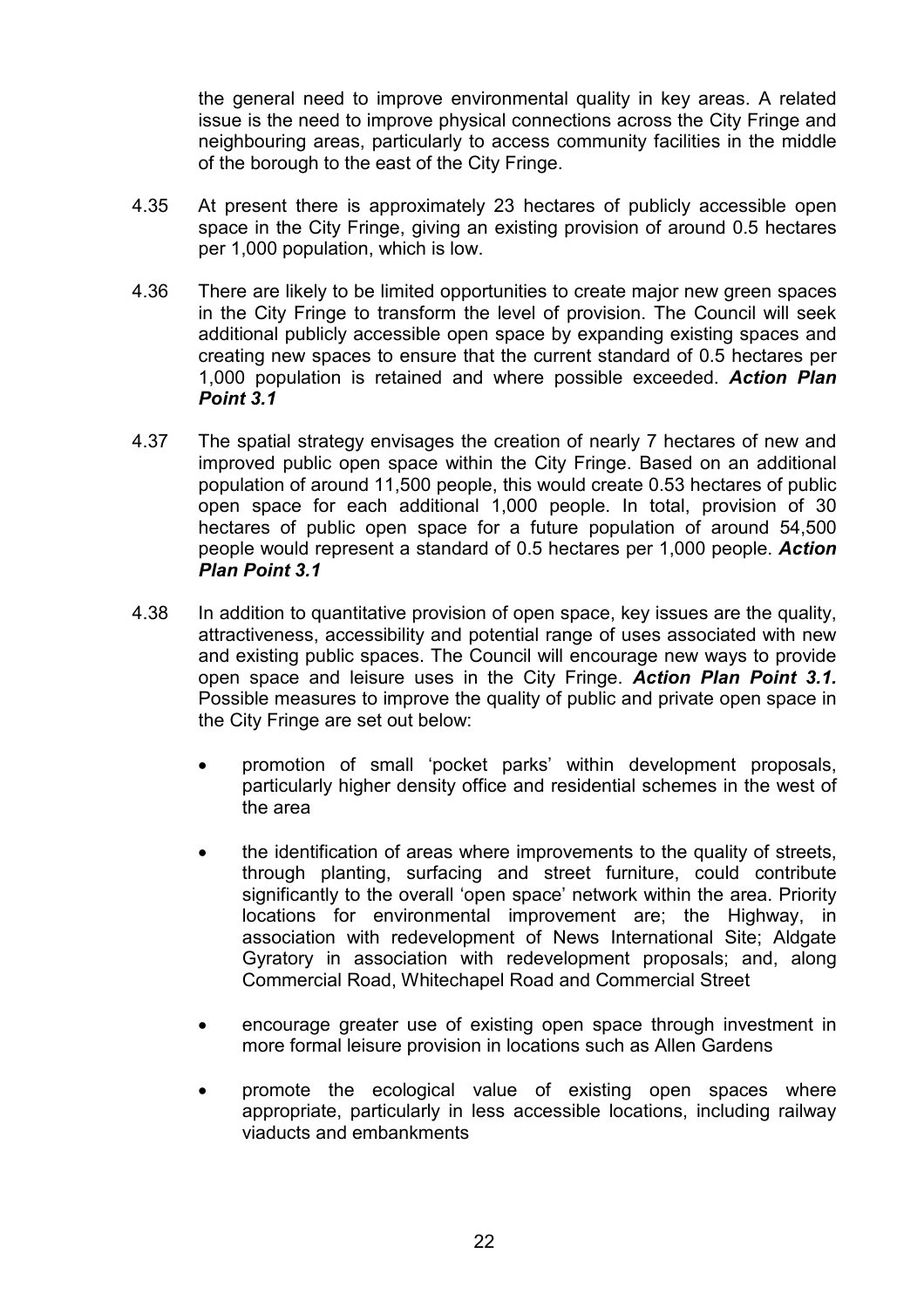4.39 In addition to publicly accessible open space, the Council will promote innovative approaches to the provision of private amenity space in new developments, including use of larger balconies and roof gardens.

The table below is taken from Appendix B of the City Fringe Area Action Plan for Preferred Options. The table indicates the potential development outputs for major sites in City Fringe, specifically the number of residential units and area of open space. The table has been used to estimate the future population and the need for social and community facilities such as open space. The document is currently undergoing a process of consultation.

| Ref.              | Development Site             | Date | <b>Residential Units</b>                             | Open           | Space |
|-------------------|------------------------------|------|------------------------------------------------------|----------------|-------|
| no.               |                              |      |                                                      | (ha.s)         |       |
| CF1               | Mildmay Hospital             | 2010 | 240                                                  | 0.1            |       |
| CF <sub>12c</sub> | Aldgate Gyratory mixed       | 2010 | 196                                                  | 0.3            |       |
| CF5               | Old Truman's Brewery         | 2010 | $\mathbf{0}$                                         | 0.8            |       |
| CF <sub>20</sub>  | News International           | 2014 | 1212                                                 | 1.2            |       |
| CF <sub>2</sub>   | <b>Bishopsgate Goodsyard</b> | 2020 | 1917                                                 | 0.6            |       |
| CF3               | <b>Bishopsgate East</b>      | 2020 | 679                                                  | 2.0            |       |
| CF <sub>12b</sub> | Aldgate Gyratory office      | 2020 | 0                                                    | 0.8            |       |
| CF <sub>12a</sub> | <b>Goodmans Fields</b>       | 2020 | 1064                                                 | 0.8            |       |
|                   |                              |      |                                                      |                |       |
|                   | <b>Permitted Schemes</b>     |      |                                                      |                |       |
| <b>CF17</b>       | Old Bishop Challoner School  | 2010 | 369                                                  | 0.1            |       |
|                   |                              |      |                                                      |                |       |
| <b>Totals</b>     |                              |      | 7,204 including all<br>proposed<br>residential units | $\overline{7}$ |       |

#### Table 3: development sites with their proposed open spaces within the City Fringe area

Note - only those sites with an identified open space output are included here. Further information on the proposed sites can be found in the Planning document 'Preferred Options: City Fringe Area Action Plan'.

#### Isle of Dogs Area Action Plan Preferred Options Paper

- 4.40 The current (2005) provision of public open space on the Isle of Dogs is 1.1 hectares per 1,000 population. The principal areas of open space are Millwall Park, Mudchute Park and Farm, Island Green and Sir John McDougal Gardens. New housing and office development will generate the need for public open space and amenity space and will therefore need to contribute to the provision of new open space.
- 4.41 A key issue at present is the relative lack of opportunity to increase the amount of open space within the Island, together with poor access to some of the present open spaces and the general need to improve environmental quality in key areas. The spatial strategy therefore proposes a range of possible measures to improve the intensity of use of existing open space coupled, where possible, with opportunities to increase the quantity of public and private open space in the Island as part of larger development opportunities.
- 4.42 The identification of areas where improvements to the quality of streets, docks and river frontages through planting, surfacing and street furniture,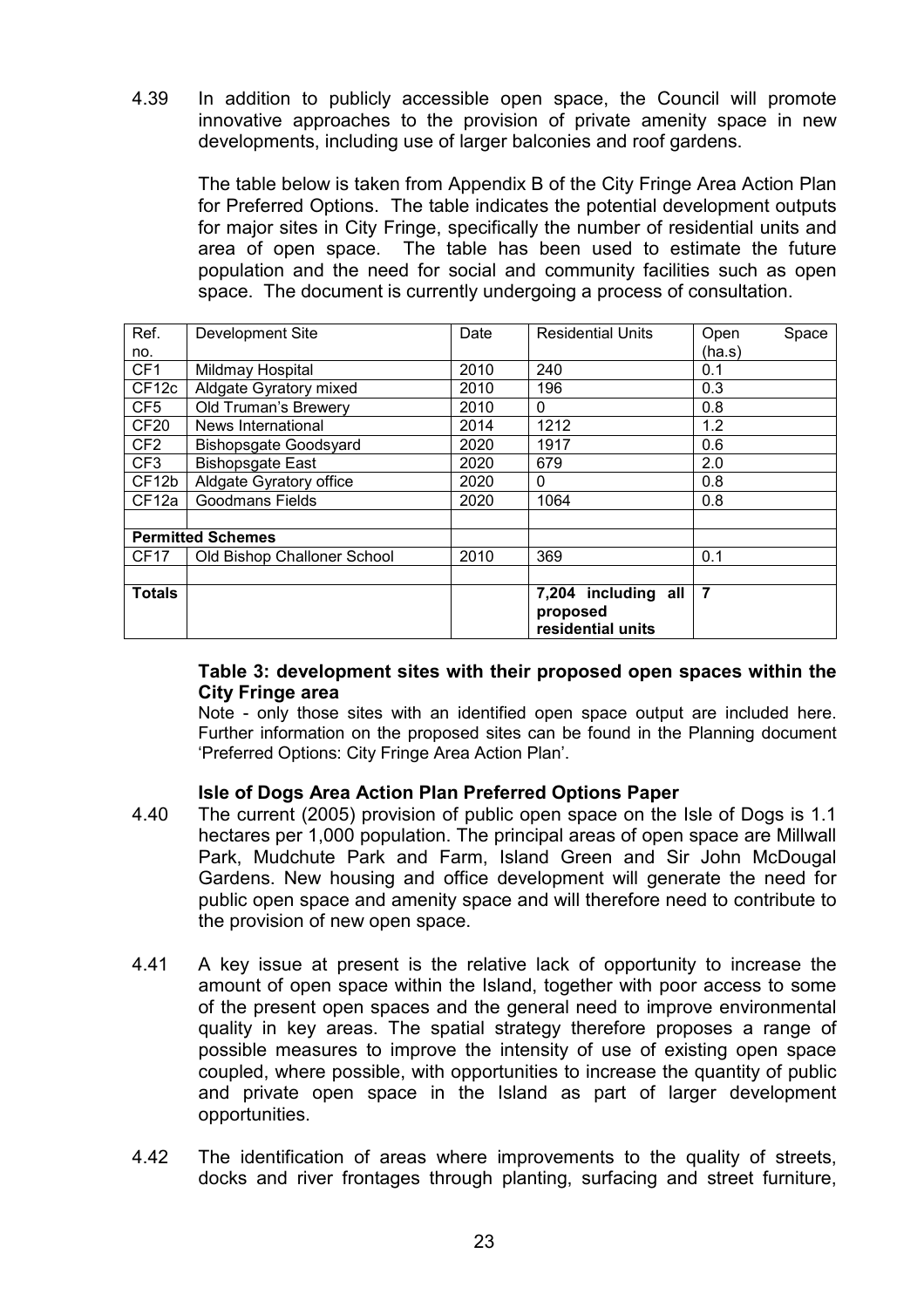could contribute significantly to the overall 'open space' network within the Island. Priorities for environmental improvement are:

- the greater use of open space through investment in leisure provision in locations such as Millwall Park and Sir John McDougal Gardens;
- Promote the ecological value of existing open spaces where appropriate, particularly in less accessible locations, including railway viaducts and embankments;
- In addition to publicly accessible open space, the Council will promote innovative approaches to the provision of private amenity space in new developments, including use of larger balconies and roof gardens
- 4.43 All housing and employment development in the Isle of Dogs will be expected to make a (financial) contribution to the provision of open space in the area consistent with the obligations requirements detailed in Core Strategy CS25.

The table below is taken from Appendix B of the Isle of Dogs Area Action Plan for Preferred Options. The table indicates the potential development outputs for major sites in isle of Dogs, specifically the number of residential units and area of open space. The table has been used to estimate the future population and the need for social and community facilities such as open space. The document is currently undergoing a process of consultation.

| Ref.             | Development Site                    | Date | <b>Residential Units</b> | Open<br>Space |
|------------------|-------------------------------------|------|--------------------------|---------------|
| no.              |                                     |      |                          | (ha.s)        |
| <b>ID10</b>      | <b>Westferry Road</b>               | 2010 | 79                       | 0.3           |
| ID14             | Site 9-3 Millharbour                | 2010 | 83                       | 0.1           |
| ID <sub>43</sub> | Site 8 World Trade Centre           | 2010 | $\Omega$                 | 0.4           |
| ID <sub>2</sub>  | <b>Billingsgate Market</b>          | 2014 | 737                      | 0.4           |
| !D4              | Klein's Wharf                       | 2014 | 54                       | 0.1           |
| ID <sub>5</sub>  | Wood Wharf                          | 2014 | 1520                     | 1.0           |
| ID <sub>7</sub>  | <b>Skylines Harbour</b>             | 2014 | 376                      | 0.3           |
| ID <sub>9</sub>  | <b>ASDA</b>                         | 2014 | 730                      | 0.6           |
| <b>ID11</b>      | London Arena                        | 2014 | 974                      | 0.4           |
| ID <sub>21</sub> | Glengall Bridge                     | 2014 | 653                      | 0.3           |
| ID <sub>27</sub> | Manilla / Byng Street               | 2014 | 607                      | 0.2           |
| ID <sub>1</sub>  | North Quay                          | 2020 | 0                        | 0.5           |
| ID <sub>6</sub>  | <b>Associated Press Print Works</b> | 2020 | 310                      | 1.2           |
|                  |                                     |      |                          |               |
|                  | <b>Permitted Schemes</b>            |      |                          |               |
| ID <sub>16</sub> | Reuters, Blackwall Yard             | 2020 | 705                      | 0.5           |
| ID <sub>34</sub> | Indescon Court, 20 Millharbour      | 2020 | 431                      | 0.4           |
|                  | (outline planning permission)       |      |                          |               |
|                  |                                     |      |                          |               |
| <b>Totals</b>    |                                     |      | 12,206                   | 8             |

#### Table 4: development sites with their proposed open spaces within the Isle of Dogs area

Note - only those sites with an identified open space output are included here. Further information on the proposed sites can be found in the Planning document 'Preferred Options: Isle of Dogs Area Action Plan'.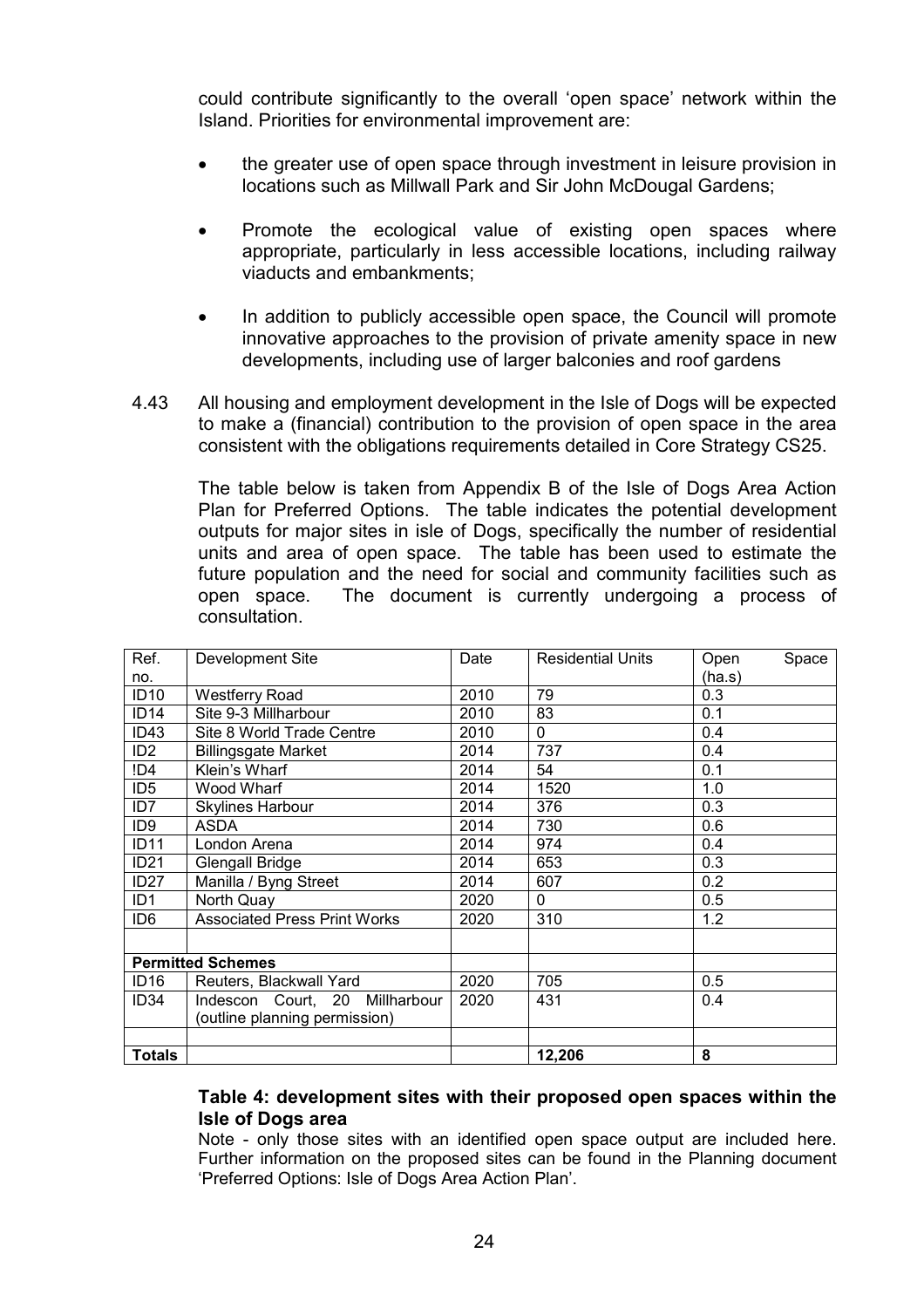#### Local Area Agreement (LAA)

- 4.44 The Council is committed to the development of a LAA with the other stakeholders in the Tower Hamlets Partnership. The LAA builds upon the priorities set out in the Community Plan and seeks to accelerate improvements in outcomes for local people, with a particular focus on; Economic Regeneration; Healthier Communities; Older People; and, Children and Young People. These outcomes are also key aspects of the Open Spaces Strategy and Action Plan.
- 4.45 The draft LAA contains aims to create and enhance inclusive, cohesive, sustainable communities. It will build on the positive opportunities available to the community from investment in the 'new City' at Canary Wharf and the Thames Gateway. The LAA will use the build-up to the Olympics and Paralympics as a vehicle, along with a continuing focus on arts and cultural activities, for engaging and uniting the community, particularly through the promotion of healthy living and increased engagement in physical and sporting activities. These activities can be supported and enhanced through the use and improvement of the Borough's open spaces. Mid Term Action Point 7.2.5
- 4.46 The draft LAA seeks to strengthen community engagement and user participation to effect change. Although the priorities identified for the LAA are common across the Borough, ward and Local Area Partnership (LAP) profiles show that the different areas within the Borough face different challenges, this is particularly true in respect to open space provision. In addition, the delivery of improved outcomes will require the effective and efficient targeting of resources. This in turn demands good quality information about the needs of individuals, as well as communities, that can be tracked through and followed up over an extended period of time. The LAA will build on existing work in implementing local management and LAP Action Plans and developing targeted and user-focused services, reflecting the Excellent Public Services priorities of the Community Plan. The research underlying the Open Space Strategy will be used to inform local planning and resource targeting.
- 4.47 The LAA offers increased opportunities for the voluntary and community sector, in its widest sense, to be involved in agreeing priorities and delivering outcomes through third sector commissioning processes. The sector also has a particular role in working with hard-to-reach groups, such as those not in education, employment or training. The Local Area Partnerships are a key vehicle for community engagement; their role in developing this engagement and influencing service delivery will be strengthened.
- 4.48 The Council has a good record of engaging the third sector in open space management and provision. Currently 15% of open space by area is managed in partnership with a third sector organisation. Examples include:
	- Friends of Tower Hamlets Cemetery Park at the Cemetery Park
	- 3 City Farms at Allen Gardens, Stepney Green and Mudchute Park
	- Trees for Cities at King Edward Memorial Park
	- Bromley by Bow Centre at Bromley Recreation Ground (Bob's Park)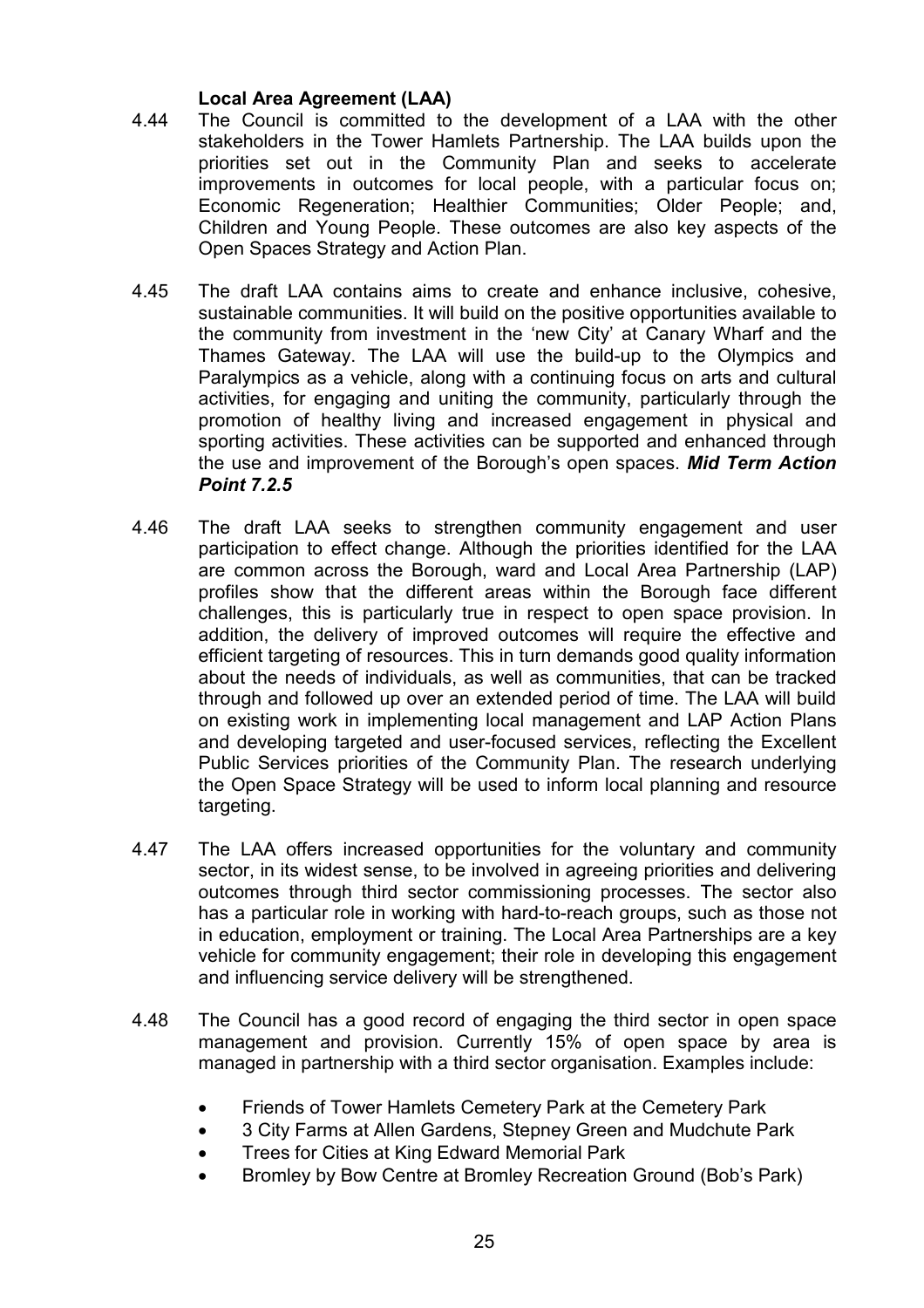4.49 The Council will continue to build on this strength, and develop this programme as part of the LAA.

#### Open Space and Extended Schools

- 4.50 An extended school is one that offers a range of services to pupils, their families and the wider community over and above teaching the school curriculum during the normal school day. They aim to:
	- Help raise educational achievement in schools, and meet social, health and other community needs
	- Develop partnerships in the community that will expand services to meet their particular priorities
	- Provide activities for vulnerable groups where services are limited in the local area
	- Promote community cohesion by building links with the wider community.
- 4.51 There are seven main areas of work undertaken by an extended school:
	- Study Support, eg. breakfast clubs, holiday programmes
	- Sports and Arts, eg. community sports and arts activities
	- Health and Social Care, eg. exercise classes for parents
	- Lifelong Learning, eg. literacy, language and numeracy skills training
	- IT and Family Learning, eg. computer classes for parents
	- Childcare, eg. after school childcare
	- Other
- 4.52 Currently nearly all schools in Tower Hamlets, whether primary or secondary, offer services in one or more area; over half of schools offer services in four or more areas. By 2010 the council aims that every school will move from offering extended activities to becoming an extended school. From 2006/07 it is intended that each LAP area will have a lead extended school for all the schools in that LAP. This school will have an extended school co-ordinator.
- 4.53 Part of the school co-ordinator's work will be to audit the services in the area so as to find out what opportunities are or could be available. This audit will include the open space in the area. The services offered by an extended school do not have to be on the site of the school itself. Extended schools offer significant opportunities for open space that include:
	- Holiday programmes within parks, and their promotion to schoolchildren and their parents/carers
	- Play areas that are welcoming to schoolchildren
	- General space for schoolchildren to use, many of whom may live in overcrowded conditions (29% of households in Tower Hamlets live in overcrowded conditions, compared with 7% across England).

#### Other relevant policies, strategies, initiatives and programmes

5.54 The following policies, strategies, initiatives and programmes influence the provision, facilities, qualities and activities provided within public parks and open spaces: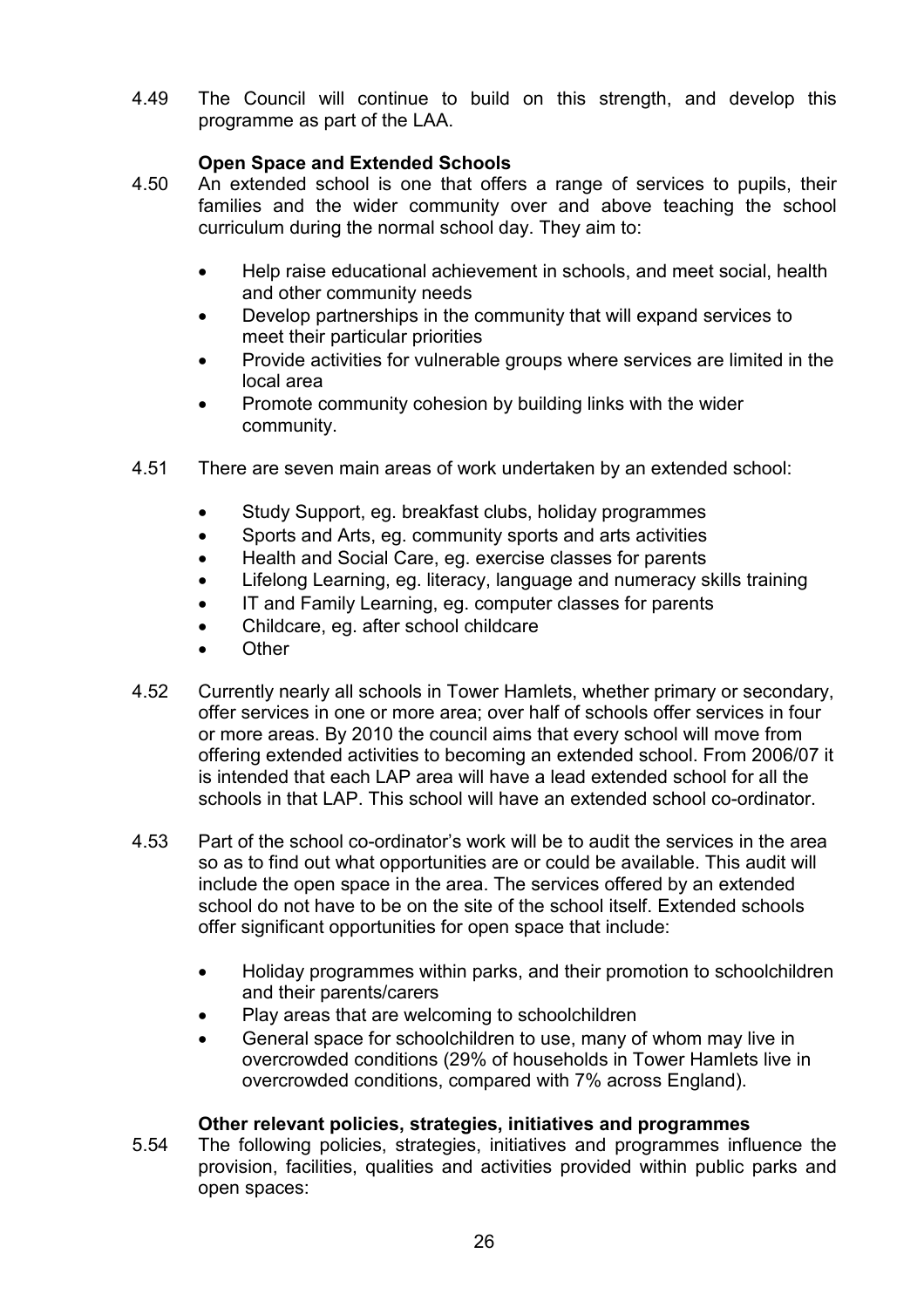- Local Implementation Plan (Transport); improving access to open spaces
- Cultural Strategy (2003); improving cultural cohesion and community usage of open spaces
- Sports Strategy "Seizing the Moment" (1999); identifying sporting needs and priorities for open space development
- Strategic Framework for Play (in preparation); providing a strategic approach to play service and facility provision
- Healthy Lifestyles programme; encouraging and supporting active use of open spaces
- Crime reduction and anti social behaviour initiatives; reducing crime and ASB, improving open spaces, and tackling negative perceptions
- Street Design Guide (2002) and Cleaner Safer initiatives; defining and improving standards in the public realm
- Office of the Deputy Prime Minister Public Sector Agreement (PSA) programme; identifying key priorities and standards for public space management
- Corporate Performance Assessment; performance criteria and targets affecting open space provision, quality, services and facilities
- Young People's Community Plan; guiding the development of services for young people

In Summary

- 4.54 Central and regional governments are directing local authorities to take a strategic approach to the development of open space and biodiversity and seek to protect open space via the planning system.
- 4.55 Open space has been identified as a key element for achieving Floor Target PSA 8 - Liveability.
- 4.56 Open Space must play a clearly defined and prominent role in helping to achieve government targets on improvements to public health (e.g. obesity) and exercise opportunities for children.
- 4.57 Any adverse impact of Government transport policy on open spaces in the Borough (e.g. Cross rail and East London Line) must be properly mitigated.
- 4.58 The Council's Open Space Strategy must link effectively with the Thames Gateway London Partnership, the East London Green Grid, Thames Strategy East and the 3 Area Action Plans.
- 4.59 Close working with the Olympic authorities will be necessary to ensure that residents of Tower Hamlets benefit from the opportunities for new open space that this brings particularly in the Lea Valley.
- 4.60 The Draft Local Development Framework Policies seek the following :-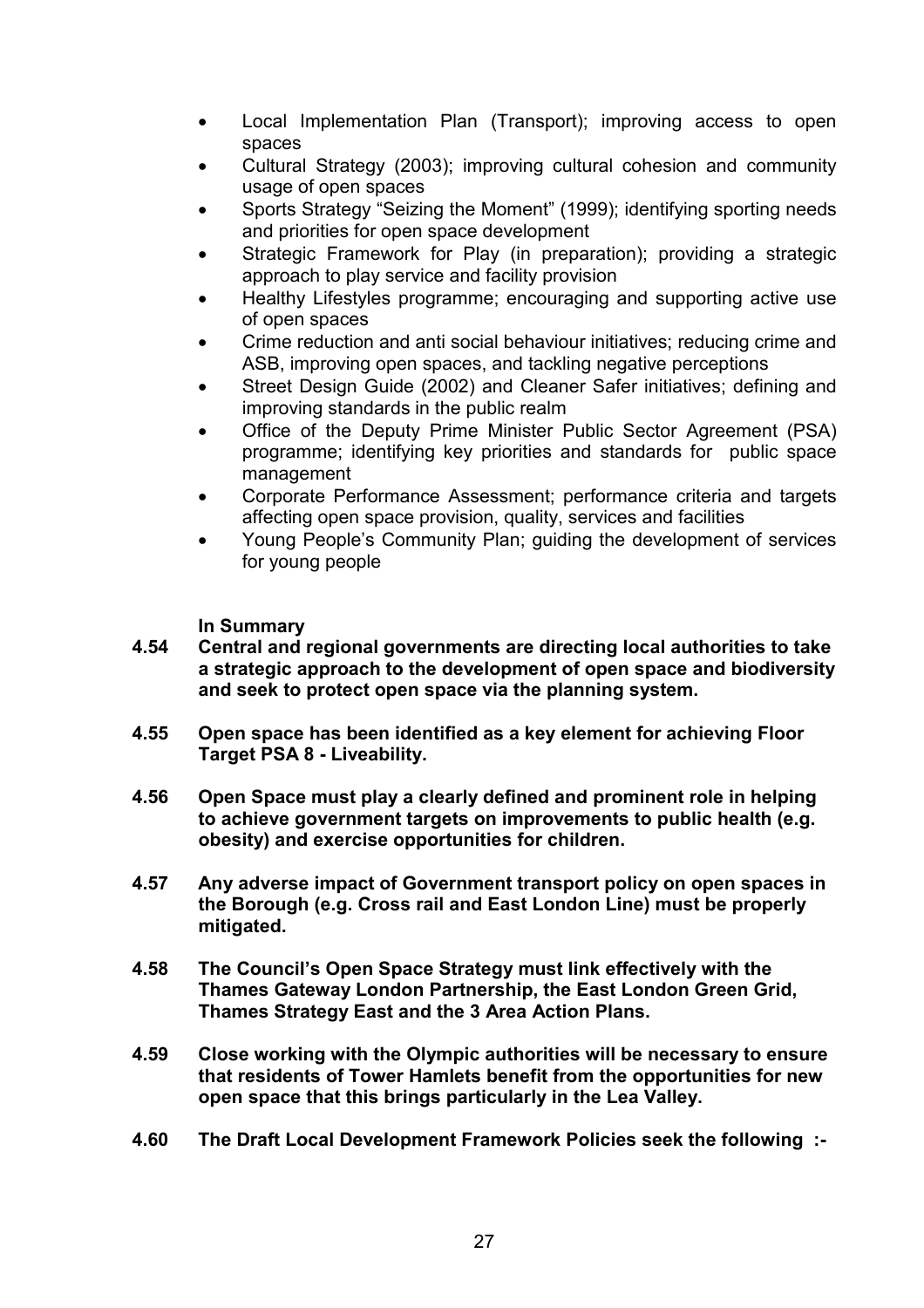- No net loss of open space (based on an overall provision standard of 1.2 hectares per 1,000 population) or sites of nature conservation importance (442 hectares)
- A net gain in tree planting
- No loss of the blue ribbon network.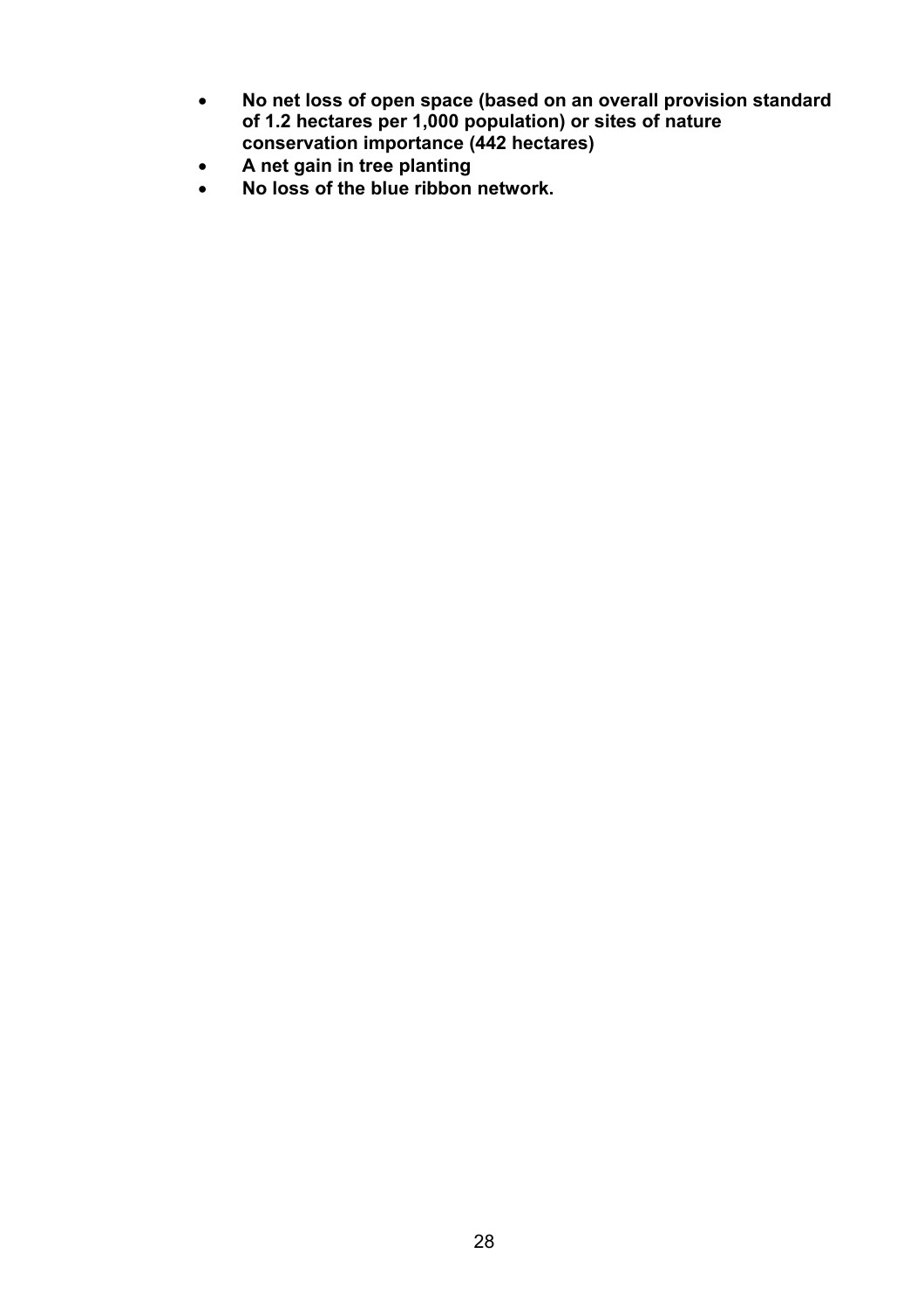## Section 5: Assessment of open space provision

Section 5 sets out what is known of the current open space provision in Tower Hamlets. This assessment is based on the findings of detailed desk and field research. Qualitative and quantitative audits of sites have provided a clear picture of the sites, their accessibility, functionality, condition and potential.

## **Background**

#### Methodology

- 5.1 The Scott Wilson Business Consultancy was appointed to develop and implement a research programme to support the development of an Open Space Strategy for the Borough. They undertook the following tasks to understand the supply of open space in Tower Hamlets.
	- Review of current site information on parks and open spaces
	- Desk-top study to identify all parcels of open land<sup>7</sup> from existing sources of information, cross checked from aerial photos and ground verified
	- Classification of all open spaces
	- Site verification
	- Identification of degree of public accessibility
	- Consideration of size threshold (see below)
	- Quality audit of sites with public access
	- Refinement of PPG17 typology to take local characteristics into account

#### Classification and typology

- 5.2 The Strategy considers all open land in Tower Hamlets whether in public or private ownership, in use or derelict. Map 2 "Borough Framework Map", shows all of the borough's open space, including rivers, docks, canals and burial grounds. In accordance with the Mayor's Guidance on Preparing Open Space Strategies, private gardens are not been included. An assessment of housing amenity land was carried out to identify land that currently provides a publicly accessible open space or play ground.
- 5.3 This study has identified various types of open space based on the Open Spaces Typology set out in PPG 17, as advocated by the Mayor's Guidance on preparing Open Space Strategies. This means that the Tower Hamlets' data is compatible with national and regional data collection and monitoring.

 $\overline{a}$  $<sup>7</sup>$  For this purpose, open space does not include private gardens or most areas of housing open space,</sup> except where it is obviously publicly accessible and in effect serves as a local park. School sports grounds that exceed 0.3 ha have been included. It includes all open land, including rivers, basins and canals whether in public or private ownership, in use or derelict.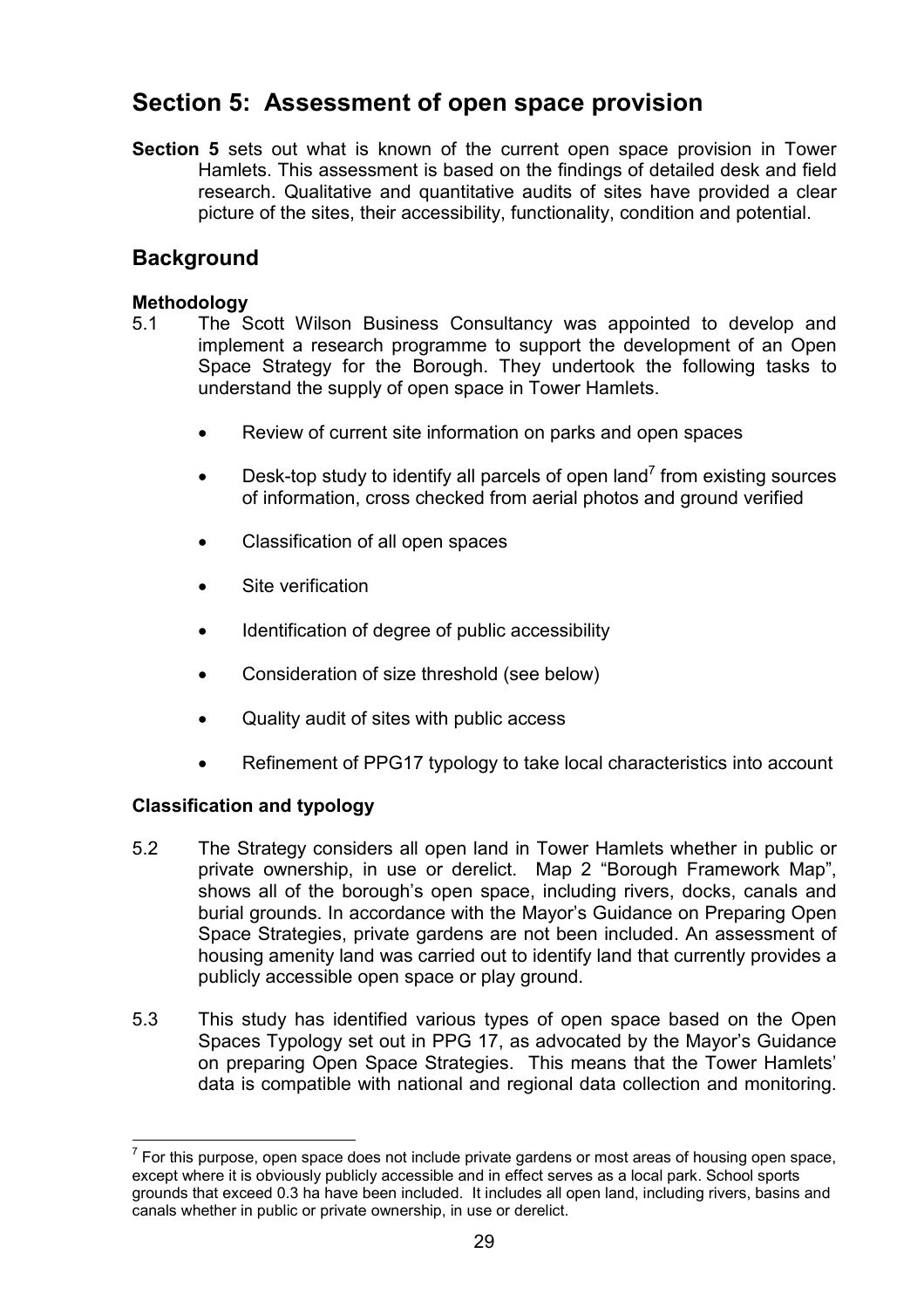Some categories have been sub-divided to suit local circumstances, again as the PPG and Mayor's Guidance permits.

5.4 As a result of the above the allocation of sites by type has been undertaken in accordance with their primary purpose, although many sites are multi-functional in practice. For example, Tower Hamlets Cemetery Park is identified by the typology as a burial ground but the Council acknowledges that it is also a public park and a local nature reserve / woodland.

| PPG 17 & GLA Typology            | <b>Local Typology</b>            | <b>Number</b>  |
|----------------------------------|----------------------------------|----------------|
|                                  |                                  | of sites       |
| Parks and gardens                | ***<br>Major parks               | 3              |
|                                  | Local parks<br>***               | 53             |
|                                  | ***<br>Square or garden          | 42             |
| Provision for children and       | ***<br>Playground                | 14             |
| teenagers                        |                                  |                |
| Natural and semi-natural urban   | Ecological (equating to          | 8              |
| green space                      | semi-natural spaces), where      |                |
|                                  | a site's primary function is     |                |
|                                  | wildlife habitat; none of        |                |
|                                  | these sites in Tower             |                |
|                                  | Hamlets is publicly              |                |
|                                  | accessible                       |                |
| Amenity green space              | Housing open space               | 6              |
| Green corridors                  | The canals function as           | Nil            |
|                                  | green corridors but are          |                |
|                                  | classified here as civic /       |                |
|                                  | water front (see below)          |                |
|                                  | since these are particularly     |                |
|                                  | important in Tower Hamlets       |                |
| Accessible countryside           | None in Tower Hamlets            | Nil            |
| <b>Outdoor sports facilities</b> | Outdoor sports facilities (all   | $\overline{7}$ |
|                                  | in school grounds, therefore     |                |
|                                  | not fully accessible to the      |                |
|                                  | public without specific          |                |
|                                  | agreement)                       |                |
| <b>Brownfield land</b>           | Brownfield land (note no         | Nil            |
|                                  | sites > 0.3 ha. were found;      |                |
|                                  | there are operational open       |                |
|                                  | spaces such as car parks         |                |
|                                  | and gas works which have         |                |
|                                  | not been included                |                |
| Churchyards and cemeteries       | <b>Burial grounds</b>            | 20             |
| Allotments, community gardens    | $***$<br>Allotments / city farms | $\overline{7}$ |
| and city farms                   |                                  |                |
| Civic space                      | Civic space / water front        | 31             |
|                                  | <b>Total</b>                     | 191            |

5.5 Table 5 presents a breakdown of the Borough's open spaces by typology:

Table 5: Open space typology and number of sites per type Note \*\*\* = sites that have been counted towards the Tower Hamlets open space provision standard.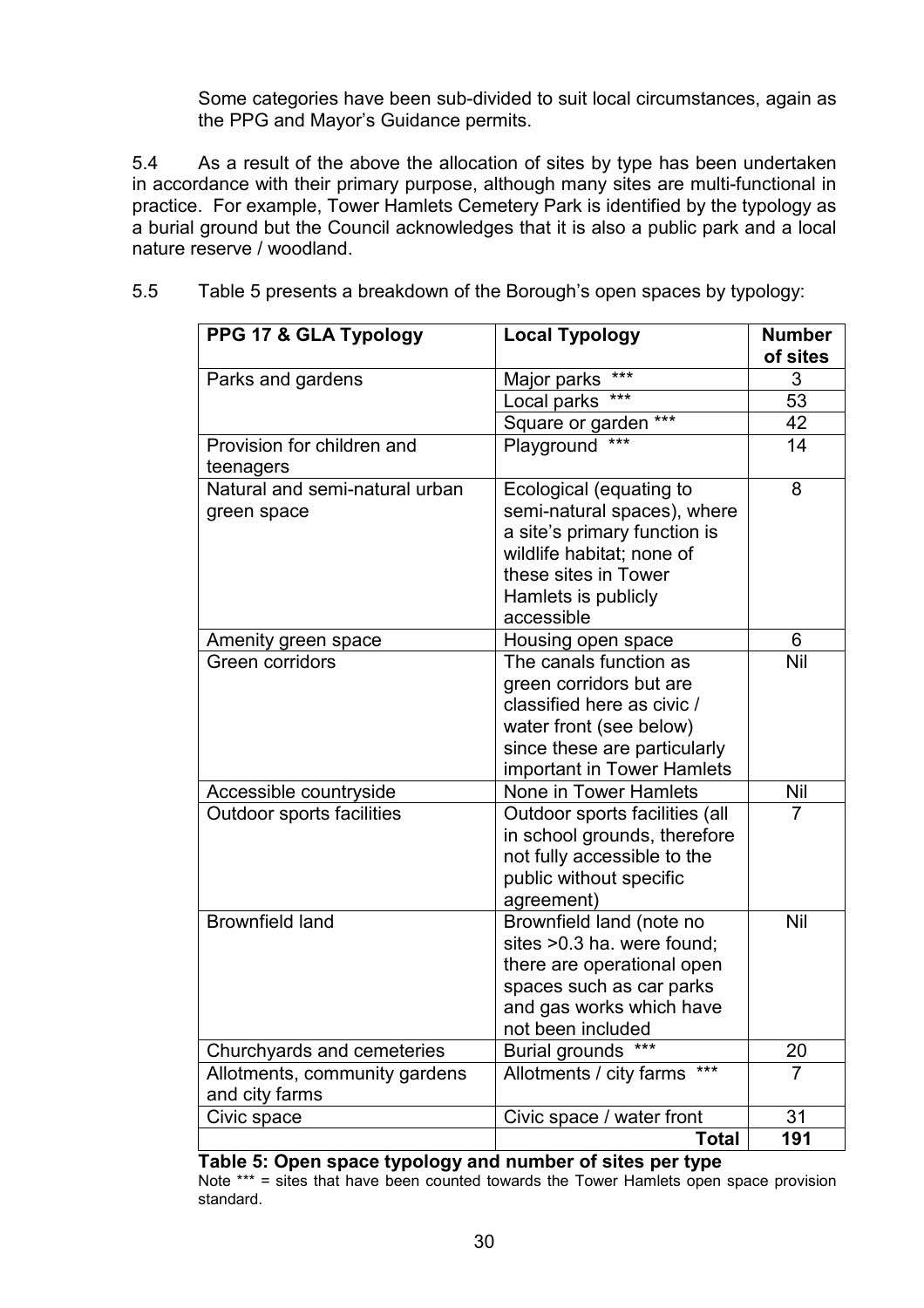### Assessment of quantity

#### Open Space Standards

- 5.6 The adequacy of open space provision has traditionally been assessed by comparing the area of open space to the total population within a given geographic area. PPG 17 states that local authorities should set local standards for open space provision and that these should be incorporated into development plans.
- 5.7 A key issue for this strategy is what open space provision standard is appropriate for an inner London Borough like Tower Hamlets. To understand the adequacy of overall provision, the Council compared actual provision with the National Playing Field Association Standard 2.4 hectares per 1000 population. This standard has long been used as the national benchmark for open space provision and is still used for comparison. The standard was developed to quantify the amount of open land required for the sports and play needs of local communities and it therefore focuses on green space that is fully accessible to the public and that can be used for these purposes. Therefore, not all types of open space can be counted as contributing towards this type of provision.
- 5.8 Therefore certain types of open space have been excluded from the calculation, specifically canals, docks and river spaces, etc. Map 13 "Publicly Accessible Open Space, excluding Water Space" provides a visual representation.
- 5.9 Using 2001 census data it has been determined that the average provision of open space across the Borough is 1.2 hectares per 1,000 population. This is half the NPFA standard of 2.4 hectares. The total area of open space and the population within each ward has been calculated using the GIS. Map 17 "Open Spaces per 1,000 Population by Ward" shows the approximate value based on the centre of each ward (2003 boundaries).
- 5.10 The current provision of 1.2 hectares per thousand of population does not take into account the transient populations of workers, students and visitors who also use Tower Hamlets' open spaces. For example, the Council knows that workers from Canary Wharf make use of local sports facilities such as ball games areas and grass pitches, adding to demand and to wear. This issue needs to be addressed when planning for future pitch provision. Action Plan Point 4.2

#### Blue Ribbon Spaces

5.11 The London Plan defines Blue Ribbon spaces as London's system of rivers, canals and water bodies (which includes docks and basins). In London as a whole, water and water spaces are scarce and valuable assets but Tower Hamlets has many such spaces. They have been mapped and identified on Maps 3 - 11 as civic and water spaces and total roughly 250 hectares of space. [There is a similar amount of open space with unrestricted access for land-based activities such as play and sports uses -249 hectares.]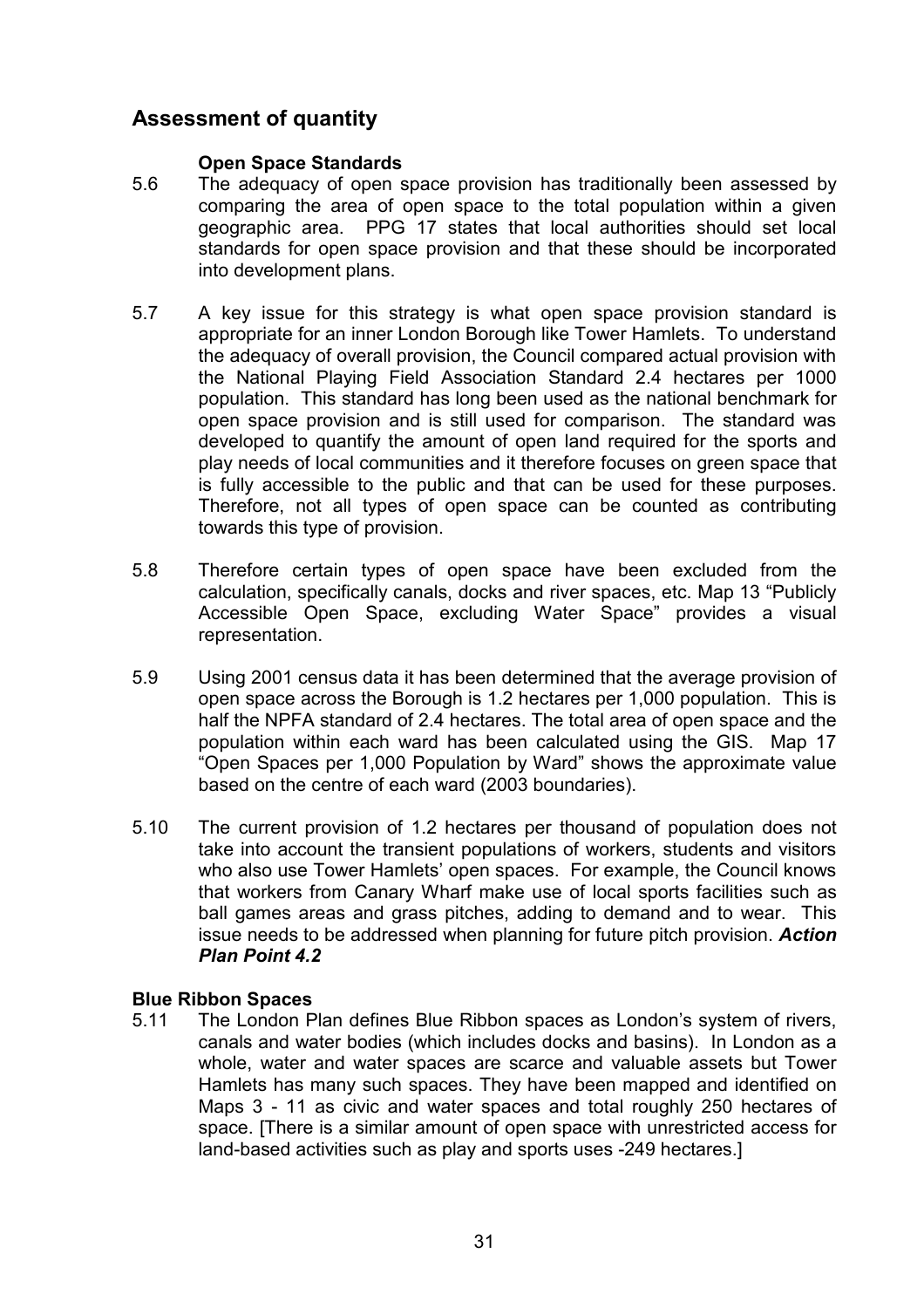5.12 The Blue Ribbon spaces greatly contribute to the urban form and landscape character of the Borough as well as to its biodiversity and recreational resources. These Blue Ribbon spaces cannot be counted towards the green space provision standard since this standard is compiled to measure the provision of open space suitable for such activities as play and field sports.

#### Open Space distribution and accessibility

5.13 The GLA has adopted a Public Open Space Hierarchy to categorise publicly accessible open spaces (see Table 6 below). The Council has used this approach to analyse accessibility to local parks (within 400 m of people's front doors, about 5 minutes' walk) and to major parks (within 1.2 km, about 15 minutes' walk). In addition, as required by the GLA guidance, the study area was extended for 1.2 km beyond the Borough's boundaries to identify district and local parks larger than 0.3 hectares with catchments that carry across into Tower Hamlets. Audits of the condition and quality of those sites were carried out.

| <b>Open Space category</b> | Size guideline<br>(hectares / hectares) | <b>Distances from</b><br>homes to open<br>spaces |
|----------------------------|-----------------------------------------|--------------------------------------------------|
| Regional                   | Over 400 ha.                            | 8 km                                             |
| Metropolitan               | 60-400 ha.                              | 3.2 km                                           |
| District / major parks     | 20-60 ha.                               | $1.2 \text{ km}$                                 |
| Local parks                | $2 - 20$                                | 400 m                                            |
| Small local parks          | $0.4 - 2$ ha.                           | 400 m                                            |
| Pocket parks               | Under 0.4ha.                            | 400 m                                            |
| Linear open spaces         | Variable                                | Where feasible                                   |

Table 6: London's Public Open Space Hierarchy (source London Plan Feb. 2004)

- 5.14 Using the GLA hierarchy, maps have been developed that indicate the parts of the borough that are deficient in publicly accessible open space (see Maps 13 to 16). It is evident that some parts of the Borough have exceptionally low provision of open space for residents. The west of the Borough (within which the City fringe Area Action Plan lies) has a very low provision of 0.5 hectares of open space per 1000 population. This equates to about one fifth of the NPFA standard (2.4 hectares).
- 5.15 The Leaside Area Action Plan area currently has even less provision of open space than this low score, at 0.4 hectares per 1000 population. It is anticipated that this area will be transformed as part of the wholesale redevelopment of the area and the Olympic Park.
- 5.16 Physical and perceived barriers prevent people from using open spaces in their area. There are many barriers to accessibility in Tower Hamlets. Physical barriers such as "lines of severance" including canals, rivers, railways and major roads fragment the Borough (See Map 12). However, there is an active programme of work being undertaken by the Council's Transportation and Highways Section that will address many of these issues. Lack of disabled facilities can also act as a barrier for some residents. There is a programme of work being undertaken to improve access and comply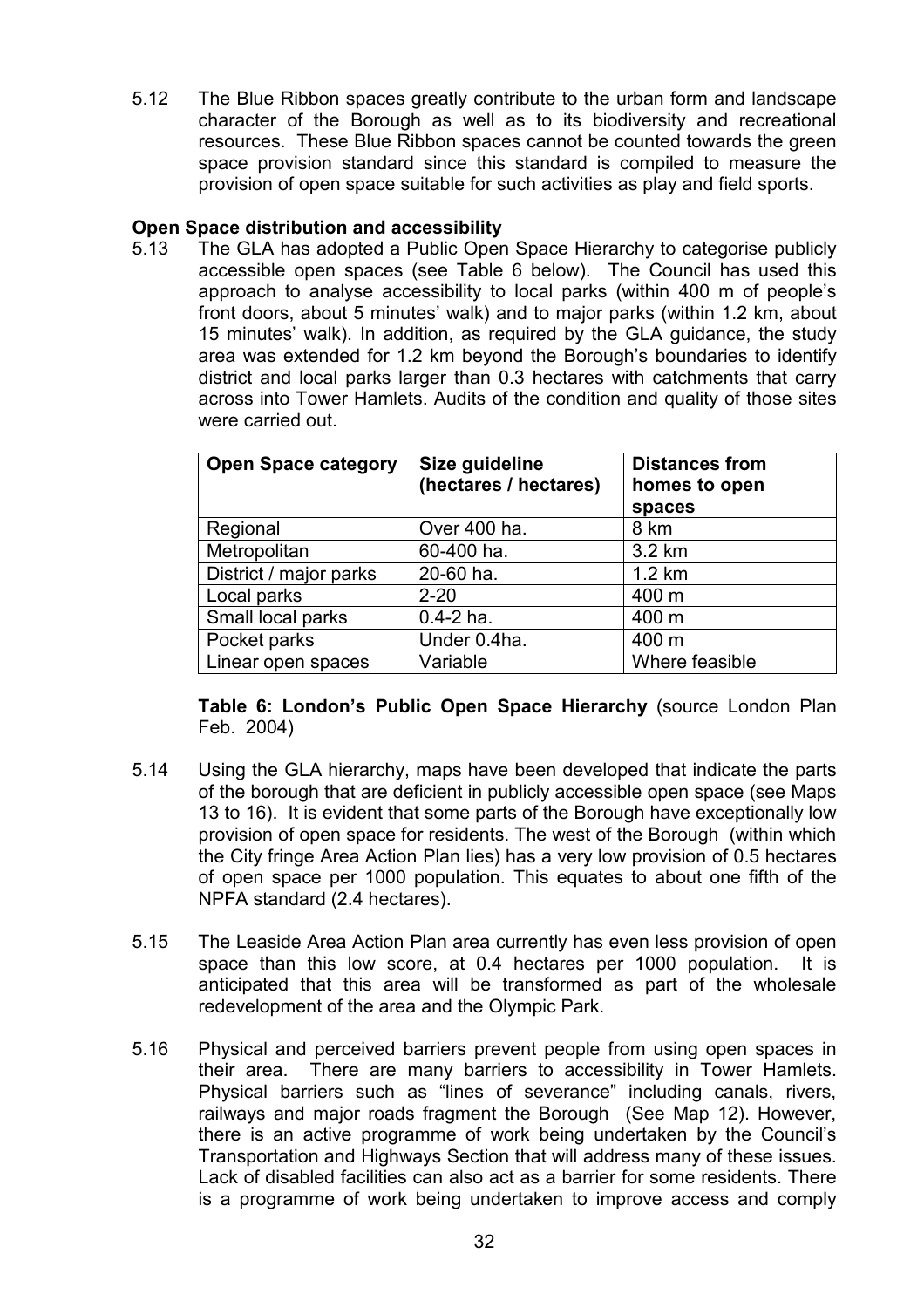with Disabilities Discrimination Act 1995. Social barriers impeding open space use include territorial behaviours (particularly with young people), fear of crime, low travel thresholds, poverty and lack of knowledge of existing spaces and the services they provide. Action Plan Points 1.6 and 5.1

- 5.17 Tower Hamlets has a large number of small open spaces scattered over the borough (see Map 2). The larger open spaces (major or district parks) are unevenly distributed, and can be found in the Isle of Dogs, Victoria Park in the very north with Mile End Park running down the middle of the borough. Three quarters of the Borough's parks and gardens are less than 1.0 hectare in size. A full size football pitch takes up roughly three-quarters of a hectare (2 acres). As examples Museum Gardens and Island Gardens are each roughly one hectare in size. Parks this small can only offer a limited range of facilities with no provision for field sports.
- 5.18 As part of the site audit process, an access criterion was attributed to each site, in order to provide a robust base for analysis of deficiency. Table 7 summarises the distribution of open spaces by access. Traffic light colours are used on the associated Map number 18, to provide a visual representation of the degree of access to the public.

| <b>Accessibility</b>                                                                                                                    | <b>No. of Sites</b> |
|-----------------------------------------------------------------------------------------------------------------------------------------|---------------------|
| Green = Unrestricted access : Sites available to everyone at  <br>all times although there may be restrictions between dusk<br>and dawn | 157                 |
| Amber = Partially restricted access: the public may require<br>an appointment or prior arrangement to use these grounds                 | 15                  |
| Red = Restricted access: sites that are normally out of<br>bounds to the general public                                                 | -19                 |
|                                                                                                                                         | 191                 |

Table 7: Open Spaces in Tower Hamlets by Access (see Map 18) Note: in addition there are a further 19 sites with unrestricted access outside the borough but within 1.2 km of the boundary that Tower Hamlets residents can use.

5.19 Maps 3 to 11 show the Borough's open spaces, accessibility and their type. Map 3 "Borough Framework Map" shows the Borough's Open Spaces and Maps 4 –11 "LAP Framework Plans" shows the same information by Local Area Partnership area in more detail.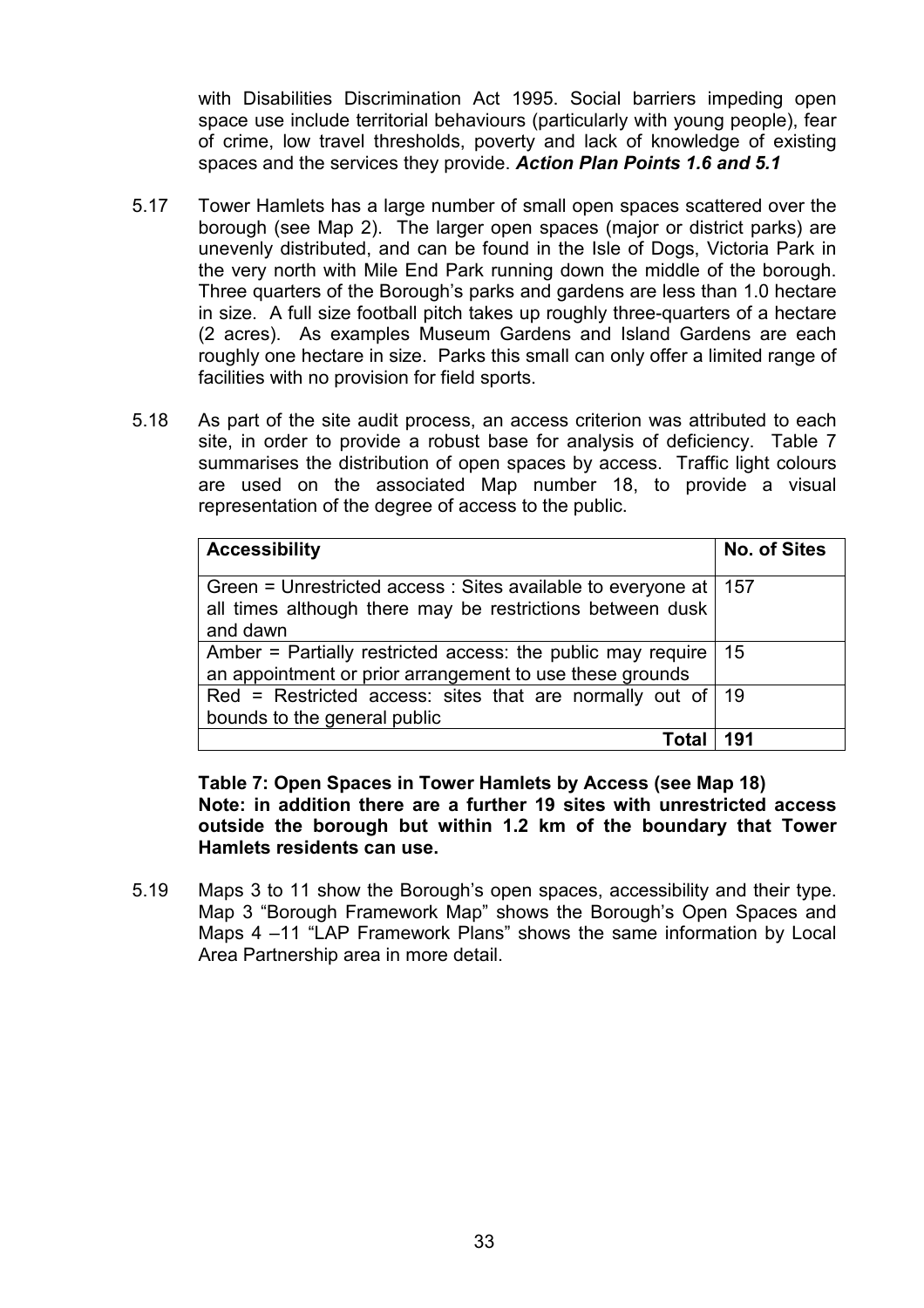#### Access to parks and open spaces

- 5.20 The Mayor's London Plan deems district or major parks to be 20 hectares or more in size. The distribution of parks of this size is particularly uneven in Tower Hamlets. Only two of the Borough's parks actually meet this threshold; Victoria Park and Mile End Park. Millwall Park and the Mudchute Park and Farm can also be counted as a district / major park since together they provide a large number of facilities and wide range of landscapes for people to enjoy.
- 5.21 Accessibility to major parks is restricted from some areas due to significant physical barriers (Victoria Park, Mile End Park and Millwall Park) using 1.2 km catchments, as set out in the London Plan's open space hierarchy. Where a site has a barrier near its boundary (as at Victoria and Mile End Parks with their canal boundaries) the mapping was refined to calculate the zone of influence from the entrance points to the site. The results are shown in Map 15. The map indicates that only about half (50%) of the Borough's residents have adequate access to the Borough's major parks. Residents in the west and the east of the borough live well outside the standard 15 minutes walking time to a major park.
- 5.22 A number and variety of obstacles limit or prevent access to local parks in Tower Hamlets, such as major roads, railways, rivers and canals. Many of the publicly accessible open spaces are small and awkwardly sited without reference to where residents live, a factor that tends to aggravate inequality of access. Map 14 shows residents' accessibility to local parks. This indicates that considerably less than half the residents of Tower Hamlets (43%) live within 5 minutes walk of a local park. Action Plan Point 1.6
- 5.23 The Local Implementation Plan for Transport (LIP) includes proposals for establishing a number of green chain walks. These walks provide links between a number of small local spaces, creating more unified and integrated open spaces. This is particularly important for providing access to open spaces for children and young people who need to be able to benefit from local provision that they can access independently.
- 5.24 The LIP contains a programme for increasing cycle parking provision at key destinations across the Borough, and this will include parks and open spaces. The LIP also contains proposals for a new DLR station at Langdon Park, which will improve access to the park particularly from the west. Action Plan Point 1.6
- 5.25 It is believed that there is a net inflow of visitors into the borough making use of parks (especially Victoria Park), however, the recent KMC survey of users indicates that about 12% of Tower Hamlets' residents make some regular use of parks outside the borough.

#### Access by public transport

5.26 The Mayor's Guide to Preparing Open Space Strategies states that park users can be expected to make bus journeys of up to 4.8 km or 15 minutes to parks such as Victoria Park and rail or underground journeys of up to 5.9 km or 10 minutes.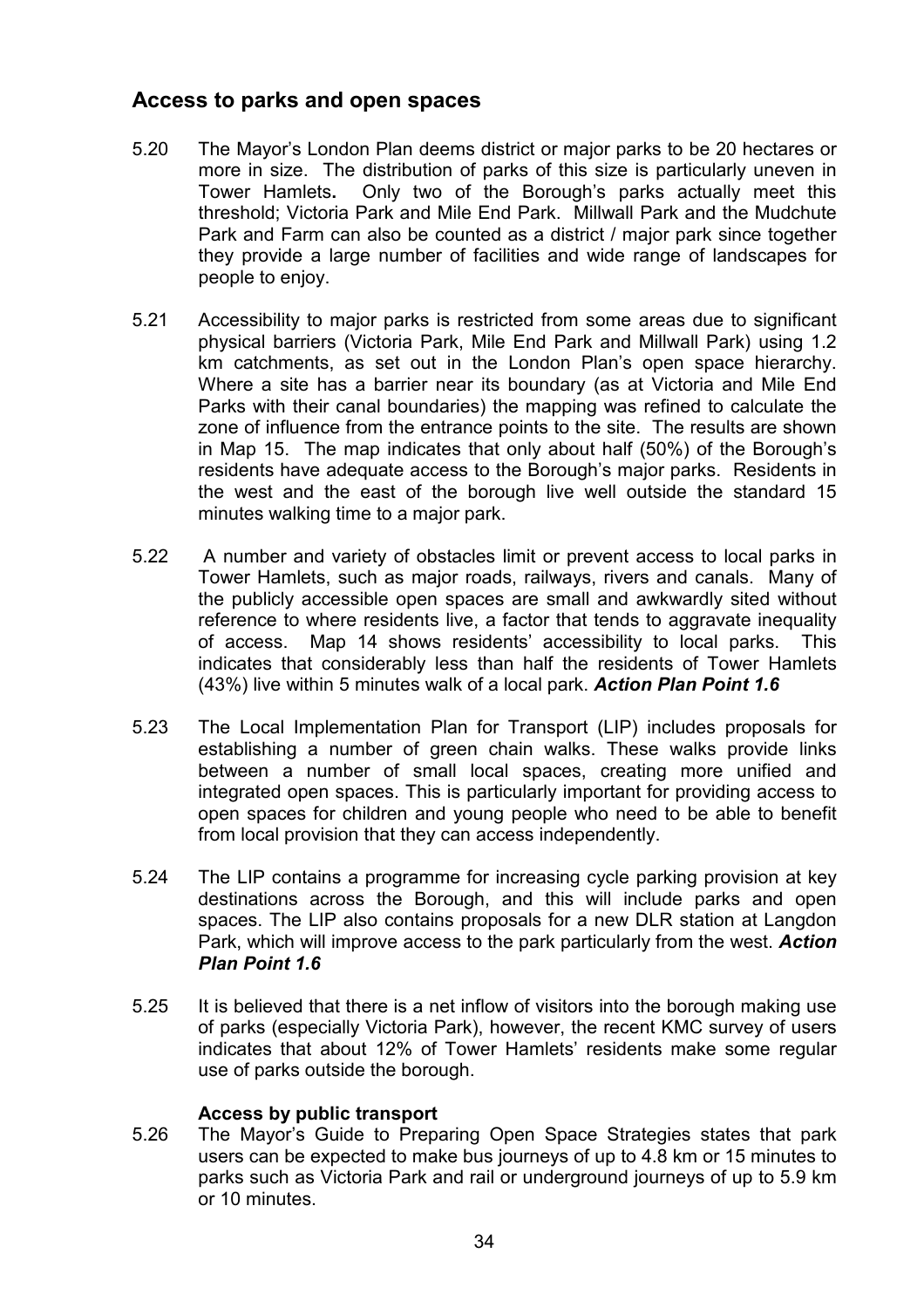- 5.27 The catchment areas of district and major parks are effectively extended by 400m close to bus corridors and train or underground stations. Map 16 "Public Transport Accessibility Levels" demonstrates that parts of the Borough have relatively low public transport accessibility. The Council has therefore mapped the borough's parks and open spaces against Public Transport Accessibility Levels (PTAL). This highlighted the poor public transport accessibility for the east of Victoria Park. The Stratford City and Olympic Park developments may offer long term solutions on public transport accessibility.
- 5.28 The Mayor's initiative offering free travel to 14 16 year olds contributes to improving access to open space.

#### Access to sports pitches

- 5.29 There are no playing fields in Tower Hamlets that are owned by sports clubs or schools. The Parks and Play Service is therefore principle provider for field based sports in Tower Hamlets. In addition to provision in parks and open spaces, there are ball games facilities at Mile End Stadium and at the Whitechapel and John Orwell Sports Centres; the Borough's leisure management contractor manages these facilities.
- 5.30 The Council will be carrying out a full assessment of playing pitch needs in line with the methodology recommended by Sport England. Action Plan Point 4.2
- 5.31 Many schools have small multi-use games areas and a few have larger sports areas that could help address some of the sport access issues caused by structural deficiencies in open space provision. As they are part of the schools' premises, they have restricted access. The feasibility of sharing use of such pitches out of school hours in areas of open space and particularly of pitch deficiency needs further examination. The development of shared use agreements for such facilities should be pursued where appropriate. Action Plan Point 4.2

#### Access to play facilities

5.32 The Play Association Tower Hamlets (PATH) has been commissioned by the Council to produce a guidance document to be called "Strategic Approaches to Planning for Play in Tower Hamlets". All of the Borough's play sites are in the process of being audited and quantity, quality and access issues as well as demand will be fully explored in the guidance. Once this proposed guidance has been adopted, its findings and recommendations will be incorporated into future editions of this Strategy; the Council intend to do this by the time of its first review in late 2006. Action Plan Point 4.1

#### Access to Housing Amenity Land

5.33 Housing Choice presents a range of challenges and opportunities for the development and management of open space in the Borough. Access to Housing amenity land is partially restricted, although in practice only estate residents tend to use it. Much of this space is fragmented and laid to grass, limiting its practical use by residents. The future remodelling of these estates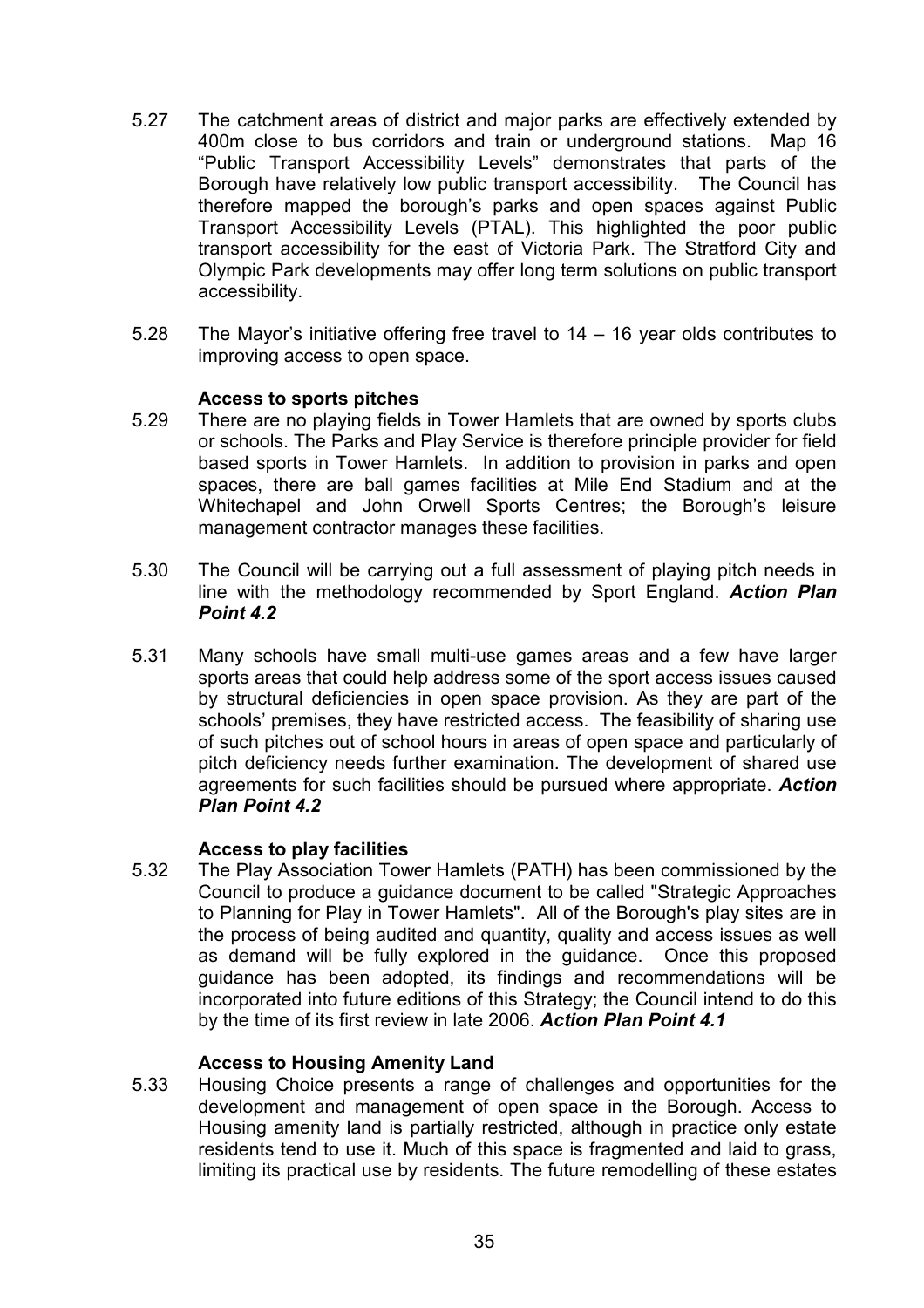offers opportunities for improving the quantity and quality of open space provision and public access to it.

#### Registered Social Landlords (RSLs) and Housing Amenity land

- 5.34 Some areas of Housing Amenity land are already managed, maintained and developed by RSLs. Through the Housing Choice programme, further significant areas of land may transfer to RSL responsibility.
- 5.35 RSLs are overseen by boards and in the case of many of the RSLs in Tower Hamlets, these boards have either significant or majority resident representation. The boards oversee developments and maintenance standards. RSLs are accountable to both the Housing Corporation and the Audit Commission for their general performance, and to the local authority in respect of the contractual offer made to tenants about what they will deliver. The Council oversees that they meet these commitments.
- 5.36 These mechanisms play a part in ensuring that RSLs perform well on a range of indicators including horticultural standards. The Council will, through the Local Development Framework and this Strategy, seek to ensure that Housing Amenity spaces are managed and developed to meet local needs, and compliment and enhance open space and play provision. Action Plan Point 2.1

#### Access to allotments and community gardens

- 5.37 Allotments in Tower Hamlets are managed by community groups in six locations, some of which are on land held by Housing (Development and Renewal Directorate) and some by the Parks and Play Service (Environment and Culture). The sites in parks and open space land include those at Stepping Stones Farm, Mudchute and Ackroyd Drive. There are others at Cable Street Community Gardens (at sites in Cable Street and Glamis Road), Reeves Road and Prospect Walk adjacent to Meath Gardens, where land ownership is fragmented.
- 5.38 An increasing number of parks and open spaces (including open spaces on housing amenity land) provide small plots in community gardens where individuals can grow herbs and vegetables. These provide a valuable resource for people to make social contact as well as healthy, outdoor activity. This type of activity is also recognised as a valuable contributor to social cohesion. However a corporate approach is needed across the Council to standardise the terms and conditions governing activities of community garden and allotment societies. Action Plan Point 5.2
- 5.39 The Council will seek to increase opportunities for people to grow their own food on public open spaces where this will not have an adverse impact on other users or facilities and where ground conditions permit.

### Quality Audit

#### Site selection and methodology

5.40 The Mayor's Guidance suggests that the condition and quality audit of open spaces should be applied to sites over 0.4 hectares; PPG 17 suggests 0.2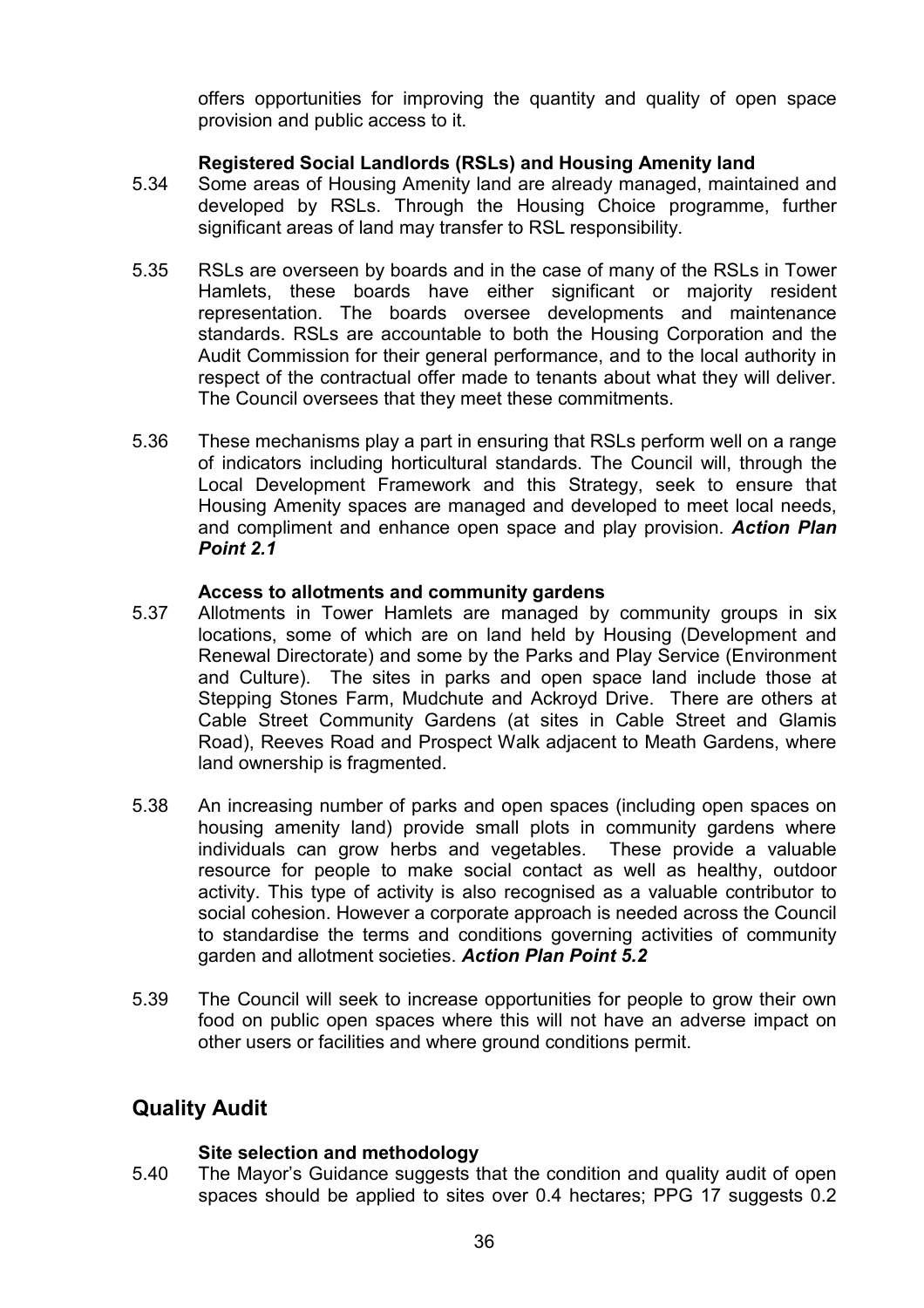hectares. A large number of sites in Tower Hamlets fall between 0.3 and 0.4 hectares, some of which the Council considers to have significant facilities. The Council has therefore commissioned an independent audit of all its own public open spaces and other spaces that exceed 0.3 hectares (0.75 acres) in size. In addition to the qualitative aspects of each space, the audit also gathered management information on use, roles and facilities.

- 5.41 This quality and management audit was carried out by Scott Wilson Consultants. The physical, visual, psychological and functional aspects of each site were assessed and scored against pre-determined evaluation criteria. The physical qualities of the sites were assessed by looking at the signage, lighting, access, vegetation, site furniture, boundaries, footpaths, architectural features, maintenance, biodiversity and play facilities. Other factors such as convenience, condition, usefulness, and appropriateness also contributed to a sites quality score. Where no feature was present, a score of zero was recorded. The better the quality of the site, the higher the score achieved.
- 5.42 Social features such as sense of personal security and evidence of vandalism were also considered. Personal security was assessed in relation to visibility, degree of isolation, exit options, hidden corners, visual links and accessibility. A summary assessment was made using a five-point scale ranging from threatening to comfortable. Vandalism was assessed on a similar scale with a score of 5 going to a site with no obvious vandalism and a score of 1 for generally extensive vandalism.
- 5.43 Aesthetic qualities were judged by reference to scale, enclosure, texture, colour, diversity, unity, stimulus and pleasure. Again, evaluation criteria were developed to guide scoring for each quality.

#### Evaluation of findings

- 5.44 Overall quality scores have been derived for each space assessed. The quality score is a key criterion for identifying the sites that are in most urgent need for investment. The distribution of spaces relative to quality is shown graphically in Map 18.
- 5.45 The quality assessments show that there is a marked variation in quality of open space across the borough. Quality does not appear to be related to type of site, with most types represented amongst the best and worst performing sites. Nor is quality related to size, location or management of the site. Quality is, however, strongly related to investment with sites such as Mile End Park and Weavers Fields showing the benefit of investment over the last 5 or so years. This data will be used to target investment more accurately, by identifying the features and factors that most strongly affect a site's performance. Action Plan Point 5.1
- 5.46 Mile End Park, Millwall Park, King Edward Memorial Park, Weavers Fields and Bromley-by-Bow (Bob's) Park are just some examples of good sites that are generally well equipped to meet local needs.
- 5.47 Examples of sites identified as being in need of improvement are Allen Gardens, Bartlett Park, Jolly's Green and Stepney Green Gardens. A list of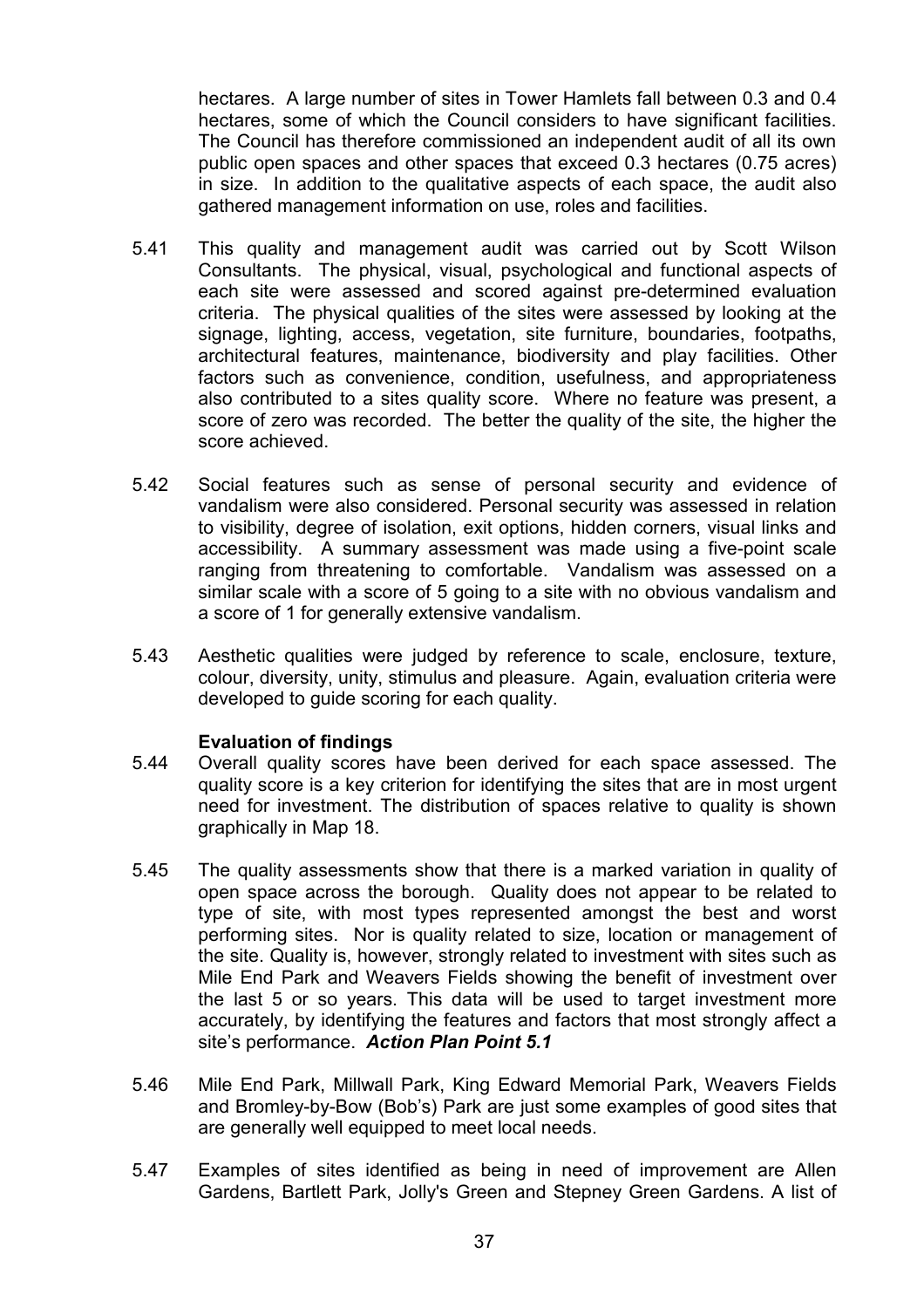proposed investment criteria (including quality scores) and an assessment of improvement priorities for consideration by the LAPs is set out in section 7.

## Assessment of open space provision

In Summary

- 5.48 The Strategy survey identified 191 sites of which 19 had restricted access (normally out of bounds to the public).
- 5.49 Three quarters of the boroughs parks are less than the size of a single football pitch.
- 5.50 Tower Hamlets is deficient in open space against the National Playing Field Association and the GLA accessibility thresholds for major and local parks.
- 5.51 The west of the Borough (0.5 hectares per 1000 population) and the Leaside area (0.4 hectares per 1,000 population), have the lowest area of open space. Anticipated increases in residential density and daytime working community will put further pressure on these sites.
- 5.52 The NPFA standard does not take into account water recreation space. As a riparian borough with a considerable amount of dockland and canal waterways there is the potential to develop local standards and targets that include these important recreational resources. Local standards (hectares per 1,000 population) would also facilitate the inclusion of housing amenity land and would recognise the need to work closely with RSL's to maximise the potential for developing quality open space.
- 5.53 The north east area of the Borough has the worst public transport accessibility provision in relation to access to major park facilities. The Boroughs Draft Local Implementation Plan (for Transport) contains proposals that are compatible with the aims of the Open Spaces Strategy, and will address the issue of improving access to the Borough's major parks. Public transport access to the north east of the Borough can be immediately improved through signing and additional information about existing services such as Hackney Wick Station on the North London Line.
- 5.54 Crossrail may impact adversely on park and sport pitch provision during its construction phase. In these circumstances the Council would work to ensure that this disruption is kept to a minimum, and that any longer term impacts are mitigated and that alternative temporary provision is provided where possible.
- 5.55 The limited size of much of the park infrastructure is limiting the ability of the Council to increase accessibility to the more popular field sports. Those sites that can accommodate grass pitches are heavily used, allowing no recovery time for the pitch surfaces. Whilst this can be remedied by the adoption of more synthetic pitches there would be a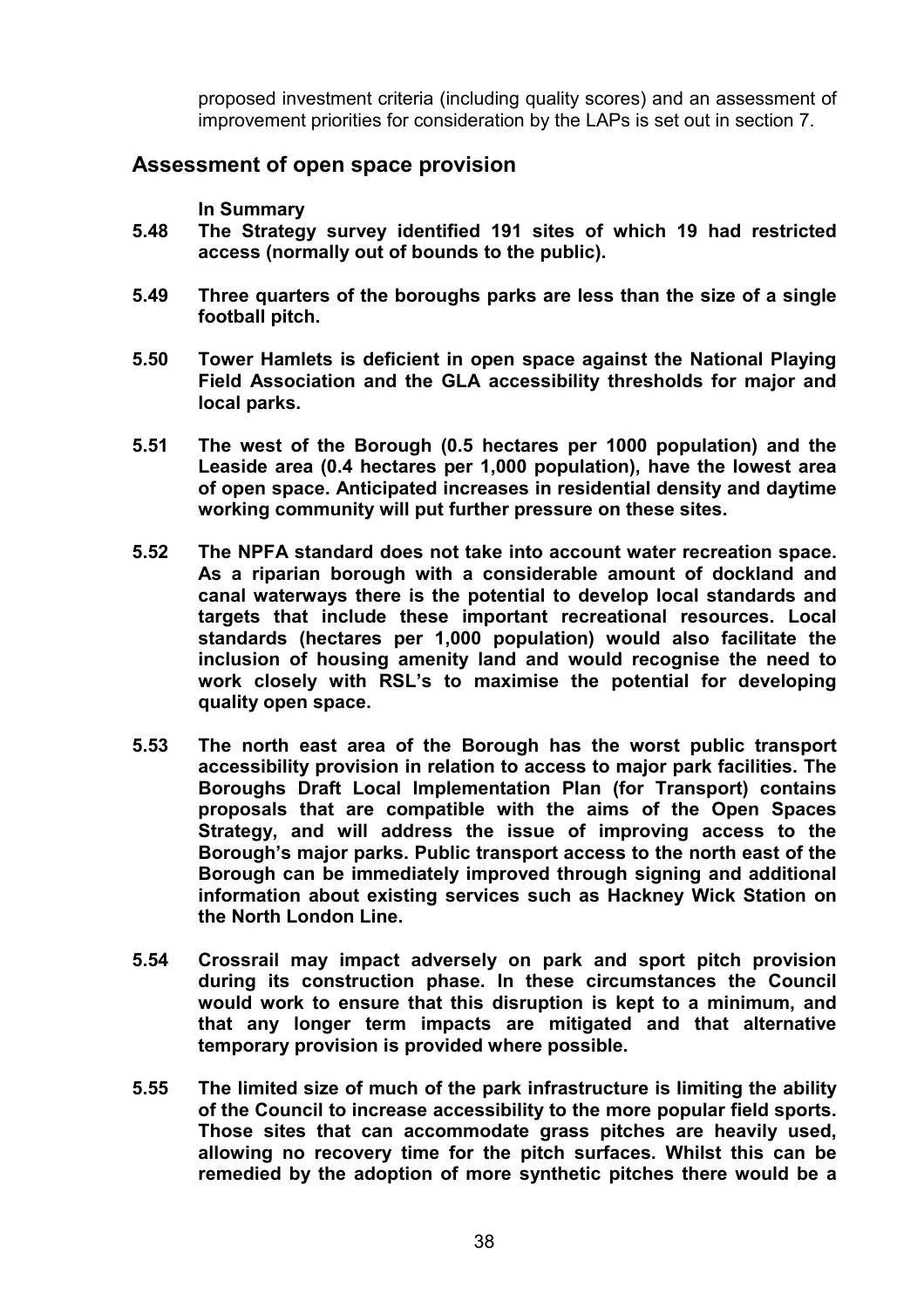negative impact on biodiversity and sustainability. Any sport investment programme would need to take sustainability into account.

- 5.56 Quality of open space varies considerably across the Borough. A consistent approach to investment and quality assurance (e.g. Green Flag standard) is required to guide future planning.
- 5.57 Further work is needed to determine the level of unsatisfied demand for field sports and allotments and the potential for increasing public access to school facilities.
- 5.58 Children's play provision is a vital component of the public open spaces. The Council is preparing a strategic framework for play development and will integrate the recommendations into the open space strategy.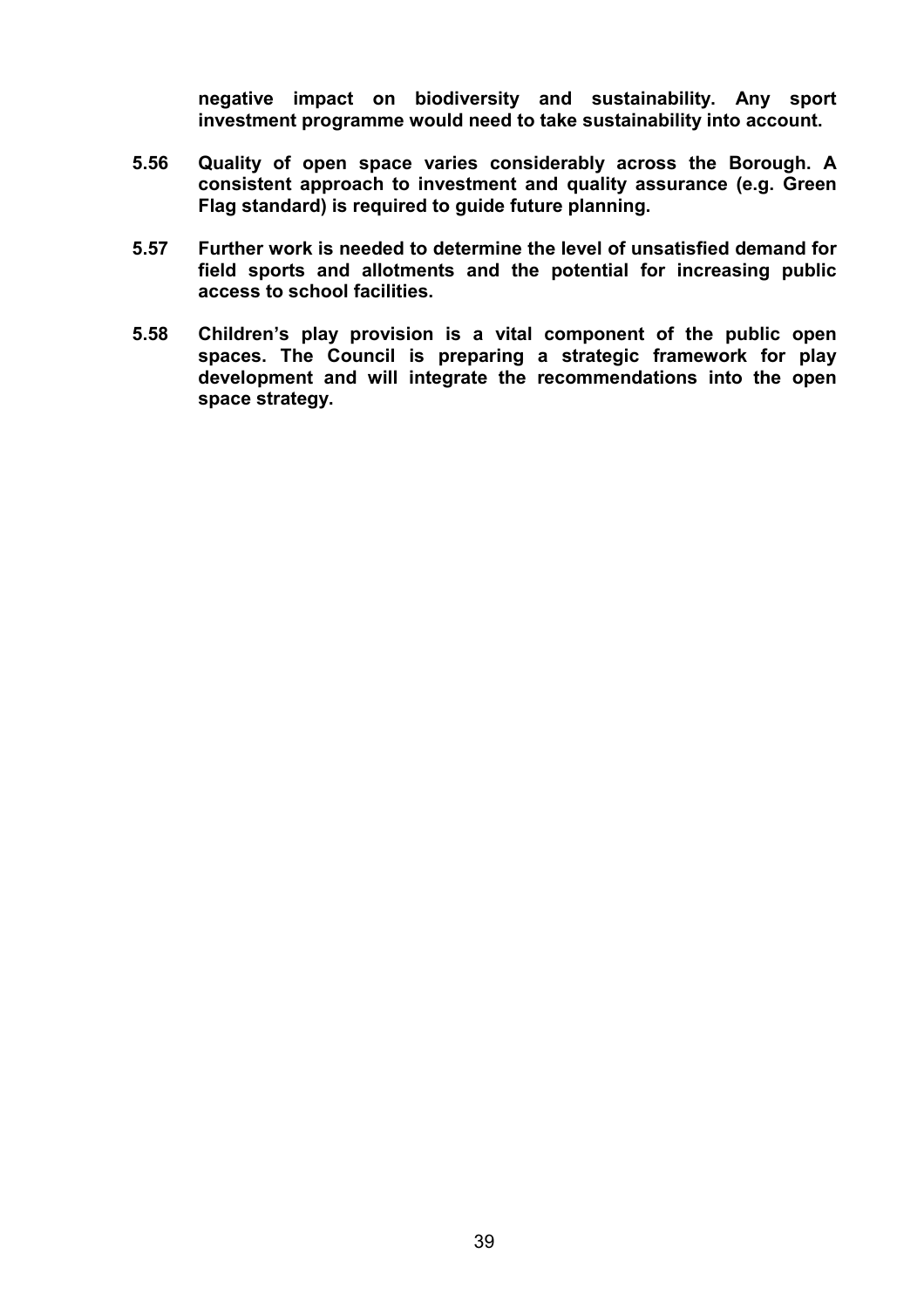## Section 6: Community views and needs assessment

Section 6 provides information on how open space meets the needs of the community, and how the Council has identified the views, needs and aspirations of the borough's residents and other stakeholder in relation to open space provision.

## Community Views

#### **Background**

6.1 Tower Hamlets is home to a very diverse population with equally diverse needs and aspirations. Over recent years, specific information has been obtained by consulting and asking residents what they think of their parks and open spaces, in terms of quality of service, facilities provided, and overall provision.

#### Tower Hamlets Best Value Review (Cabinet: June 2003)

6.2 As part of the review of the former Horticultural Service, now the Parks and Play Service, Council officers carried out a considerable amount of user and non-user consultation. General questions were asked of the wider community through a number of mechanisms including; the Citizens Panel, external surveys of parks' users, direct consultation with tenants and resident associations, play groups, parents groups, and youth groups. The main findings are summarised below.

#### Main factors affecting general satisfaction in open spaces

- 6.3 64% of residents considered that the park or open space that they visited most frequently provided them with what they wanted. They identified the major reasons for dissatisfaction as being:
	- Too few facilities (34%)
	- Don't feel safe (26%)
	- They're untidy  $(12\%)$
	- They're not clean enough (11%)

#### Priorities for improvements and new facilities

- 6.4 Residents identified the following additional facilities they would like to see in parks:
	- Toilets and baby changing facilities (28%)
	- Children's play areas (19%)
	- Drinking fountains (14%)
	- Skateboarding / biking areas (7%)
	- Formal gardens (7%)
- 6.5 Residents' top four preferred improvements to their parks were:
	- Make it cleaner (22%)
	- Maintain it better (18%)
	- Control dogs (10%)
	- Improve seating (10%)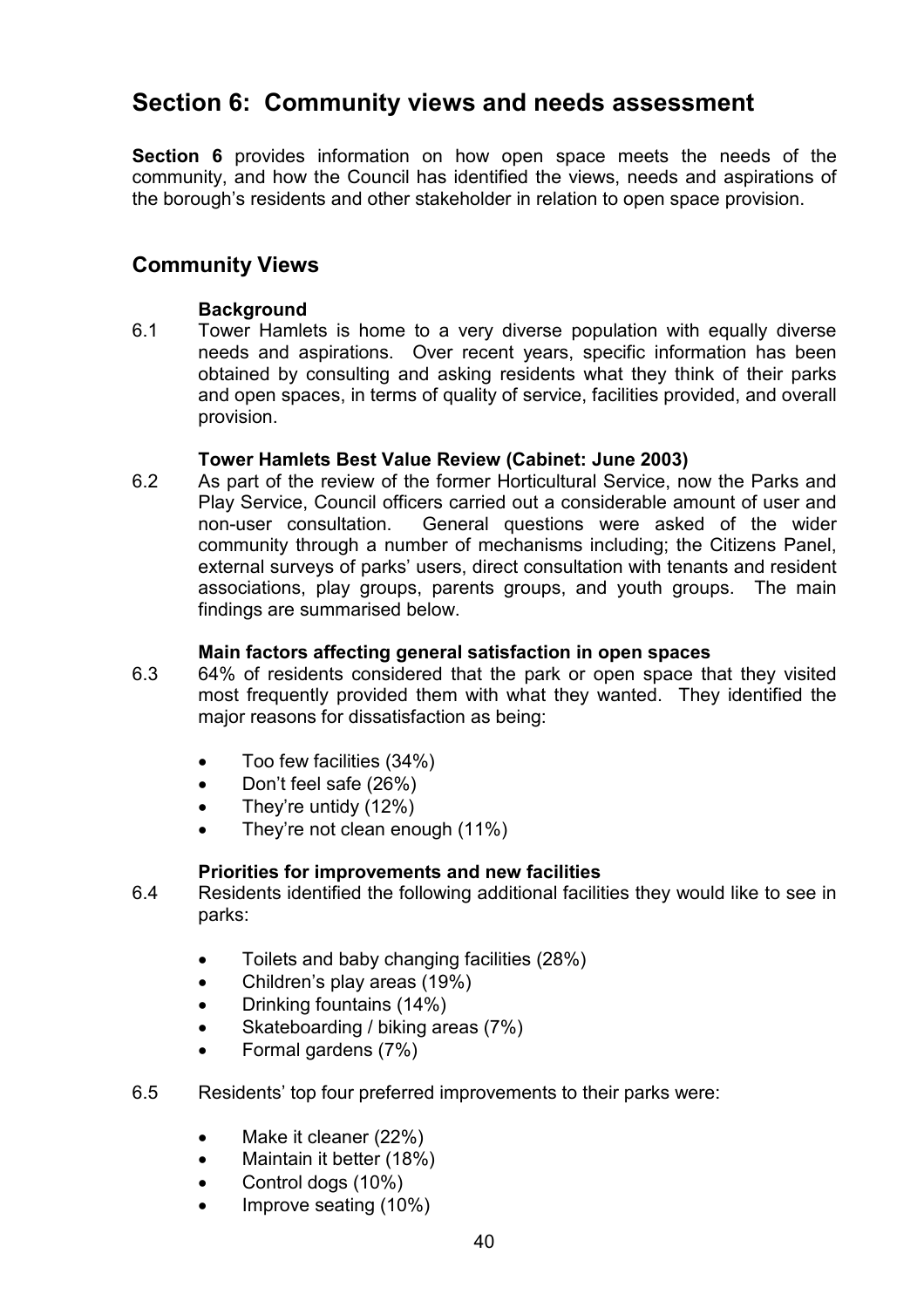## Play needs

- 6.6 Play areas also feature strongly in people's demands for improvements in parks, and for many their availability is a key reason for using parks. 64% of those questioned stated that they had children. They considered that their children mostly enjoyed:
	- Swings (28%)
	- $\bullet$  Slides (25%)
	- Playing Ball Games (16%)
	- Climbing Frames and Adventure Equipment (13%)

## Safety in parks

- 6.7 61% of those consulted considered that they felt safe in parks. When asked what made them feel safer in parks and open spaces the top four responses were:
	- More people using the park (24%)
	- Identified Park-keepers (23%)
	- More maintenance staff (17%)
	- More openness (sight lines) (15%)

Vandalism and graffiti was considered to be a Fairly Big / Big Problem by 59% of respondents.

## The Council's response

- 6.8 In response to the findings of the consultation process, the Parks and Play Service implemented a number of changes to the way in which it manages the services. These included increased resources for parks cleaning and maintenance, more stringent dog controls, improved standards of maintenance in formal gardens, and the introduction of high visibility uniforms for parks staff.
- 6.9 The Council has also made significant improvements to the parks infrastructure and facilities. Recent projects have included several new and improved play areas, new and improved sports changing facilities, new toilets, and a new skateboard area. Practical measures to improve security and reduce anti-social behaviour have also been implemented with new antimotorcycle gates, and the introduction of C.C.T.V. to three parks.

## Parks and open spaces Annual Survey

- 6.10 The Institute of Leisure and Amenity Management (ILAM) have endorsed a national methodology for market research that has been developed by the KMC Consultancy. This provides a standardised approach for local authorities, to obtain a range of customer views in relation to the provision of parks and open spaces. Approximately 30 local authorities nationally currently use the system including 9 London boroughs.
- 6.11 Overall satisfaction levels provide a general indicator of performance that can be used to check improvement over time, and to benchmark with other local authorities. The Government, through the Audit Commission use satisfaction levels as a key Best Value Performance Indicator (BVPI) for parks and open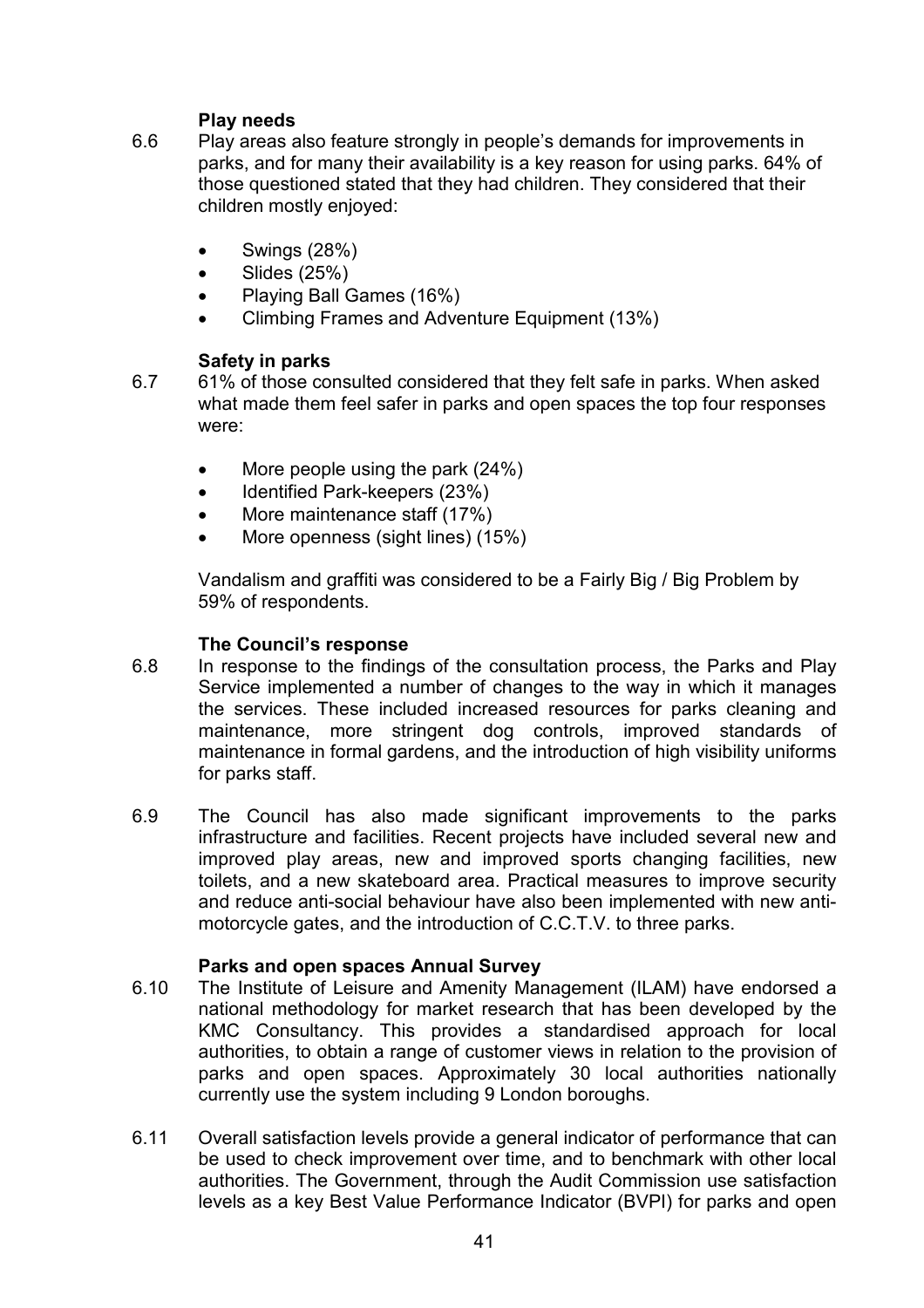spaces. There are many aspects of provision and maintenance that influence peoples' overall satisfaction with open spaces.

- 6.12 The KMC Consultancy has developed a standardised questionnaire that allows detailed analysis of the factors underlying overall satisfaction. This includes questions relating to:
	- Most used park
	- Frequency and times of usage
	- Ease of access
	- Cleanliness
	- Standard of horticultural maintenance
	- Facilities provided
	- **Security**
- 6.13 The questionnaire has been adopted by a number of local authorities including Barnet, Brent, Croydon, Ealing Haringey, Islington, Newham and Waltham Forest. The first survey of Tower Hamlets was recently completed. The survey scoring system rates satisfaction scores as follows:
	- $10 =$  Very Good
	- $\bullet$   $8 = Good$
	- $6 = \text{Fair}$
	- $4 =$  Poor
	- 2 = Very Poor
- 6.14 An independent agency polled a representative sample of 1,000 residents for the Council. This first survey has revealed that the overall satisfaction level compares favourably against other authorities. Tower Hamlets scored 6.77 against a national average of 6.48 and a London average of 6.43.
- 6.15 The survey shows that the Council is performing well in areas such as:
	- cleanliness
	- grass cutting
	- flowers and shrub beds
	- play areas
- 6.16 Performance is lower though still fair in relation to:
	- seats
	- bins
	- signage
- 6.17 Some specific areas that are most in need of further improvement are:
	- Provision and standard of toilets
		- Provision of car parking
	- Provision and quality of catering in parks
- 6.18 In addition to providing borough wide measures of satisfaction, data can be analysed in relation to specific parks where respondents have identified the park that they most use. This analysis will be used to help target resources to improve poorly performing parks and open space so that they are better equipped to meet the needs of local people.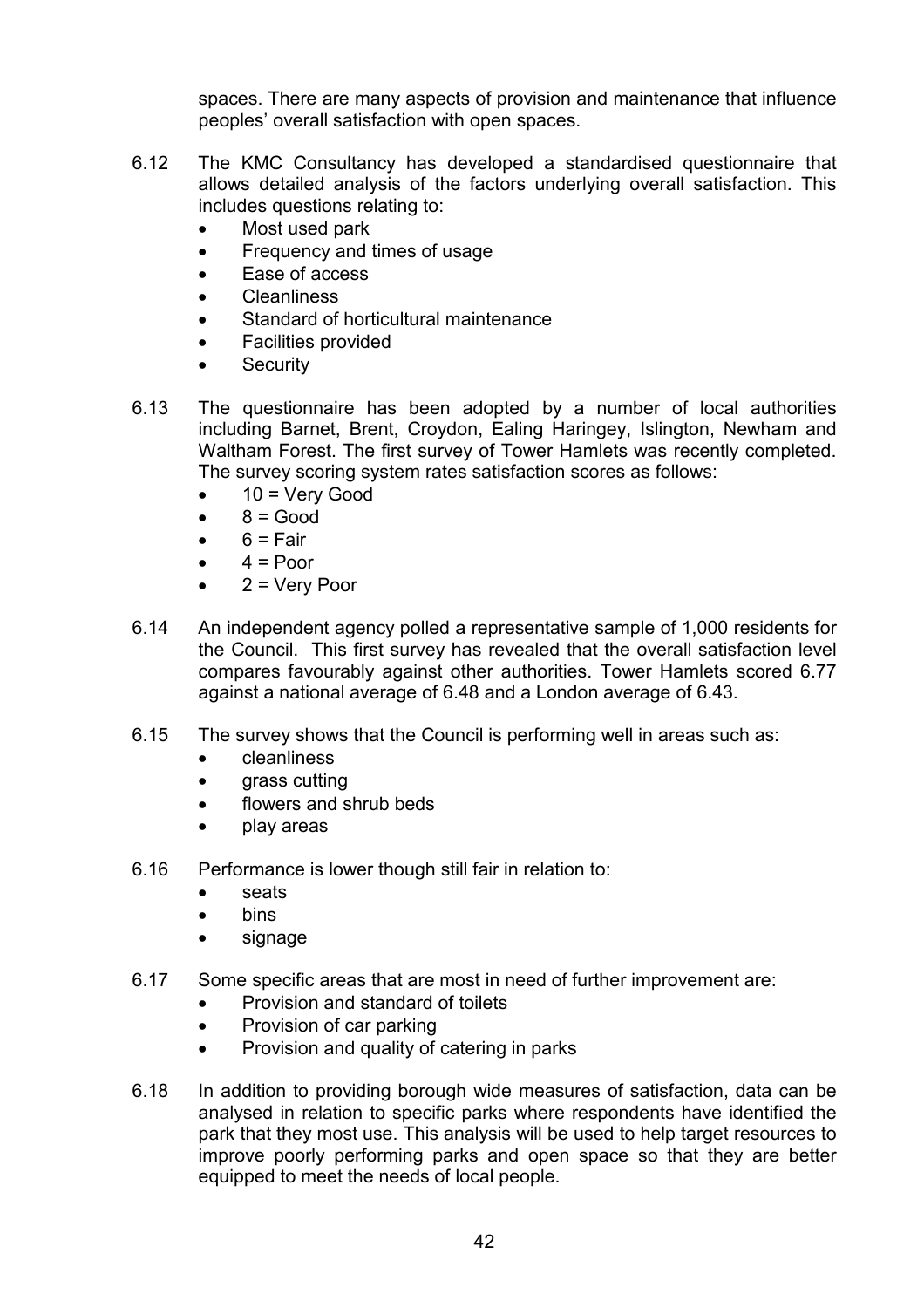#### Table 8: Satisfaction Survey – all results received for individual parks and open spaces

| <b>Major Parks</b>   | <b>Satisfaction</b><br><b>Score</b> | <b>Local Parks</b>                | <b>Satisfact</b><br><b>Score</b> |
|----------------------|-------------------------------------|-----------------------------------|----------------------------------|
| Mile End Park        | 6.86                                | <b>Albert Gardens</b>             | 6.00                             |
| <b>Millwall Park</b> | 6.37                                | <b>Arbour Square Gardens</b>      | 8.24                             |
| Mudchute Park & Farm | 6.58                                | <b>Bartlett Park</b>              | 6.24                             |
| Victoria Park        | 6.86                                | <b>Beaumont Square</b><br>Gardens | 9.50                             |

| <b>Larger Local Parks</b>     | <b>Satisfaction</b> | Bromley by Bow - Bob's        | 8.41 |
|-------------------------------|---------------------|-------------------------------|------|
|                               | <b>Score</b>        | Park                          |      |
| Allen Gardens                 | 6.67                | <b>Carlton Square Gardens</b> | 6.31 |
| <b>Bethnal Green Gardens</b>  | 7.02                | <b>Grove Hall Park</b>        | 7.14 |
| King Edward Memorial Park     | 6.78                | <b>Island Gardens</b>         | 6.44 |
| <b>Ropemakers Fields</b>      | 7.44                | Jesus Green                   | 6.33 |
| Sir John McDougal Gardens     | 6.47                | Jolly's Green                 | 5.39 |
| <b>Stepney Green Park</b>     | 6.47                | Kings Wharf                   | 6.92 |
| <b>Tower Hamlets Cemetery</b> | 7.13                | Langdon Park                  | 5.09 |
| Park                          |                     |                               |      |
| <b>Weavers Fields</b>         | 6.42                | <b>Meath Gardens</b>          | 7.20 |

| <b>Major Parks</b>                    | <b>Satisfaction</b><br><b>Score</b> | <b>Local Parks</b>                | <b>Satisfaction</b><br><b>Score</b> |
|---------------------------------------|-------------------------------------|-----------------------------------|-------------------------------------|
| Mile End Park                         | 6.86                                | <b>Albert Gardens</b>             | 6.00                                |
| <b>Millwall Park</b>                  | 6.37                                | <b>Arbour Square Gardens</b>      | 8.24                                |
| Mudchute Park & Farm                  | 6.58                                | <b>Bartlett Park</b>              | 6.24                                |
| Victoria Park                         | 6.86                                | <b>Beaumont Square</b><br>Gardens | 9.50                                |
|                                       |                                     | <b>Brickfield Gardens</b>         | 6.88                                |
| <b>Larger Local Parks</b>             | <b>Satisfaction</b><br><b>Score</b> | Bromley by Bow - Bob's<br>Park    | 8.41                                |
| Allen Gardens                         | 6.67                                | <b>Carlton Square Gardens</b>     | 6.31                                |
| <b>Bethnal Green Gardens</b>          | 7.02                                | <b>Grove Hall Park</b>            | 7.14                                |
| King Edward Memorial Park             | 6.78                                | <b>Island Gardens</b>             | 6.44                                |
| Ropemakers Fields                     | 7.44                                | Jesus Green                       | 6.33                                |
| Sir John McDougal Gardens             | 6.47                                | Jolly's Green                     | 5.39                                |
| <b>Stepney Green Park</b>             | 6.47                                | Kings Wharf                       | 6.92                                |
| <b>Tower Hamlets Cemetery</b><br>Park | 7.13                                | Langdon Park                      | 5.09                                |
| Weavers Fields                        | 6.42                                | <b>Meath Gardens</b>              | 7.20                                |
|                                       |                                     | <b>Museum Gardens</b>             | 7.63                                |
|                                       |                                     | Pennyfields Open Space            | 5.21                                |
|                                       |                                     | Poplar Park                       | 6.04                                |
|                                       |                                     | Ravenscroft Park                  | 6.18                                |
|                                       |                                     | Ropewalk Gardens                  | 5.78                                |
|                                       |                                     | <b>Shandy Park</b>                | 6.17                                |
|                                       |                                     | St.Dunstan's Churchyard           | 8.62                                |
|                                       |                                     | St. George in the East            | 6.88                                |
|                                       |                                     | St.John's Park                    | 6.87                                |
|                                       |                                     | <b>Tredegar Square</b>            | 7.17                                |
|                                       |                                     | Gardens                           |                                     |
|                                       |                                     | <b>Trinity Gardens</b>            | 6.77                                |
|                                       |                                     | <b>Vallance Gardens</b>           | 7.82                                |
|                                       |                                     | <b>York Square Gardens</b>        | 8.00                                |

- 6.19 From these results it can be concluded that Victoria Park and Mile End Park both perform at above average compared to the London average of 6.43 and the national average of 6.48, they provide for approximately one third of all parks users. Millwall Park and the Mudchute Park and Farm together constitute a Major Park. These areas are currently performing at just below average. The information obtained identifies areas for improvement.
- 6.20 Satisfaction levels for smaller, local parks and open spaces are high across a range of typologies, demonstrating that residents value the variety of provision. Some larger local parks, in areas where access to Major Parks is difficult, need to be improved to meet a wider range of needs.
- 6.21 The survey data provide a useful guide for the effective targeting of resources to aid improvements. The detailed data obtained from the survey will inform parks and open space management and improvement plans. Action Plan Point 5.1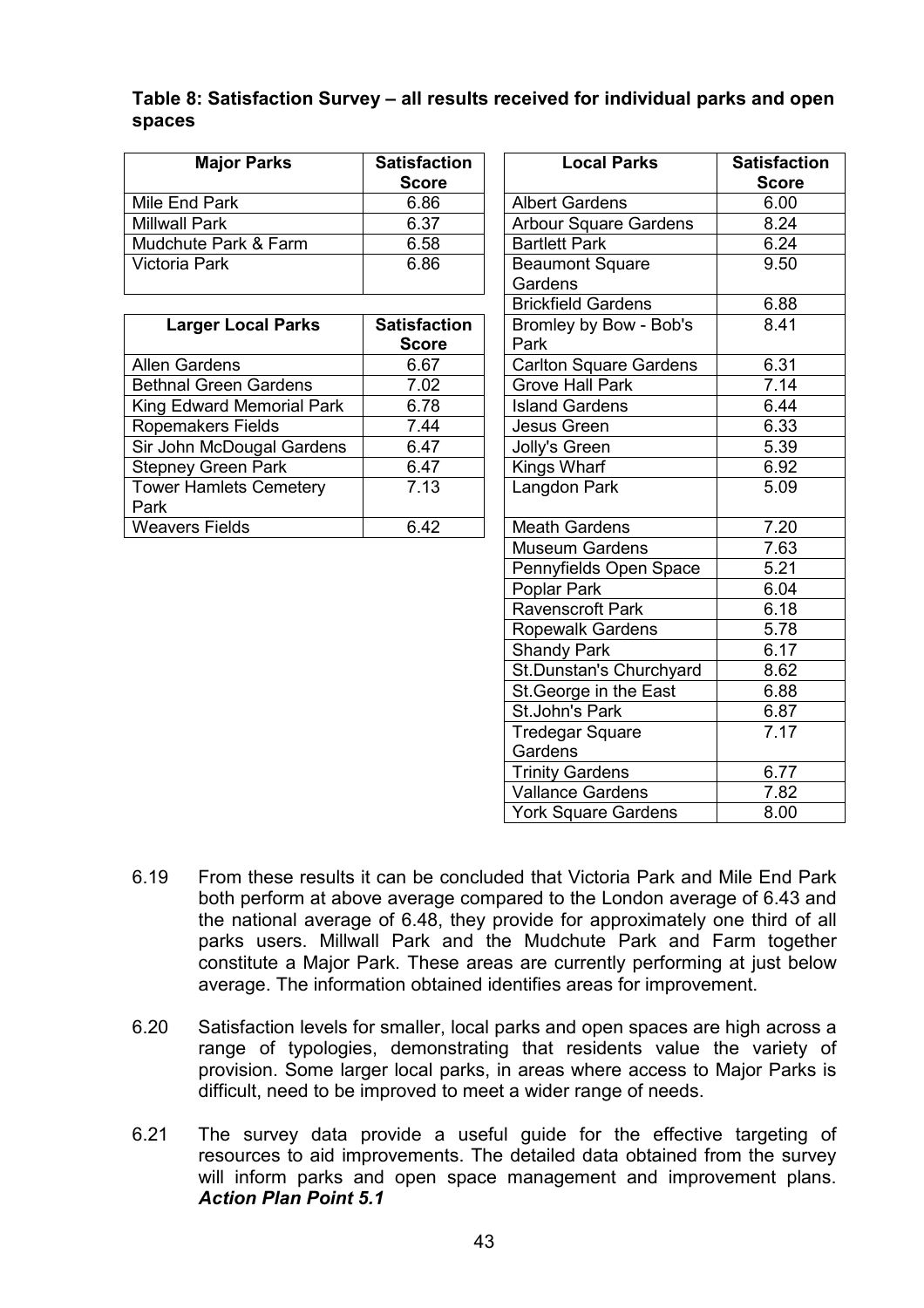- 6.22 The Council is committed to carrying out the survey on an annual basis in order to monitor year on year performance, and to inform service planning. This will clearly indicate the direction and rate of travel in terms of raising satisfaction levels.
- 6.23 Resident satisfaction in parks and open spaces is a BVPI under the Corporate Performance Assessment (CPA) framework, and is measured on a three-yearly basis. The Council's performance for 2003/04 was assessed at 57%. This places Tower Hamlets in the lower quartile for London.
- 6.24 The Council also participates in the annual ALG survey of a range of Council services. This indicates that satisfaction in Tower Hamlets parks and open spaces is improving more rapidly than the London average. However, in contrast to the more specific KMC survey it remains low compared to other authorities. Action Plan Point 5.1

## Assessing the level of demand

#### **General**

- 6.25 A very general assessment of the level of demand can be drawn from the demographic data gathered through the National Census. From this the Council knows that there is a need to provide more and improved facilities for young people, to provide attractive spaces with activities and facilities that can help to enhance peoples health and general quality of life. It is also clear that the population will continue to grow, and that this will place additional demands on open spaces as a whole.
- 6.26 The changing resident and working population of the borough will increase demand for general open space and demand for existing facilities for sport and play. Local demand for open space is likely to soar by 2016, given the planned increase in population and local employment. The London Plan indicates that the population of Tower Hamlets will increase by at least one third between 2001 and 2016 (to roughly 260,000 people) and that employment will increase by some 80% over the same period (to 273,000 jobs).
- 6.27 The KMC survey indicates that approximately 83% of the borough's residents currently use parks, with 71% specifically identifying a Tower Hamlets park or open space as the one they most use. The number of users, and the frequency in which that they use the parks and open spaces translates to more than 12 million visits each year. Action Plan Point 5.3
- 6.28 Local demand for outdoor sports and recreational use of parks and open spaces is already high, given the young population and large amount of local employment. Demand for sports pitches cannot be fully met at present. The Parks and Play Service is currently unable to provide for 30% of the applications for football pitches for Sunday morning games and the grass pitches are badly affected by over-use.
- 6.29 There are many barriers that can prevent people from accessing open space. Around 80% of current visits to the parks and open spaces are made on foot.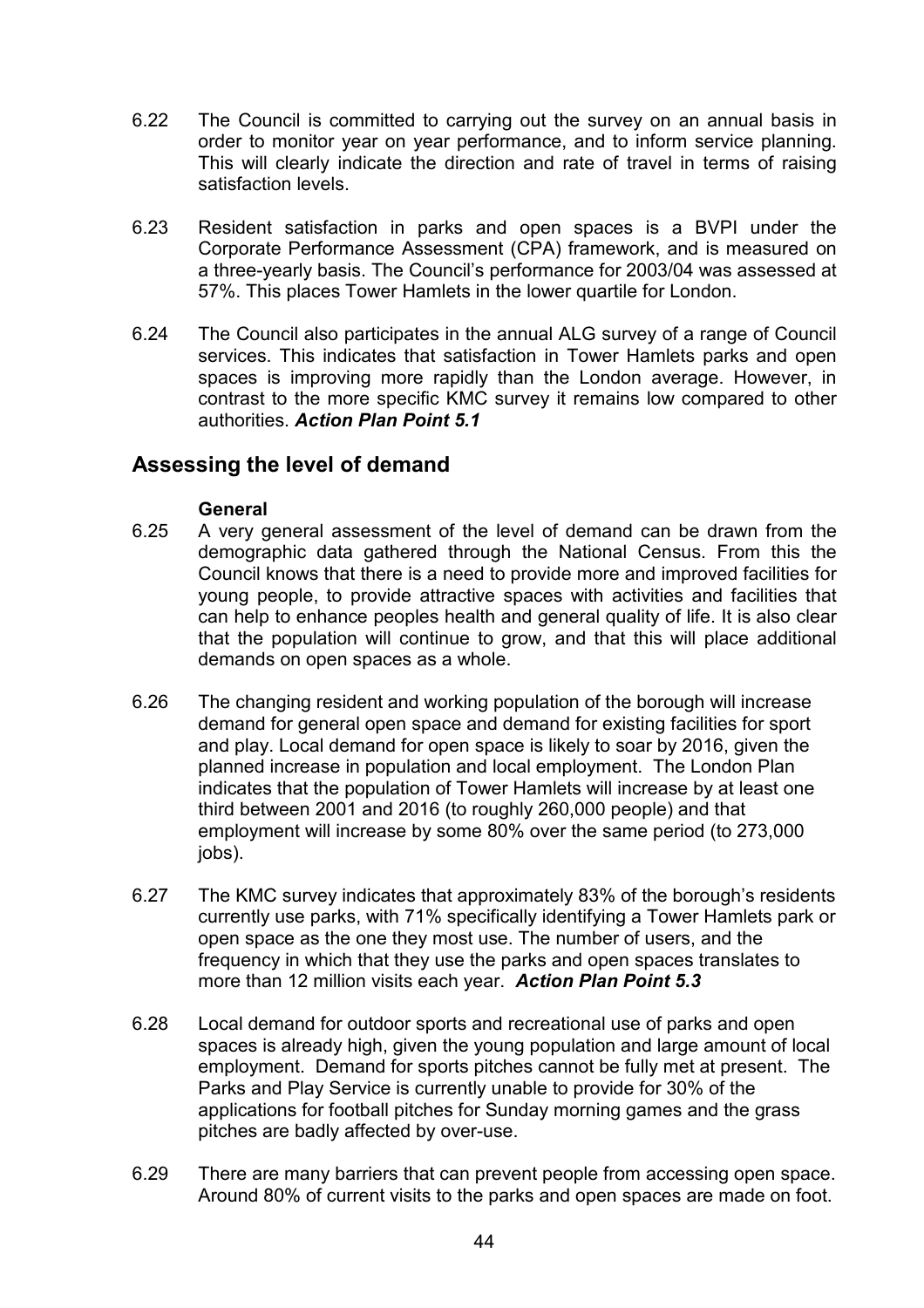Survey data indicates that a significant minority, some 17% of the borough's residents do not currently use parks or open spaces, whilst others restrict their use in some way. 13% of people feel that the parks and open spaces are unsafe or very unsafe (This is significant improvement on the level of security fears expressed in the Best Value Review Survey of 2002/3 that indicated fear levels at 26%). It is a service and strategic aim to improve physical access and to remove or address the barriers to usage. If the Council is successful in this regard, there will be a corresponding and significant increase in the level of usage. This will be additional to any increase arising from population growth.

#### Why people visit the parks and open spaces

6.30 Parks and open spaces provide opportunities for a rich variety of formal and informal types of outdoor recreation. These opportunities include active and passive activities of all varieties, from organised sports, ball games, play, sitting, walking, running, water sports (e.g. at the Shadwell Basin), exercising, informal games to picnicking. The KMC survey asked people to identify the main reasons for visiting the Borough's parks and open spaces. The responses demonstrate the wide ranging demand and needs that these spaces provide for. The following table provides a summary of responses:

| <b>Reason for visit</b>            | % of respondents |
|------------------------------------|------------------|
| To relax                           | 27.5             |
| To take children to play           | 23.7             |
| To exercise                        | 16.1             |
| As a shortcut                      | 6.8              |
| To meet with friends               | 6.1              |
| To walk the dog                    | 4.6              |
| <b>Family outing</b>               | 4.4              |
| To observe wildlife                | 3.1              |
| To play sport or games             | 2.9              |
| To play with friends               | 2.4              |
| To see the events or entertainment | 2.2              |
| <b>Educational reasons</b>         | Ո 2              |

#### Table 9: Main reason for visiting parks and open spaces

6.31 This table demonstrates that the most significant levels of usage are for relaxation, exercise and children's play. The list also highlights the areas of conflicting needs that the Council manages on a day to day basis. Clearly the parks and open spaces must be laid out and equipped to support the key uses, whilst also maintaining provision to meet the more diverse and specialised needs of the community.

#### When people visit the parks and open spaces

6.32 The KMC survey confirmed that the most popular time of day for visiting parks is in the afternoon between 1.00pm and dusk, with approximately half as many people visiting between 9.00am and 1.00pm. Early morning visits and visits after dark were significantly less popular. Most people spend between 30 minutes and 2 hours in the park when they visit.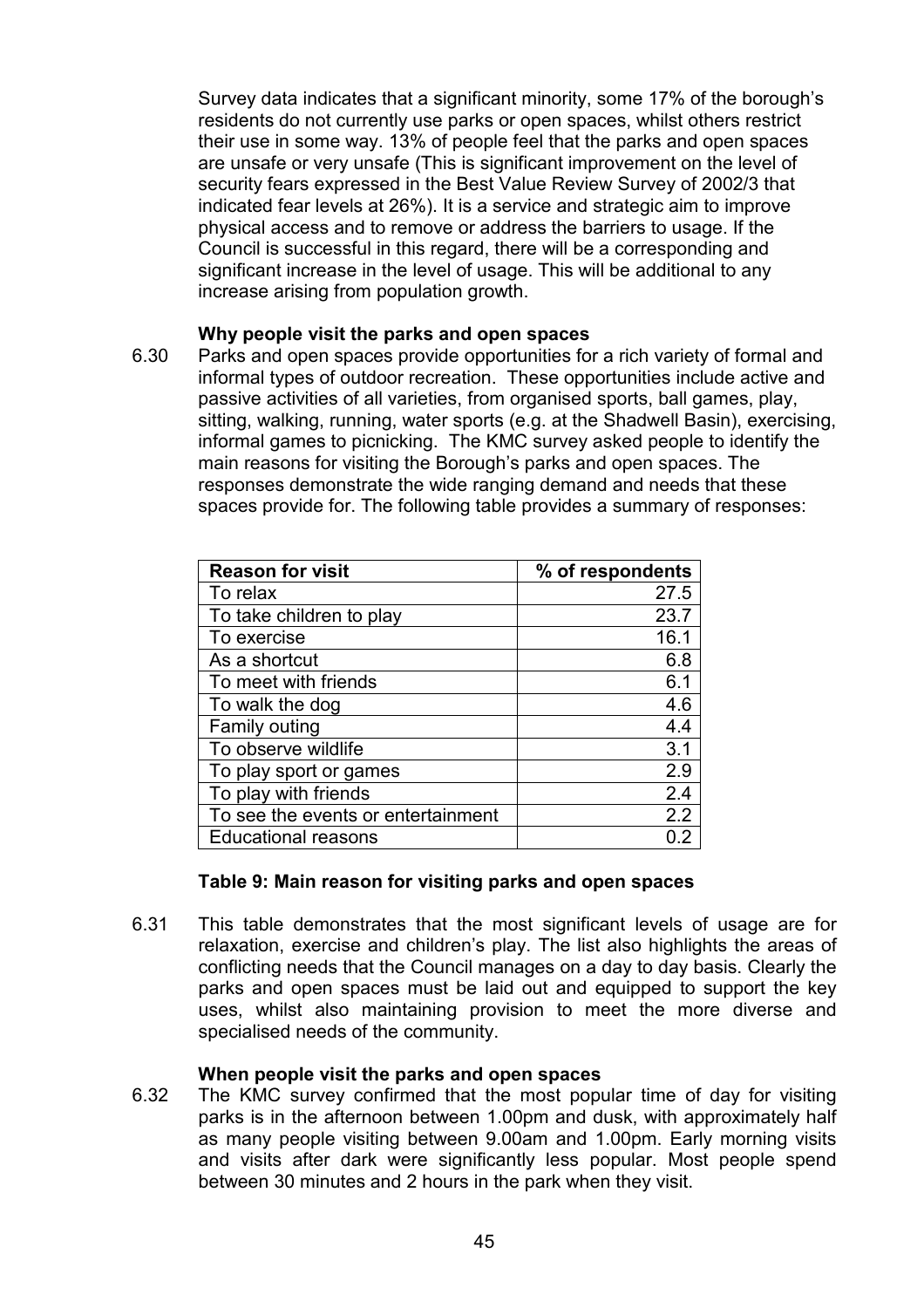#### Which parks and open spaces do people visit the most?

- 6.33 The KMC survey provides an assessment of the most popular parks in the Borough. This identified a strategic core of parks that attracted most visitors. Almost a third of respondents identified Victoria Park as their most used park followed by:
	- Mile End Park
	- Millwall Park
	- Mudchute Park & Farm
	- Bethnal Green Gardens
	- King Edward Memorial Park
	- Weavers Fields
	- **Stepney Green Park**

This list demonstrates a strong correlation between the size, quality and range of facilities and the popularity of the park. Significantly, there are some medium sized parks that are not performing so well, with particularly low satisfaction in relation to facilities such as toilets, car-parking, cafeteria and play areas. Given the relative scarcity of parks and open spaces, these issues need to be addressed as a priority. Action Plan Point 5.1

#### Demand for play

- 6.34 The Borough has the third highest density of people living in Inner London and a high child population. Close to 56 thousand children and young people aged 0-19 years live in the borough (2001 census). Many children live in overcrowded flats without gardens and above the ground floor. Tower Hamlets has one of the highest percentages of children in England and Wales.
- 6.35 Parks and open spaces provide some of the largest and best equipped play facilities in Tower Hamlets, from babies, toddlers and young children at the Children's Park and teenagers at the Adventure Park both in Mile End Park. There are 38 equipped play areas, 20 multi-use games areas, 7 One O'Clock Clubs and 2 Adventure Playgrounds (plus 3 more in the voluntary sector) in the parks and open spaces. In addition, all parks and open spaces offer space for free play.
- 6.36 Play Association Tower Hamlets (PATH) has been commissioned by LBTH to develop a guidance document to be called "Strategic Approaches to Planning for Play in Tower Hamlets". This document will cover the benefits of play more fully, and any recommendations will need to relate to the Open Spaces Strategy. Action Plan Point 4.1

#### Demand for outdoor sports in parks and open spaces

6.37 The survey shows that many individuals make use of the parks and open spaces for informal activities like Tai Chi, yoga, jogging, using trim trails, etc. There are undoubted problems of capacity to meet the demand for playing fields for outdoor sports. Few schools have their own pitches (although many have small-side ball games areas). The only grass playing fields in Tower Hamlets are those in parks, which have to provide for schools' use as well as demand from residents and office workers. See Appendix 5 for sports facilities in parks and open spaces. Some Borough schools have good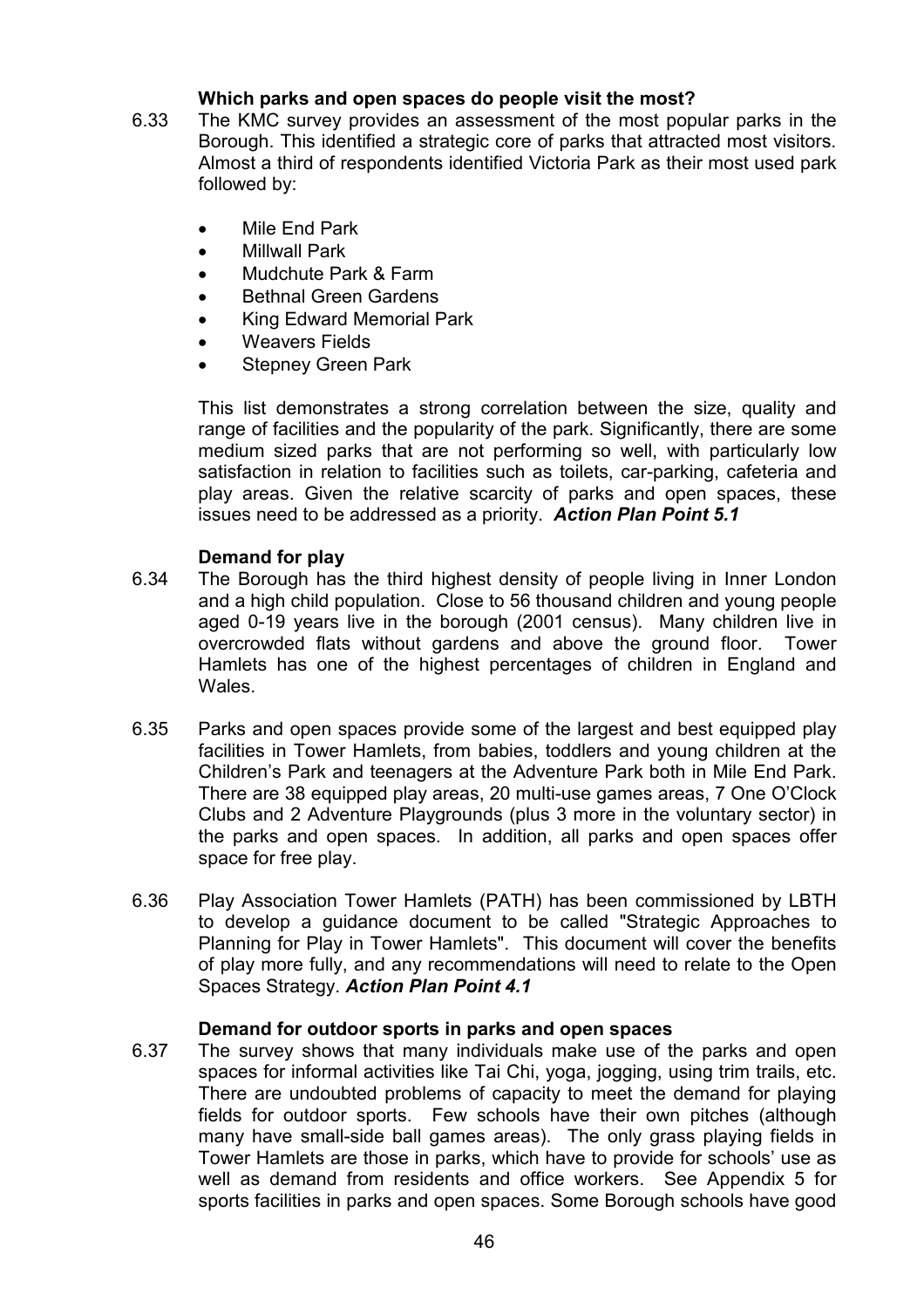quality playground and outdoor facilities that have the potential to provide for wider community needs, but many are not well provisioned. Such schools are dependent upon the use of public open spaces to meet the curriculum needs in relation to sports and environmental education.

- 6.38 By far the greatest demand for sport in parks and open spaces is for football played on grass. Between 70 and 80 teams book grass football pitches in parks every year. Through the Parks and Play Service's booking records and public feedback, the Council know that the borough has insufficient playing fields to meet demand. This is particularly the case for grass-based soccer, where demand is rising fast and already exceeds pitch availability at peak times.
- 6.39 The casual use of parks and open spaces by schools is not formally monitored but it is likely to be significant. Teachers bring children into parks for games such as rounders, impromptu athletics training and the like. Many sports clubs hold informal training sessions in parks, such Bartlett Park, Weavers Fields and Millwall Park, without booking, for games such as football. Further research is required to determine demand and needs for these users. Action Plan Point 4.2
- 6.40 A relatively recent phenomenon is the growth in popularity of summer football. There are now established summer football leagues with some 30 teams playing a summer league in Victoria Park across 3 pitches every Sunday, and pressure to continue use of winter grass pitches into the summer at other parks. This continual use of the grass pitches is unsustainable, and a new approach to pitch provision is required if further increases are to be catered for and quality and safety are to be maintained.

#### Demand for Artificial Turf Pitch (ATP) football

- 6.41 There is currently only one parks based ATP, located at Stepney Green Park. In addition there is one full size ATP, One 7-a-side ball games area and ten 5-a-side ball games areas at Mile End Stadium, and there is an ATP at the John Orwell Sports Centre in Wapping. These are managed and booked for use by the Council's Leisure Management Contractors.
- 6.42 The introduction of the additional small sided artificial pitches at the Mile End stadium has proved to be very successful. ATP's do require maintenance, but can support much more intensive usage that their grass counterparts. With organisations such as FIFA supporting the use of artificial grass pitches for international football usage, there are good precedents to extend this type of provision to a wider audience. This could also help relieve the pressure on other existing open spaces. The potential for ATP development must be considered within the broader context of open space needs and will form part of the sports pitch needs assessment.

#### Demand for other field sports

6.43 The parks and open spaces support a range of other sports and activities. Demand for provision for rugby and cricket has risen following the high profile success of the National sides. Potential exists to develop new facilities, such as a cricket centre of excellence with a traditional grass wicket provision. Such developments need to be considered and balanced against all other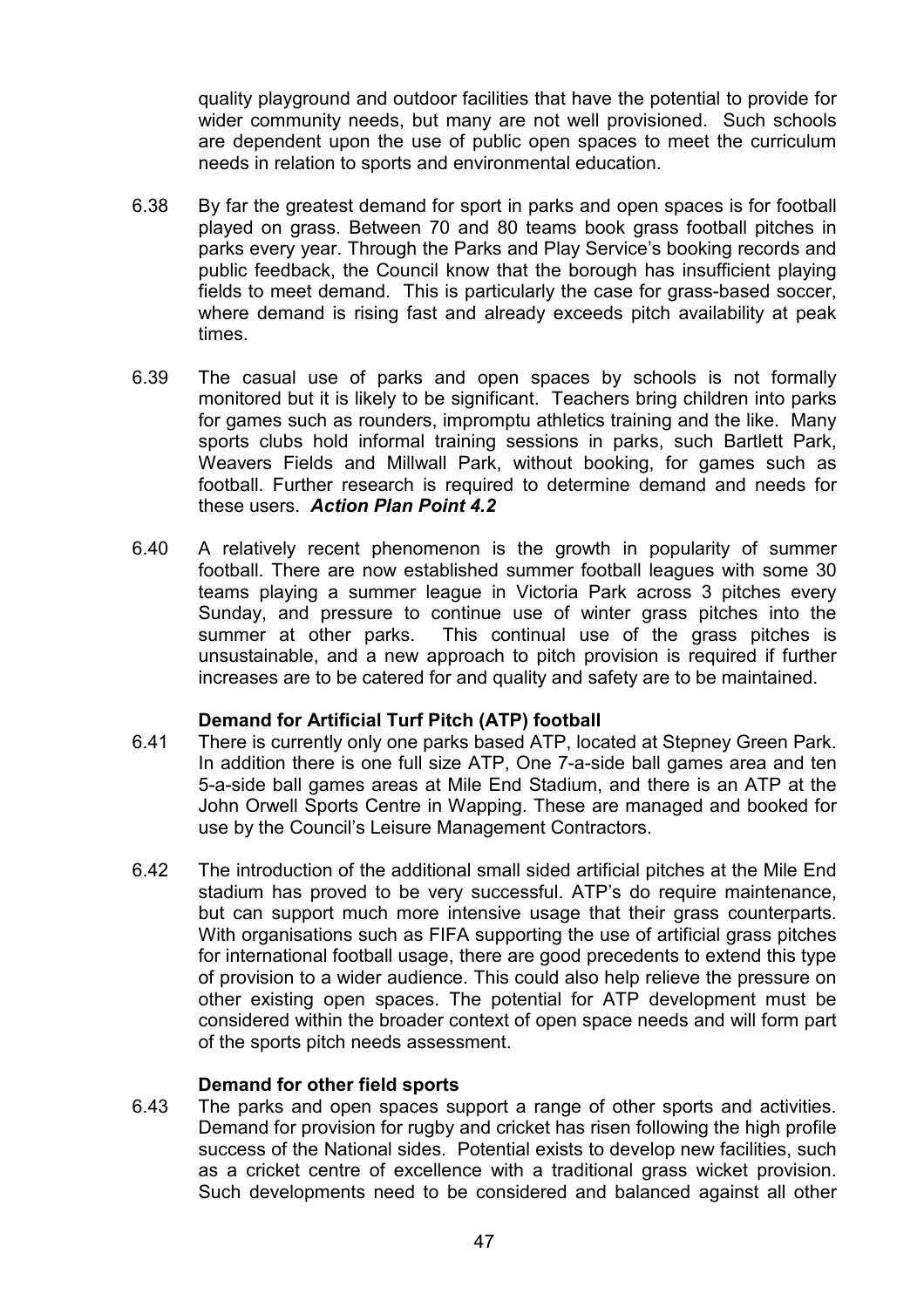usage of the parks. The Government has indicated that there should be an increase in the number of hours that school children spend engaged in sporting activities, and this may over time increase the demand for provision such as athletics in parks as schools respond to new curriculum targets.

#### **Conclusions**

- 6.44 Demand for open space is already high and will increase given the transformation of the Borough planned by 2016 with its proposed increase in both population and employment. The nature of the demand may also change; for example, there is a growing demand for rugby. It is also likely that demand for higher quality provision and management will increase, along with increased demand for a wider variety of facilities for people to use on an active basis.
- 6.45 User surveys have highlighted the importance of play to a significant proportion of parks users. More detailed and specific analysis of Play and Sports provision is required and will be developed through the Strategic Framework for Play
- 6.46 Informal and personal sports and exercise also feature as a key activity. The Olympic and Paralympic Games, through the 5 Borough Sports Development Plan, are likely to stimulate an increased take up of all sports, and the parks and open spaces need to be prepared to support this demand. There is currently an unmet demand of 30% for grass pitches. Provision of football pitches limits opportunities for other sports activities. Artificial Turf Pitches can support high level of activity and more need to be provided. A sports pitch needs assessment will be carried out to establish a way forward for balanced and sustainable provision.
- 6.47 The Council aims to continue its improvements in the quality and provision of open spaces. The collection of detailed user views and satisfaction data has established baseline satisfaction levels. The adopted system supports performance benchmarking and a local level between parks, and externally with other authorities.
- 6.48 This database will be used to target resources and prioritise service delivery and improvements. Annual updates are required and will be carried out so as to provide a measure of improvement achieved and ensure that resources are being used effectively.
- 6.49 The database has confirmed the need for better facilities, especially toilets, car parking, cafeteria and play areas.
- 6.50 The parks and open spaces support an estimated 12 million visits per year, supported through a Council Parks & Open Spaces budget of £7m. At £0.58 pence per visit, this represents excellent value for money (The Council subsidy for Leisure Centres is £1.68p per visit, and for Libraries is £3.16 per visit).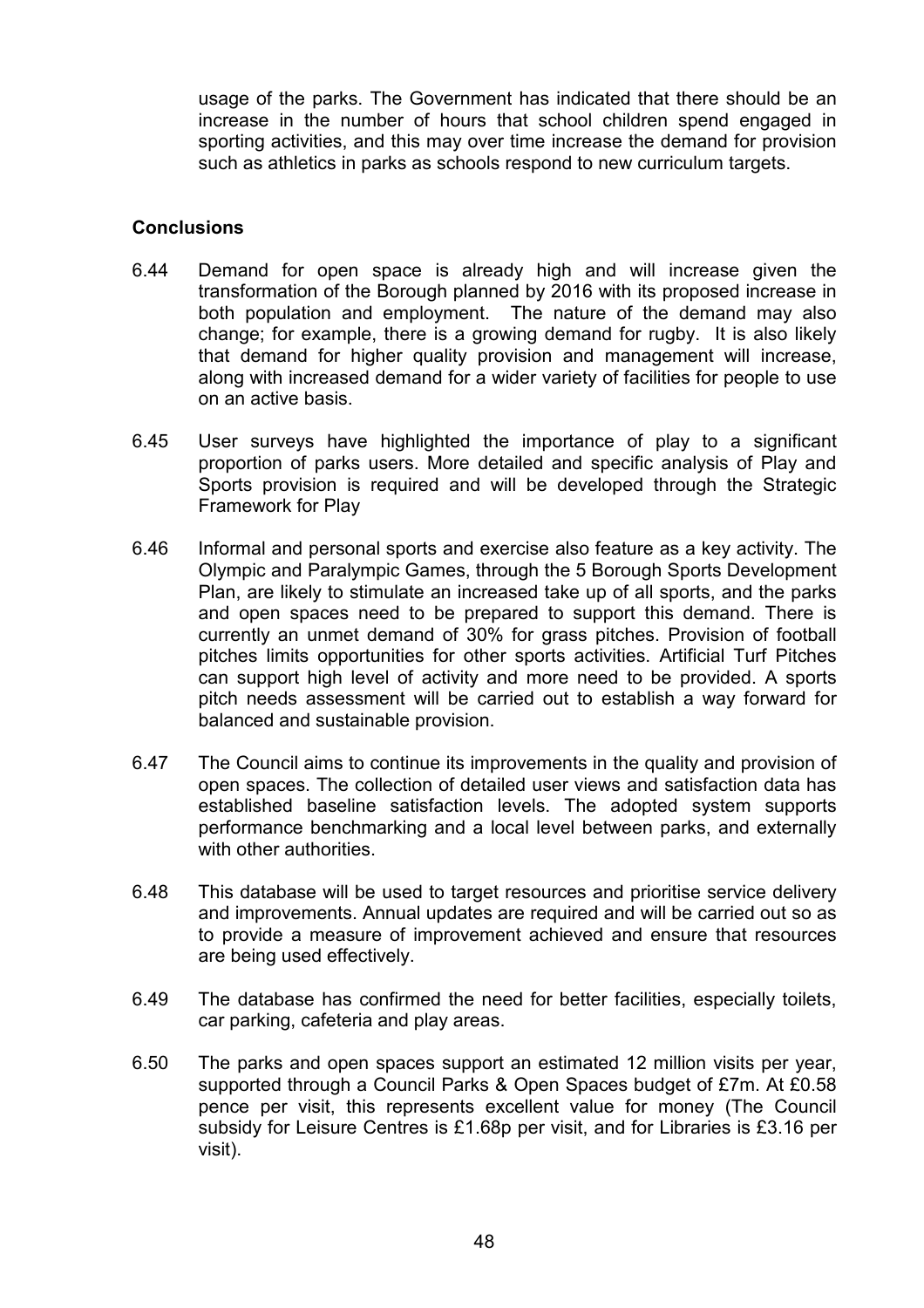In Summary

- 6.51 As part of the research supporting this strategy an ILAM endorsed survey methodology used by 30 local authorities (including 9 London Boroughs) for benchmarking purposes was implemented via KMC consultancy. This found that:
	- 83% of residents use parks generating around 12 million visits a year. Most use it as a place to relax (27.5%), take children to play (23.7%) and to exercise (16.1%)
	- The major parks are performing above or close to the London and National Average
	- Respondents considered LBTH parks to be performing well for cleanliness, grass cutting, flowers and shrub beds and play areas but less well for provision and standard of toilets, car parking and provision and quality of catering in parks
	- 13% of people feel unsafe or very unsafe in parks and open spaces
- 6.52 This survey will be repeated on an annual basis to benchmark improvements in public perception along with the ALG residents survey. This uses a different methodology and whilst demonstrating year on year improvement in satisfaction ratings puts LBTH below the London Average.
- 6.53 The open spaces are unable to meet current levels of demand for sports pitches and this unmet demand will increase as the population (resident and daytime) grows.
- 6.54 Tower Hamlets parks provide some of the largest and best-equipped play areas in the Borough and are the major provider of informal play space and opportunities in the Borough.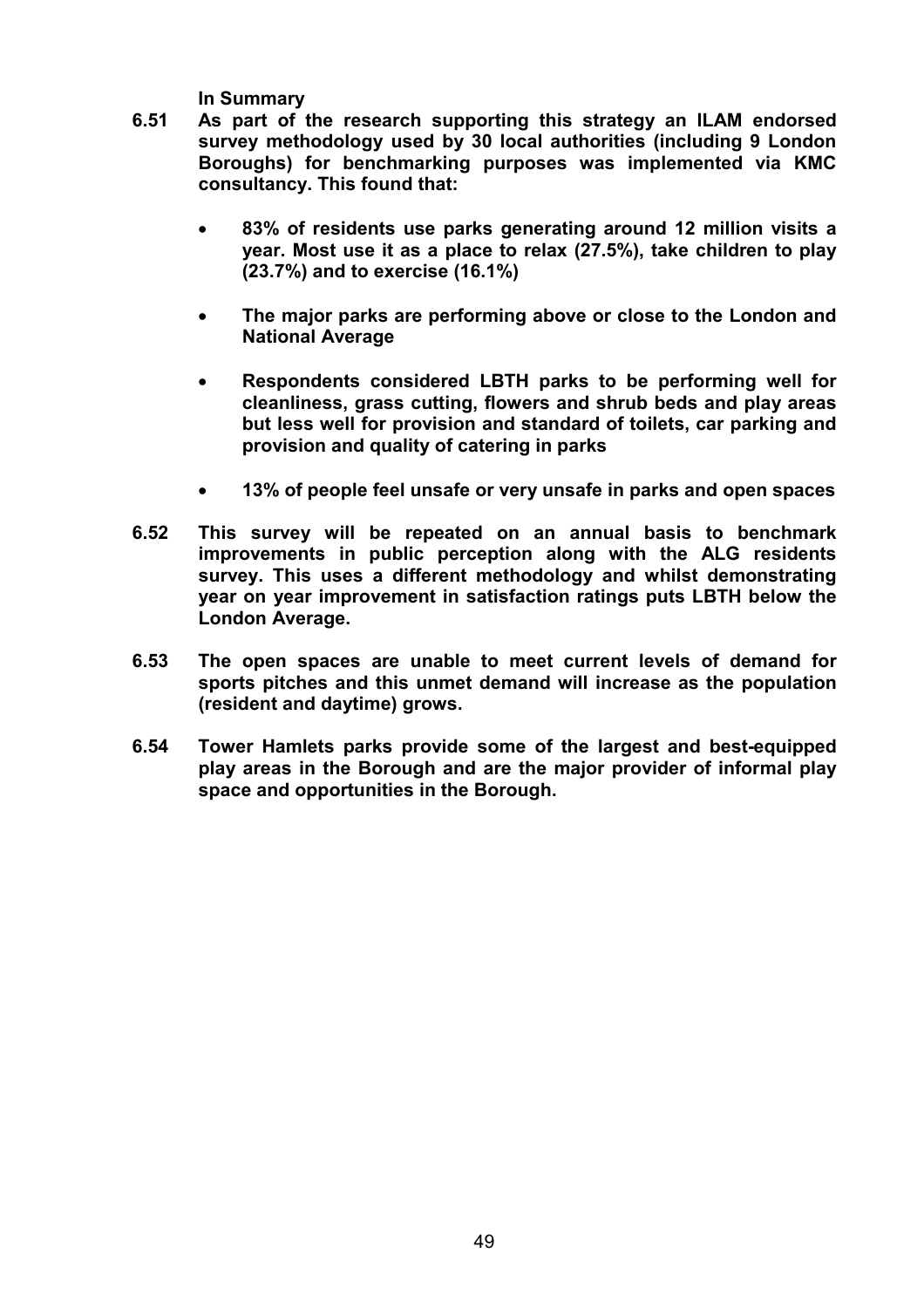# Section 7: The Way Forward

Section 7 sets out the strategic vision and policy recommendations for open space provision arising from the needs assessment and open space audits. These provide a clear framework for open space provision and improvement.

#### Overarching Outcomes

- 7.1 The Council and its partners have a commitment to improving the overall quality of life indicators for borough residents, as outlined throughout the community plan. The aim of the strategy is to deliver real benefits to local people and based on the findings of the strategy the following key overarching outcomes have been identified:-
- 7.1.1 To improve the overall quality of current provision of open space within the Borough by having no poor quality sites as defined by the Scott Wilson quality assessment criteria.
- 7.1.2 To create wherever possible new publicly accessible open space by effective use of planning powers and obligations, especially in areas identified as deficient in open space.
- 7.1.3 To improve accessibility to existing and new open spaces through effective use of transport links; creation of green chains; building of bridges; creation of new entrance points to good quality parks.
- 7.1.4 To prioritise public safety in parks through designing out crime, introducing more CCTV and working collaboratively with partners, contractors and parks to staff to have a highly visible presence.
- 7.1.5 To maximise funding opportunities arising from planning obligation benefits; lottery applications; partnership funding and any other windfall opportunities in order to support the action plan.

## Objectives and actions

7.2 The following section details the objectives and actions that flow from the overarching outcomes listed above, and the analysis in the preceding chapters. Detailed targets for those actions that will be undertaken in 2006/7 are set out in the action grid in Chapter 8 and are summarised below. Also listed below are actions identified for delivery at either a mid-term (MT) 2009/10 or Plan Term (PT) 20015/16. A review of the strategy will be undertaken at the mid-term point, which coincides with the review of the Community Plan. New priorities will be added to the Strategy in light of new Community Plan priorities.

## 7.2.1 A better place for living safely

#### **Objective**

## To make parks and open spaces even cleaner and safer.

#### Actions

• Develop and improve the Park Warden/Ranger service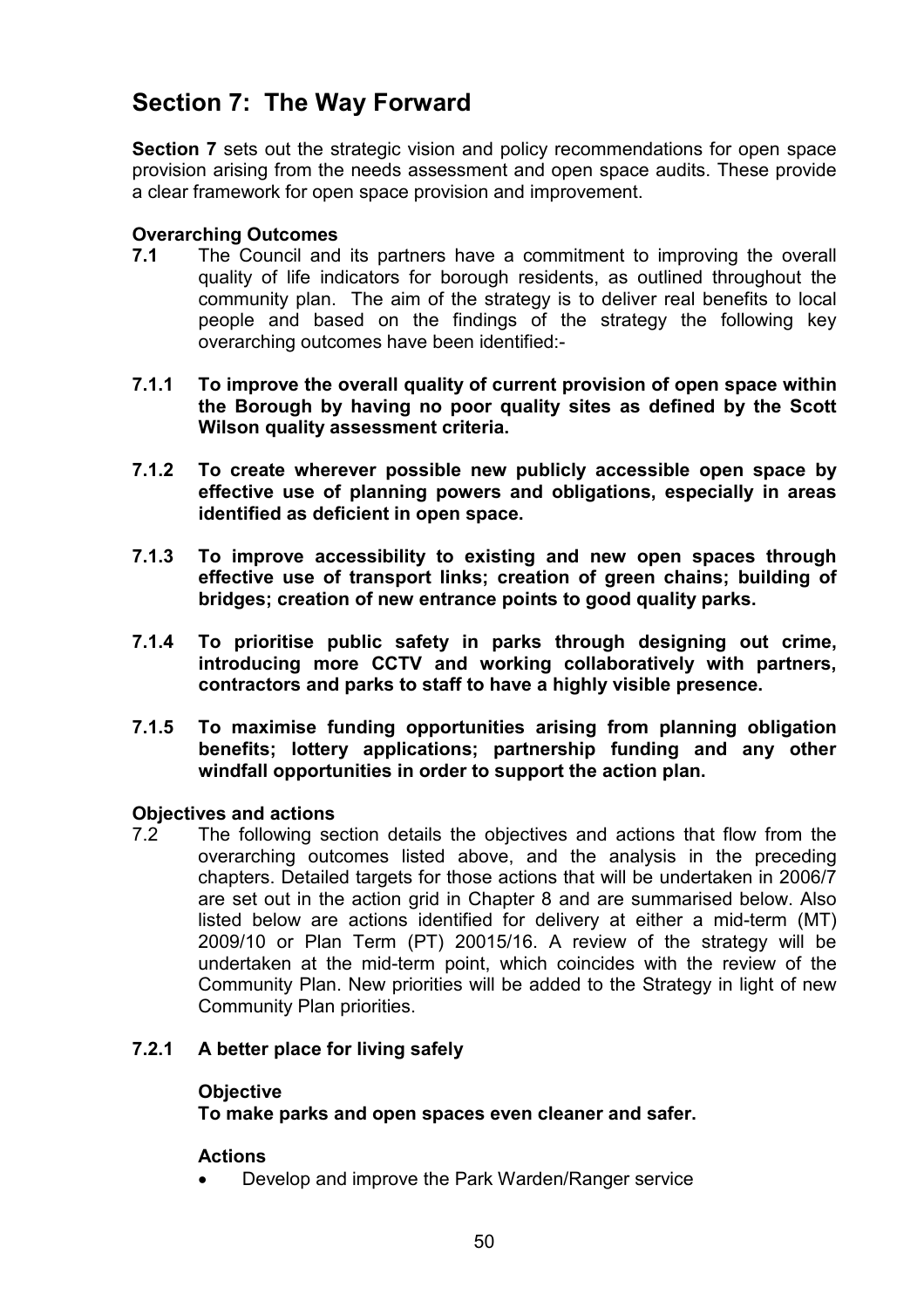- Further develop and implement the programme to reduce crime and anti social behaviour in parks and open spaces
- Let Horticultural Grounds Maintenance Contract
- Incorporate measures to design out crime into park management plans
- Develop the network of CCTV within parks and open spaces (PT)

#### **Objective**

## To increase sustainability of open spaces within the Borough

#### Actions

- Implement the project to achieve Green Flag Awards for all major parks and key local parks
- Improve the biodiversity of the Council's parks networks
- Develop and implement a Borough Tree Management Plan

#### **Objective**

## To improve accessibility to parks and open spaces

#### Actions

- Ensure safe cycling and walking routes to and through parks and open spaces
- Provide new and improved entrances to parks
- Develop new strategic gateways including bridges to parks and open spaces (PT)
- Provide accessible toilets in major and key parks (PT)

## 7.2.2 A better place for living well

## **Objective**

#### To safeguard and improve the quality and accessibility of valuable housing amenity land

## Actions

- Work with the RSLs and other land owners to ensure that grounds maintenance standards are in line with BV199 targets
- Ensure that valuable Housing amenity land is covenanted to protect it from development on transfer to RSLs

## **Objective**

To maximise the use of parks and open spaces as a resource to improve the health of the Community

## Actions

- Increase the level of proactive healthy lifestyle activities into parks and open spaces
- Promote the use of parks and open spaces as a way to improve health and well being

## 7.2.3 A better place for creating and sharing prosperity

## **Objective**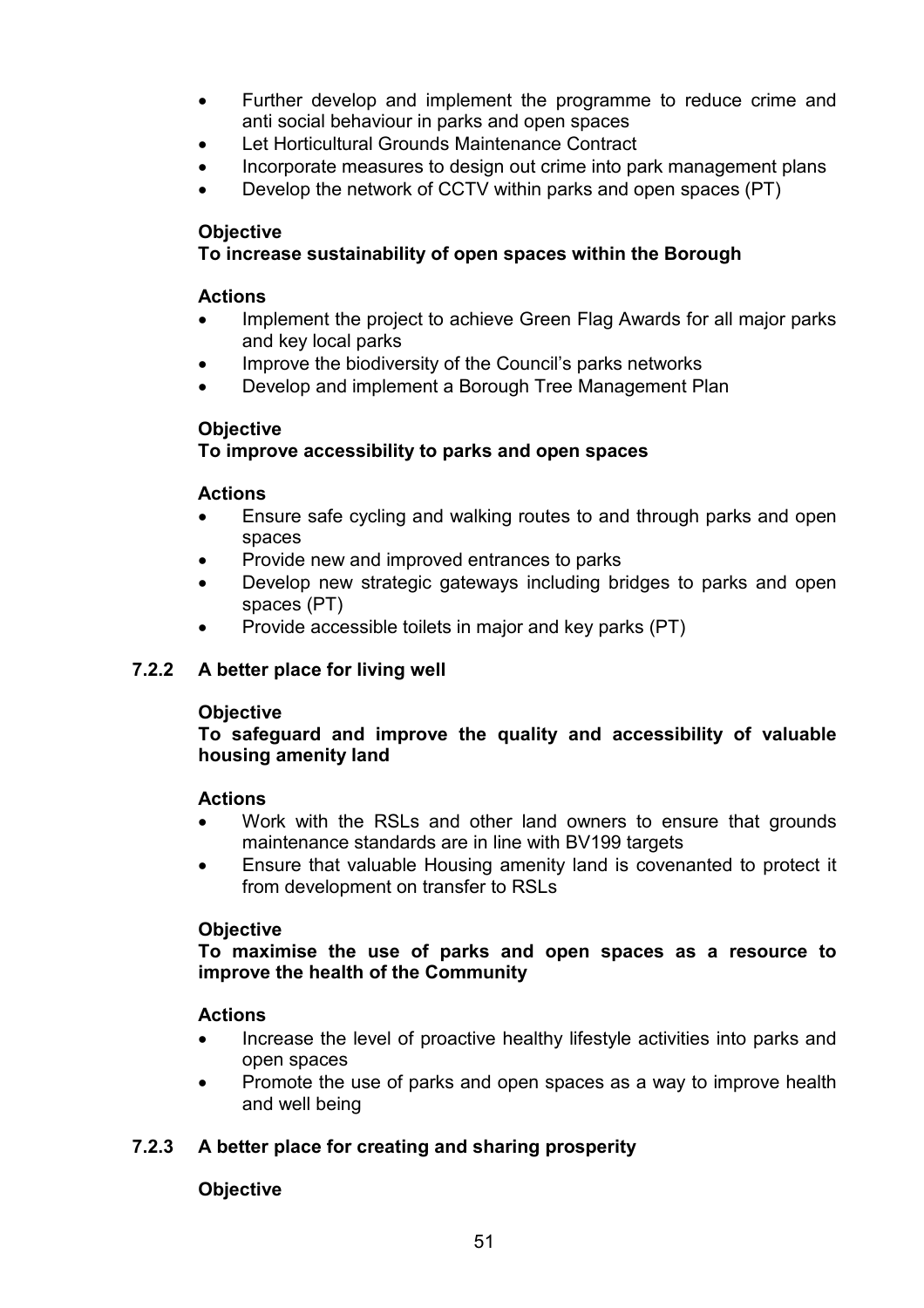To address open space deficiencies through the planning process and seek to maintain and if possible exceed the standard of provision of 1.2 hectares per thousand population

#### Actions

- Local Development Framework to address the need for open space
- Draft policy to encourage developers to provide new public open space
- Develop planning guidance as necessary (PT)

#### **Objective**

#### To ensure the Olympic Park and Millennium Quarter deliver open space accessible to the residents of Tower Hamlets

#### Actions

- Input to Olympic Park planning process (MT)
- Encourage development proposals within the Millennium Quarter to provide high quality civic/open spaces in accordance with the MQ Masterplan (PT)

#### **Objective**

#### Maximise the potential of the major open spaces to attract tourism and investment.

#### Actions

- Contribute to the Thames Gateway East London Green Grid
- Integrate festivals and parks into the Borough Tourism and Regeneration Marketing strategies (MT)
- To undertake research into the economic value to the Borough of the park based festival programme (MT)

## **Objective**

To continue to represent the interests of local residents regarding the impact of various transport initiatives, (Crossrail, DLR station proposals and the East London Line extension)

## Actions

- Ensure adequate re provision of open space and sports capacity during construction (MT)
- Ensure adequate reinstatement of same or replacement of land lost (PT)

## 7.2.5 A better place for learning and leisure

#### **Objective**

To fully exploit the potential of parks and open spaces to support education and children's services.

#### Actions

- More young people encouraged to integrate with the parks user community
- Implement the findings of the Planning for Play Report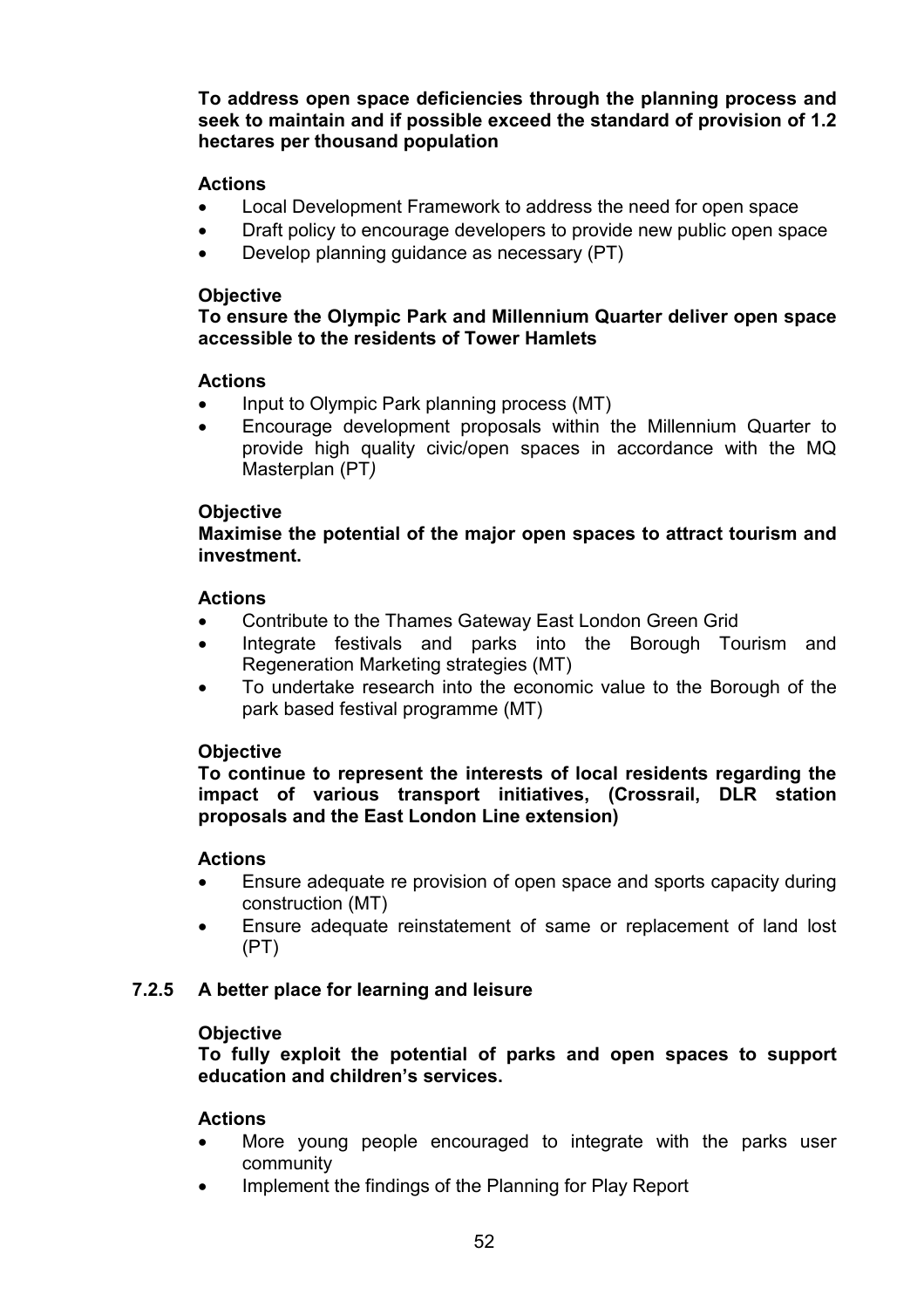- Engage key stakeholders to explore how parks can assist with curriculum and social support. (MT)
- Develop school services at both Tower Hamlets ecology centres (MT)
- Carry out further research into the use of parks and open spaces by young people(MT)

#### **Objective**

## Improve access to sport by developing new avenues of delivery.

#### Actions

- Promote greater public access to school outdoor sports facilities
- Carry out a playing pitch needs assessment
- Engage key stake holders to further open up access to water based leisure and sports activities (MT)

#### **Objective**

To increase training and employment opportunities in the open space business sector.

## Actions

• Engage with Further Education partners to explore partnership potential

## **Objective**

To increase opportunities for festivals and events in parks and open spaces.

## Actions

- Develop a Festivals & Events toolkit for Third Sector organisations
- Manage potential conflicts between festival organisers, sports players and general parks users for use of scarce resources

## 7.2.6 A better place for excellent public services

## **Objective**

Improve the quality of existing open spaces.

## Actions

- Reduce the number of poor quality open spaces across the Borough
- Improve facilities in line with Disability Discrimination Act requirements
- Programme detailed resident feedback on an annual basis

## **Objective**

To increase community and third sector involvement in the management of open space.

## Action

- Improve the management of allotment and garden societies on Council owned sites.
- Increase the number of sites managed by community and  $3<sup>rd</sup>$  sector organisations (PT)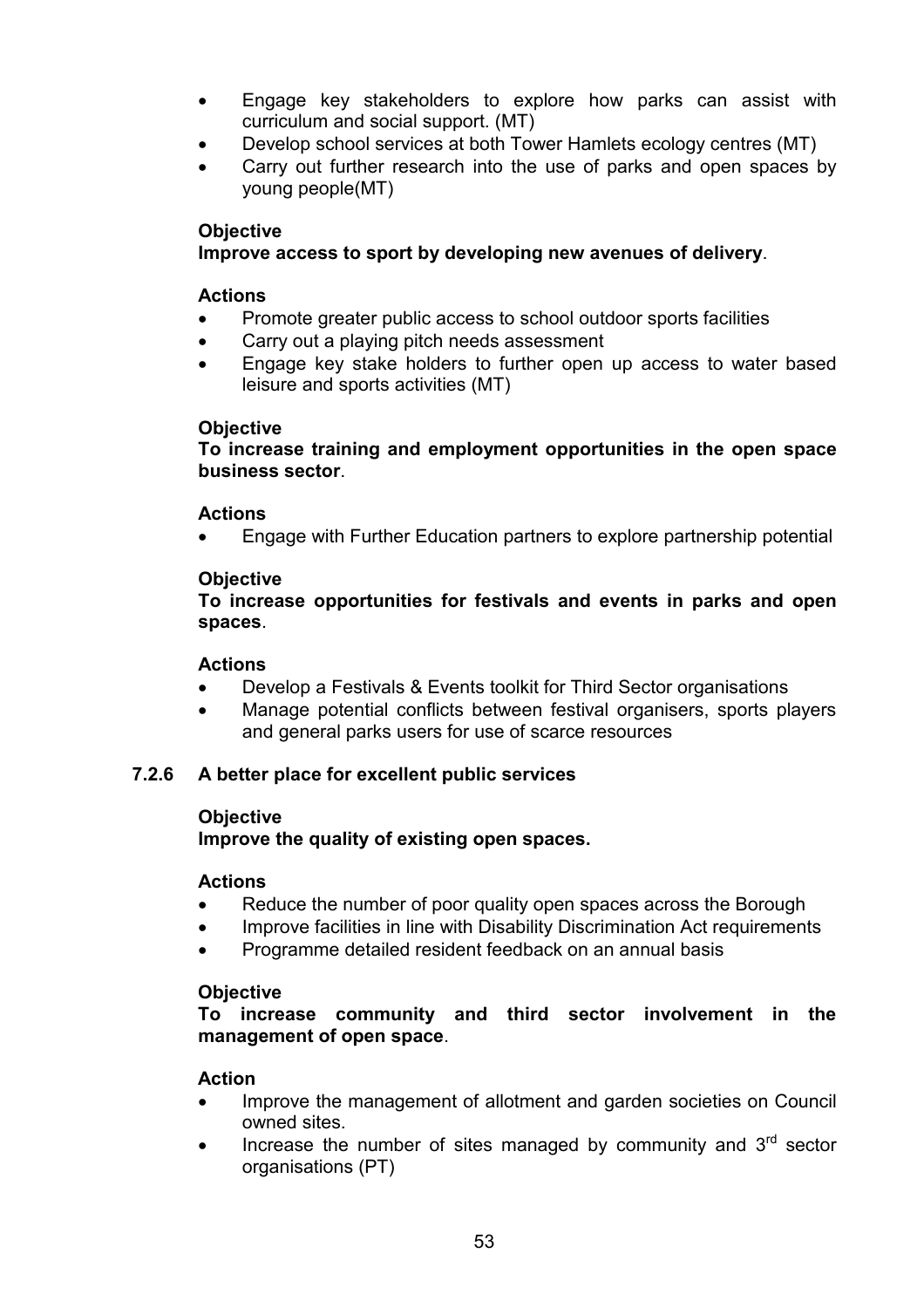#### **Objective**

To improve value for money, in terms of cost per visit to parks and open spaces, and to increase visitor numbers.

#### Action

- To develop a comprehensive Marketing Strategy for parks and open spaces
- To improve signage and site based information
- To increase usage of parks

#### Delivering the Strategy and Monitoring Performance

#### Leading local delivery

- 7.3 The Office of the Deputy Prime Minister recommends that local authorities should provide community leadership in the provision and management of public open space. The Council has a key role in ensuring that all the organisations involved in its provision are brought together and work towards common and agreed outcomes. This will help to ensure that the best progress is made towards meeting local community needs.
- 7.4 In order to ensure effective partnership working the Council will play a lead role engaging with the Tower Hamlets Local Strategic Partnership and associated infrastructure. Responsibility for delivery of most of the strategic outputs rests with the Council and as such progress will be monitored and reported via the Council's Performance Management framework.

#### Keeping the Strategy relevant to local needs

- 7.5 In preparing this Strategy, the Council has taken account of the current quantity and quality of provision, demographic and development trends, and the needs of local people as expressed through local consultation and research. Needs and views are expected to change over time. In order to ensure that it can respond to changing needs and deliver opportunities where they are needed, the Council will continue to engage with the local community and regularly monitor public opinion.
- 7.6 The Council will carry out an annual survey of views on the provision of public parks and open spaces and will publish findings on the Council web site. The Council will carry out specific consultation in relation to all major improvement projects in parks and open spaces.
- 7.7 The methodology and findings of the Open Space Strategy have informed the evolution of the Council's Local Development Framework, ensuring that proper account will be taken of community open space needs in relation to future development opportunities.

#### Empowering the community

7.8 The Council will continue to encourage and support the development of parks 'Friends' groups and similar community parks groups. A Community Parks Compact will be established to provide a forum where all of the organisations involved in parks and open spaces can come together, share knowledge support and good practice, and influence the provision and development of public spaces across the Borough.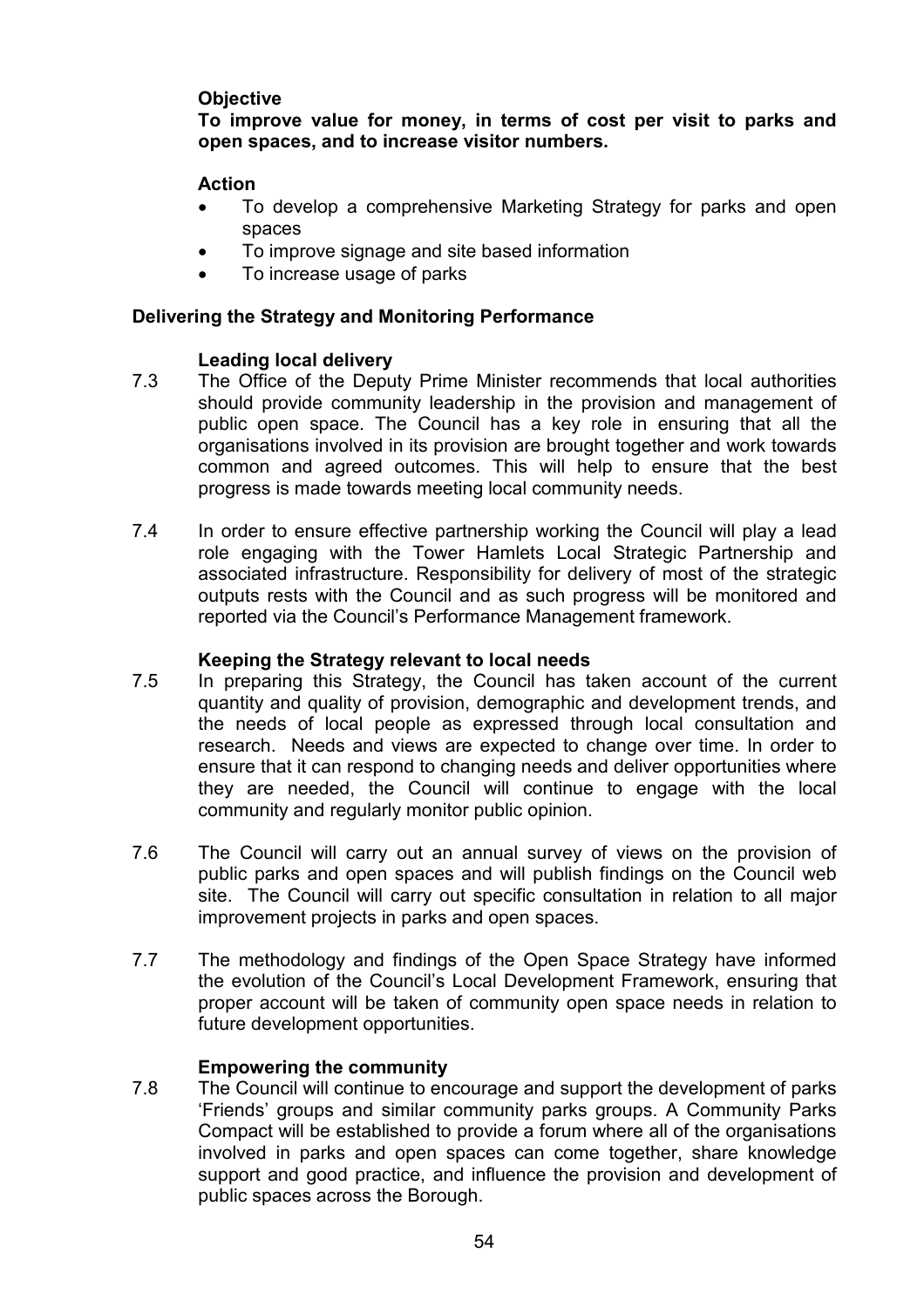#### Making best use of resources

- 7.9 Parks and open spaces attract funding from a number of sources. The Council provides revenue funding for general upkeep and maintenance, and capital funding for the provision of new or replacement facilities in the longer term.
- 7.10 The KMC satisfaction survey and the Scott Wilson quality audits demonstrate a direct correlation between the quality of open spaces and associated services, and the level of customer satisfaction and usage. This data will form the basis of a standardised methodology for assessing investment priorities for the parks and open spaces.
- 7.11 The Council has been investing significant sums of capital money in improving parks and play areas. It has increased the money available for maintaining parks infrastructure, providing CCTV, installing new signage, improving toilets and changing rooms, managing and maintaining trees and to support partnership working. The Local Area Partnerships have given parks and open spaces a high profile, and have allocated further funds for parks and play improvements.
- 7.12 The Council regularly reviews its spending priorities in order to ensure that money is spent effectively. By having a better knowledge of community priorities the Council can ensure that the best use is made of the finite resources available. The Council provides an Annual Service Plan for Parks and Open Spaces, showing how it is prioritising revenue expenditure and capital improvements to reflect the needs expressed by the community.
- 7.13 The Council has been very successful at attracting grant aid from a range of external sources. Where possible it seeks match funding from other sources to boost the value of its own investments. Major parks improvement projects such as those at Mile End Park, Trinity Square Gardens, Island Gardens, Millwall Park, Meath Gardens, and Weavers Fields have all benefited from such funding. The Council will continue to seek partnership funding and will develop and maintain a funding plan in relation to external funding sources.
- 7.14 Planning contributions provide a means of mitigating development impacts to ensure that developers contribute towards local facilities and infrastructure, where these directly relate to the proposed development - including its scale. This could include, amongst others, the provision of new open spaces and/or enhancements to existing open spaces, in response to any increased need arising from development.

## Investment Criteria

- 7.15 Parks and open spaces have achieved significantly better quality scores where they have been the recipients of capital and revenue investment over the last 3-5 years. These spaces also achieve better public approval ratings as measured in the recent satisfaction survey. The suggested criteria for identifying those sites with most urgent need for investment are:
	- The number of users likely to benefit from the improvements (based upon the size of the space; see Appendix 6).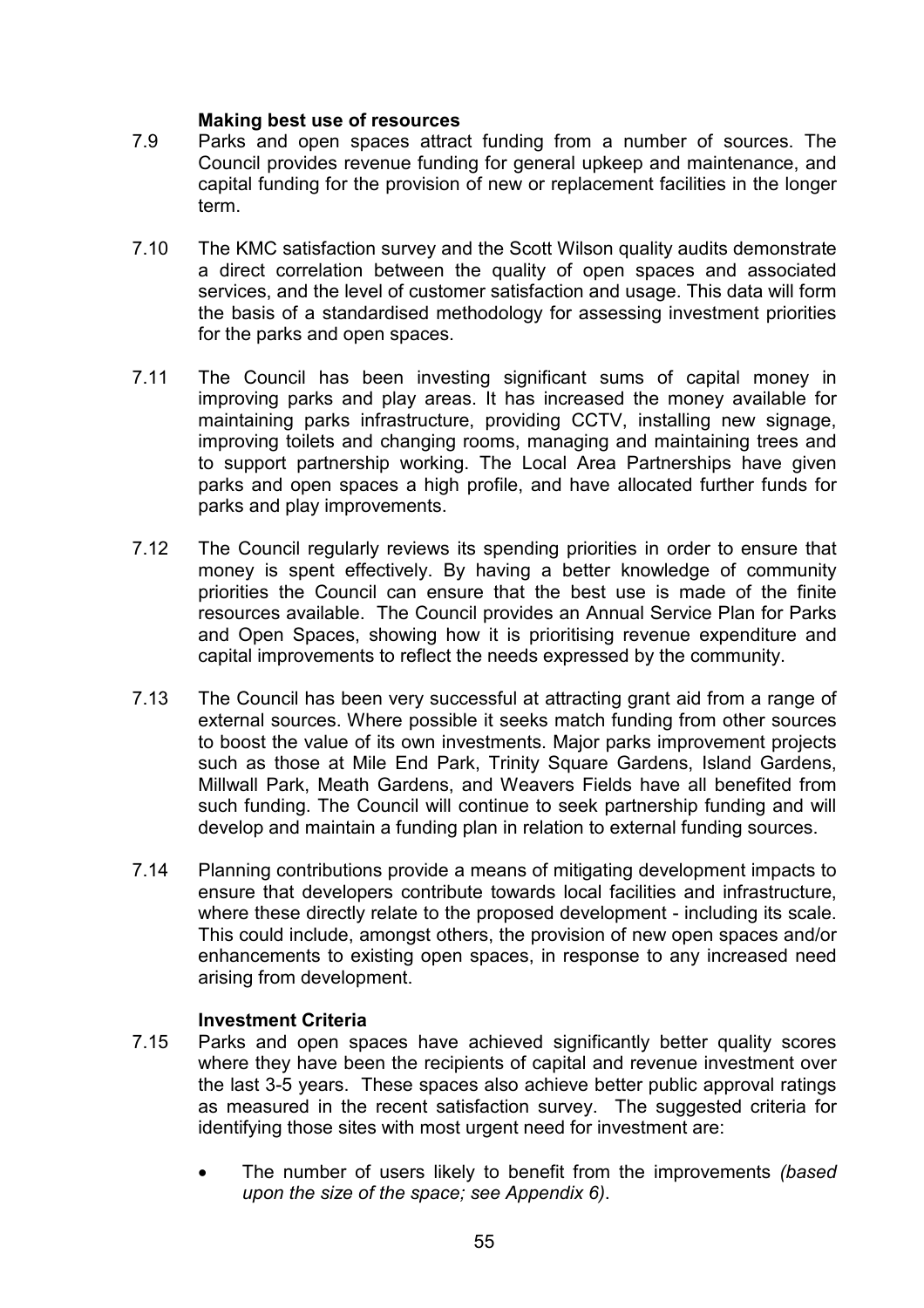- Poor quality score as identified in the parks and open spaces audit updated in summer 2005 (see Appendix 7).
- Proximity of alternative high quality parks and open spaces within the catchment area of the park proposed for investment (see Map 18).
- Poor public satisfaction score as identified in the KMC Parks Performance survey (see Table 8).
- The index of multiple deprivation within the catchment area of the park proposed for investment (see Map 1).
- Level of overall deficiency of open space, compared to population, of the LAP area in which the open space is located (see Map 17).
- The need to conserve natural and cultural heritage and improve biodiversity (see Appendices 3 & 4).
- 7.16 In addition, the Borough will continue to take advantage of funding opportunities where these may give rise to parks and open space improvements that would not have arisen through the application of the above criteria.

#### Open space provision and priority needs assessment by LAP

- 7.17 LAPs have a key role to play in supporting and informing open space provision and improvements. The Open Space Strategy and its supporting information base has been used to prioritise existing open spaces that are in need of investment. LAP Directors and Steering Groups will be engaged to explore funding options and develop improvement projects. Using the investment criteria set out in paragraph 7.15, Key priorities for open space improvements for individual LAPs have been identified, and are set out below.
- 7.18 LAP 1: The area is dominated by small open spaces and has no Major Parks. The Grand Union Canal restricts access to Victoria Park (LAP5) and Mile End Park (LAP5/6). Meath Gardens is the largest park in the area, and has been identified as a park for further improvement. 5 open spaces are of a good quality, 9 are rated acceptable, and 8 are rated as in need of improvement. There are areas in the north east and in the south west of the LAP that lie beyond five minutes walk from any open space. The overall deficiency of open space in this LAP means that all existing sites are of strategic importance and are in effect investment priorities, however, the highest priority spaces for improvement are:
	- **Meath Gardens**
	- Allen Gardens
	- Ravenscroft Park
	- Middleton Green
	- St. Matthew's Church Gardens

The following strategic improvements are also highlighted:

- Improved access to Victoria Park/Mile End Park
- Potential new open space provision negotiated through the proposed Bishopsgate development
- Potential new open space provision negotiated through any future development of the area surrounding the Oval and the adjacent gas works.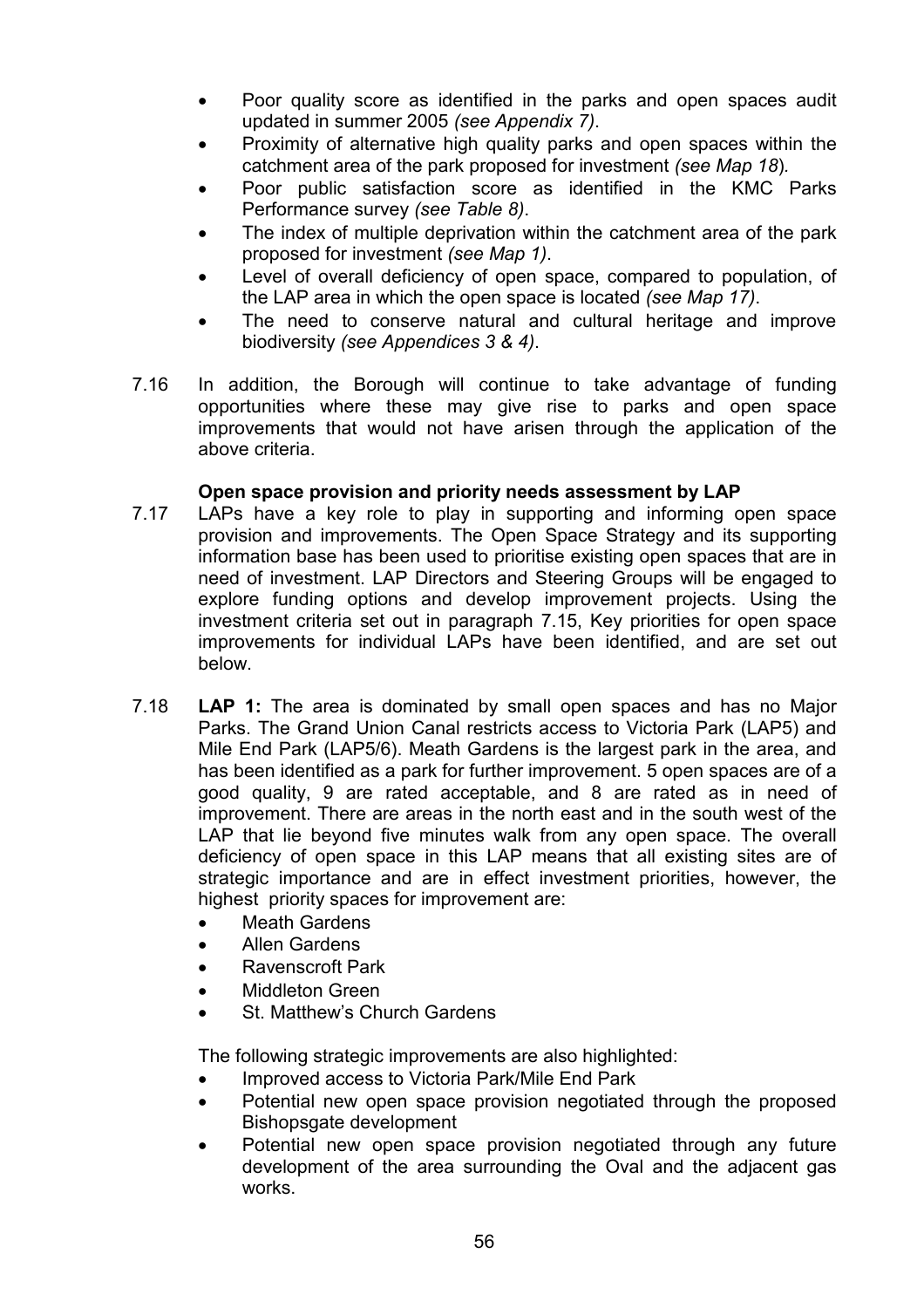- 7.19 LAP 2: The area is isolated from any Major Park, but contains Bethnal Green Gardens and Weavers Fields that have both been identified as Key Borough Parks. The western section of the LAP has generally poor open space provision with areas beyond five minutes access to any open space. The priority spaces for improvement are:
	- St. Bartholomew's Gardens
	- Bethnal Green Gardens (to achieve a Green Flag Award)
	- Weavers Fields Adventure Playground
	- Chicksand Ghat
	- Mallon Gardens
- 7.20 LAP 3:The area has some access to Mile End Park, though the Canal restricts free access. There is poor access to green space along the Mile End Road boundary to the west of the LAP area. An opportunity exists to develop a 'green hub' by linking the currently separate spaces of Stepney Green Gardens, Stepney Green Park, St. Dunstan's Churchyard, Whitehorse Road Park and Belgrave Street open space. To the west of the LAP, opportunities might be found to develop pocket parks or gain public space through road closures. The priority spaces for improvement are:
	- Belgrave Street open space
	- **Stepney Green Gardens**
	- St. Dunstan's Churchyard
	- Whitehorse Road Park
	- York Square Gardens
	- •
- 7.21 LAP 4: The LAP area has good access to waterside space, but has no ready access to any Major Park. Access to green space is poor in the west of the area, and in the area north of the DLR. The priority spaces for improvement are:
	- Swedenborg Gardens
	- St.James' Gardens
	- Wapping Gardens
	- Albert Gardens
	- Gosling Gardens
- 7.22 LAP 5: The area benefits from access to Victoria Park and Mile End Park located to the north and west. However, green space provision elsewhere in the LAP area is poor. Opportunities may arise through the Olympic developments to provide some small spaces, or to develop and improve land currently designated for Housing Amenity purposes for the purpose of publicly accessible open space. The priority spaces for improvement are:
	- Victoria Park
	- Four Seasons Green
	- Grove Hall Park
	- Tredegar Square Gardens
	- St. Mary's Churchyard (Bow Church)
- 7.23 LAP 6: Mile End Park provides a Major Park resource for residents in the west of the area. Tower Hamlets Cemetery Park provides a significant open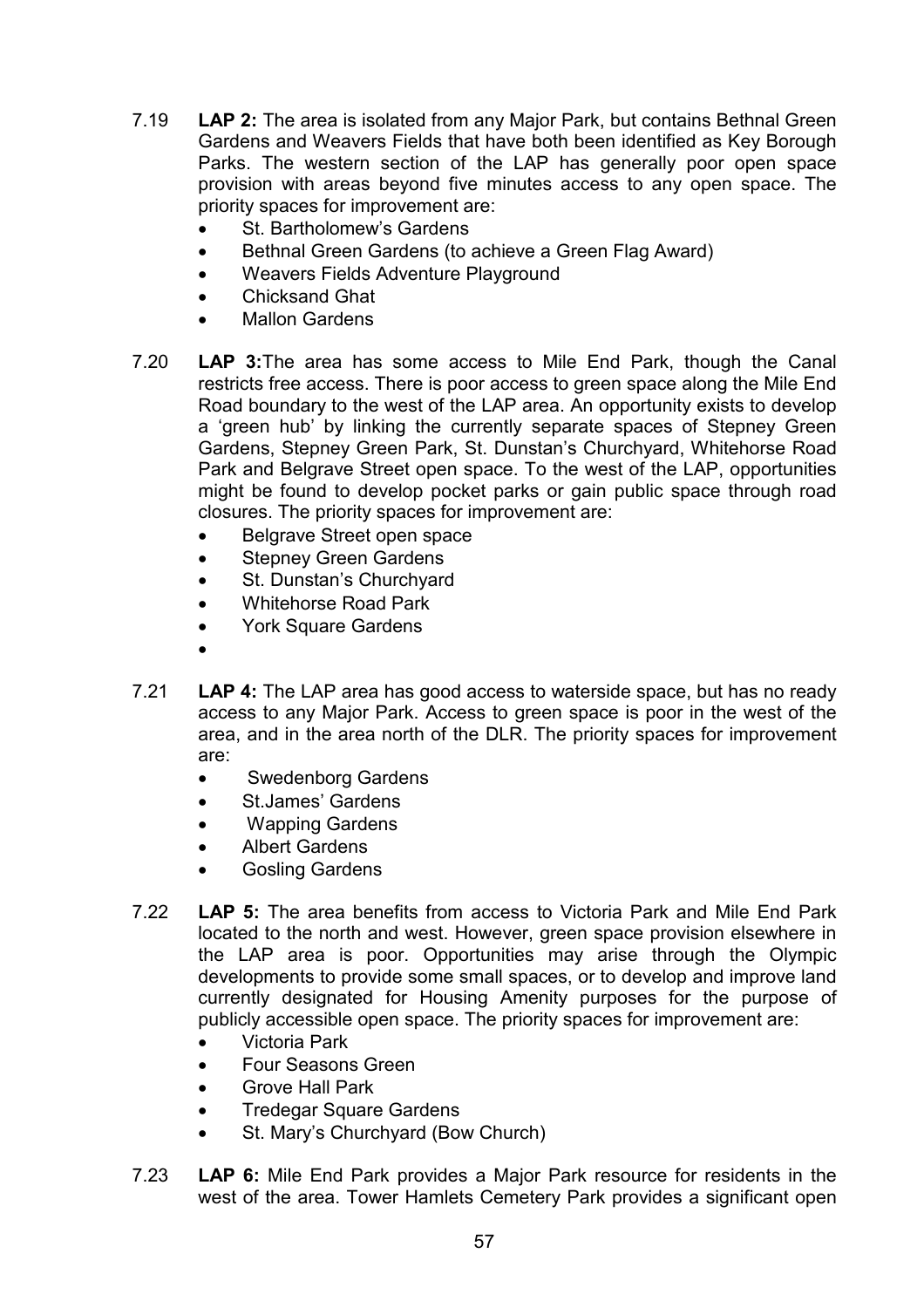space and ecology resource. Some areas, however, have no ready access to open space, including the area to the south east bordering the canal. Open space development opportunities may arise in relation to the Fairfoot railway siding and the Bow Common Lane Gas Works. The Leaside Area Action Plan proposes a significant new park in the south end of the area and other new open spaces and access links. The Olympics development may also provide some new space. The priority spaces for improvement are:

- **Tower Hamlets Cemetery Park**
- Rounton Road Open Space
- Prospect Park
- Furze Green Open Space
- Ackroyd Drive
- 7.24 LAP 7: There is some restricted access to Mile End Park for residents in the west of the LAP area. Access to open space across the rest of the area is reasonable, though several significant barriers to access exist in the form of major roads and a canal. Opportunities may arise through the Olympic developments to provide some new space and to improve access across obstacles. The priority spaces for improvement are:
	- Bartlett Park
	- Pennyfields Open Space
	- Jolly's Green
	- Mile End Park Brickfield Gardens
	- St. Mathias Churchyard
- 7.25 LAP 8: The area has good access to waterside spaces but access to green space is poor in several areas. A Major Park needs to be developed at Millwall Park and Mudchute Park and this needs to be a key priority for the LAP. Opportunities exist to enhance the blue-green space linkages and develop routes between riverside to park, park to docks and dock to riverside. The Thames Path provides a key route through the LAP area. The priority spaces for improvement are:
	- Millwall Park and Mudchute Park
	- Cotton & Bazely Street Open Space
	- Strafford Street Playspace
	- Sir John McDougal Park
	- St. John's Park

## Measuring performance

- 7.26 The measurement of performance and achievement is essential in order to ensure that the Council is providing effective and efficient services that meet the needs of the community. The ODPM has identified two criteria against which achievement in the provision of parks and open spaces will be measured. These are:
	- The number of parks and open spaces with Green Flag Awards
	- The level of public satisfaction in parks and open spaces (BV119e)
- 7.27 The Council has become one of the best performing authorities in London in terms of its success in gaining and retaining Green Flag Awards.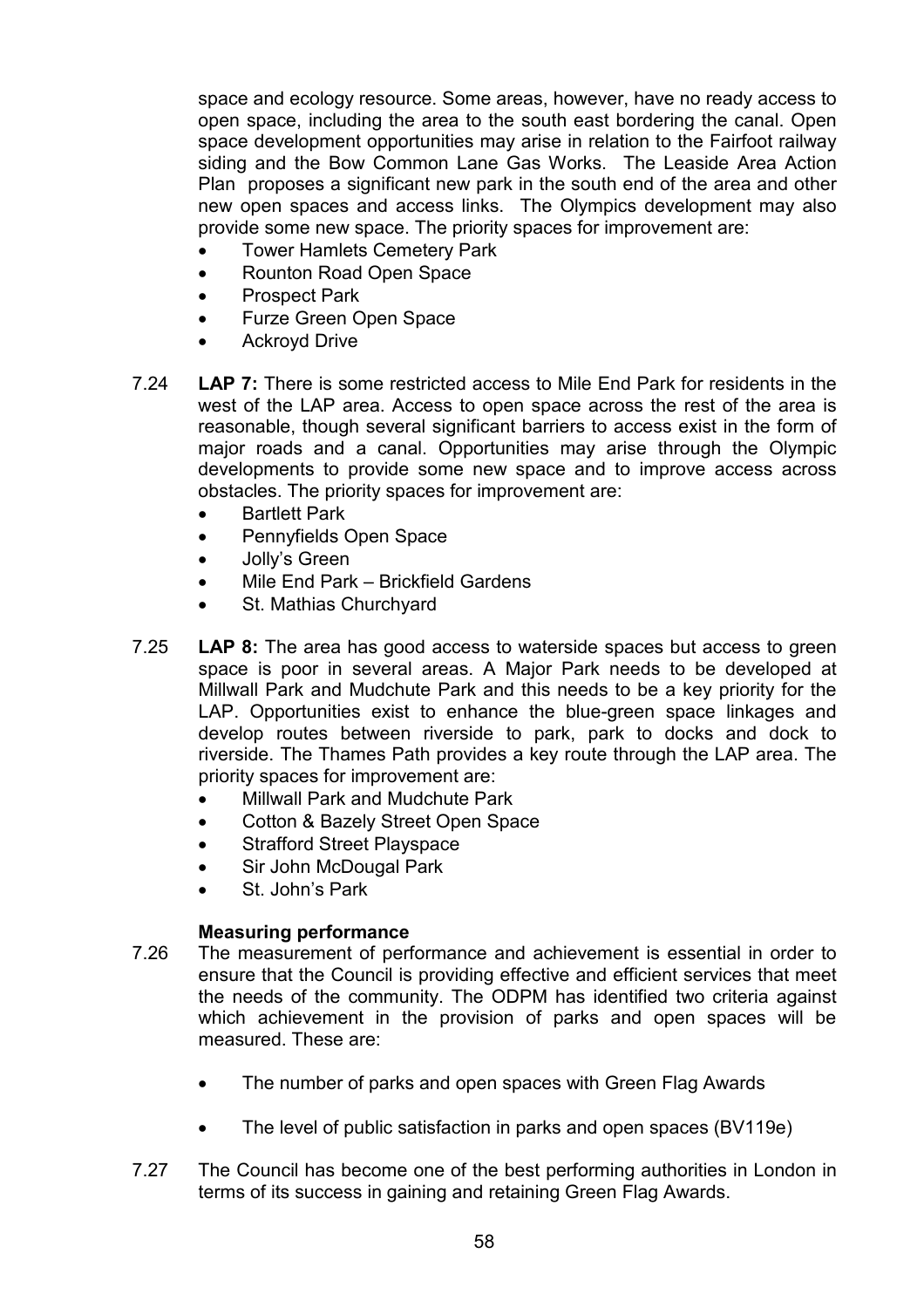- 7.28 Satisfaction ratings in relation to the Borough's parks and open spaces continue to improve, but some surveys indicate that these are still low compared to other London boroughs. The Council aims to achieve continuing and year on year improvement in satisfaction levels for parks and public open space. By prioritising improvements that specifically address the areas of concern expressed through public consultation and quality audits, the rate of improvement should be maximised.
- 7.29 In order to identify key areas of concern, the Council will focus on a number of satisfaction indicators that are known to contribute to overall satisfaction levels. Performance will also be compared with other local authorities that participate in the KMC Performance Management scheme. The Council will monitor satisfaction in:
	- cleanliness
	- grass cutting
	- sports pitches
	- shrub beds and flowers
	- toilets
	- car parking
	- play areas
	- seats and bins
	- signage
- 7.30 As part of the preparation of this strategy, the Council has developed a detailed methodology for assessing the quality of parks and open spaces. This provides a benchmark from which the effectiveness of improvements can be measured over the term of the strategy.
- 7.31 The London in Bloom Competition is part of the nationwide Britain in Bloom campaign organised by the Royal Horticultural Society. The organisation aims to improve horticultural excellence by encouraging communities to engage and compete in all aspects of horticulture. The Council participates in the London in Bloom competition every year. External judges visit the borough and judge the standards achieved in parks, open spaces, community gardens, businesses and private gardens. The Council has achieved a Silver Award for the last two years. The Council will continue to participate in the competition and promote horticultural excellence through its own Tower Hamlets in Bloom competition. It will aim to raise the standard of achievement in future years.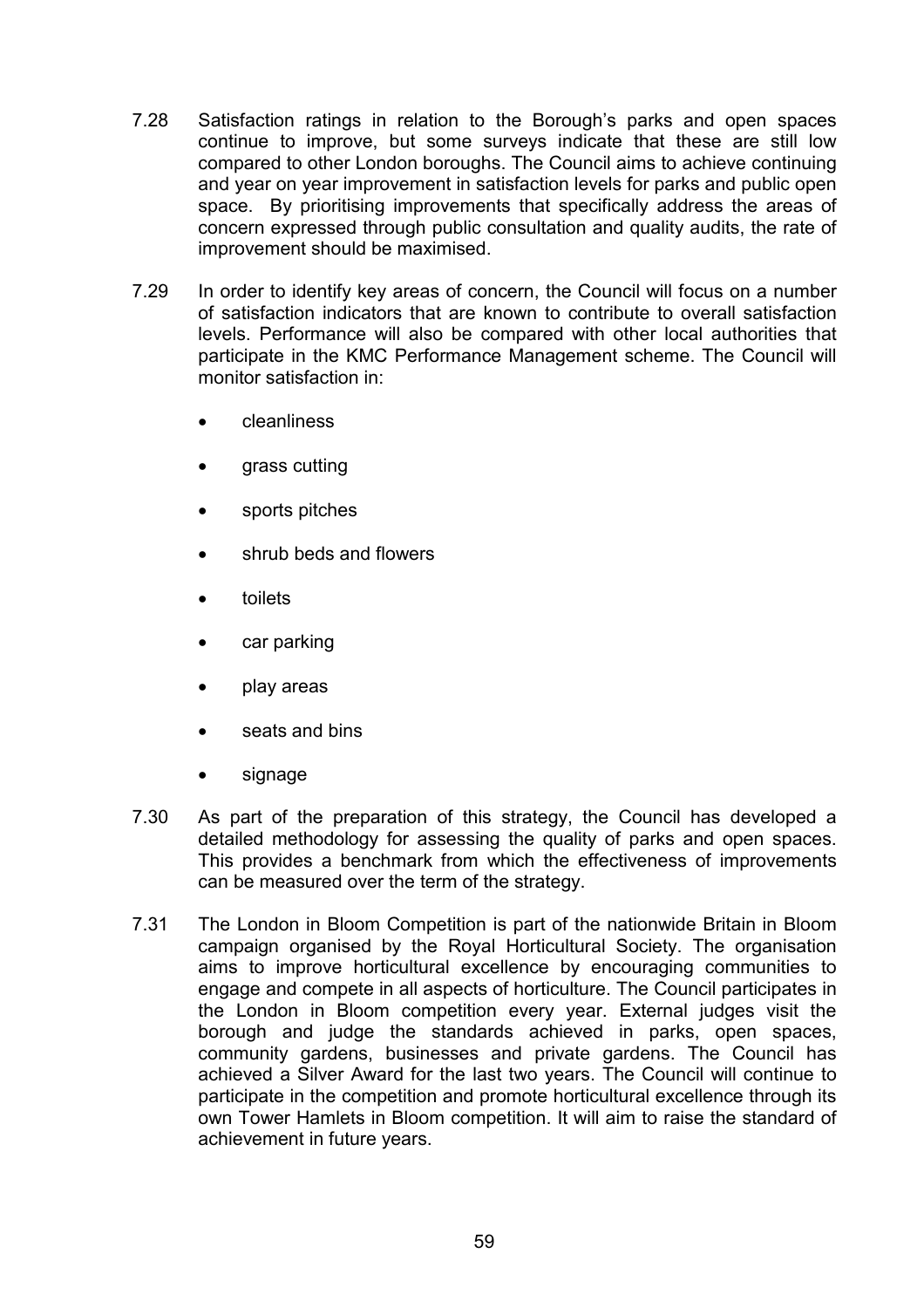#### Service Plans

7.32 The success and sustainability of parks and open spaces is dependent upon the provision of good quality services and a planned management and investment process. The Council will ensure that its plans for the management and maintenance of parks and open spaces continue to reflect Community Plan priorities and are set out in the respective annual Service Plans.

#### Developing management plans

7.33 Site specific management plans help to ensure effective and efficient use of resources, support development planning, funding bids and long term sustainability. Detailed management plans have already been prepared for 10 parks. Where major improvements to parks and open spaces are planned, the Council will, as part of the design process, commission the preparation of further Management Plans. Management plans are an essential requirement for Green Flag Award applications. The Council will establish Management Plans for all of the Major Parks and for all key Local Parks.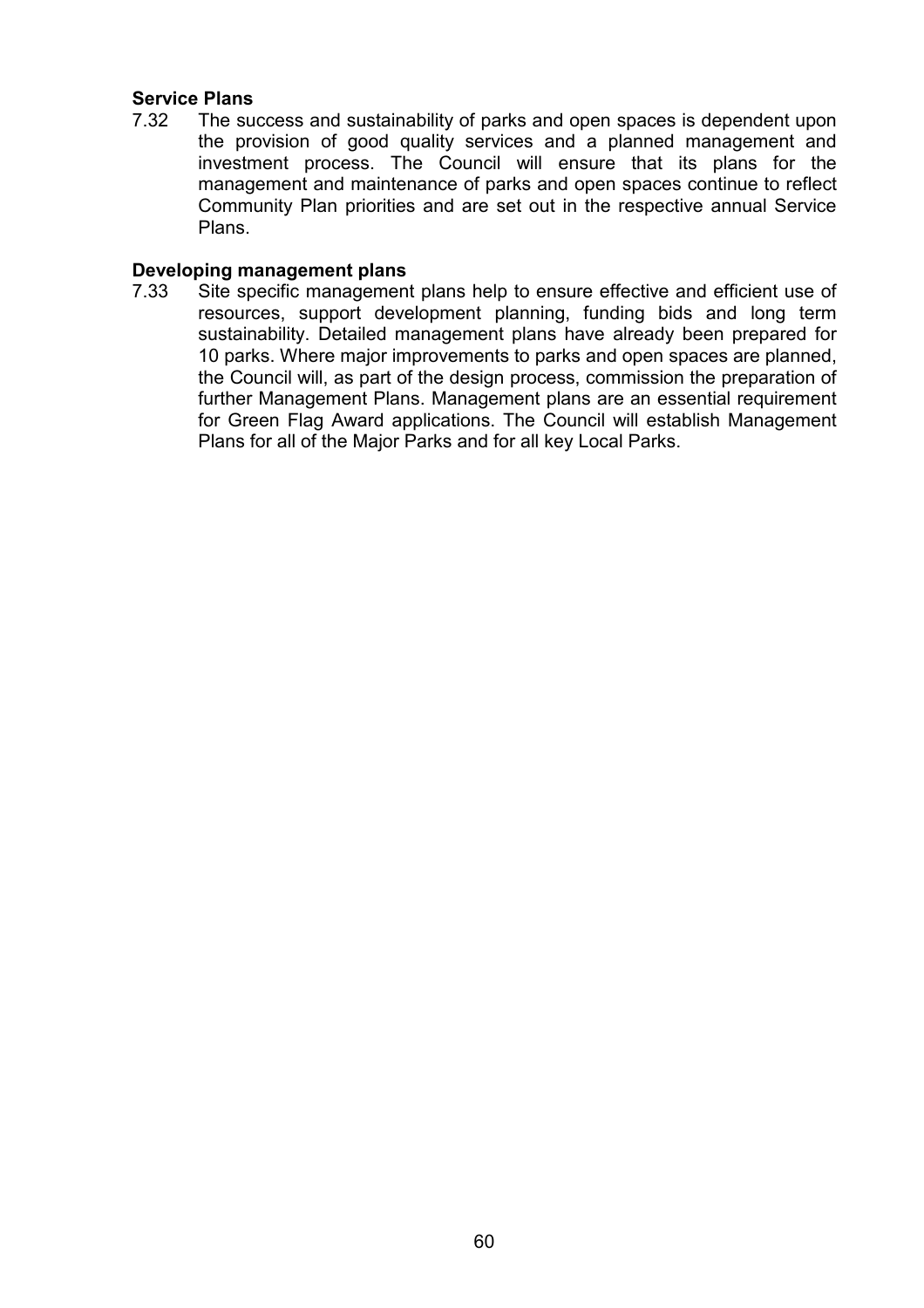# Section 8: Year One Action Plan (Jan. 06 – March 07)

Section 8 is an action plan that shows how the strategy will be implemented in year one (2006/07). The plan also identifies how the strategy will be reviewed and revised in order to ensure that it is effective and remains relevant into the future.

| A Better Place for Living Safely |                                                         |                                                                                                                      |                                                                                                                                                                |  |
|----------------------------------|---------------------------------------------------------|----------------------------------------------------------------------------------------------------------------------|----------------------------------------------------------------------------------------------------------------------------------------------------------------|--|
| Action no.                       | Objective                                               | Key activity                                                                                                         | <b>Progress Milestones</b>                                                                                                                                     |  |
| 1.1                              | To make parks and open<br>spaces cleaner and safer      | Let the Horticultural Grounds Maintenance<br>Contract.                                                               | Cabinet approval of Award of Contract.<br>July 06                                                                                                              |  |
|                                  | <b>Contact Officer: Ray</b><br><b>Gerlach. Cultural</b> |                                                                                                                      | Contract Implementation. October 06                                                                                                                            |  |
|                                  | <b>Services</b>                                         |                                                                                                                      | Revise parks cleansing regimes to improve<br>BV199 cleanliness scores for open space<br>from 14% to 12% by March 07                                            |  |
| 1.2                              |                                                         | Incorporate measures to design out crime<br>in consultation with the LAPs                                            | Implement anti-crime design measures in<br>5 parks by March 07                                                                                                 |  |
| 1.3                              |                                                         | Further develop and implement the<br>programme to reduce crime and anti social<br>behaviour in parks and open spaces | Co-ordinated programme addressing drug<br>use, illegal motor cycle use, gang violence,<br>and other criminal and anti-social<br>behaviour in parks by March 07 |  |
|                                  |                                                         |                                                                                                                      | Number of people feeling unsafe or very<br>unsafe in parks reduced from 13% to 11%<br>by Sept 06                                                               |  |
| 1.4                              |                                                         | Develop and improve the Park Warden /<br><b>Ranger Service</b>                                                       | Complete the restructure of Cultural<br>Services. April 06.                                                                                                    |  |
|                                  |                                                         |                                                                                                                      | Implement new shift patterns to increase<br>staff presence at key times of the day and<br>at weekends. May 06.                                                 |  |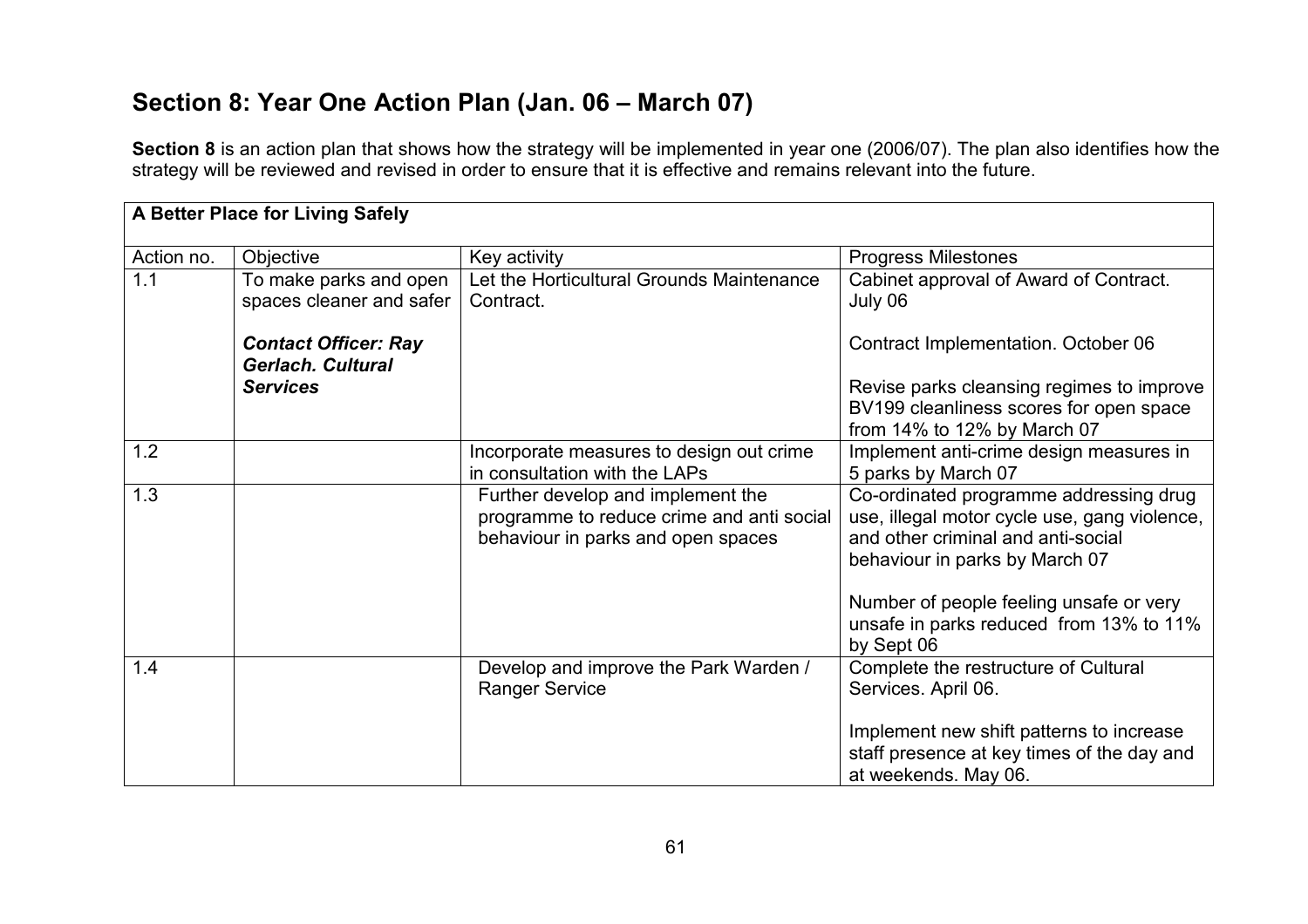| 1.5 |                                  |                                             |                                              |
|-----|----------------------------------|---------------------------------------------|----------------------------------------------|
|     | To increase sustainability       | Submit Green Flag applications              | Retain 4 Green Flag Awards and obtain 1      |
|     | of open spaces in the            |                                             | new award                                    |
|     | borough.                         |                                             | Retain Green Flag Heritage Award             |
|     |                                  |                                             | Support 1 third sector partner to prepare    |
|     | <b>Contact Officer: Ros</b>      |                                             | for Green Flag Award entry in 2007           |
|     | <b>Brewer - Cultural</b>         |                                             |                                              |
|     | <b>Services</b>                  | Improve biodiversity in the Council's parks | Improve biodiversity in 5 parks and other    |
|     |                                  | network.                                    | council and partner owned sites by March     |
|     |                                  |                                             | 07                                           |
|     |                                  |                                             |                                              |
|     |                                  |                                             | In conjunction with third sector partners,   |
|     |                                  |                                             | introduce 25 more nesting boxes for birds    |
|     |                                  |                                             |                                              |
|     |                                  |                                             | and bats February 07                         |
|     |                                  |                                             | Increase the proportion of native and        |
|     |                                  |                                             |                                              |
|     |                                  |                                             | wildlife-friendly planting by 5% March 07    |
|     |                                  |                                             | Increase by 10% the amount of meadow         |
|     |                                  |                                             | sward in parks March 07                      |
|     |                                  |                                             |                                              |
|     |                                  |                                             |                                              |
|     |                                  | Develop a Borough Tree Management           | Complete plan November 06                    |
|     |                                  | Plan with community partners                | 250 new trees planted by March 07            |
| 1.6 | To improve accessibility         | Ensure safe cycling and walking routes to   | Implement LIP Programme providing :          |
|     |                                  |                                             |                                              |
|     | to parks and open                | and through Parks and Open spaces           | cycle parking provision at park destinations |
|     | spaces                           |                                             | by March 07                                  |
|     |                                  |                                             | Green chain walks linking open spaces by     |
|     | <b>Contact Officer: Margaret</b> |                                             | March 07                                     |
|     | Cooper: Street                   | Provide new and improved park               |                                              |
|     | Management.                      | entrances.                                  | 4 extra park entrances created by            |
|     |                                  |                                             | December 06                                  |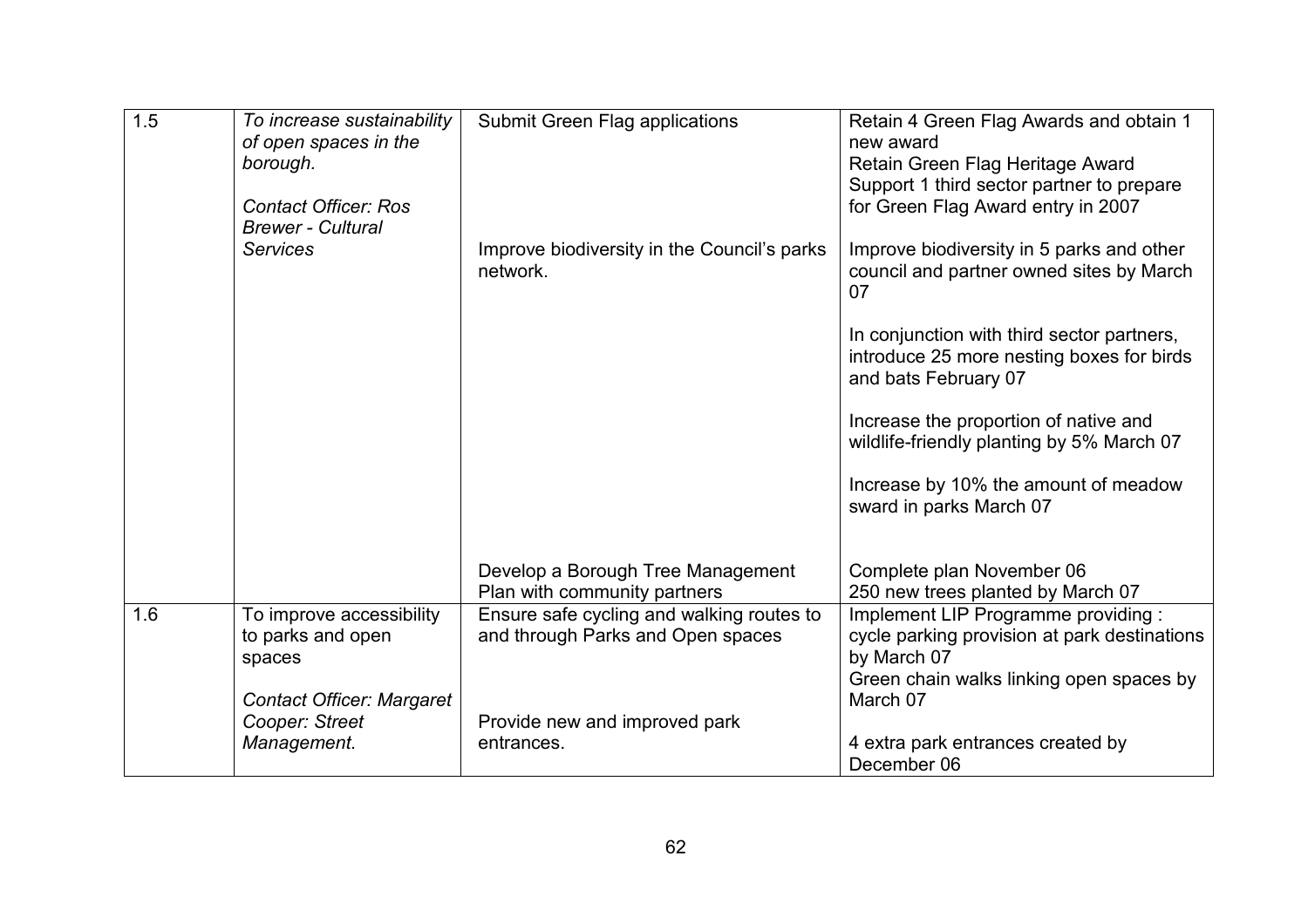| A Better Place for Living Well |                                                                                                                                                                      |                                                                                                                                                                                           |                                                                                                                                                                                                |  |
|--------------------------------|----------------------------------------------------------------------------------------------------------------------------------------------------------------------|-------------------------------------------------------------------------------------------------------------------------------------------------------------------------------------------|------------------------------------------------------------------------------------------------------------------------------------------------------------------------------------------------|--|
| Action no.                     | Objective                                                                                                                                                            | Key activity                                                                                                                                                                              | <b>Progress Milestones</b>                                                                                                                                                                     |  |
| 2.1                            | To safeguard and<br>improve the quality and<br>accessibility of valuable<br>housing amenity land.                                                                    | Work with the RSLs and other land<br>owners service providers to ensure that<br>grounds maintenance standards are in line<br>with BV199 targets                                           | Cabinet approval of Award of Grounds<br>Maintenance Contract July 06<br><b>Contract Implementation October 06</b>                                                                              |  |
|                                | <b>Contact Officer: Ray</b><br>Gerlach. Cultural<br><b>Services</b>                                                                                                  | Ensure that valuable housing amenity land<br>is covenanted to protect it from<br>development on transfer to RSL's                                                                         | Ongoing.                                                                                                                                                                                       |  |
| 2.2                            | To maximise the use of<br>parks and open space as<br>a resource to improve<br>the health of the<br>Community<br><b>Contact Officer: Paul</b><br>Martindill, Cultural | Increase the level of proactive healthy<br>lifestyle activities to parks and open<br>spaces.<br>Promote the use of parks and open<br>spaces as a way to improve health and<br>well being. | Deliver a corporate healthy lifestyles<br>community parks programme starting April<br>06<br>Healthy Parks Feature in East End Life<br>and 'SPACE' by June 06<br>Banner advertisement programme |  |
|                                | <b>Services</b>                                                                                                                                                      |                                                                                                                                                                                           | introduced May 06<br>Develop a community gardening and<br>horticultural programme in conjunction with<br>third sector partners to compliment health<br>rehabilitation September 06.            |  |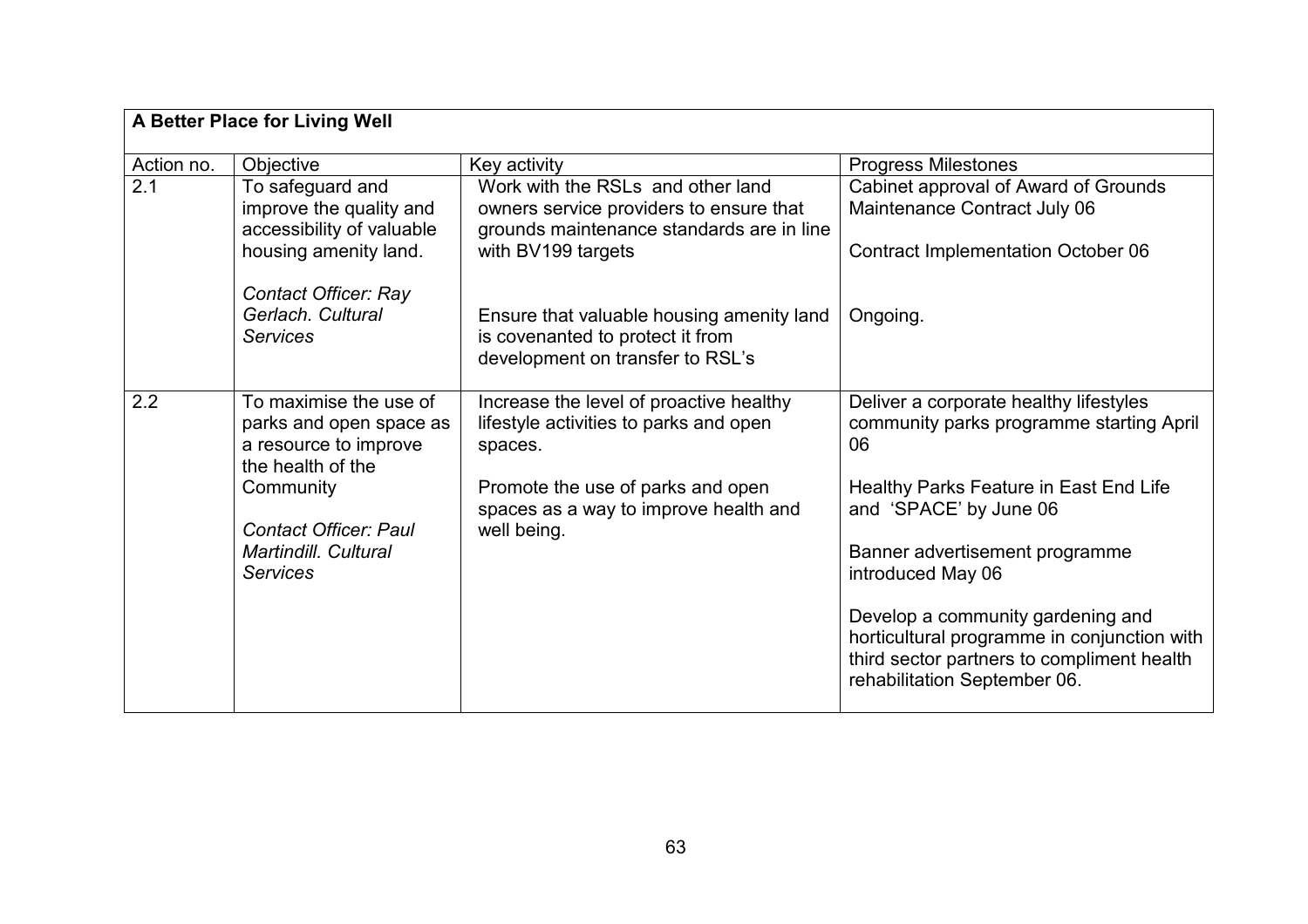|                  | A Better Place for Creating & Sharing Prosperity                                                                                                                                          |                                                                                                                                                                                                                                                                                                      |                                                                                                                                                                                                                                                                                                                                                  |  |
|------------------|-------------------------------------------------------------------------------------------------------------------------------------------------------------------------------------------|------------------------------------------------------------------------------------------------------------------------------------------------------------------------------------------------------------------------------------------------------------------------------------------------------|--------------------------------------------------------------------------------------------------------------------------------------------------------------------------------------------------------------------------------------------------------------------------------------------------------------------------------------------------|--|
| Action no.       | Objective                                                                                                                                                                                 | Key activity                                                                                                                                                                                                                                                                                         | <b>Progress Milestones</b>                                                                                                                                                                                                                                                                                                                       |  |
| $\overline{3.1}$ | To address open space<br>deficiencies through the<br>planning process and<br>seek to maintain and if<br>possible exceed the<br>standard of 1.2 Ha per<br>1,000 population                 | Ensure that the Local Development<br>Framework addresses the need for open<br>space by incorporating, where relevant, the<br>standards and policies set out in this<br>strategy. Include policies that encourage<br>developers to use space in innovative ways<br>to provide new public open spaces. | Local Development Framework: Preferred<br>Options: Completed for consultation<br>September 2005.<br><b>Submission Document: Scheduled for</b><br>completion by October 2006.<br>Examination in Public: Estimated to occur<br>late summer 2007.<br>Adoption: Estimated early summer 2008.<br>Review and strengthen design guidance<br>by March 06 |  |
|                  | <b>Contact Officer: Owen</b><br><b>Whalley, Development</b><br>and Renewal with Ray<br><b>Gerlach Cultural</b><br><b>Services</b>                                                         | Draft policy to further encourage developers<br>to use space in innovative ways to provide<br>new forms of public open space.                                                                                                                                                                        | Review the role of Supplementary<br>Planning Documents in furthering the<br>Council's Open Space aspirations. Review<br>completed March 07.                                                                                                                                                                                                      |  |
| 3.2              | To maximise the<br>potential of major open<br>spaces to attract tourism<br>and investment to the<br>Borough.<br><b>Contact Officer: Ros</b><br><b>Brewer, Cultural</b><br><b>Services</b> | To develop the Boroughs contribution to the<br>Thames Gateway East London Green Grid                                                                                                                                                                                                                 | Complete Green Grid Proposals for the<br>Borough by June 06<br>In partnership with Leaside Regeneration<br>conduct a feasibility study of Victoria Park<br>with a view to submitting a Heritage Lottery<br><b>Grant Application. December 06</b>                                                                                                 |  |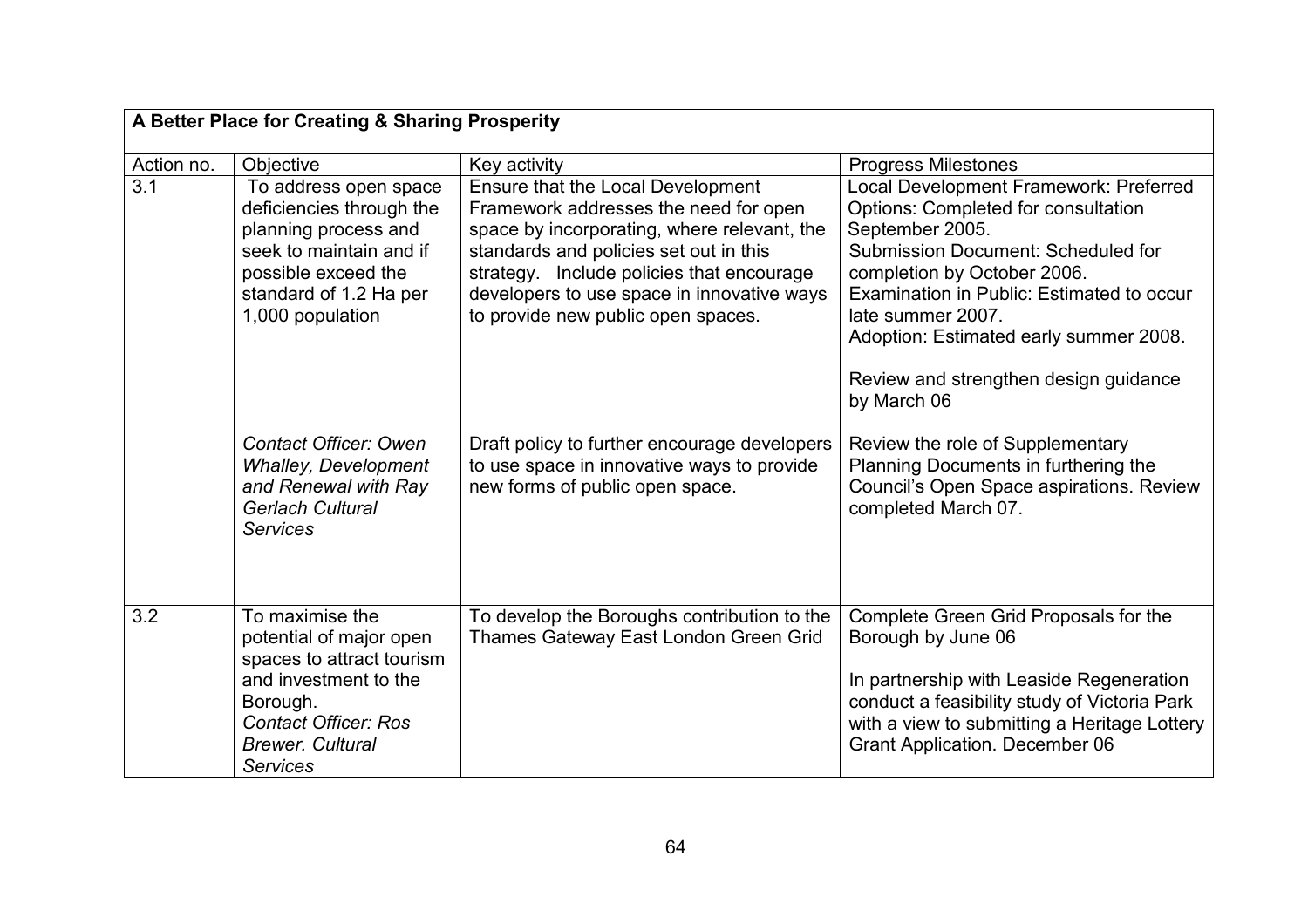| A Better Place for Learning, Achievement & Leisure |                                                                                                                                                                |                                                                                                                            |                                                                                         |
|----------------------------------------------------|----------------------------------------------------------------------------------------------------------------------------------------------------------------|----------------------------------------------------------------------------------------------------------------------------|-----------------------------------------------------------------------------------------|
| Action no.                                         | Objective                                                                                                                                                      | Key activity                                                                                                               | <b>Progress Milestones</b>                                                              |
| 4.1                                                | To fully exploit the<br>potential for Parks and<br>open spaces to support<br>educational and<br>Children's services.                                           | More young people encouraged to integrate<br>with the parks user community                                                 | 3 inter-generation events to encourage<br>involvement and usage of parks by March<br>07 |
|                                                    | <b>Contact Officer: Oscar</b><br><b>Ford. Cultural Services</b>                                                                                                | Implement the findings of the Planning for<br>Play report                                                                  | Deliver Year 1 actions March 07                                                         |
| 4.2                                                | To improve access to<br>sport by developing new<br>avenues of delivery.                                                                                        | Work to promote greater public access to<br>school based sport facilities                                                  | Two shared use agreements with schools<br>by March 07                                   |
|                                                    |                                                                                                                                                                | Carry out playing pitch needs assessment                                                                                   | Technical brief prepared June 06                                                        |
|                                                    | <b>Contact Officer: Paul</b><br>Martindill. Cultural<br><b>Services</b>                                                                                        | using Sport England methodology                                                                                            | Survey implementation August 06                                                         |
|                                                    |                                                                                                                                                                |                                                                                                                            | <b>Report December 06</b>                                                               |
| 4.3                                                | To increase opportunities<br>for training and<br>employment in the open<br>space business sector<br>through the parks service<br><b>Contact Officer: Oscar</b> | Engage with Further Education partners<br>and new contractors to explore potential for<br>partnership education programme. | 2 Training programmes set up with third<br>sector partners by March 07                  |
|                                                    | <b>Ford. Cultural Services</b>                                                                                                                                 |                                                                                                                            |                                                                                         |
| 4.4                                                | To increase opportunities<br>for festivals and events<br>in parks and open                                                                                     | Develop a Third Sector Events Toolkit                                                                                      | Events Toolkit produced and launched by<br>April 06                                     |
|                                                    | spaces                                                                                                                                                         | Develop a protocol to manage potential<br>conflict between competing users for limited                                     | Protocol developed by April 06                                                          |
|                                                    | <b>Contact Officer: Steve</b>                                                                                                                                  | space resources.                                                                                                           |                                                                                         |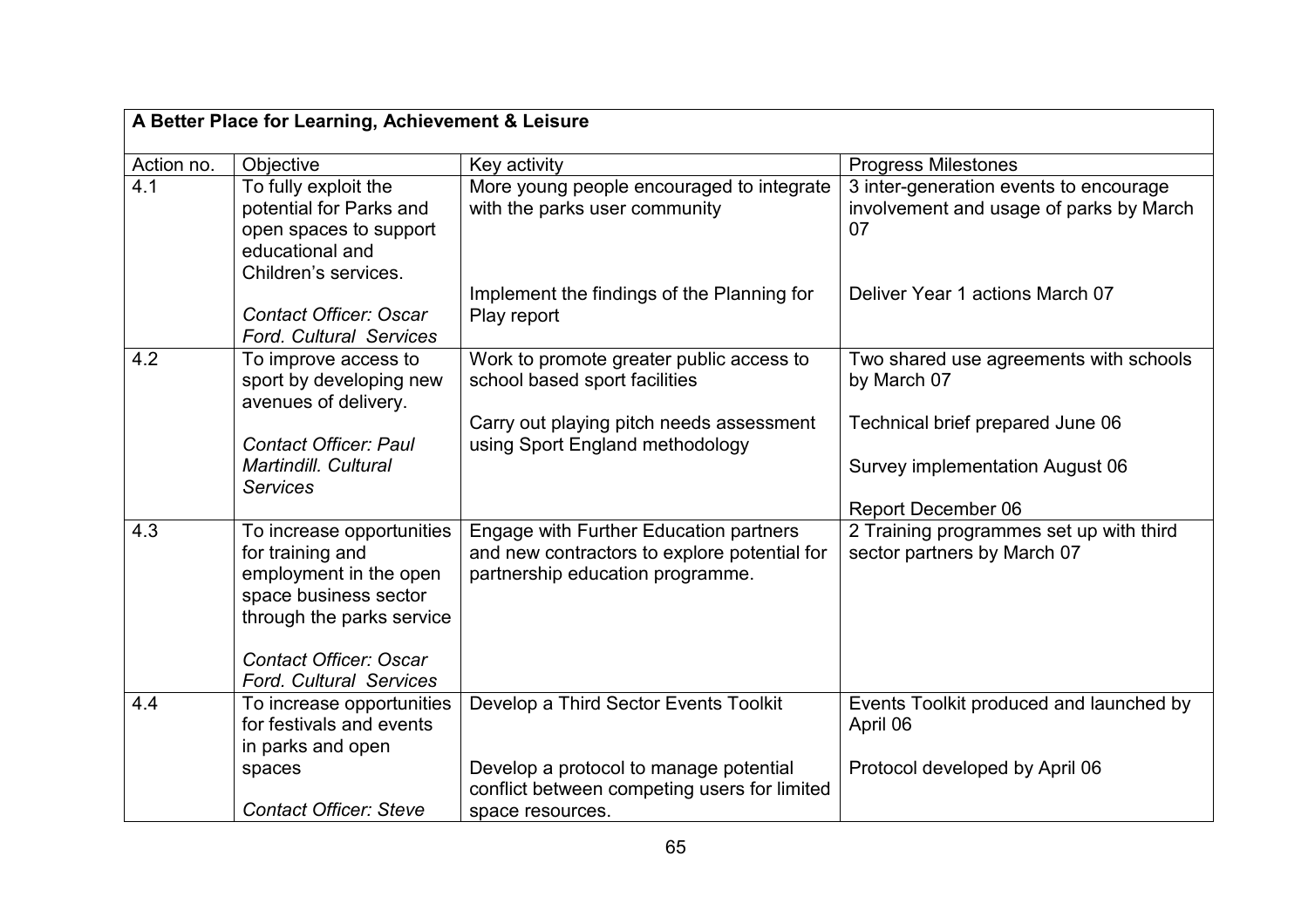| Murray |                                                                                                                    |                                                                                                                                       |
|--------|--------------------------------------------------------------------------------------------------------------------|---------------------------------------------------------------------------------------------------------------------------------------|
|        | Incorporate management solutions to<br>potential conflicts within parks'<br>management plans as they are developed | As part of management plan programme;<br>existing management plans to be updated<br>as necessary for Green Flag entries for<br>Jan 06 |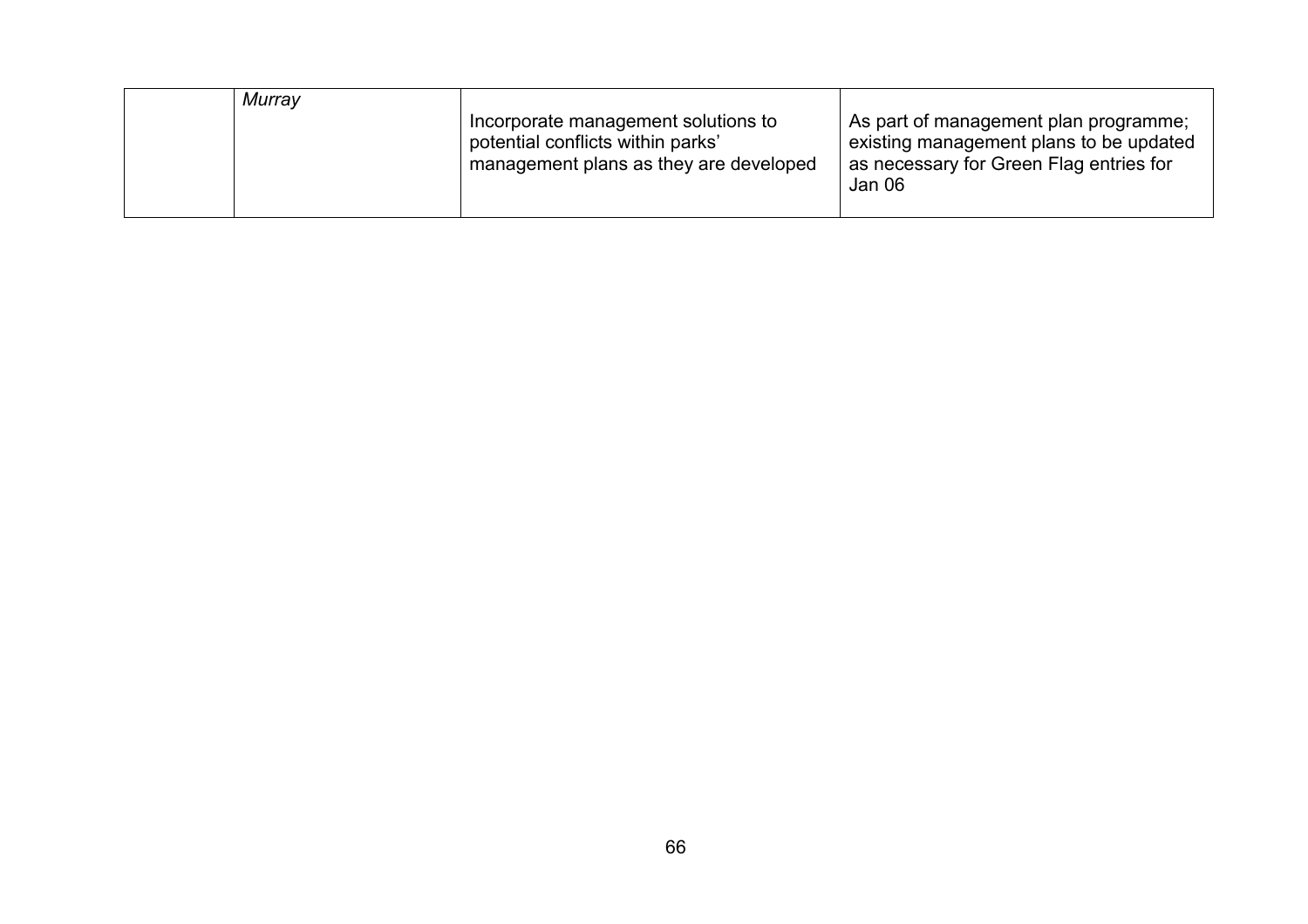|                  | A Better Place for Excellent Public Services                                                                                                                           |                                                                                   |                                                                                                                                                                           |  |  |
|------------------|------------------------------------------------------------------------------------------------------------------------------------------------------------------------|-----------------------------------------------------------------------------------|---------------------------------------------------------------------------------------------------------------------------------------------------------------------------|--|--|
| Action no.       | Objective                                                                                                                                                              | Key activity                                                                      | <b>Progress Milestones</b>                                                                                                                                                |  |  |
| $\overline{5.1}$ | To continue to improve<br>the quality of the<br>Borough's existing open                                                                                                | Reduce the number of poor quality parks<br>and open spaces across the Borough     | At least one park improved in each LAP by<br>March 07                                                                                                                     |  |  |
|                  | spaces                                                                                                                                                                 | To improve access arrangements and<br>facilities in line with requirements of the | Analysis of ALG annual survey April 06<br>Training programme for staff to raise                                                                                           |  |  |
|                  | <b>Contact Officer: Oscar</b><br><b>Ford. Cultural Services</b>                                                                                                        | <b>Disability Discrimination Act 1995</b>                                         | awareness and understanding of key<br>issues for people with disabilities June 06<br>The formation of a Parks and Open<br>Spaces Disability Consultation Group Oct.<br>06 |  |  |
|                  |                                                                                                                                                                        | Programme detailed customer satisfaction<br>survey on an annual basis             | <b>Conduct KMC Survey Sept.06</b><br>Analysis of Survey published on the<br>Council web site by November 06                                                               |  |  |
| 5.2              | Increase community and<br>3 <sup>rd</sup> sector involvement in<br>the management of open<br>spaces<br><b>Contact Officer: Oscar</b><br><b>Ford. Cultural Services</b> | To improve management of allotment and<br>garden societies on Council Owned sites | Develop and implement a corporate<br>standard for service level agreements with<br>allotment and garden societies by March<br>07                                          |  |  |
| $\overline{5.3}$ | Reduce the cost per visit<br>to parks and open<br>spaces in order to                                                                                                   | Develop a Marketing Strategy for parks and<br>open spaces.                        | Marketing Strategy produced and<br>implemented by August 06                                                                                                               |  |  |
|                  | improve value for money<br><b>Contact Officer: Oscar</b>                                                                                                               | Improve signage and site based information                                        | 3 Parks with new entrance and information<br>sign boards March 07                                                                                                         |  |  |
|                  | <b>Ford, Cultural Services</b>                                                                                                                                         | To increase usage of parks                                                        | 3 new events for 06/07 resulting in 30,000<br>additional visits                                                                                                           |  |  |
|                  |                                                                                                                                                                        |                                                                                   | Cost per visit reduced by 2% by March 07                                                                                                                                  |  |  |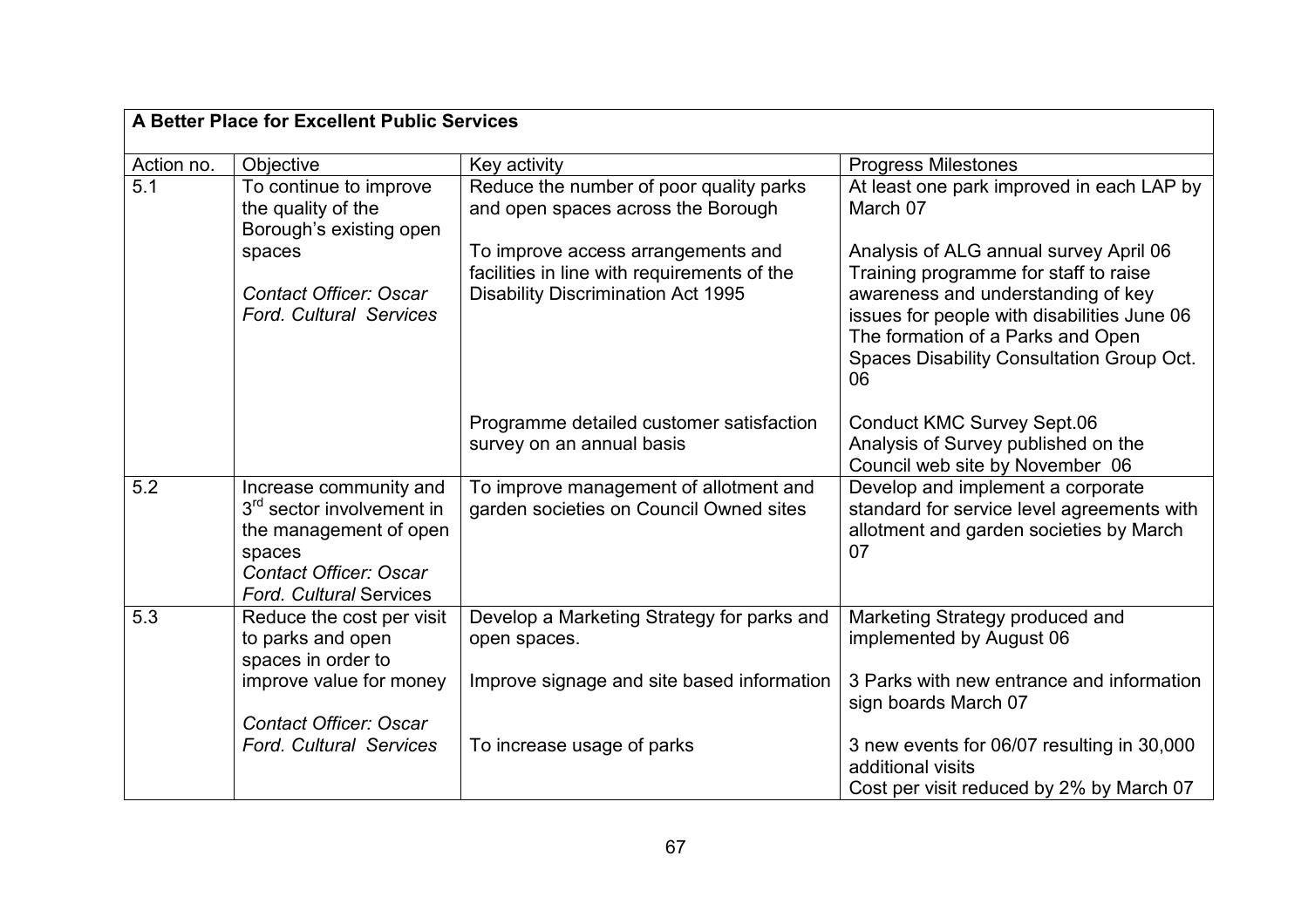# Appendix 1: List of Maps 1 to 20

- Map 1 Indices of multiple deprivation by ward
- Map 2 Distribution of Open Spaces (including rivers, docks, and canals)
- Map 3 Borough Framework Plan
- Map 4 LAP 1 Framework Plan
- Map 5 LAP 2 Framework Plan
- Map 6 LAP 3 Framework Plan
- Map 7 LAP 4 Framework Plan
- Map 8 LAP 5 Framework Plan
- Map 9 LAP 6 Framework Plan
- Map 10 LAP 7 Framework Plan
- Map 11 LAP 8 Framework Plan
- Map 12 Lines of Severance (waterways, railways, roads)
- Map 13 Publicly Accessible Open Space (excluding water spaces)
- Map 14 Accessibility to Parks
- Map 15 Accessibility to Major Parks (Victoria Park, Mile End Park, Mudchute Park / Farm with Millwall Park
- Map 16 Public Transport Accessibility Levels (related to parks and open spaces)
- Map 17 Open Spaces per 1000 (population by ward)
- Map 18 Quality Scores
- Map 19 The Borough's Key Parks and Open Spaces
- Map 20 Sites of Importance for Nature Conservation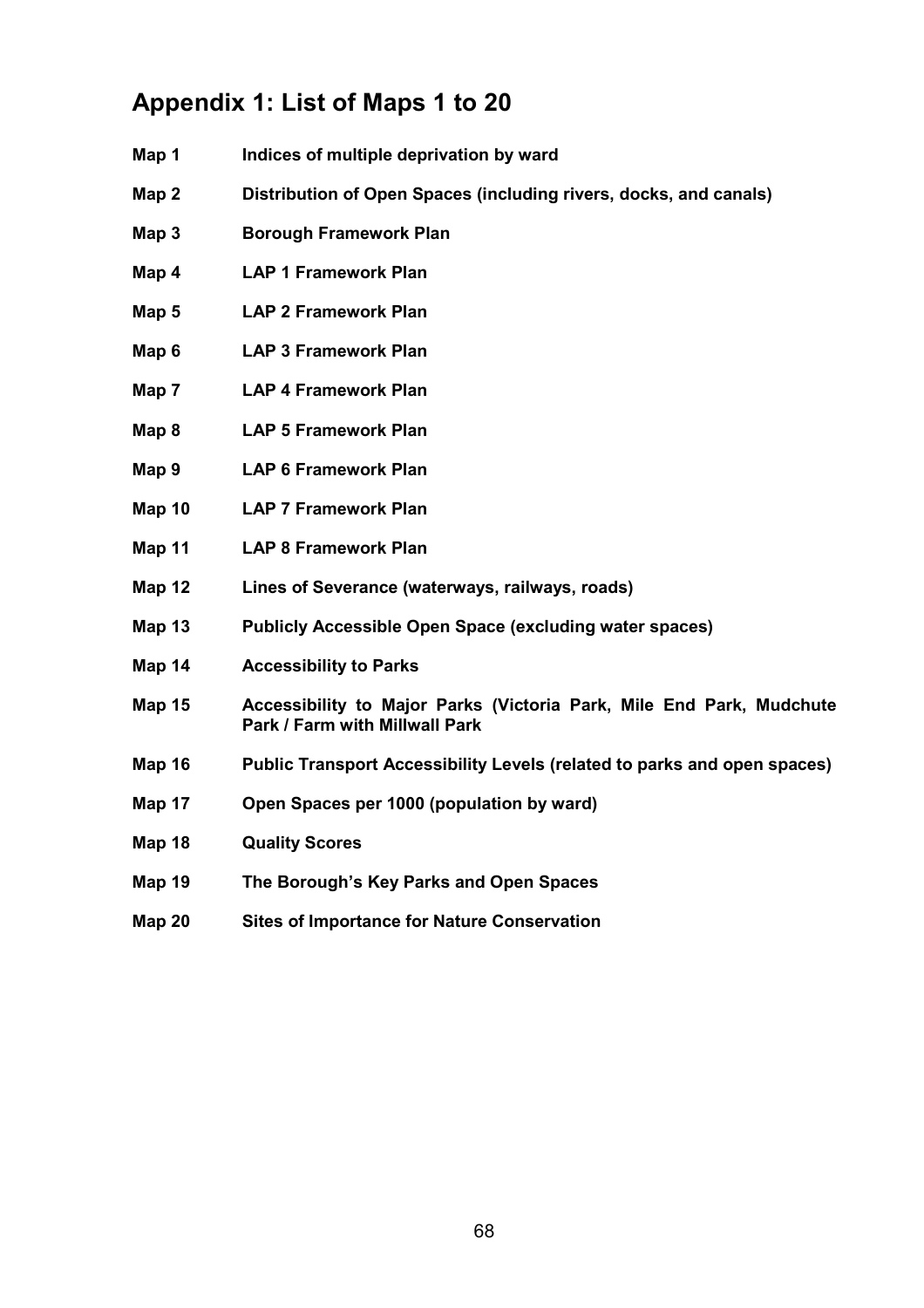## Appendix 2: Definition and designations of open space and provision standard

#### DEFINITION OF OPEN SPACE

#### The following definition is used in the London Plan and this Open Space Strategy:

"All land use in London that is predominantly undeveloped other than by buildings or structures that are ancillary to the open space use. The definition covers the broad range of open space types within London, whether in public or private ownership and whether public access is unrestricted, partially restricted or restricted."

The Mayor's Best Practice Guidance requires boroughs to identify and analyse ALL open space, whether or not it is publicly accessible or has a defined recreational role. All open space has a value to the community and contributes to the environmental quality of an area.

For the purpose of producing an Open Space Strategy, the definition does not include private residential gardens or incidental areas, such as road verges, or streets (unless these form part of a link in the open space network).

#### TYPES OF OPEN SPACE

#### Public Open Space:

The Mayor's 'Best Practice Guidance on Preparing Open Space Strategies' defines Public Open Space as public parks, commons, heaths and woodlands and other open spaces with established and unrestricted public access and capable of being classified according to the open space hierarchy, which meets recreational and nonrecreational needs. Public Open Spaces are usually but not always managed by local authorities.

#### Publicly Accessible Open Space:

This term is somewhat broader than Public Open Space as it embraces sites owned and managed by agencies other than the Council, including sites that are managed primarily for amenity to which the public has traditionally had access.

#### Private Open Space:

This is defined in the GLA Guidance as open space to which public access is restricted or not formally established but which contributes to local amenity or wildlife habitat or meets or is capable of meeting recreational or non-recreational needs. Includes company, school and club sports-grounds as well as private or restricted access gardens and housing amenity open space.

#### Green Chains:

The London Plan defines these as areas of linked but separate open spaces and the footpaths between them. They are accessible to the public and provide way-marked paths and other pedestrian and cycle routes. It is reasonable to think of these as being like beads on a necklace. It is not necessary for the routes to have continuous wildlife habitats along them.

#### Green Corridors:

These are relatively continuous areas of open space leading through the built environment, which may be linked and may not be publicly accessible. They allow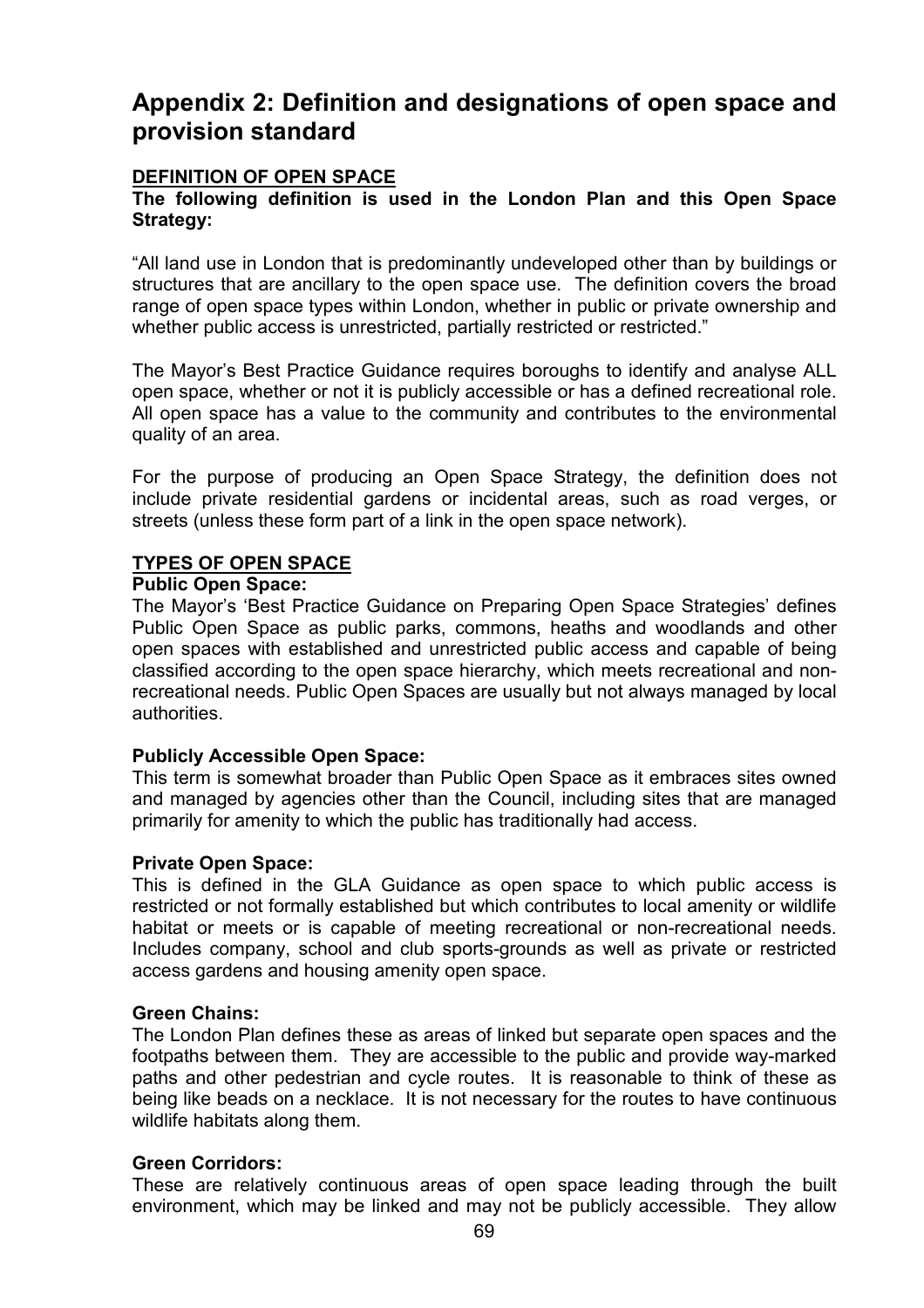animals and plants to be found further into the built-up area than would otherwise be the case and provide and extension to the habitats of the sites they join.

#### DESIGNATIONS OF OPEN SPACE Metropolitan Open Land (MOL):

This designation is unique to London and protects strategically important open spaces within the built environment. MOL is the same as Green Belt in terms of protection from development and serves a similar purpose. A number of criteria are used in the designation of areas of MOL:

- Land that contributes to the physical structure of London by being clearly distinguishable from the built-up area
- Land that includes open-air facilities, especially for leisure, recreation, sport arts and cultural activities and tourism, which serve the whole or significant parts of London
- Land that contains features or landscape of historic, recreational, nature conservation or habitat interest, of value at a metropolitan or national level
- Land that forms part of a Green Chain and meets one of the above criteria

MOL covers the full range of open spaces and both public and private ownership. Council owned spaces designated as Local Open Spaces are listed in Appendix 6

## Local Open Space (LOS):

The Greater London Authority advises that this designation should covers all types of locally important open space and Boroughs should identify which spaces this designation applies to. The LOS designation is considered to continue the MOL designation at the local level. Council owned spaces designated as Local Open Spaces are listed in Appendix 6

## PROVISION STANDARD FOR OPEN SPACE

## National Playing Fields Association Six Acre Standard

This is a planners guide to ensure that sufficient land is set aside in appropriate locations to enable people of all ages, especially the young, to participate in outdoor play, games, sports and other physical recreation. The NPFA regards it as a minimum standard at 2.4 hectares (6 acres) per 1000 people. It comprises 1.6 hectares (4 acres) for outdoor sport and 0.8 hectares (2 acres) for children's play space. Blue ribbon spaces such as docks, canals and basins cannot therefore contribute to the standard.

It has long been recognised that the 2.4 hectare standard unachievable within inner London, but allows boroughs to be compared across London and nationally. Both PPG 17 and the Mayor's Guidance recognises this by encouraging boroughs to establish their own local standard.

In addition Boroughs must consider access standards to both local and major parks (see para.s 5.20 and 5.21page 33). The study indicates that only about half (50%) of the Borough's residents have adequate access to either a local or a major park.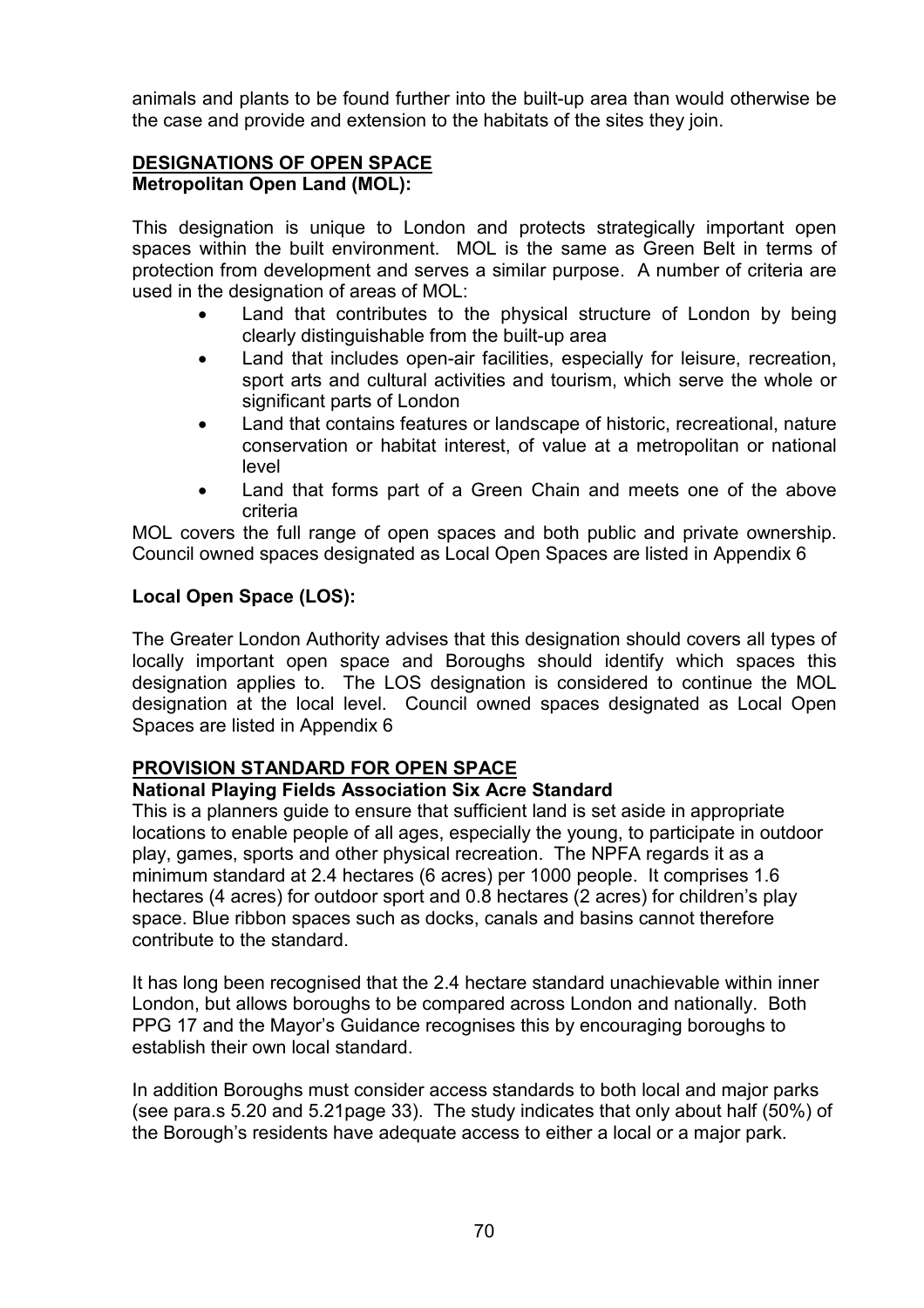# Appendix 3: History of parks and open spaces in Tower Hamlets, and their heritage significance

## The History of Parks and Open Space in Tower Hamlets

The parks and open spaces of Tower Hamlets have come about through a variety of processes. Some public open spaces were the result of deliberate design or policy, while others are the result of historic accident or expedience. There were broadly three periods during which public open space was created in Tower Hamlets. These moves were primarily to benefit people, rather than improve land or rental values. The first was the deliberate creation of **Victoria Park** in the mid 19<sup>th</sup> century, the late  $19<sup>th</sup>$  century saw the conversion of churchyards to public gardens and the most recent was in the mid  $20<sup>th</sup>$  century after World War 2.

Various open spaces are the result of late  $18<sup>th</sup>$  and  $19<sup>th</sup>$  century urban design, being planned formal gardens set in London Squares. As such they are protected by the London Squares Preservation Act, 1931. These sites include Trinity Square Gardens, Arbour Square, Albert Gardens and the little known Oval in Bethnal Green. See full list of protected London Squares below.

Many churchyards, particularly in the west of borough became public open spaces managed by the local authority. Having been closed to further burial use because they were overflowing, they were converted in the second half of the  $19<sup>th</sup>$  century into public gardens. In some parts of the borough these are the only open spaces. This process gave rise to Christchurch Gardens, Altab Ali Park (formerly St Mary's Churchyard, the original White Chapel) and St George's Gardens, amongst others.

The City of London and Tower Hamlets Cemetery was laid out in 1841 to relieve local pressure on burial space. The former Greater London Council obtained a by special Act of Parliament to close and turn it into open space in 1966. It was already neglected by the late  $19<sup>th</sup>$  Century, with over a quarter of a million bodies by 1889 and thousands more after that. The last 20 years has seen its unique character increasingly valued and the Friends of Tower Hamlets Cemetery Park now manage it as a wooded park and local nature reserve. It also has a unique cultural and historical heritage.

Parliament passed an Act in 1841 to create Victoria Park, following an outcry about the lack of parks in the East End and fears that disease would spread from the stinking industries and slum population of 400,000. The Government bought poor quality land that had been used for market gardens, grazing and gravel digging. The land was flat, with poor soil and little water but was cheaper than the alternative site near the Thames. Local people started to use the Park in 1843, before works were complete. The park never had a formal opening but was an instant success. The Metropolitan Board of Works took over the management of the park in 1887, followed by the London County Council in 1888, by the Greater London Council in 1965 and by the London Borough of Tower Hamlets in 1986 (until 1994 with L.B. Hackney).

Some of the most curious spaces are the remnants of commons and greens. Stepney Green Gardens and the Stepney Clock Tower site are the last fragments of Mile End Green. The Metropolitan Gardens Association formally created the Gardens in 1872, the ground having been originally enclosed some time after 1669.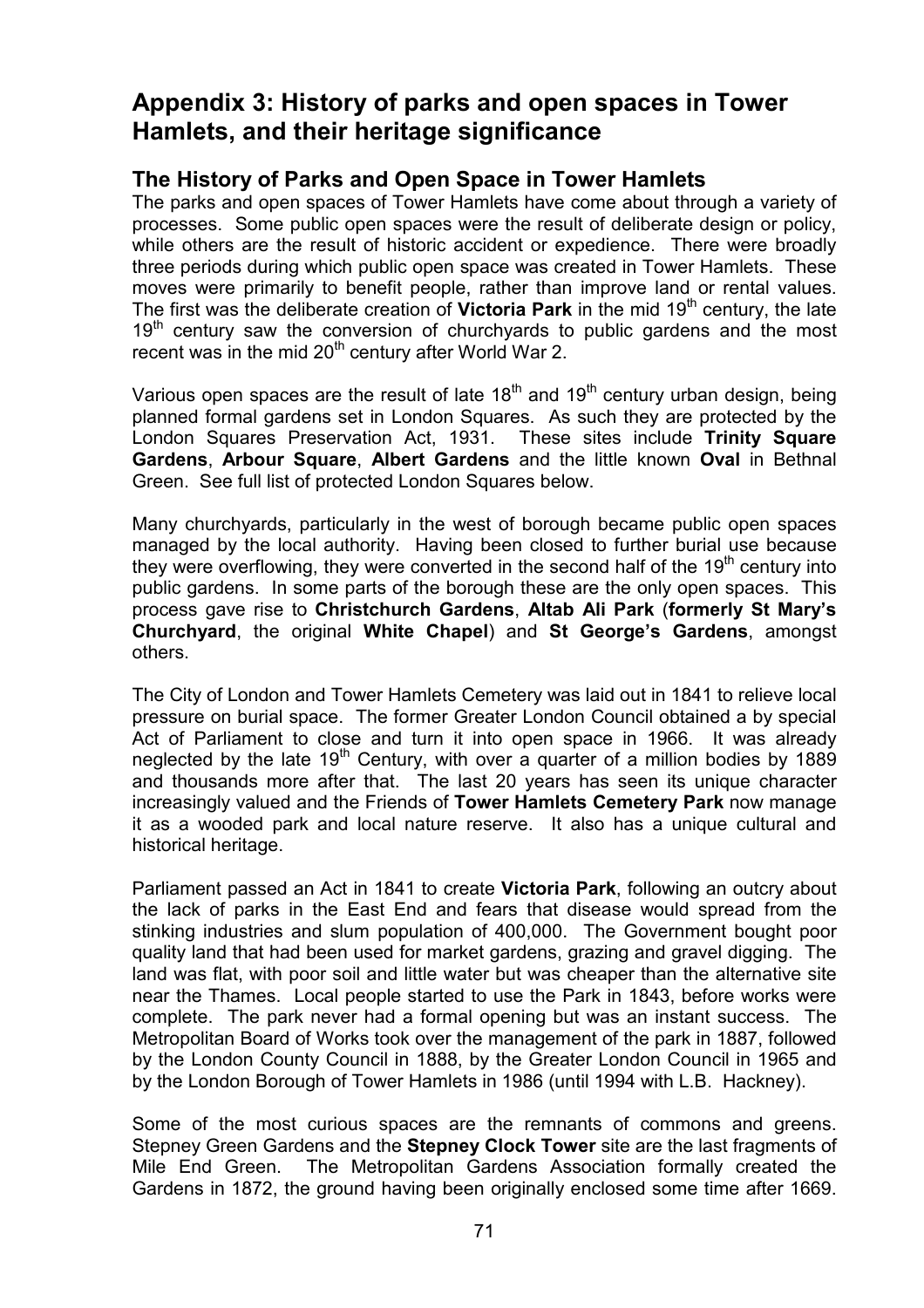Mile End Waste, the open spaces to the north of Mile End Road, was originally also part of Mile End common land. Bethnal Green Gardens, Paradise Row Gardens and Museum Gardens comprise the remnants of the medieval Green or Poor's Land. The London County Council preserved Bethnal Green Gardens as a recreation ground in 1895 and the Government purchased the land for Museum Gardens for the Bethnal Green Museum in 1868. The Gardens, "laid out and for ever to be maintained as an ornamental garden" as required by the Act to permit its purchase, were opened in 1875.

The Greenwich Royal Hospital Commissioners acquired the site of Island Gardens in 1850 to protect the view from the rapid industrialisation and development of the Isle of Dogs in the second half of the 19<sup>th</sup> century. The LCC laid the site out as a park in 1895.

Mudchute Park and City Farm was created in 1977 from a landscape of low mounds and former world war two gun emplacements. Much of the site had been used between 1875-1910 as the receptacle for mud dredged by pneumatic pipe from the Millwall Docks. By contrast Millwall Park seems never to have been built on except around the edges and was marsh land until converted to playing fields and a recreation ground by the LCC by 1919. It was the home of the original Millwall Football Club from 1889-1910.

Mile End Park, Langdon Park, Jolly's Green, Bartlett Park, Allen Gardens, Weavers Fields and sites such as Ravenscroft Park were conceived after the end of the second world war in 1945 to provide parks of various scales. Small parcels of land to create these parks were still being laid out with grass for the first time in 2005.

The gardens and squares of **Canary Wharf** set in a formal master plan show that even land developers can show an enlightened self-interest. Their open spaces set off the buildings, add both capital and rental value to the estate and give enjoyment to those who visit, live or work there.

#### References

Philip Mernick and Doreen Kendall, "A pictorial history of Victoria Park, London E3" 1996, East London History Society

Bridget Cherry, Charles O'Brien and Nicholas Pevsner, "The Buildings of England: London 5: East" 2005, Yale University Press

Sally Williams, "The Inventory of Green Spaces – Tower Hamlets", London Parks and Gardens Trust in association with English Heritage, 2003

#### Heritage significance of parks and open spaces in Tower Hamlets London Squares in Tower Hamlets:

(Information taken from adopted borough plan 1986)

- Albert Gardens (formerly Albert Square)
	- Arbour Square
	- Beaumont Square
	- Carlton Square
	- **Ford Square**
	- **Ion Square**
	- Mile End Green (Mile End Waste)
	- Swedenborg Square (formerly Prince's Square)
	- Rectory Square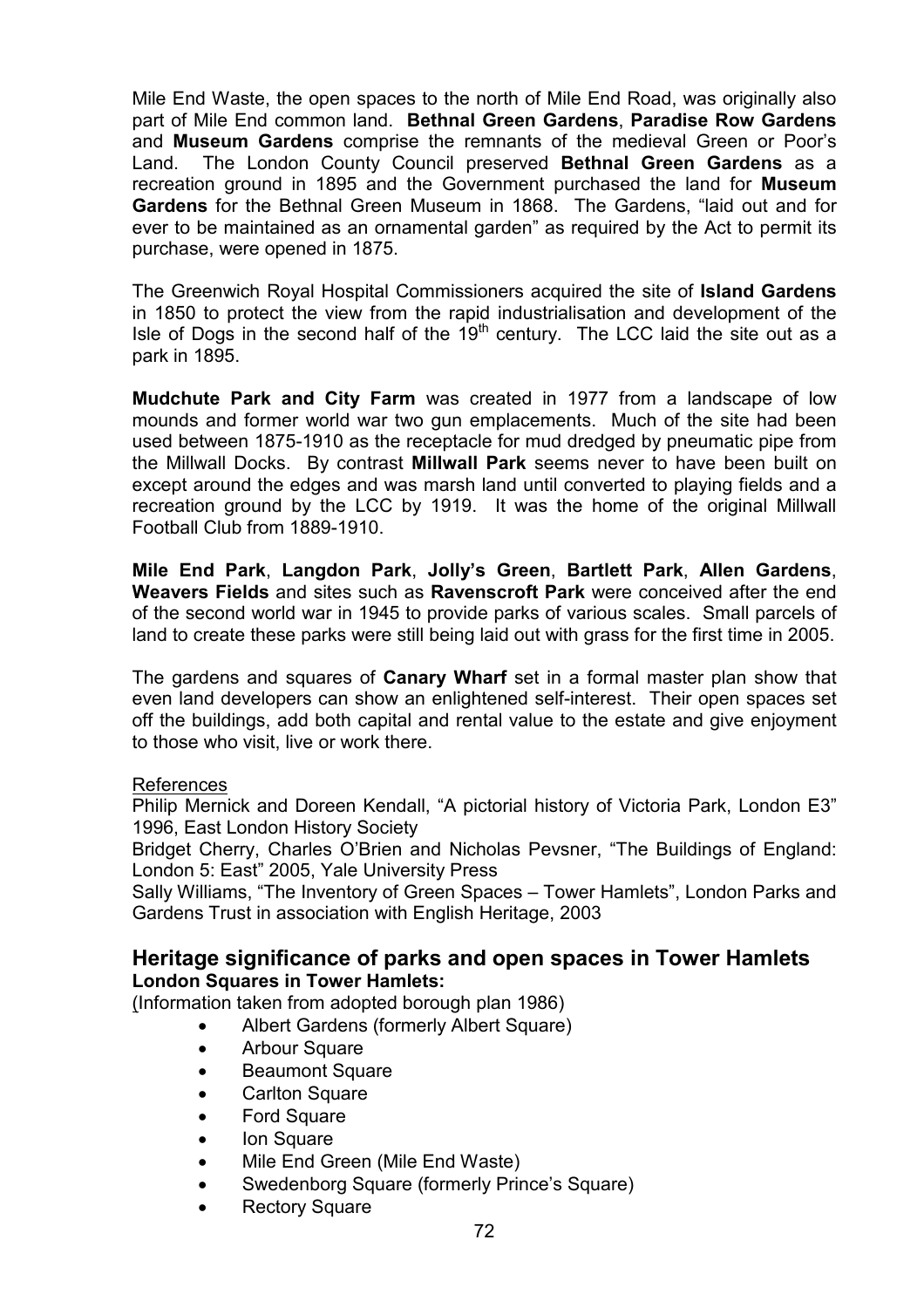- Sidney Square
- **Stepney Green Gardens**
- The Oval
- Trafalgar Gardens (formerly Trafalgar Square)
- **Tredegar Square**
- Trinity Square Gardens
- York Square

### English Heritage Register of Parks and Gardens of Historic Interest in England and Wales:

English Heritage has entered four Tower Hamlets' parks and gardens on this register:

- Victoria Park
- Island Gardens
- Boundary Gardens
- Museum Gardens

### Listed structures in Tower Hamlets Parks and Open Spaces:

Many sites also have listed buildings and structures and war memorials (such as Victoria Park and Boundary Gardens). Trinity Square Gardens contain the Commonwealth's war memorials to the Merchant Navy war dead of both world wars and the commemoration of the traitors executed at the Tower Hill scaffold.

### The London Inventory of Historic Green Spaces - Tower Hamlets:

This inventory was published in 2003 by the London Parks and Gardens Trust and supported by English Heritage. It lists 52 publicly accessible open spaces of historic interest in the Borough.

| Park or open space<br><b>Albert Gardens</b> | <b>Brief history notes</b><br>Built 1840s; opened to public by LCC 1906                        |  |  |  |  |  |
|---------------------------------------------|------------------------------------------------------------------------------------------------|--|--|--|--|--|
| All Saints Churchyard                       | Built 1821-23; opened 1893 as public gardens by the<br><b>MPGA</b>                             |  |  |  |  |  |
| Altab Ali Park                              | Formerly the churchyard of St Mary's Church, the<br>White Chapel.                              |  |  |  |  |  |
| <b>Arbour Square</b>                        | Built 1820s; opened to public by LCC 1904                                                      |  |  |  |  |  |
| <b>Bartlett Park</b>                        | Laid out 1950s as part of Festival of Britain's<br><b>Lansbury Estate</b>                      |  |  |  |  |  |
| <b>Beaumont Square Gardens</b>              | Laid out c.1840; opened to public late $19th$ century                                          |  |  |  |  |  |
| <b>Bethnal Green Gardens</b>                | Part of Bethnal Green "Poor's Land" trust; LCC<br>opened site up to public 1895                |  |  |  |  |  |
| <b>Museum Gardens</b>                       | ditto; EH register Grade II                                                                    |  |  |  |  |  |
| <b>Boundary Gardens</b>                     | Laid out as centrepiece of Boundary Estate by LCC<br>in early 1900s; EH register site Grade II |  |  |  |  |  |
| <b>Bow Churchyard</b>                       | Opened to public as garden by MPGA in late 19 <sup>th</sup><br>73.                             |  |  |  |  |  |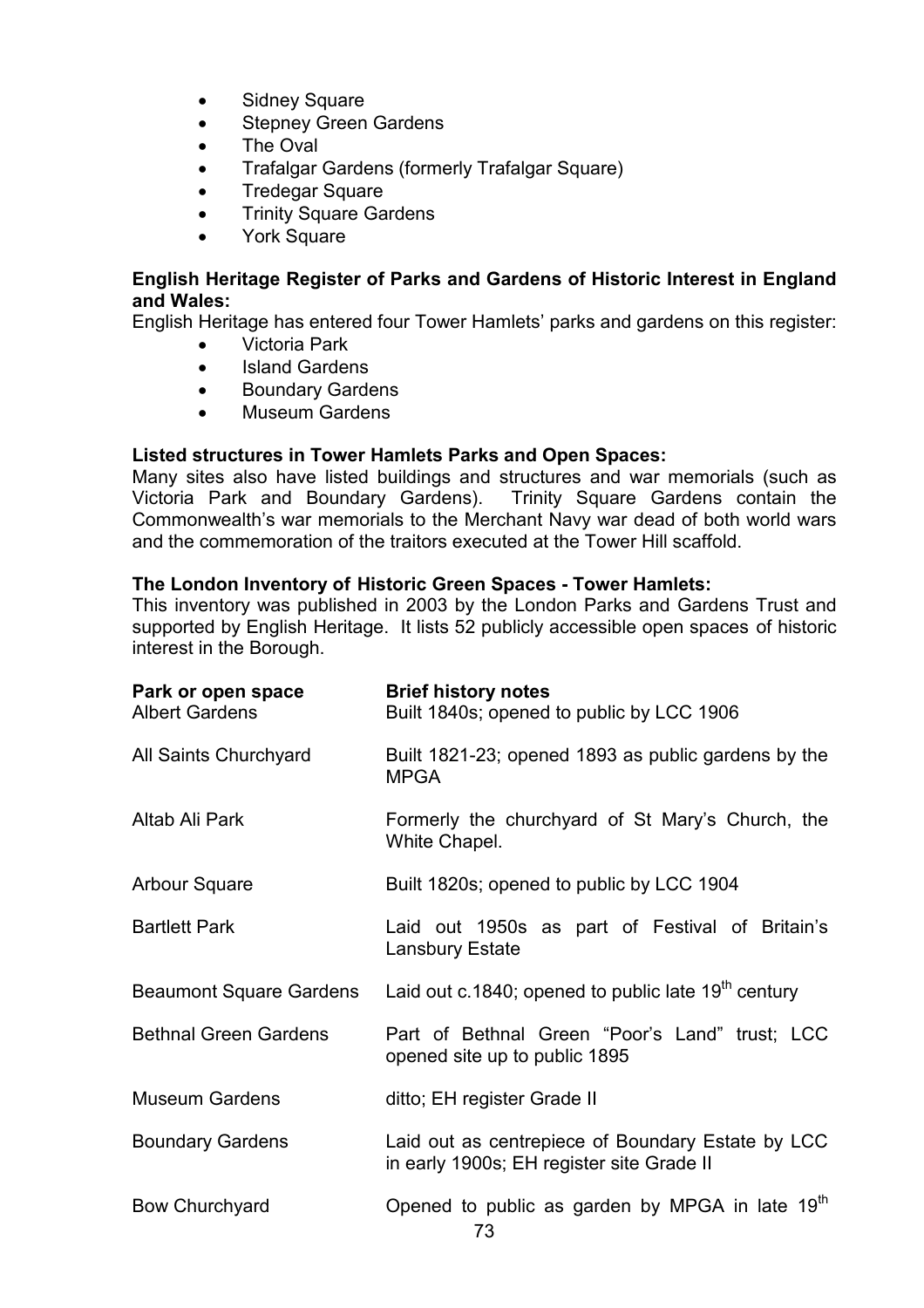century

| <b>Brickfield Gardens</b>              | Former brickfield purchased compulsorily 1899 and<br>opened to public 1904                                                                                                                                                                                                                                          |
|----------------------------------------|---------------------------------------------------------------------------------------------------------------------------------------------------------------------------------------------------------------------------------------------------------------------------------------------------------------------|
| <b>Carlton Square Gardens</b>          | Laid out mid 19 <sup>th</sup> century, opened to public by MPGA<br>1885                                                                                                                                                                                                                                             |
| <b>Christ Church Gardens</b>           | Church built 1714-1729; small part opened to public<br>as garden late 19 <sup>th</sup> century                                                                                                                                                                                                                      |
| <b>Ford Square Gardens</b>             | Laid out 1820s; opened to public 1904                                                                                                                                                                                                                                                                               |
| Globe Road Open Space                  | Remnant of former burial ground of 19 <sup>th</sup> century<br>chapel; opened as garden late 19 <sup>th</sup> century by<br>borough council                                                                                                                                                                         |
| <b>Grove Hall Park</b>                 | Site of former asylum established c.1820; opened to<br>public 1909 and extended 1930 with a convent<br>garden                                                                                                                                                                                                       |
| Ion Square Gardens                     | Original square c.1845; opened to public 1895 by<br>MPGA; extension agreed with LCC 1953                                                                                                                                                                                                                            |
| <b>Island Gardens</b>                  | Opened in 1895 on land that the Admiralty saved<br>from development to preserve the view of Greenwich;<br><b>EH register Grade II</b>                                                                                                                                                                               |
| Jesus Green                            | Opened in 20 <sup>th</sup> century on site of cleared dwellings                                                                                                                                                                                                                                                     |
| <b>King Edward Memorial</b><br>Gardens | Opened 1922 on land bought by public subscription                                                                                                                                                                                                                                                                   |
| <b>Meath Gardens</b>                   | Former burial ground laid out 1842 and opened as<br>garden 1894 by MPGA and LCC                                                                                                                                                                                                                                     |
| <b>Mercers Burial Ground</b>           | Also known as Stepney Meeting House Burial<br>Ground, laid out 1779 and opened to public as<br>garden 1976                                                                                                                                                                                                          |
| Mile End Park                          | First planned 1943 and included in Abercrombie Plan<br>for Greater London 1944. Parts laid out as King<br>George's Fields in 1952 on cleared bomb sites; LCC<br>and later GLC continued to clear and lay out sites as<br>open space until 1985. Millennium Commission<br>landscape and building works 1995- to date |
| Mile End Waste / Green                 | Remnant of former medieval green                                                                                                                                                                                                                                                                                    |
| <b>Museum Gardens</b>                  | ditto and as Bethnal Green Gardens                                                                                                                                                                                                                                                                                  |
| <b>Paradise Gardens</b>                | ditto and as Bethnal Green Gardens; EH register                                                                                                                                                                                                                                                                     |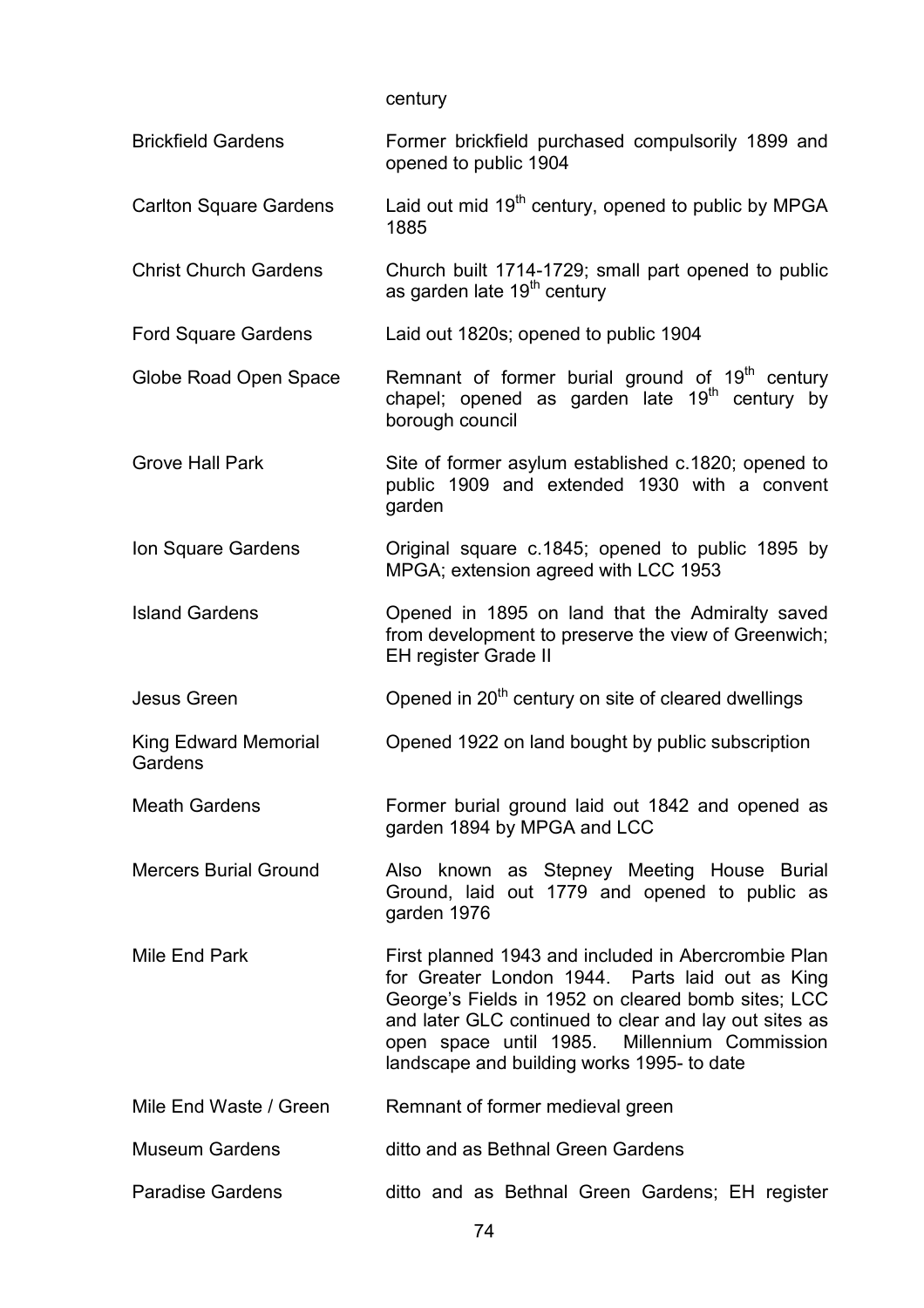| Grade II |  |
|----------|--|
|          |  |

| <b>Poplar Recreation Ground</b> | Former burial ground opened as garden 1867 by<br><b>MPGA</b>                                                                                                                                                             |  |  |  |  |  |  |
|---------------------------------|--------------------------------------------------------------------------------------------------------------------------------------------------------------------------------------------------------------------------|--|--|--|--|--|--|
| <b>Shandy Park</b>              | Former burial ground opened as garden 1885 by<br><b>MPGA</b>                                                                                                                                                             |  |  |  |  |  |  |
| <b>Sidney Square Gardens</b>    | Laid out 1820s; opened to public by LCC 1904                                                                                                                                                                             |  |  |  |  |  |  |
| St Anne's Churchyard            | Laid out 1730; opened as garden 1887 by MPGA                                                                                                                                                                             |  |  |  |  |  |  |
| <b>St Bartholomew's Gardens</b> | Former burial ground opened as garden 1885 by<br><b>MPGA</b>                                                                                                                                                             |  |  |  |  |  |  |
| St Dunstan's Churchyard         | 7 <sup>th</sup><br>Church built by 1232, probably dating from<br>century; former burial ground opened as garden                                                                                                          |  |  |  |  |  |  |
| St George's Gardens             | Church opened 1729; opened to public as gardens in<br>1875 via vestry and Metropolitan Board of Works                                                                                                                    |  |  |  |  |  |  |
| <b>St James' Gardens</b>        | Former burial ground; laid out partly on land left over<br>following construction of Rotherhithe Tunnel.                                                                                                                 |  |  |  |  |  |  |
| St John's Churchyard            | Chapel of ease 1617; site bombed during WW2                                                                                                                                                                              |  |  |  |  |  |  |
| St Leonard's Play Ground        | Church built 12 <sup>th</sup> century, rebuilt 1842 and bombed in<br>WW2; much of churchyard cleared for road                                                                                                            |  |  |  |  |  |  |
| St Matthew's Churchyard         | Church consecrated 1746, churchyard closed mid<br>1850s; opened as garden 1896                                                                                                                                           |  |  |  |  |  |  |
| St Matthias Old Church          | Former church of East India Company built 1776;<br>churchyard open to public; abuts Poplar Recreation<br>Ground                                                                                                          |  |  |  |  |  |  |
| St Paul's Churchyard            | Established 1656 as chapel of ease, parish created<br>1669, church rebuilt 1820; laid out as garden 1886 by<br>MPGA; churchyard accessible only to school                                                                |  |  |  |  |  |  |
| <b>Stepney Green Gardens</b>    | Remnants of Stepney Green, enclosed between<br>1669-1684; used for public hustings mid 19 <sup>th</sup> century;<br>opened to public 1872 by Metropolitan Board of<br><b>Works</b>                                       |  |  |  |  |  |  |
| <b>Stepney Green Park</b>       | Formerly part of Mile End Green where Stepney Fair<br>held late 17 <sup>th</sup> to 19 <sup>th</sup> century; enclosed 1694; built<br>over as part of Clare Hall estate; site cleared of<br>housing by GLC following WW2 |  |  |  |  |  |  |
| <b>Tower Gardens</b>            | Part of the Tower Liberties, governed by Tower until                                                                                                                                                                     |  |  |  |  |  |  |

1855; taken into care of local authority as gardens,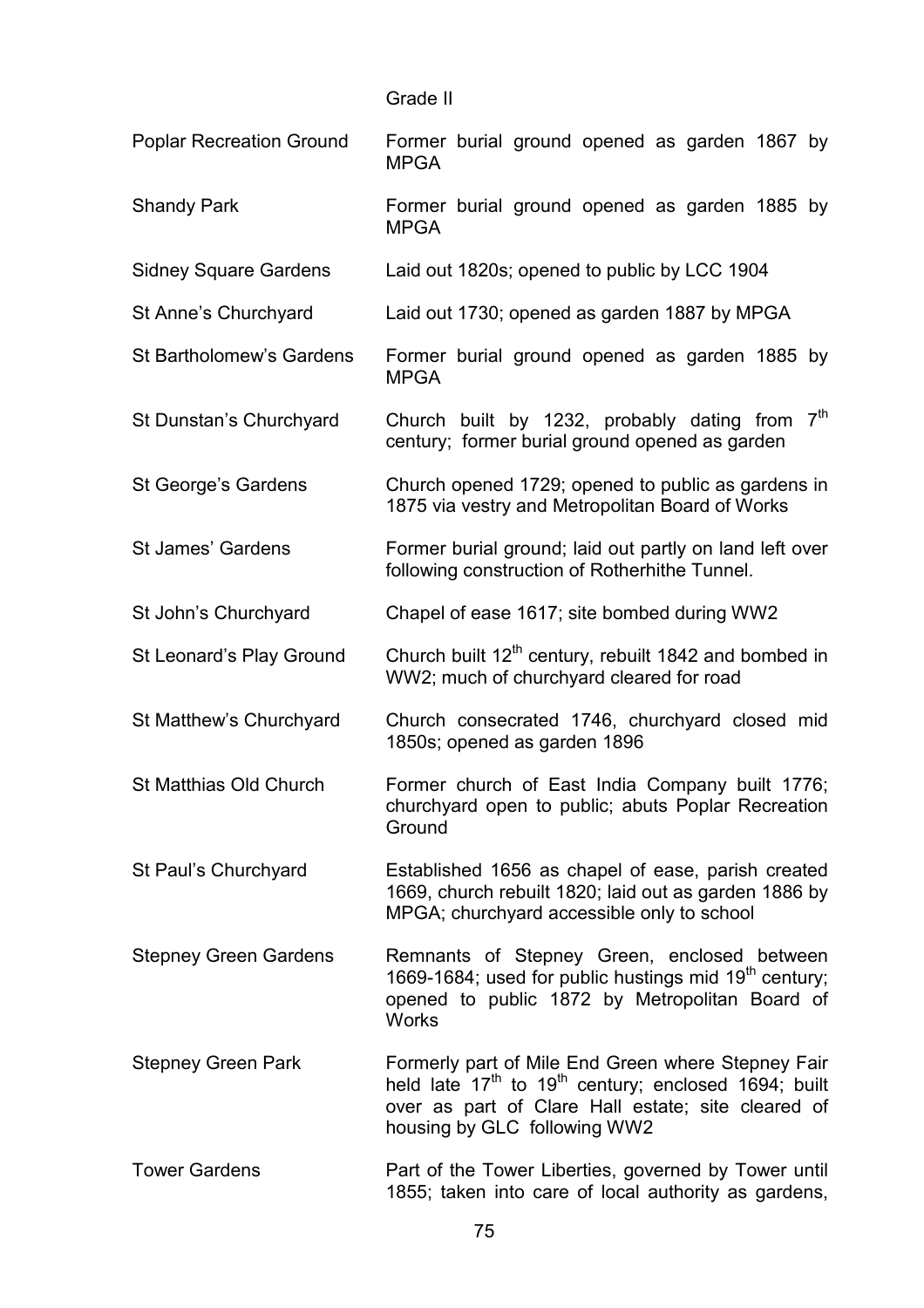managed by Historic Royal Palaces 1990s

- Wakefield Gardens Laid out 1992 over new London Underground station entrance; land originally donated as public open space for benefit of local people by the Wakefield Trust 1930s
- Tower Hamlets Cemetery (Park) Open fields until land consecrated for commercial burial ground 1841; was noted as containing 247,000 graves and neglected by 1889; many common public graves; bombed WW2; closed to burials by special Act of Parliament for GLC as public open space. Transferred to Tower Hamlets 1986 and became Tower Hamlets Cemetery Park 1990.
- Trafalgar Gardens Created as square late  $18<sup>th</sup>$  century, renamed Trafalgar Square 1809; central garden bought by Vestry of Mile End Old Town and opened to public 1885
- Tredegar Square Gardens Laid out 1828; original simple rectilinear layout replaced by former Bow Neighbourhood with circular forms in late 1980s.
- Trinity Square Gardens Laid out to designs by Samuel Wyatt for Trinity House at top of Tower Hill by private enclosure act in 1795. Contains Commonwealth War Graves Commission war memorials to merchant navy war dead of both world wars and memorial to Falklands merchant navy war dead (2005); also contains commemoration of executions at Tower Hill scaffold; restored 2002 with funding form Heritage Lottery Fund and Tower Hill Improvement Trust.
- Vallance Gardens Part is former Society of Friends burial ground; laid out 1880 as public garden; gardens reconstructed 2003
- Victoria Park Designed by James Pennethorne; opened 1845; site extended 1872; managed by Metropolitan Board of Works in 1887, transferred to LCC in 1889, then GLC in 1965 then Tower Hamlets in 1986; site much bombed in WW2 and not restored. EH register Grade II\*
- Wapping Gardens Opened 1891 by Metropolitan Board of Works from cleared slum dwellings under "Artisans' and Labourers' Dwelling Improvement Act 1875; refurbished late 1980s.
- Weavers Fields Laid out in 1960s on land acquired and cleared of housing by GLC following bomb damage; site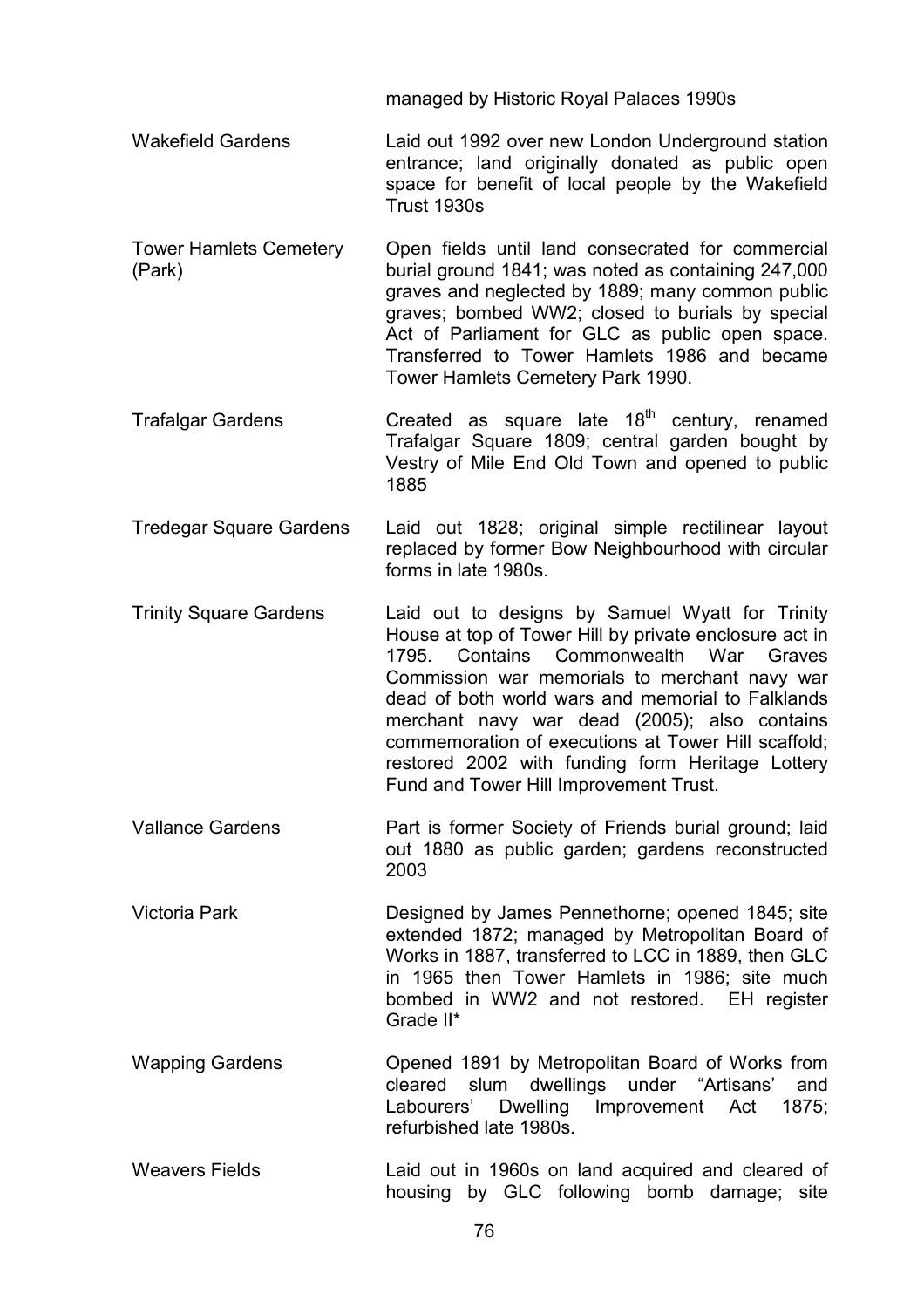intended to be much larger; extensive works to turn grassland into park during 1990s and early years of 20<sup>th</sup> century.

York Square Gardens Site developed by Mercers Company in early 19<sup>th</sup> century; garden opened to public in LCC 1904; GLC bought site 1969.

**Notes** 

| <b>GLC</b>  | <b>Greater London Council</b>                  |
|-------------|------------------------------------------------|
| <b>LCC</b>  | <b>London County Council</b>                   |
| <b>MPGA</b> | <b>Metropolitan Public Gardens Association</b> |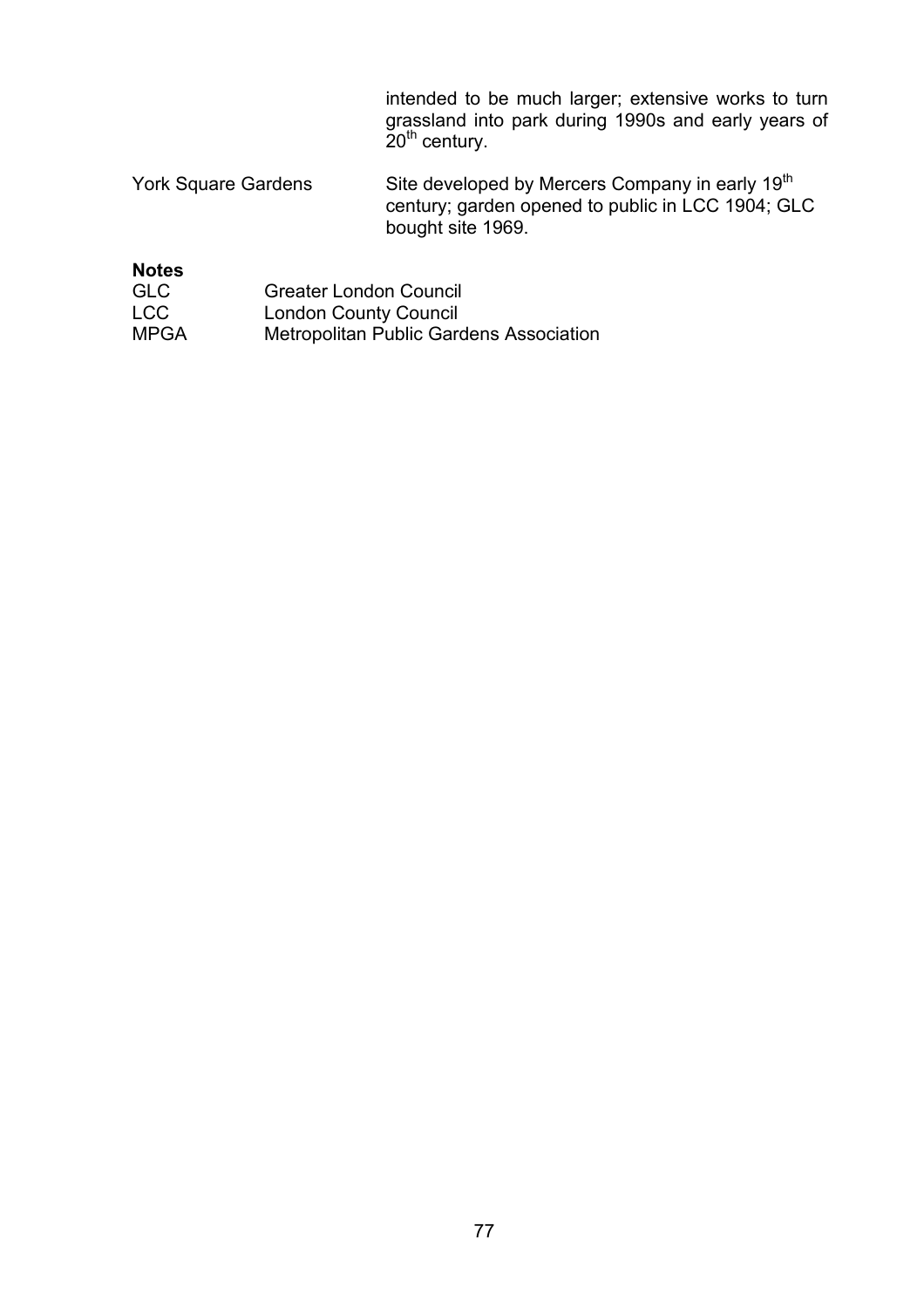### Appendix 4: Sites of importance for nature conservation

This schedule lists the sites assessed by the London Wildlife Trust for the GLA during summer 2004. This schedule of sites has the support of the London Borough of Tower Hamlets and will be adopted as part of the Local Development Framework.

### See Map 20

### Sites of Metropolitan Importance

| M006 | <b>London's Canals</b>                             |
|------|----------------------------------------------------|
| M031 | <b>River Thames and Bow Creek</b>                  |
| M071 | The Lea Valley                                     |
| M117 | Tower Hamlets Cemetery Park and The Soane's Centre |
| M133 | Mudchute Park and Farm                             |

### Sites of Borough Importance, Grade I

| THBI01 | The Greenway in Tower Hamlets          |
|--------|----------------------------------------|
| THBI02 | <b>Victoria Park</b>                   |
| THBI03 | Mile End Park                          |
| THBI04 | East India Dock Basin                  |
| THBI08 | <b>Poplar Dock and Blackwall Basin</b> |

### Sites of Borough Importance, Grade II

| THBII01 | <b>Millwall and West India Docks</b>               |  |  |  |  |  |  |  |
|---------|----------------------------------------------------|--|--|--|--|--|--|--|
| THBII03 | <b>St Jude's Nature Park</b>                       |  |  |  |  |  |  |  |
| THBII04 | <b>Cable Street Community Garden</b>               |  |  |  |  |  |  |  |
| THBII05 | <b>Stepping Stones Farm</b>                        |  |  |  |  |  |  |  |
| THBII06 | Spitalfields Farm and Allen Gardens                |  |  |  |  |  |  |  |
| THBII07 | The London Wall and walls of the Tower of London   |  |  |  |  |  |  |  |
| THBII08 | <b>Spitalfields Viaduct</b>                        |  |  |  |  |  |  |  |
| THBII11 | Pinchin Street Disused Railway<br>(proposed<br>new |  |  |  |  |  |  |  |
|         | designation)                                       |  |  |  |  |  |  |  |

### Sites of Local Importance

| THL01        | St George in the East Church Gardens |
|--------------|--------------------------------------|
| THL02        | <b>Wapping Park</b>                  |
| THL03        | Old Railway at Fairfoot Road         |
| THL04        | Ion Square Gardens                   |
| THL05        | <b>Weavers Fields</b>                |
| THL06        | Stoneyard Lane                       |
| THL07        | Shadwell Basin                       |
| THL08        | <b>Swedenborg Gardens</b>            |
| THL09        | <b>Bancroft Road Nature Garden</b>   |
| <b>THL10</b> | St Leonard's Adventurous Playspace   |
| THL12        | Perring Community Garden             |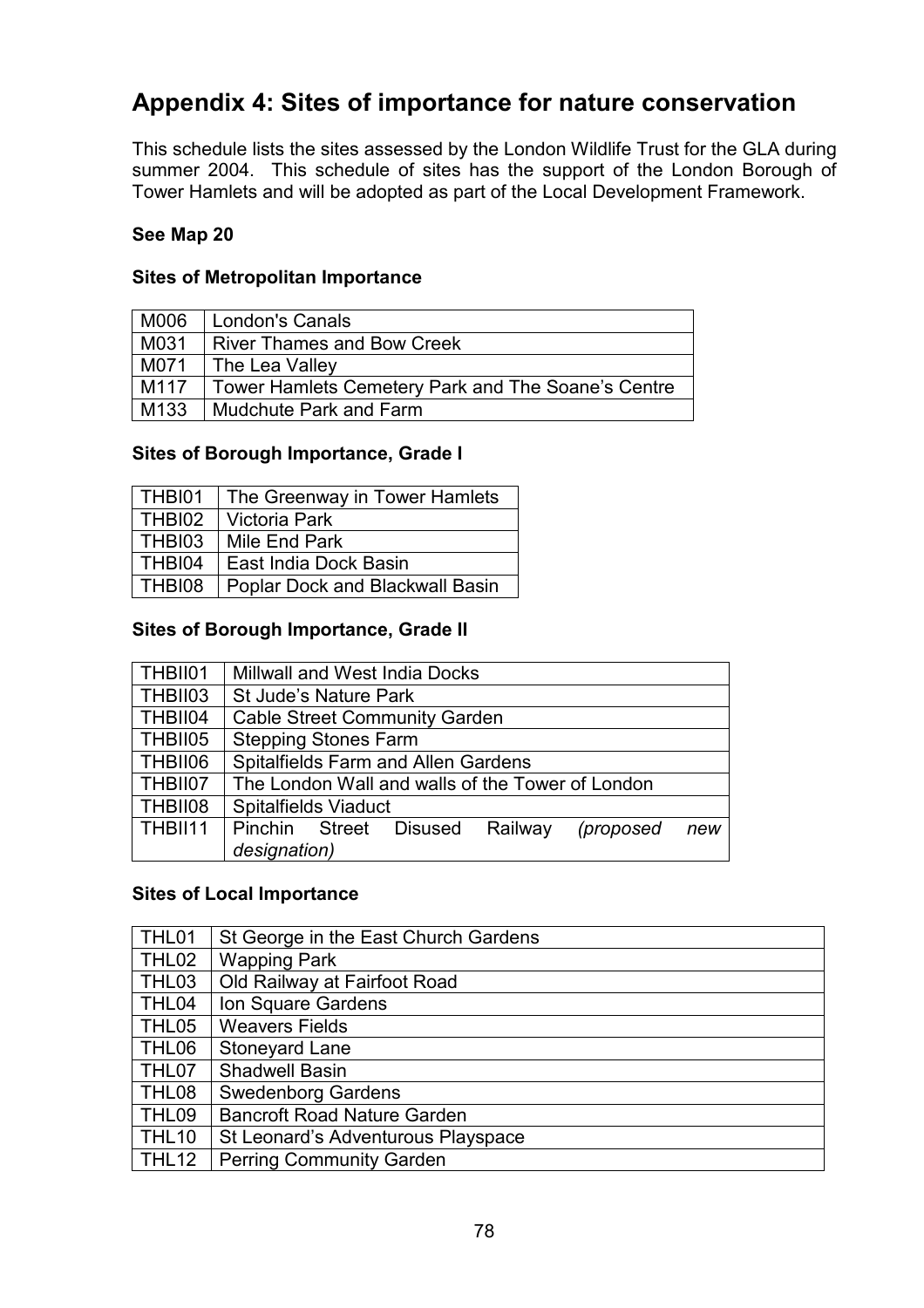### Sites of Local Importance continued

| THL <sub>13</sub> | Disused railway, Bow                                                 |
|-------------------|----------------------------------------------------------------------|
| THL14             | Hermitage Basin                                                      |
| <b>THL15</b>      | <b>St Katherine's Dock</b>                                           |
| THL16             | St Dunstan's Churchyard                                              |
| THL17             | St Anne's Churchyard, Limehouse                                      |
| THL <sub>18</sub> | <b>Wellclose Street Rough</b>                                        |
| <b>THL19</b>      | St Paul's Churchyard, Shadwell (proposed new designation)            |
| <b>THL20</b>      | All Saints Churchyard, Poplar (proposed new designation)             |
| <b>THL21</b>      | Poplar Park and St Matthias Old Churchyard (proposed<br>new          |
|                   | designation)                                                         |
| THL22             | Millwall Park (proposed new designation)                             |
| THL <sub>23</sub> | Cyril Jackson School Nature Area (proposed new designation)          |
| THL24             | St Luke's C of E Primary School Wild Area (proposed new designation) |
| <b>THL25</b>      | Aberfeldy Millennium Green (proposed new designation)                |
| THL26             | Robin Hood Gardens (proposed new designation)                        |
| THL27             | Meath Gardens (proposed new designation)                             |
| THL28             | Ropemakers Field (proposed new designation)                          |
| THL29             | St Bartholomew's Gardens (proposed new designation)                  |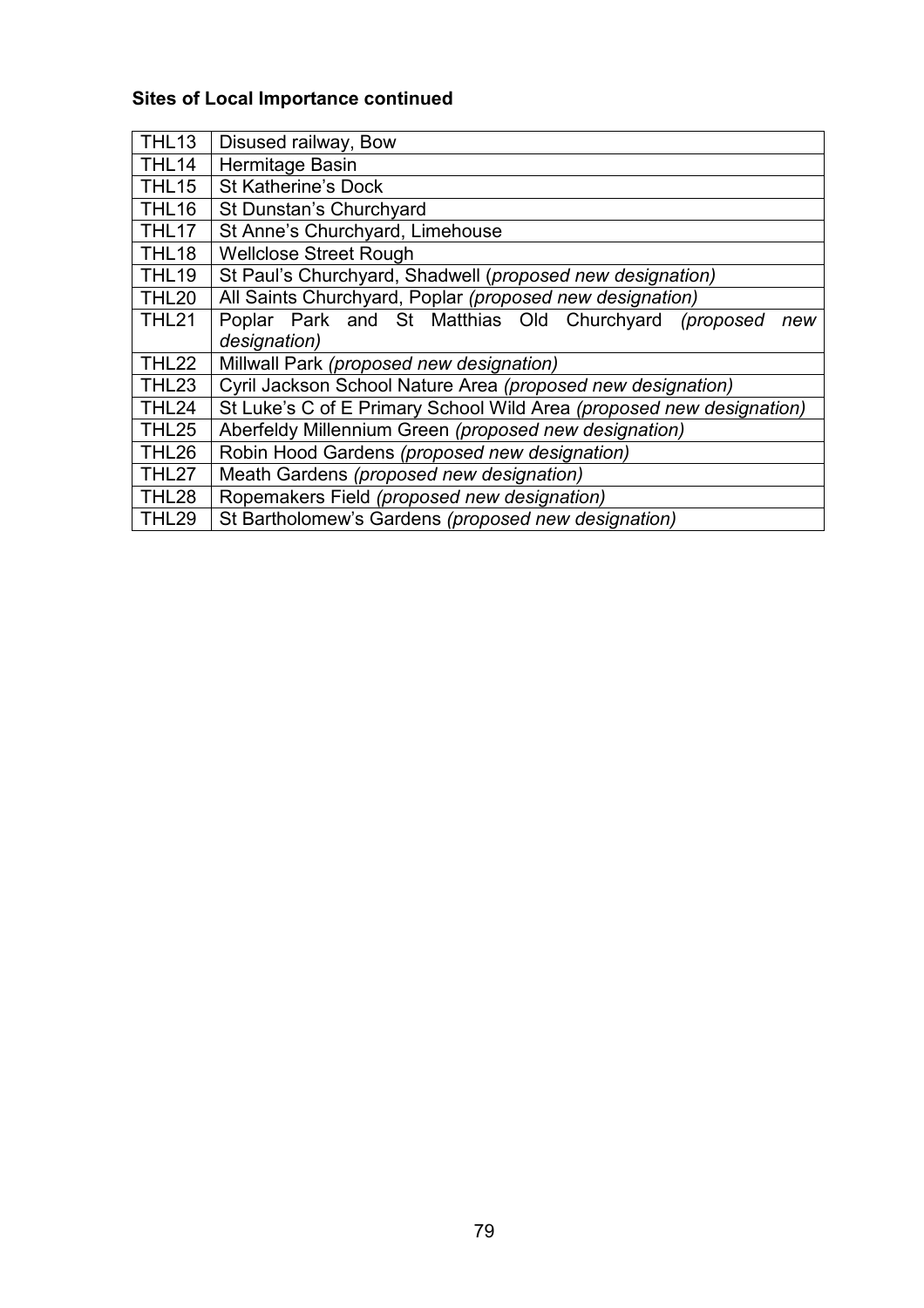### Appendix 5: Sports facilities in parks and open spaces

| <b>PARK OR OPEN SPACE NAME</b> | <b>AP</b> | <b>BB</b> | <b>BG</b> | CP             | <b>FSG</b>     | <b>FT</b> | <b>HS</b> | <b>JG</b> | <b>MS</b> | <b>MU</b><br><b>GA</b> | <b>RP</b> | т              | <b>TM</b> |
|--------------------------------|-----------|-----------|-----------|----------------|----------------|-----------|-----------|-----------|-----------|------------------------|-----------|----------------|-----------|
| ABBOTT ROAD OPEN SPACE         |           |           |           |                |                |           |           |           |           |                        |           |                |           |
| <b>BARTLETT PARK</b>           |           |           |           |                | $\overline{2}$ |           |           |           |           |                        |           |                |           |
|                                |           |           |           |                |                |           |           |           |           |                        |           |                | 1         |
| BETHNAL GREEN GARDENS          |           | 3         |           |                |                |           |           |           |           |                        |           | 4              |           |
| CANROBERT ST. OPEN SPACE       |           |           |           |                |                |           |           |           |           |                        |           |                |           |
| <b>GROVE HALL PARK</b>         |           |           |           |                |                |           |           |           |           |                        |           |                |           |
| <b>HELLING ST OPEN SPACE</b>   |           |           |           |                |                |           |           |           |           |                        |           |                |           |
| KING EDWARD MEMORIAL PARK      |           |           | 1         |                |                |           | 1         |           |           |                        |           | 4              |           |
| <b>LANGDON PARK</b>            |           |           |           |                |                |           |           | 1         |           |                        |           |                |           |
| <b>MEATH GARDENS</b>           |           |           |           |                | 1              |           |           |           |           |                        |           |                |           |
| <b>MILLWALL PARK</b>           |           |           |           |                | 3              |           |           |           | 3         |                        |           |                |           |
| POPLAR PARK                    |           |           |           |                |                |           |           |           |           |                        |           | $\overline{2}$ |           |
| <b>RAVENSCROFT PARK</b>        |           |           |           |                |                |           |           |           |           |                        |           |                |           |
| <b>ROPEMAKERS FIELDS</b>       |           |           |           |                |                |           |           |           |           |                        |           | $\overline{2}$ |           |
| <b>ROPEWALK GARDENS</b>        |           |           |           |                |                |           | 1         |           |           |                        |           |                |           |
| <b>ST ANDREWS WHARF</b>        |           |           |           |                |                |           |           |           |           |                        |           |                |           |
| <b>ST JOHNS PARK</b>           |           |           |           |                |                |           |           |           |           |                        |           | $\overline{2}$ |           |
| <b>SCHOOLHOUSE LANE</b>        |           |           |           |                |                |           |           |           |           |                        |           |                |           |
| <b>SHANDY PARK</b>             |           |           |           |                |                |           |           |           |           |                        |           |                |           |
| <b>STEPNEY GREEN PARK</b>      | 1         |           |           |                | 1              |           |           |           |           |                        |           |                |           |
| <b>TRAFALGAR GARDENS</b>       |           |           |           |                |                |           |           |           |           | 1                      |           |                |           |
| <b>VICTORIA PARK</b>           |           |           |           | $\overline{2}$ | 10             |           |           | 1         | 3         |                        |           | 4              |           |
| <b>WAPPING GARDENS</b>         |           |           |           |                |                |           |           |           |           | $\blacktriangleleft$   |           |                |           |
| <b>WEAVERS FIELDS</b>          |           |           |           |                | $\overline{2}$ |           |           | 1         |           |                        |           |                |           |

#### **KEY**

 $\overline{AP}$  = ARTIFICIAL PITCH BB = BASKETBALL PITCH FT = FITNESS TRAIL MUGA = MULTI-USE GAMES AREA BG = BOWLING GREEN HS = HARD SURFACE PITCH RP = RUGBY PITCH  $CP = CRICKET PITCH$   $JG = JUNIOR GRASS PITCH$ 

FSG = FULL SIZE GRASS PITCH

MS = MINI SOCCER PITCH TM = TARMAC PITCH

T = TENNIS COURTS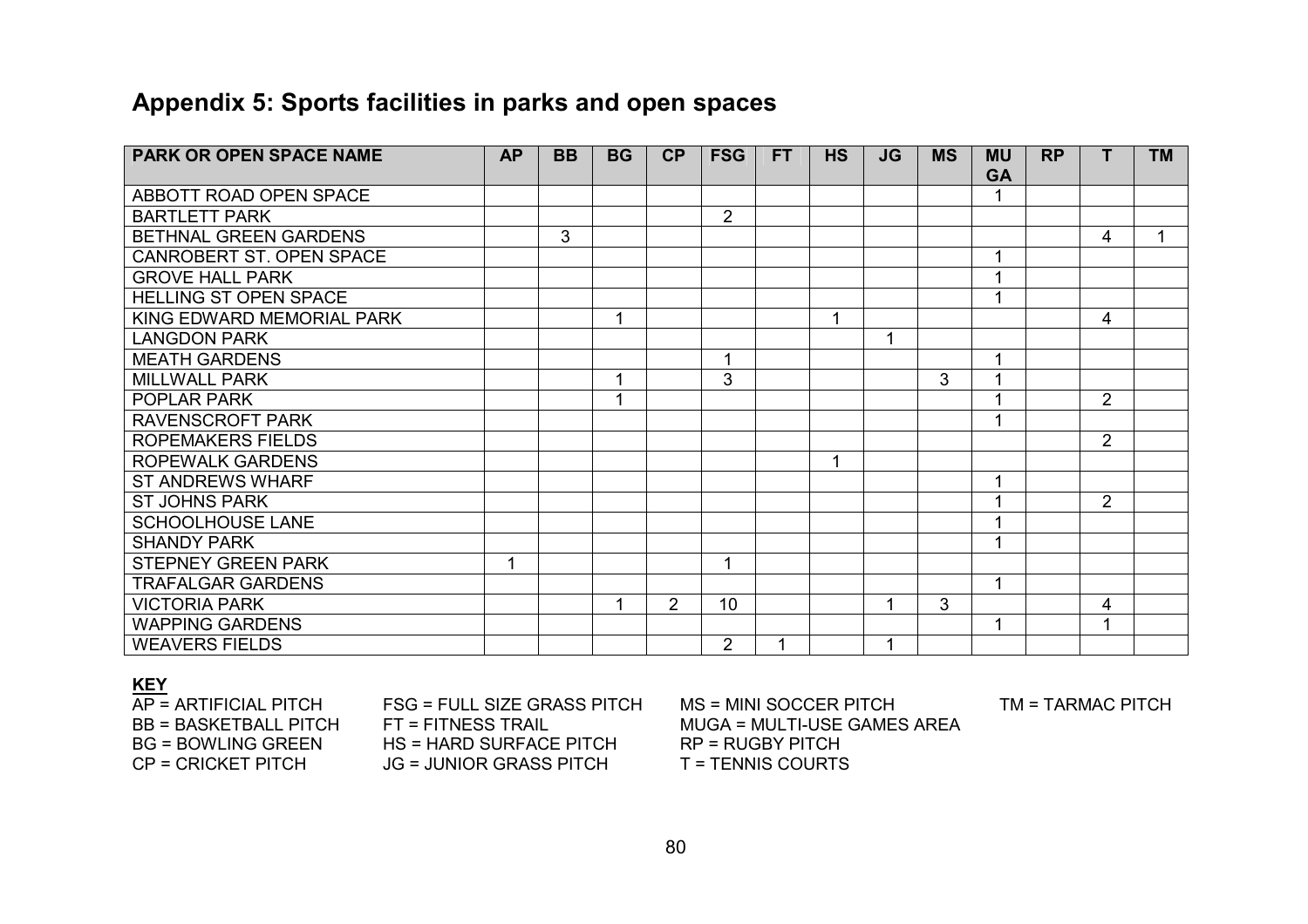## Appendix 6: Analysis of Council owned parks and open

spaces by size (Council owned Metropolitan Open Land and Local Open Spaces)

| LAP<br>Area | Name of Park or Open Space           | <b>Address</b>             | <b>Total Area</b><br>In Hectares |  |  |
|-------------|--------------------------------------|----------------------------|----------------------------------|--|--|
|             |                                      |                            |                                  |  |  |
|             | <b>Over 10 Hectares</b>              |                            |                                  |  |  |
|             | 4 Victoria Park                      | Grove Rd.                  | 86.18                            |  |  |
|             | 4 Mile End Park                      | Grove Rd/Burdett Rd.       | 29.36                            |  |  |
|             | 8 Mudchute Park & Farm               | Pier Street.               | 13.24                            |  |  |
|             | 5 Tower Hamlets Cemetery Park        | <b>Southern Grove</b>      | 10.93                            |  |  |
|             |                                      |                            |                                  |  |  |
|             | 5 to 10 Hectares                     |                            |                                  |  |  |
|             | 8 Millwall Park                      | <b>Stebondale Street</b>   | 8.64                             |  |  |
|             | 2 Weavers Fields                     | <b>Viaduct Street</b>      | $6.\overline{17}$                |  |  |
|             |                                      |                            |                                  |  |  |
|             | 1 to 5 Hectares                      |                            |                                  |  |  |
|             | 2 Stepney Green Park                 | <b>Stepney Way</b>         | 4.62                             |  |  |
|             | <b>6</b> Bartlett Park               | Lindfield Street           | 4.62                             |  |  |
|             | 4 Meath Gardens                      | <b>Smart Street</b>        | 3.92                             |  |  |
|             | 2 Bethnal Green Gardens              | Cambridge Heath Rd.        | 3.51                             |  |  |
|             | 3 King Edward Memorial Park          | <b>Glamis Road</b>         | 3.30                             |  |  |
|             | 3 Wapping Canal System               | Wapping                    | 3.06                             |  |  |
|             | 8 Sir John McDougal Park             | <b>Westferry Road</b>      | 2.15                             |  |  |
|             | 1 Allen Gardens                      | <b>Buxton Street</b>       | 1.97                             |  |  |
|             | 2St.Dunstans Churchyard              | <b>Stepney High Street</b> | 1.82                             |  |  |
|             | 3Ropemakers Fields                   | <b>Narrow Street</b>       | 1.80                             |  |  |
|             | 6Langdon Park                        | <b>Bright Street</b>       | 1.70                             |  |  |
|             | 6 Poplar Recreation Ground           | <b>Hale Street</b>         | 1.59                             |  |  |
|             | 3 Wapping Woods                      | <b>John Rennie Walk</b>    | 1.58                             |  |  |
|             | 4 Shandy Park                        | <b>Harford Street</b>      | 1.46                             |  |  |
|             | 1 Vallance Road Gardens              | <b>Vallance Road</b>       | 1.36                             |  |  |
|             | 3 Wapping Gardens                    | <b>Tench Street</b>        | 1.26                             |  |  |
|             | 1 Swedenborg Gardens                 | <b>Wellclose Street</b>    | 1.24                             |  |  |
|             | 1 St. Georges in the East Churchyard | <b>Cannon Street Road</b>  | 1.19                             |  |  |
|             | 5 Grove Hall Park                    | <b>Fairfield Road</b>      | 1.19                             |  |  |
|             | 4 Furze Green Open Space             | <b>Furze Green Road</b>    | 1.14                             |  |  |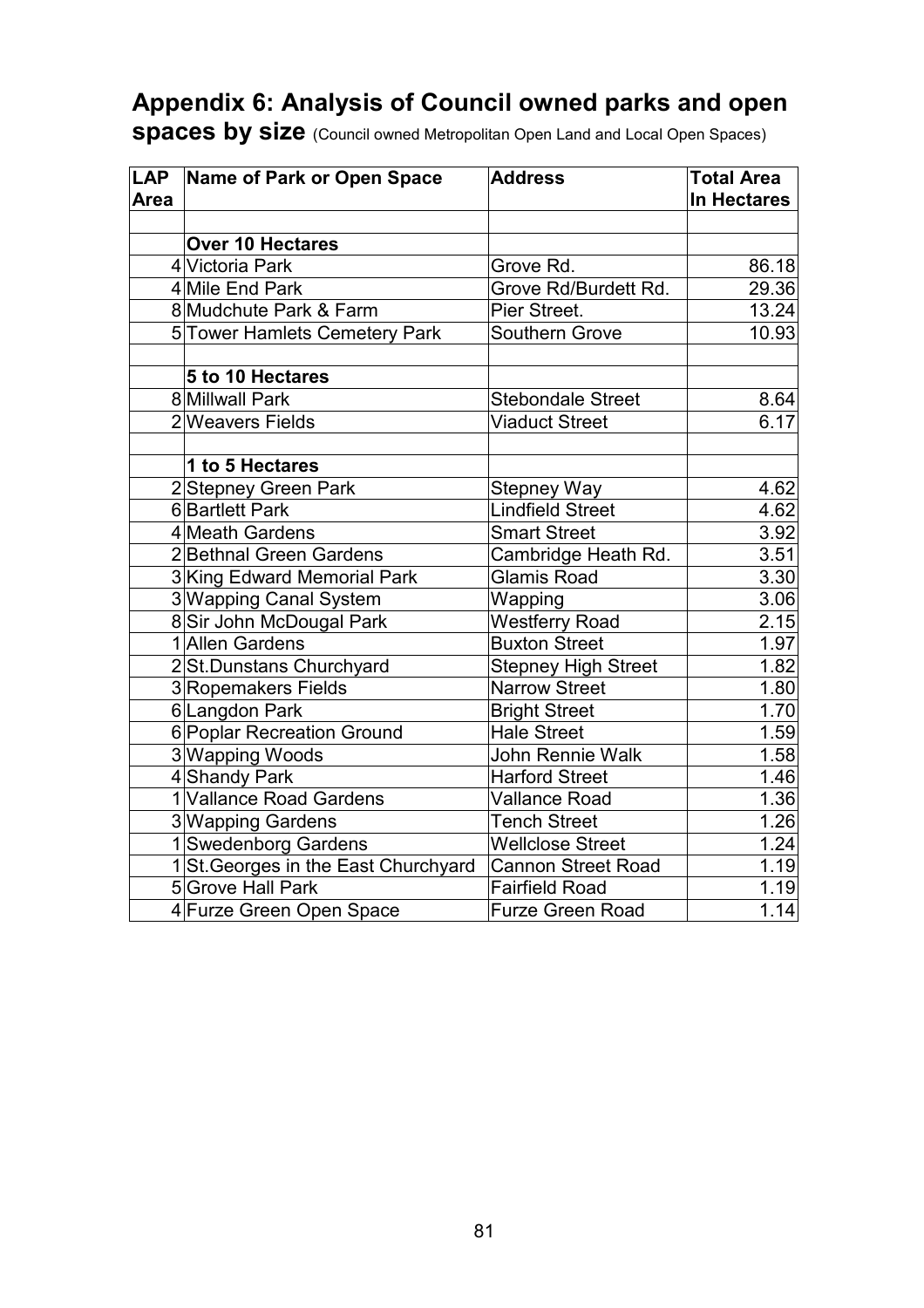|      | LAP Name of Park or Open Space  | <b>Address</b>            | <b>Total Area</b> |
|------|---------------------------------|---------------------------|-------------------|
| Area |                                 |                           | In Hectares       |
|      | 8 <b>Island Gardens</b>         | <b>Saunders Ness Road</b> | 1.12              |
|      | 2 Museum Gardens                | Cambridge Heath Rd.       | 1.05              |
|      | 2lon Square Gardens             | <b>Warner Place</b>       | 1.03              |
|      |                                 |                           |                   |
|      | <b>Under 1 Hectare</b>          |                           |                   |
|      | 2Ravenscroft Park               | <b>Ravenscroft Street</b> | 0.97              |
|      | 2Belgrave Street Open Space     | <b>Belgrave Street</b>    | 0.95              |
|      | 8St.Johns Park                  | Manchester Road           | 0.95              |
|      | 6 All Saints Churchyard         | <b>Bazely Street</b>      | 0.94              |
|      | 3St.Annes Churchyard            | <b>Three Colt Street</b>  | 0.90              |
|      | 2Whitehorse Road Park           | <b>Whitehorse Road</b>    | 0.89              |
|      | 2St.Matthews Church Gardens     | <b>St.Matthews Row</b>    | 0.83              |
|      | 6 Alton Street Open Space       | <b>Alton Street</b>       | 0.83              |
|      | 6 Jolly's Green                 | Joshua Street             | 0.83              |
|      | 1 Rope Walk Gardens             | <b>Golding Street</b>     | 0.82              |
|      | 2 Carlton Square Gardens        | <b>Carlton Square</b>     | 0.78              |
|      | 7 Silvocea Wharf                | Leamouth                  | 0.77              |
|      | 4 Ackroyd Drive Open Spaces     | <b>Ackroyd Drive</b>      | 0.70              |
|      | 2 Hardinge Street Open Space    | <b>Hardinge Street</b>    | 0.64              |
|      | 3 Wapping Rose Gardens          | <b>Green Bank</b>         | 0.63              |
|      | 5 Bromley Recreation Ground     | <b>St.Leonards Street</b> | 0.62              |
|      | 6 Pennyfields Open Space        | Pennyfields               | 0.62              |
|      | 5 Rounton Road Open Space       | <b>Rounton Road</b>       | 0.58              |
|      | 3St.James Gardens               | <b>Ratcliffe Lane</b>     | 0.56              |
|      | 2 Stepney Green Gardens         | <b>Stepney Green</b>      | 0.53              |
|      | 5 Tredegar Square Gardens       | Tredegar Square           | 0.51              |
|      | 1 Altab Ali Park                | <b>Adler Street</b>       | 0.50              |
|      | 3 Trinity Square Gardens        | <b>Tower Hill</b>         | 0.49              |
|      | 2 Pollard Square                | <b>Pollard Row</b>        | 0.47              |
|      | 2St.Bartholomews Gardens        | <b>Buckhurst Street</b>   | 0.46              |
|      | 6 Abbott Road Recreation Ground | <b>Abbott Road</b>        | 0.42              |
|      | 6 Trinity Gardens               | <b>Upper North Street</b> | 0.42              |
|      | 4 Prospect Park                 | Devons Road               | 0.41              |
|      | 8 Great Eastern Slipway         | Napier Avenue             | 0.41              |
|      | 2Beaumont Square Gardens        | <b>Beaumont Square</b>    | 0.40              |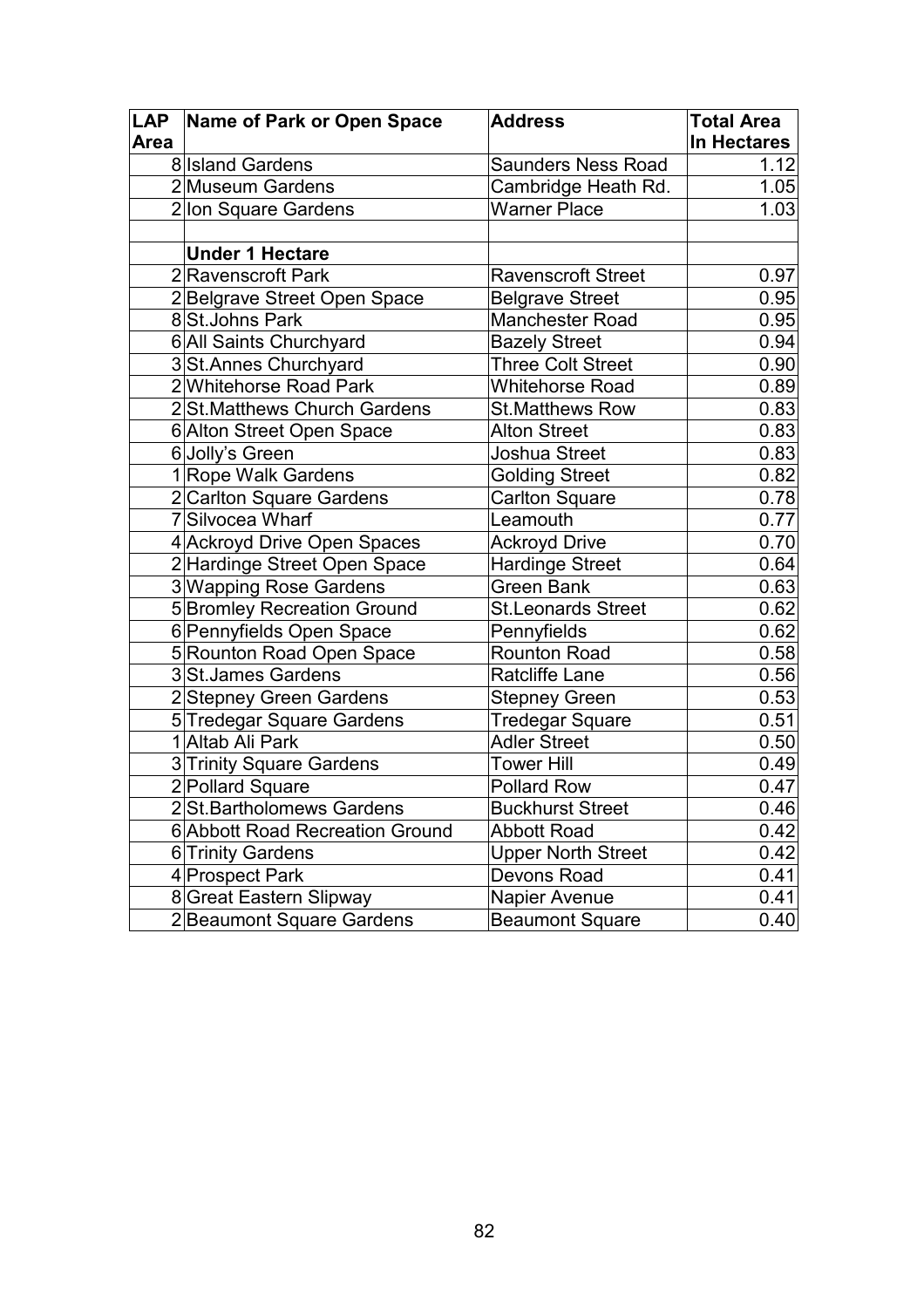|      | LAP Name of Park or Open Space | <b>Address</b>             | <b>Total Area</b> |
|------|--------------------------------|----------------------------|-------------------|
| Area |                                |                            | In Hectares       |
|      |                                |                            |                   |
|      | 2 Jesus Green                  | <b>Quilter Street</b>      | 0.37              |
|      | 2Mansford Street Open Space    | <b>Mansford Street</b>     | 0.37              |
|      | 4 Wyvis Street Open Space      | <b>Wyvis Street</b>        | 0.37              |
|      | 2 Canrobert Street Open Space  | <b>Canrobert Street</b>    | 0.34              |
|      | 2Middleton Green               | <b>Middleton Street</b>    | 0.34              |
|      | 6 Poplar Parkway               | <b>Castor Lane</b>         | 0.32              |
|      | 2 Warner Green Open Space      | <b>Warner Place</b>        | 0.30              |
|      | 2 Albert Gardens               | <b>Albert Gardens</b>      | 0.28              |
|      | 2 Arbour Square Gardens        | <b>Arbour Square</b>       | 0.27              |
|      | 5Bow Churchyard (St.Mary's)    | <b>Bow Road</b>            | 0.27              |
|      | 3 St. Johns Gardens            | <b>Scandrett Street</b>    | 0.26              |
|      | 2Boundary Gardens              | <b>Arnold Circus</b>       | 0.25              |
|      | 2 Trafalgar Gardens            | <b>White Horse Lane</b>    | 0.25              |
|      | 3 Wapping Green                | <b>Wapping Lane</b>        | 0.25              |
|      | 1Gosling Gardens               | <b>Bigland Street</b>      | 0.24              |
|      | 3 Rectory Gardens              | <b>Commercial Road</b>     | $\overline{0.24}$ |
|      | 2 Chicksand Street Open Space  | <b>Chicksand Street</b>    | 0.23              |
|      | 8 London Yard                  | Amsterdam Road             | 0.22              |
|      | 1 Christchurch Gardens         | <b>Commercial Street</b>   | 0.19              |
|      | 2 Mile End Road Verges         | Mile End Road              | 0.19              |
|      | 5 Selwyn Green                 | Selwyn Road                | 0.19              |
|      | 3Kings Wharf                   | Newell Street              | 0.18              |
|      | 8 Maconochies Wharf            | <b>Blasker Walk</b>        | 0.18              |
|      | 2 Ford Square Gardens          | <b>Ford Square</b>         | 0.17              |
|      | 3 Raines Mansions              | <b>Raine Street</b>        | 0.17              |
|      | 4 Fern Street Open Space       | <b>Fern Street</b>         | 0.17              |
|      | 2 Paradise Gardens             | <b>Paradise Row</b>        | 0.16              |
|      | 3Glamis Road Playground        | <b>Glamis Road</b>         | 0.16              |
|      | 4 Twelve Trees Crescent        | <b>Devas Street</b>        | 0.16              |
|      | 3 Hellings Street Playpark     | <b>Hellings Street</b>     | 0.15              |
|      | 6Stoneyard Lane Gardens        | Stoneyard Lane             | 0.15              |
|      | 3 Waterside Gardens            | <b>Wapping High Street</b> | 0.14              |
|      | 4 Stonebridge Wharf            | <b>Carr Street</b>         | 0.14              |
|      | 8 Caledonian Wharf             | Caledonian Wharf Rd.       | 0.14              |
|      | 2 Sidney Square Gardens        | <b>Sidney Street</b>       | 0.13              |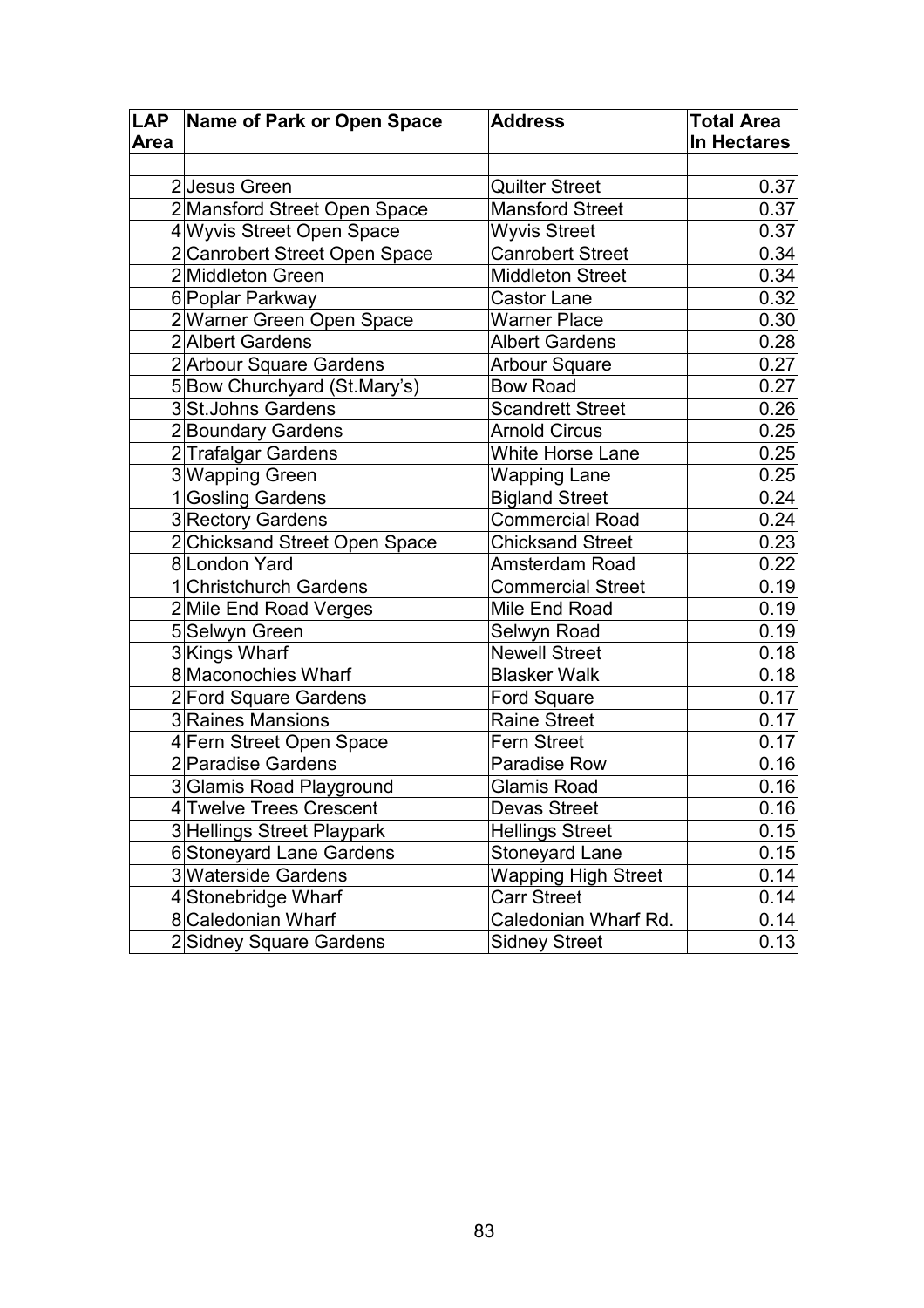|             | LAP Name of Park or Open Space         | <b>Address</b>             | <b>Total Area</b>  |
|-------------|----------------------------------------|----------------------------|--------------------|
| <b>Area</b> |                                        |                            | <b>In Hectares</b> |
|             |                                        |                            |                    |
|             | 3 Carron & Continental Wharf           | <b>St.Katharines Way</b>   | 0.13               |
|             | 8 Newcastle Drawdock                   | <b>Saunders Ness Road</b>  | 0.13               |
|             | 3 Vaughan Way Open Space               | Vaughan Way                | 0.12               |
|             | 4 Bonner Hall Gate                     | Approach Road              | 0.12               |
|             | 1 Cavell Street Gardens                | <b>Cavell Street</b>       | 0.11               |
|             | 2 Virginia Gardens                     | Virginia Road              | 0.11               |
|             | 1 Library Place                        | <b>Cable Street</b>        | 0.10               |
|             | 2 Mercers Burial Ground                | <b>Whithorse Road</b>      | 0.10               |
|             | 3 Tower Hill Approach                  | <b>Tower Hill</b>          | 0.10               |
|             | 4 Hancock Road Open Space              | <b>Hancock Road</b>        | 0.10               |
|             | 8 Compass Point                        | <b>Mariners Mews</b>       | 0.10               |
|             | 2 York Square Gardens                  | <b>York Square</b>         | 0.09               |
|             | 6 Cotton Street Open Space             | <b>Cotton Street</b>       | 0.09               |
|             | 8 Castle Wharf                         | <b>Orchard Place</b>       | 0.09               |
|             | 3 Schoolhouse Lane Pitch               | <b>Cable Street</b>        | 0.08               |
|             | 1 Mallon Gardens                       | <b>Commercial Street</b>   | 0.07               |
|             | 8 Johnsons Drawdock                    | <b>Ferry Street</b>        | 0.07               |
|             | 2Stepney Clocktower                    | <b>Stepney Green</b>       | 0.06               |
|             | 6 Prestons Road Open Space             | <b>Prestons Road</b>       | 0.05               |
|             | 7 Dockers Tanner Open Space            | <b>Dockers Tanner Road</b> | 0.05               |
|             | 2 White Horse Lane Open Space          | <b>White Horse Lane</b>    | 0.04               |
|             | 8 Friars Mead Open Space               | <b>Friars Mead</b>         | 0.04               |
|             | 8 Masthouse Terrace                    | <b>Masthouse Terrace</b>   | 0.04               |
|             | 2 Baxendale Street Gardens             | <b>Baxendale Street</b>    | 0.03               |
|             | 2Globe Road Open Space                 | Globe Road                 | 0.03               |
|             | 2Mile End Road Open Space              | Mile End Road              | 0.02               |
|             | 3London Wall                           | <b>Tower Hill</b>          | 0.02               |
|             | 7Baffin Way Shrub Bed                  | Baffin Way                 | 0.01               |
|             |                                        |                            |                    |
|             | <b>Total Area of Parks in Hectares</b> |                            | 232.07             |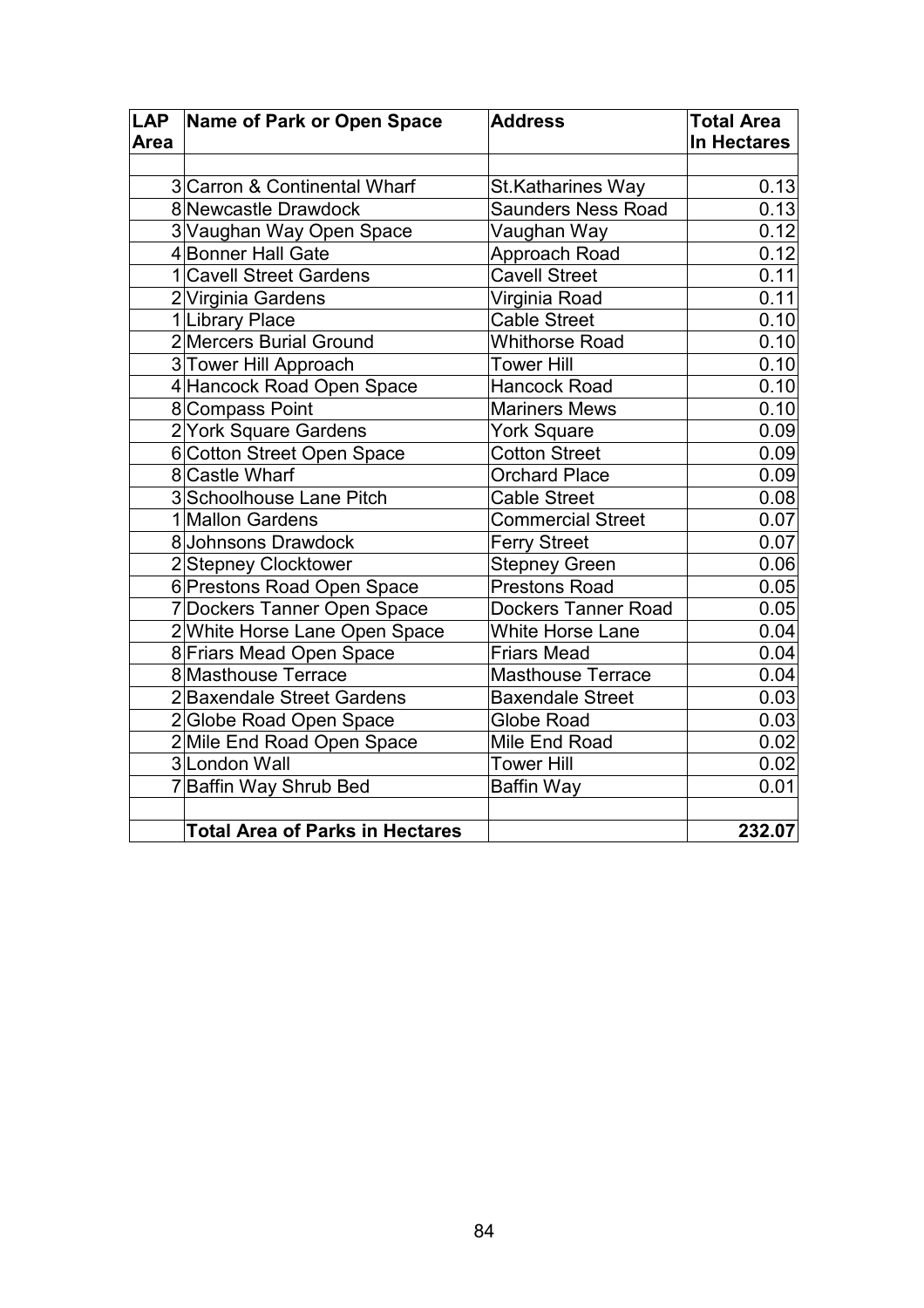### Appendix 7: Quality scores for parks and open spaces

The first schedule lists sites by site identification number and name and the second schedule lists the sites in alphabetical order. They give the number used in the in the GIS and the quality score derived by Scott Wilson Consultants, updated in August 2005. They audited all public open spaces managed by the Borough and other open spaces that have unrestricted public access and are larger than the 0.3 ha. size threshold. They did not audit the rivers, canals, river walks or wharves. Further open space parcels were identified during summer 2005 and given a TH prefix but not a quality score. Many of these have restricted access, such as private, closed Jewish burial grounds and schools outdoor sports facilities. These were identified so that the potential for public access agreements to improve access to open space in areas of deficiency can be assessed.

| <b>Site</b>      | <b>Site Name</b>                          | <b>Local Typology</b> | <b>LAP</b>        | <b>Hectares</b>    | <b>Quality</b> |
|------------------|-------------------------------------------|-----------------------|-------------------|--------------------|----------------|
| ID               |                                           |                       |                   |                    | score          |
| 001              | <b>Millwall Park</b>                      | Major Park            | Area 8            | 8.75               | 87.30          |
| 002              | <b>Victoria Park</b>                      | Major Park            | Area 5            | 86.99              | 91.50          |
| 003              | Mile End Park                             | Major Park            | Area <sub>6</sub> | 2.48               |                |
| 0 <sup>0</sup>   | Mile End Park                             | Major Park            | Area <sub>6</sub> | $\overline{16.27}$ |                |
| 005              | Mile End Park                             | Major Park            | Area <sub>6</sub> | 6.83               | 81.10          |
| 006              | Mile End Park                             | Major Park            | Area <sub>6</sub> | 4.20               |                |
| $\overline{007}$ | Mile End Park                             | Major Park            | Area <sub>6</sub> | 0.88               |                |
| 008              | <b>Pollard Square</b>                     | <b>Local Park</b>     | Area 1            | 0.47               | 46.78          |
| 009              | Poplar Park                               | <b>Local Park</b>     | Area 7            | 1.57               | 85.50          |
| 010              | Selwyn Park / Green                       | <b>Local Park</b>     | Area <sub>5</sub> | 0.19               | 42.71          |
| 011              | Archibald Public Open Space               | <b>Local Park</b>     | Area 6            | 0.33               | 44.60          |
| $\overline{012}$ | Penny Fields                              | <b>Local Park</b>     | Area 7            | 0.61               | 44.03          |
| 013              | Stonebridge Wharf                         | <b>Local Park</b>     | Area <sub>3</sub> | 0.14               | 43.19          |
| 014              | <b>Carlton Square Extension</b>           | <b>Local Park</b>     | Area 1            | 0.65               | 42.81          |
| 015              | Grove Hall Park                           | <b>Local Park</b>     | Area 5            | 1.19               | 57.15          |
| 016              | <b>Shandy Park</b>                        | <b>Local Park</b>     | Area 3            | 1.46               | 58.47          |
| 017              | Bromley-by-Bow Centre                     | <b>Local Park</b>     | Area <sub>6</sub> | 0.50               | 79.09          |
| 018              | Cotton Street / Bazeley Street Local Park |                       | Area 8            | 0.19               | 43.64          |
| 019              | <b>Prospect Park</b>                      | <b>Local Park</b>     | Area 6            | 0.42               | 34.01          |
| 020              | <b>Ravenscroft Park</b>                   | <b>Local Park</b>     | Area 1            | 0.97               | 53.72          |
| 021              | Four Seasons Green                        | <b>Local Park</b>     | Area 5            | 0.34               | 40.88          |
| 022              | <b>Meath Gardens</b>                      | <b>Local Park</b>     | Area 1            | 3.94               | 66.80          |
| 023              | <b>Stepney Green Park</b>                 | Local Park            | Area 3            | 4.63               | 75.70          |
| $\overline{024}$ | Swanlea Park                              | <b>Local Park</b>     | Area 2            | 0.55               | 70.83          |
| 025              | Middleton Green                           | <b>Local Park</b>     | Area 1            | 0.67               | 47.70          |
| 026              | <b>Wapping Gardens</b>                    | <b>Local Park</b>     | Area 4            | 1.27               | 48.80          |
| $\overline{027}$ | <b>Wapping Green</b>                      | <b>Local Park</b>     | Area 4            | 0.25               | 62.21          |
| 028              | <b>Allen Gardens</b>                      | <b>Local Park</b>     | Area 1            | 1.90               | 30.82          |
| 029              | Warner Green                              | <b>Local Park</b>     | Area 1            | 0.30               | 58.23          |
| 030              | Rounton Road Public Open                  | <b>Local Park</b>     | Area 6            | 0.56               | 54.01          |
|                  | Space                                     |                       |                   |                    |                |
| 031              | Ion Square Gardens                        | <b>Local Park</b>     | Area 1            | 1.03               | 59.54          |
| 032              | Langdon Park                              | <b>Local Park</b>     | Area 7            | 1.69               | 69.60          |
| 033              | Jolly's Green                             | <b>Local Park</b>     | Area 7            | 0.82               | 38.70          |
| 034              | St. Johns Park                            | <b>Local Park</b>     | Area 8            | 0.95               | 83.80          |
| 035              | Jesus Green                               | <b>Local Park</b>     | Area 1            | 0.37               | 59.21          |
| 036              | Alton St Public Open Space                | <b>Local Park</b>     | Area 7            | 0.84               | 67.70          |

#### Table of sites and quality scores in number order, sorted by type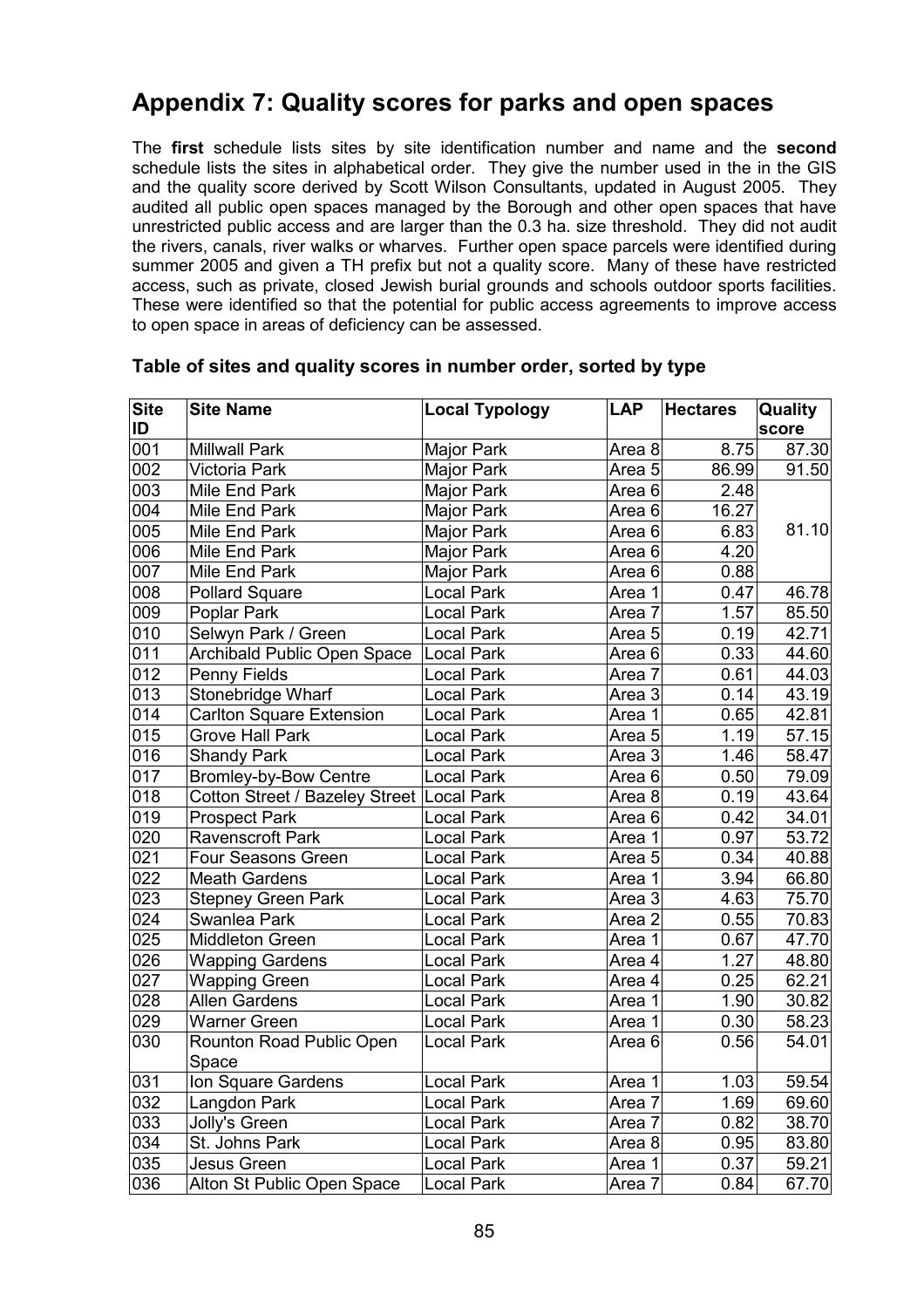| <b>Site</b>      | <b>Site Name</b>                            | <b>Local Typology</b> | <b>LAP</b>        | <b>Hectares</b> | Quality |
|------------------|---------------------------------------------|-----------------------|-------------------|-----------------|---------|
| ID               |                                             |                       |                   |                 | score   |
| 037              | Furze Green Open Space                      | <b>Local Park</b>     | Area <sub>6</sub> | 1.14            | 55.50   |
| 038              | Stoneyard Lane                              | <b>Local Park</b>     | Area 7            | 0.15            | 71.09   |
| 039              | Sir John McDougal Gardens                   | <b>Local Park</b>     | Area 8            | 2.18            | 71.10   |
| 040              | Wapping Woods                               | <b>Local Park</b>     | Area 4            | 1.59            | 61.37   |
| 041              | <b>Weavers Fields</b>                       | Local Park            | Area 2            | 6.31            | 90.10   |
| 042              | <b>Bethnal Green Gardens</b>                | <b>Local Park</b>     | Area 2            | 3.52            | 80.20   |
| 043              | <b>Swedenborg Gardens</b>                   | <b>Local Park</b>     | Area 4            | 1.56            | 53.08   |
| $\overline{044}$ | <b>Bartlett Park</b>                        | <b>Local Park</b>     | Area 7            | 4.97            | 32.25   |
| 045              | Fern Street Open Space                      | <b>Local Park</b>     | Area 6            | 0.11            | 62.84   |
| 046              | <b>Whitehorse Park</b>                      | <b>Local Park</b>     | Area 3            | 1.38            | 64.90   |
| 047              | Ropemakers Fields                           | <b>Local Park</b>     | Area 7            | 1.80            | 69.55   |
| 048              | Millwall Dock Open Space                    | <b>Local Park</b>     | Area 8            | 0.45            | 80.85   |
| 049              | Raine's Mansions                            | <b>Local Park</b>     | Area 4            | 0.17            | 69.09   |
| 050              | King Edward Memorial<br>Garden              | <b>Local Park</b>     | Area 4            | 3.29            | 80.30   |
| 051              | Lavens Road Park                            | <b>Local Park</b>     | Area 7            | 0.59            | 45.19   |
| 052              | <b>Wapping Rose Gardens</b>                 | <b>Local Park</b>     | Area 4            | 0.61            | 66.43   |
| 053              | <b>Ropewalk Gardens</b>                     | <b>Local Park</b>     | Area 3            | 0.82            | 74.80   |
| 054              | Mansford Street Open Space                  | Square/Garden         | Area 1            | 0.24            | 32.59   |
| 055              | <b>Dockers Tanners Yard</b>                 | Square/Garden         | Area 8            | 0.05            | N/A     |
| 056              | <b>Museum Gardens</b>                       | Square/Garden         | Area 2            | 1.07            | 66.41   |
| 057              | <b>Mallon Gardens</b>                       | Square/Garden         | Area 2            | 0.08            | 60.40   |
| 058              | Trafalgar Square                            | Square/Garden         | Area 3            | 0.25            | 77.30   |
| 059              | Globe Road OS                               | Square/Garden         | Area 1            | 0.03            | 50.46   |
| 060              | Jubilee Park                                | Square/Garden         | Area 8            | 1.13            | 67.96   |
| 061              | Clocktower, Stepney                         | Square/Garden         | Area 3            | 0.05            | 62.60   |
| 062              | <b>Cavell Street Gardens</b>                | Square/Garden         | Area 3            | 0.11            | N/A     |
| 063              | Pomell Way                                  | Square/Garden         | Area 2            | 0.06            | N/A     |
| 064              | <b>Carlton Square</b>                       | Square/Garden         | Area 1            | 0.14            | 55.87   |
| 065              | <b>Trinity Square Gardens</b>               | Square/Garden         | Area 4            | 0.49            | 66.90   |
| 066              | <b>London Wall Gardens</b>                  | Square/Garden         | Area 4            | 0.21            | N/A     |
| 067              | <b>Wakefield Gardens</b>                    | Square/Garden         | Area 4            | 0.09            | N/A     |
| 068              | Cabot Square                                | Square/Garden         | Area 8            | 0.50            | 69.37   |
| 069              | <b>Waterside Gardens</b>                    | Square/Garden         | Area 4            | 0.14            | 75.76   |
| 070              | <b>Arbour Square</b>                        | Square/Garden         | Area 3            | 0.30            | 64.99   |
| 071              | Hermitage Riverside Gardens                 | Square/Garden         | Area 4            | 0.35            | 15.07   |
| $\overline{072}$ | <b>Arnold Circus</b>                        | Square/Garden         | Area 1            | 0.26            | 60.73   |
| 073              | <b>Albert Gardens</b>                       | Square/Garden         | Area 4            | 0.28            | 60.18   |
| 074              | <b>Belgrave Street Open Space</b>           | <b>Local Park</b>     | Area 3            | 0.64            | 38.93   |
| 075              | St. James's Gardens                         | Square/Garden         | Area 4            | 0.59            | 51.43   |
| 076              | <b>Island Gardens</b>                       | Square/Garden         | Area 8            | 1.25            | 74.88   |
| 077              | Kings Wharf                                 | Square/Garden         | Area 7            | 0.18            | 52.62   |
| 078              | <b>Rectory Gardens</b>                      | Square/Garden         | Area 7            | 0.24            | 70.90   |
| 079              | Tower of London (Inner)                     | <b>Water Front</b>    | Area 4            | 2.26            | 70.61   |
| 080              | Three Colts Street / Mitre<br><b>Street</b> | Square/Garden         | Area 7            | 0.03            | N/A     |
| 081              | <b>Sidney Gardens</b>                       | Square/Garden         | Area 3            | 0.14            | 70.70   |
| 082              | East India Dock Square                      | <b>Water Front</b>    | Area 8            | 0.57            | 62.99   |
| 083              | <b>Stepney Green Gardens</b>                | Square/Garden         | Area 3            | 0.51            | 35.01   |
| 084              | <b>Beaumont Square</b>                      | Square/Garden         | Area 3            | 0.43            | 69.50   |
| 085              | <b>Trinity Gardens</b>                      | Square/Garden         | Area 7            | 0.42            | 52.65   |
| 086              | <b>Tower of London Gardens</b>              | Square/Garden         | Area 4            | 0.32            | 49.99   |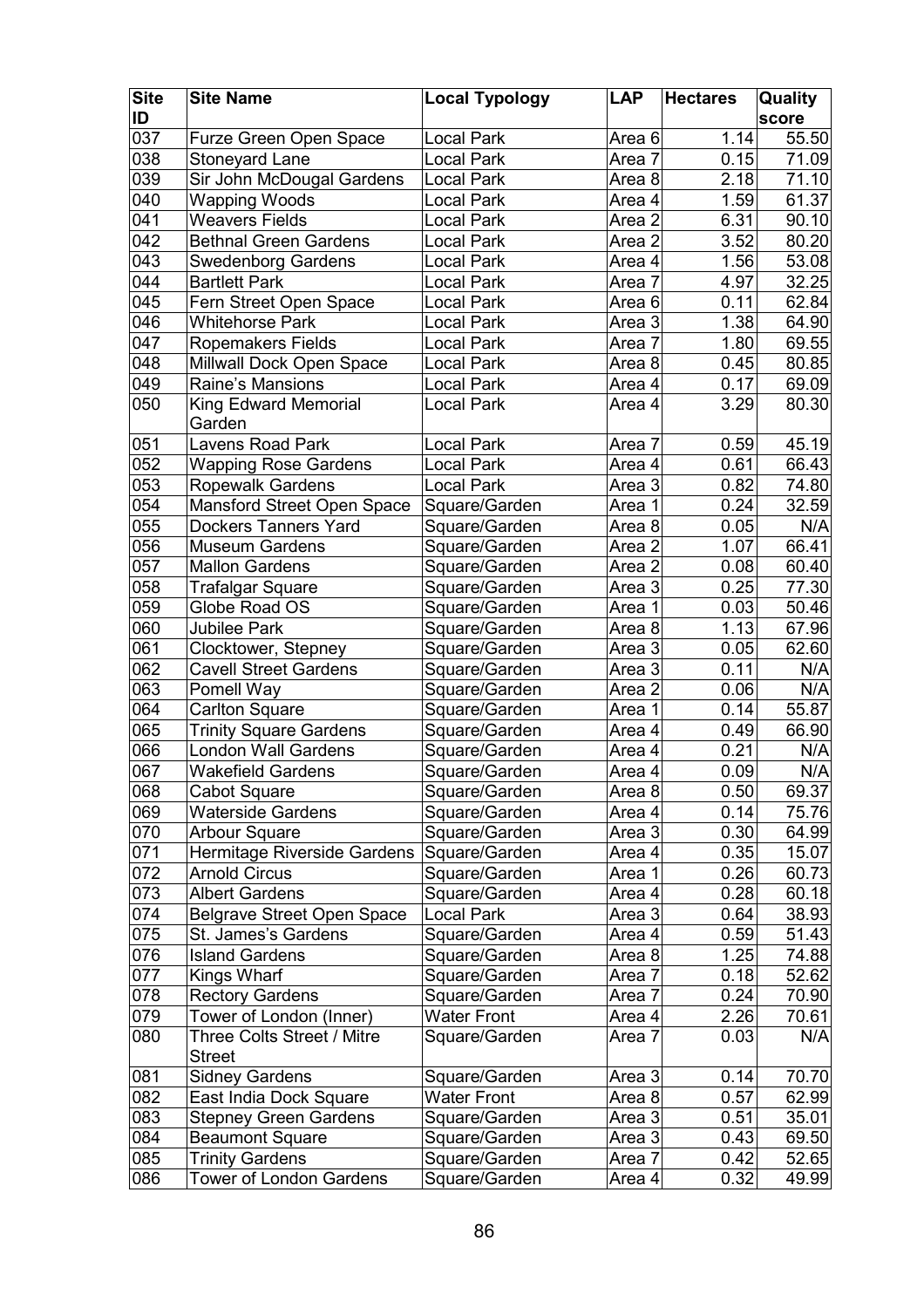| <b>Site</b><br>ID | <b>Site Name</b>                                     | <b>Local Typology</b>          | <b>LAP</b>        | <b>Hectares</b> | Quality<br>score |
|-------------------|------------------------------------------------------|--------------------------------|-------------------|-----------------|------------------|
| 087               | <b>Westferry Circus</b>                              |                                | Area 8            | 0.31            | 75.78            |
| 088               | <b>Paradise Gardens</b>                              | Square/Garden<br>Square/Garden |                   | 0.16            | 57.01            |
| 089               | <b>Robin Hood Gardens</b>                            | <b>Local Park</b>              | Area <sub>2</sub> | 0.92            | 53.02            |
| 090               | <b>Baxandale Gardens</b>                             |                                | Area 8            | 0.03            | N/A              |
| 091               |                                                      | Square/Garden                  | Area 1            | 0.51            | 56.73            |
| 092               | <b>Tredegar Square Gardens</b><br><b>York Square</b> | Square/Garden                  | Area 5<br>Area 3  |                 | 62.22            |
|                   | Queen Mother's Garden,                               | Square/Garden                  |                   | 0.09<br>0.12    | 69.01            |
| 093               | Westferry Road                                       | Square/Garden                  | Area 8            |                 |                  |
| 094               | <b>Ford Square</b>                                   | Square/Garden                  | Area 3            | 0.17            | 71.12            |
| 095               | <b>Limehouse Fields</b>                              | Square/Garden                  | Area 3            | 0.11            |                  |
| 096               | Virginia Gardens                                     | Square/Garden                  | Area 1            | 0.11            | 63.00            |
| 097               | <b>Weavers Adventure</b>                             | Playground                     | Area <sub>2</sub> | 0.44            | 56.66            |
|                   | Playground                                           |                                |                   |                 |                  |
| 098               | Hardinge & Lukin Street<br>Playground                | Playground                     | Area 4            | 0.12            | 24.03            |
| 099               | <b>Glamis Rd Adventure</b>                           | Playground                     | Area 4            | 0.15            | 64.82            |
|                   | Playground                                           |                                |                   |                 |                  |
| 100               | St. Andrews Wharf Youth<br>Project                   | Playground                     | Area 8            | 0.34            | 58.00            |
| 101               | <b>Hellings Street Play Area</b>                     | Playground                     | Area 4            | 0.15            | 74.16            |
| 102               | <b>Strafford Street</b>                              | Playground                     | Area 8            | 0.19            | N/A              |
| 103               | <b>Attlee Youth and Community</b><br>Centre          | Playground                     | Area 2            | 0.29            | 49.99            |
| 104               | Shacklewell (1 o'clock club)                         | Playground                     | Area 1            | 0.06            | 53.13            |
| 105               | <b>School House Kickabout</b>                        | Playground                     | Area 4            | 0.07            | 33.41            |
| 106               | <b>Aberfeldy MUGA</b>                                | Playground                     | Area 7            | 0.04            | 52.52            |
| 107               | <b>Tower Hamlets Cemetery</b>                        | Burial ground                  | Area 6            | 11.50           | 37.81            |
| 108               | St. Mary Bow                                         | <b>Burial ground</b>           | Area <sub>5</sub> | 0.27            | 82.99            |
| 110               | <b>Burial Ground</b>                                 | <b>Burial ground</b>           | Area 1            | 0.38            | 34.59            |
| 111               | St. George in the East                               | <b>Burial ground</b>           | Area 4            | 1.61            | 48.39            |
| 112               | St. Peter's Churchyard                               | <b>Burial ground</b>           | Area 1            | 0.42            | 32.50            |
| 113               | St. Bartholomews                                     | <b>Burial ground</b>           | Area 2            | 0.45            | 48.55            |
| 114               | St. Johns Churchyard                                 | <b>Burial ground</b>           | Area 4            | 0.25            | 79.56            |
| 115               | Altab Ali Park                                       | <b>Burial ground</b>           | Area 3            | 0.51            | 64.51            |
| 116               | <b>Christchurch Gardens</b>                          | <b>Burial ground</b>           | Area 2            | 0.19            | 49.53            |
| 117               | St. Annes                                            | <b>Burial ground</b>           | Area 7            | 0.90            | 61.65            |
| 118               | St. Matthews Old Church                              | <b>Burial ground</b>           | Area 7            | 0.63            | 48.02            |
| 119               | <b>Mercers Burial Ground</b>                         | <b>Burial ground</b>           | Area 3            | 0.10            | 49.54            |
| 120               | <b>All Saints</b>                                    | <b>Burial ground</b>           | Area 8            | 0.94            | 62.56            |
| 121               | St. Matthews & St James                              | <b>Burial ground</b>           | Area 1            | 0.83            | 39.27            |
| 122               | St. Dunstans Church                                  | <b>Burial ground</b>           | Area 3            | 1.82            | 61.30            |
| 123               | Old Railway at Fairfoot Road                         | Ecological                     | Area 6            | 0.74            | 22.22            |
| 124               | East India Dock Basin                                | Ecological                     | Area 8            | 2.93            | N/A              |
| 125               | <b>Ackroyd Drive Extension</b>                       | Ecological                     | Area <sub>6</sub> | 0.71            | 48.30            |
| 126               | Greenway                                             | Ecological                     | Area 5            | 0.22            | 31.80            |
| 127               | <b>Gosling Gardens</b>                               | <b>Local Park</b>              | Area 4            | 0.24            | 35.19            |
| 128               | Wyvis Street Open space                              | Local Park                     | Area 7            | 0.38            | 36.75            |
| 131               | <b>Jubilee Gardens</b>                               | Housing Amenity Land           | Area 3            | 0.30            | 52.67            |
| 137               | <b>Ackroyd Drive Allotments</b>                      | Allotments / City Farm         | Area 6            | 0.17            | 48.33            |
| 138               | <b>Cable Street Alltoments</b>                       | Allotments / City Farm         | Area 4            | 0.57            | 49.53            |
| 139               | <b>Meath Gardens Allotments</b>                      | Allotments / City Farm         | Area 1            | 0.37            | 42.99            |
| 140               | Mudchute City Farm                                   | Allotments / City Farm         | Area 8            | 13.13           | 47.14            |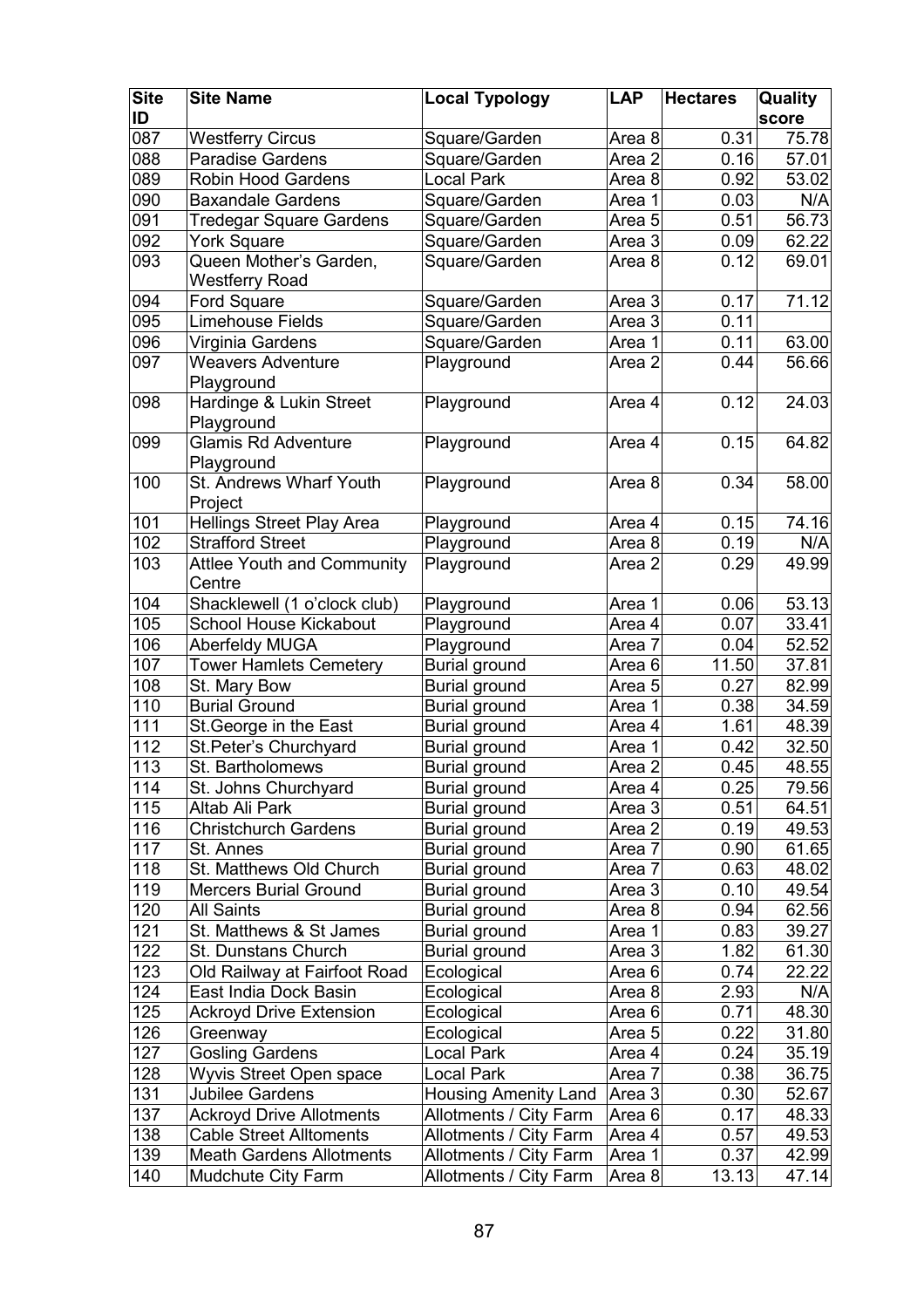| <b>Site</b><br>ID | <b>Site Name</b>                                                  | <b>Local Typology</b>             | <b>LAP</b>        | <b>Hectares</b> | Quality<br>score |
|-------------------|-------------------------------------------------------------------|-----------------------------------|-------------------|-----------------|------------------|
| 141               | <b>Reeves Road Allotments</b>                                     | Allotments / City Farm            | Area 6            | 0.36            | 31.11            |
| 142               | <b>Stepping Stones Farm</b>                                       | Allotments / City Farm            | Area 3            | 1.50            | 57.77            |
| 143               | Spitalfields Farm                                                 | Allotments / City Farm            | Area 1            | 0.21            | 76.98            |
| 144               | <b>Millwall Dock</b>                                              | <b>Water Front</b>                | Area 8            | 14.38           | 69.51            |
| 145               | <b>Johnsons Draw Dock</b>                                         | Civic / Water Front               | Area 8            | 0.07            | N/A              |
| 146               | <b>Great Eastern Slipway</b>                                      | Civic / Water Front               | Area 8            | 0.41            | 54.85            |
| 147               | Masthouse Terrace Walkway                                         | Civic / Water Front               | Area 8            | 0.04            | N/A              |
| 148               | <b>Regents Canal</b>                                              | Civic / Water Front               | Area 2            | 6.80            | N/A              |
| 149               | Millwall Outer Dock Slipway                                       | Civic / Water Front               | Area 8            | 0.24            | N/A              |
| 150               | <b>Blackwall Basin &amp; Poplar</b>                               | Civic / Water Front               | Area 8            | 5.01            | 65.12            |
|                   | <b>Dock</b>                                                       |                                   |                   |                 |                  |
| 151               | Limehouse Basin                                                   | Civic / Water Front               | Area 4            | 3.14            | 58.41            |
| 152               | London Yards                                                      | Civic / Water Front               | Area 8            | 0.27            | N/A              |
| 153               | <b>Castle Wharf</b>                                               | Civic / Water Front               | Area 8            | 0.09            | N/A              |
| 154               | <b>Compass Point</b>                                              | Civic / Water Front               | Area 8            | 0.10            | N/A              |
| 155               | Maconochies Wharf                                                 | Civic / Water Front               | Area 8            | 0.18            | N/A              |
| 156               | <b>River Thames</b>                                               | Civic / Water Front               | Area 8            | 359.15          | N/A              |
| 157               | Isle of Dogs Wharves                                              | Civic / Water Front               | Area 8            | 25.16           | N/A              |
| 158               | Caledonian Wharf                                                  | Civic / Water Front               | Area 8            | 0.14            | N/A              |
| 159               | Limehouse Cut                                                     | Civic / Water Front               | Area 7            | 4.28            | N/A              |
| 160               | <b>River Lea</b>                                                  | Civic / Water Front               | Area 6            | 43.64           | N/A              |
| 161               | <b>Tobacco Dock</b>                                               | Civic / Water Front               | Area 4            | 1.75            | 61.39            |
| 162               | St. Katherines Dock                                               | Civic / Water Front               | Area 4            | 4.19            | 75.43            |
| 163               | <b>Carron Continental Wharf</b>                                   | Civic / Water Front               | Area 4            | 0.11            | N/A              |
| 164               | <b>Shadwell Basin</b>                                             | Civic / Water Front               | Area 4            | 4.13            | 45.62            |
| 165               | Newcastle Draw Dock                                               | Civic / Water Front               | Area 8            | 0.13            | N/A              |
| 166               | <b>Hertford Union Canal</b>                                       | Civic / Water Front               | Area <sub>5</sub> | 2.17            | N/A              |
| 167               | Lee Navigation                                                    | Civic / Water Front               | Area 5            | 0.99            | N/A              |
| 168               | The Oval                                                          | Square/Garden                     | Area 1            | 0.07            | N/A              |
|                   |                                                                   |                                   |                   |                 |                  |
|                   | TH001 Boundary Playground                                         | Playground                        | Area 1            | 0.03            | N/A              |
|                   | TH002 Shackelwell Street                                          | Playground                        | Area 1            | 0.11            | N/A              |
|                   | Playground                                                        |                                   |                   |                 |                  |
|                   | TH003 Rhoda Street Green                                          | Housing Amenity Land              | Area 1            | 0.14            | N/A              |
|                   | TH004 Chicksand Ghat                                              | Playground                        | Area 2            | 0.23            | N/A              |
|                   | TH005 Cephas Avenue Square                                        | Square/Garden                     | Area 2            | 0.10            | N/A              |
|                   | TH006 Roman Road Market Square                                    | Civic / Water Front               | Area 1            | 0.17            | N/A              |
|                   | TH007 Braithewaite Park                                           | <b>Local Park</b>                 | Area 7            | 0.44            | N/A              |
|                   | TH008 Ming Street Open Space                                      | <b>Housing Amenity Land</b>       | Area 7            | 0.27            | N/A              |
|                   | TH009 Chrisp Street Market Area 1                                 | Civic / Water Front               | Area 7            | 0.19            | N/A              |
|                   | TH010 Chrisp Street Market Area 2                                 | Civic / Water Front               | Area 7            | 0.64            | N/A              |
|                   | TH011 Abbott Road Gardens                                         | <b>Housing Amenity Land</b>       | Area 7            | 0.10            | N/A              |
|                   | TH012 Aberfeldy Millennium Green                                  | <b>Local Park</b>                 | Area 7            | 0.38            | N/A              |
|                   | TH013 Tower Hill Terrace                                          | Square/Garden                     | Area 4            | 0.11            | N/A              |
|                   | TH014 Bigland Green Open Space                                    | Playground<br>Civic / Water Front | Area 4            | 0.23<br>1.41    | N/A<br>N/A       |
|                   | TH015 Tower of London (Outer)<br>TH016 Twelve Trees Crescent Open | <b>Local Park</b>                 | Area 4<br>Area 6  | 0.16            | N/A              |
|                   | space                                                             |                                   |                   |                 |                  |
|                   | TH017 Queen Mary University of                                    | Churchyard / Cemetery Area 1      |                   | 0.39            | N/A              |
|                   | London Burial Ground 1<br>TH018 Queen Mary University of          | Churchyard / Cemetery Area 1      |                   | 0.34            | N/A              |
|                   | London Burial Ground 2                                            |                                   |                   |                 |                  |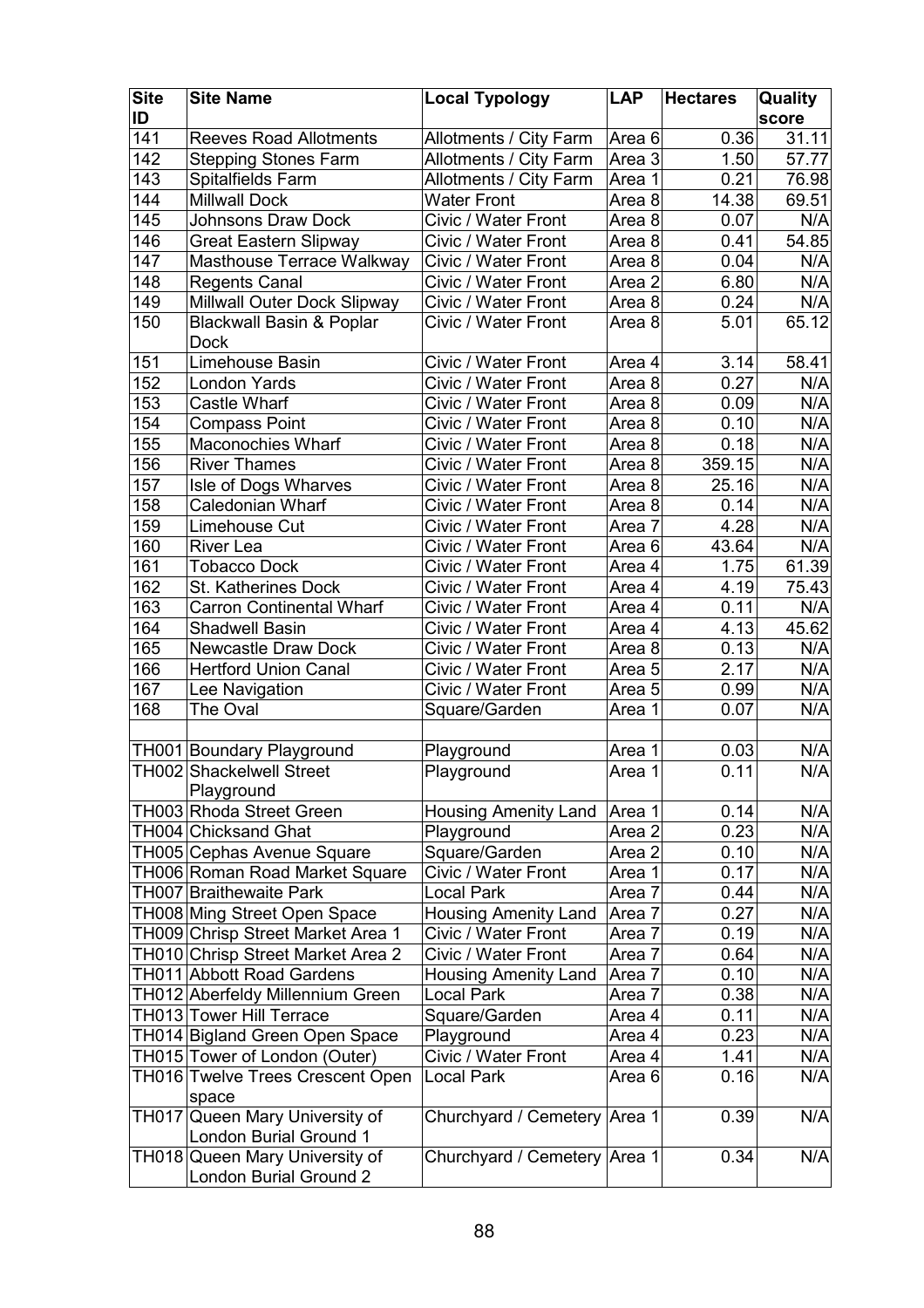| <b>Site</b><br>ID | <b>Site Name</b>                                             | <b>Local Typology</b>                      | <b>LAP</b>        | <b>Hectares</b> | Quality<br>score |
|-------------------|--------------------------------------------------------------|--------------------------------------------|-------------------|-----------------|------------------|
|                   | TH019 The Blessed John Roche<br>Catholic School (now closed) | <b>Outdoor Sports</b><br><b>Facilities</b> | Area 7            | 0.58            | N/A              |
|                   | TH020 Langdon Park School                                    | <b>Outdoor Sports</b><br><b>Facilities</b> | Area 7            | 1.46            | N/A              |
|                   | TH021 Cubitt Town Junior and<br>Infants School               | <b>Outdoor Sports</b><br><b>Facilities</b> | Area 8            | 0.57            | N/A              |
|                   | TH022 Jewish Burial Ground Brady<br>Street                   | <b>Burial ground</b>                       | Area <sub>2</sub> | 1.09            | N/A              |
|                   | TH023 St Paul's Way Secondary<br>School                      | <b>Outdoor Sports</b><br><b>Facilities</b> | Area 6            | 1.01            | N/A              |
|                   | TH024 George Green School                                    | <b>Outdoor Sports</b><br><b>Facilities</b> | Area 8            | 0.41            | N/A              |
|                   | TH025 Sir John Cass's C of E<br>Secondary School             | <b>Outdoor Sports</b><br><b>Facilities</b> | Area 3            | 0.37            | N/A              |
|                   | TH026 Bow Common Lane Gas<br>Works                           | Ecological                                 | Area 6            | 0.88            | N/A              |
|                   | TH027 Morpeth Secondary School                               | <b>Outdoor Sports</b><br><b>Facilities</b> | Area 1            | 0.42            | N/A              |
|                   | TH028 Canada Square                                          | Square / Garden                            | Area 8            | 0.64            | 67.96            |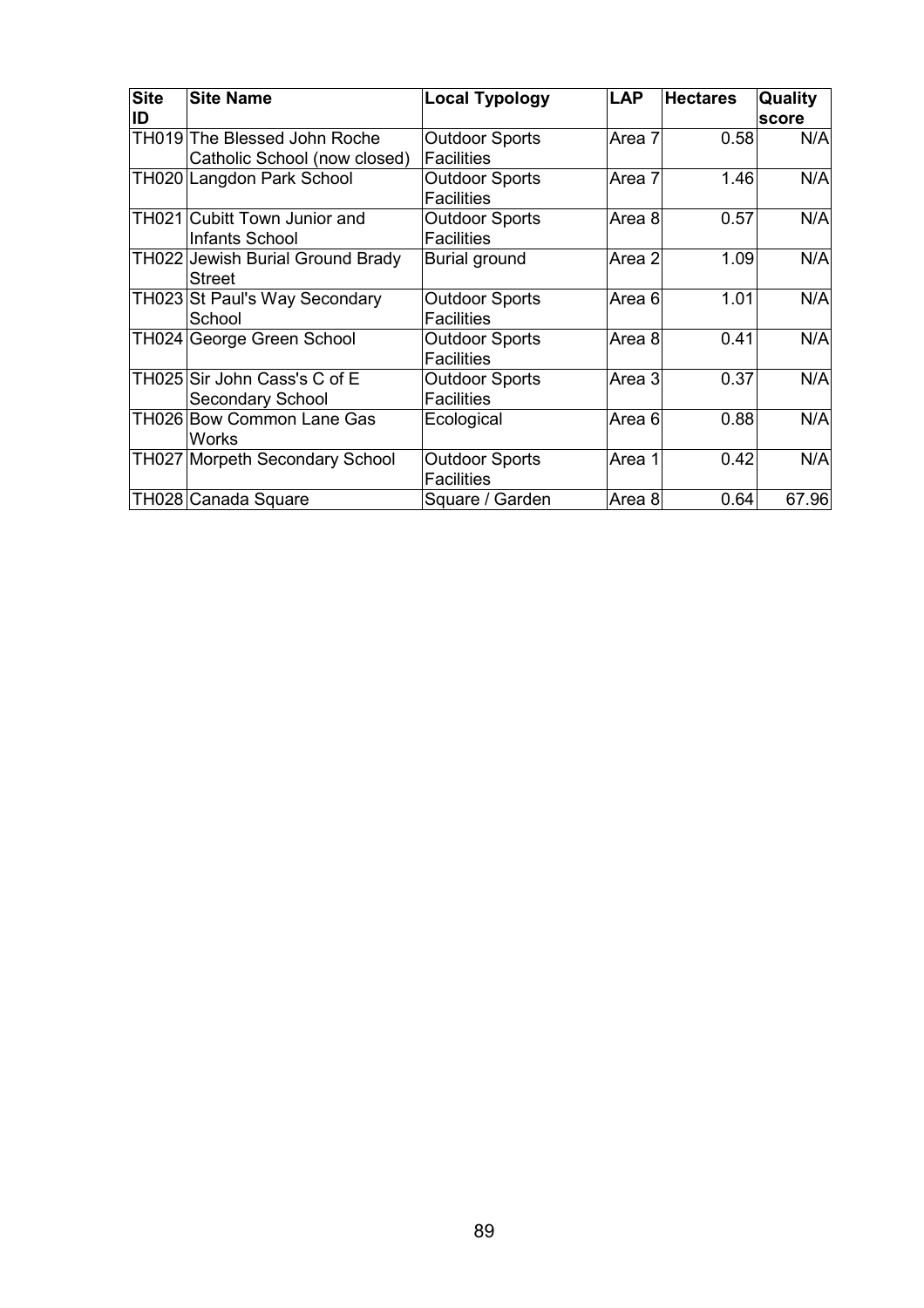### Table of quality scores for parks and open spaces - alphabetical order by site name

| <b>Site</b> | <b>Site Name</b>                                   | <b>Local Typology</b>  | <b>LAP</b>        | <b>Hectares</b> | Quality |
|-------------|----------------------------------------------------|------------------------|-------------------|-----------------|---------|
| ID          |                                                    |                        |                   |                 | score   |
|             | TH011 Abbott Road Gardens                          | Housing Amenity Land   | Area 7            | 0.10            | N/A     |
|             | TH012 Aberfeldy Millennium Green                   | <b>Local Park</b>      | Area 7            | 0.38            | N/A     |
| 106         | <b>Aberfeldy MUGA</b>                              | Playground             | Area 7            | 0.04            | 52.52   |
| 137         | <b>Ackroyd Drive Allotments</b>                    | Allotments / City Farm | Area <sub>6</sub> | 0.17            | 48.33   |
| 125         | <b>Ackroyd Drive Extension</b>                     | Ecological             | Area 6            | 0.71            | 48.30   |
| 073         | <b>Albert Gardens</b>                              | Square/Garden          | Area 4            | 0.28            | 60.18   |
| 120         | <b>All Saints</b>                                  | <b>Burial ground</b>   | Area 8            | 0.94            | 62.56   |
| 028         | Allen Gardens                                      | <b>Local Park</b>      | Area 1            | 1.90            | 30.82   |
| 115         | Altab Ali Park                                     | <b>Burial ground</b>   | Area 3            | 0.51            | 64.51   |
| 036         | Alton St Public Open Space                         | <b>Local Park</b>      | Area 7            | 0.84            | 67.70   |
| 070         | <b>Arbour Square</b>                               | Square/Garden          | Area 3            | 0.30            | 64.99   |
| 011         | <b>Archibald Public Open Space</b>                 | <b>Local Park</b>      | Area <sub>6</sub> | 0.33            | 44.60   |
| 072         | <b>Arnold Circus</b>                               | Square/Garden          | Area 1            | 0.26            | 60.73   |
| 103         | <b>Attlee Youth and Community</b><br>Centre        | Playground             | Area <sub>2</sub> | 0.29            | 49.99   |
| 044         | <b>Bartlett Park</b>                               | <b>Local Park</b>      | Area 7            | 4.97            | 32.25   |
| 090         | <b>Baxandale Gardens</b>                           | Square/Garden          | Area 1            | 0.03            | N/A     |
| 084         | <b>Beaumont Square</b>                             | Square/Garden          | Area 3            | 0.43            | 69.50   |
| 074         | <b>Belgrave Street Open Space</b>                  | <b>Local Park</b>      | Area 3            | 0.64            | 38.93   |
| 042         | <b>Bethnal Green Gardens</b>                       | Local Park             | Area 2            | 3.52            | 80.20   |
|             | TH014 Bigland Green Open Space                     | Playground             | Area 4            | 0.23            | N/A     |
| 150         | <b>Blackwall Basin &amp; Poplar</b><br><b>Dock</b> | Civic / Water Front    | Area 8            | 5.01            | 65.12   |
|             | TH001 Boundary Playground                          | Playground             | Area 1            | 0.03            | N/A     |
|             | TH026 Bow Common Lane Gas<br><b>Works</b>          | Ecological             | Area <sub>6</sub> | 0.88            | N/A     |
|             | TH007 Braithewaite Park                            | <b>Local Park</b>      | Area 7            | 0.44            | N/A     |
| 017         | <b>Bromley-by-Bow Centre</b>                       | <b>Local Park</b>      | Area 6            | 0.50            | 79.09   |
| 110         | <b>Burial Ground</b>                               | <b>Burial ground</b>   | Area 1            | 0.38            | 34.59   |
| 138         | <b>Cable Street Alltoments</b>                     | Allotments / City Farm | Area 4            | 0.57            | 49.53   |
| 068         | Cabot Square                                       | Square/Garden          | Area 8            | 0.50            | 69.37   |
| 158         | Caledonian Wharf                                   | Civic / Water Front    | Area 8            | 0.14            | N/A     |
|             | TH028 Canada Square                                | Square / Garden        | Area 8            | 0.64            | 67.96   |
| 064         | <b>Carlton Square</b>                              | Square/Garden          | Area 1            | 0.14            | 55.87   |
| 014         | <b>Carlton Square Extension</b>                    | <b>Local Park</b>      | Area 1            | 0.65            | 42.81   |
| 163         | <b>Carron Continental Wharf</b>                    | Civic / Water Front    | Area 4            | 0.11            | N/A     |
| 153         | Castle Wharf                                       | Civic / Water Front    | Area 8            | 0.09            | N/A     |
| 062         | <b>Cavell Street Gardens</b>                       | Square/Garden          | Area 3            | 0.11            | N/A     |
|             | TH005 Cephas Avenue Square                         | Square/Garden          | Area 2            | 0.10            | N/A     |
|             | TH004 Chicksand Ghat                               | Playground             | Area 2            | 0.23            | N/A     |
|             | TH009 Chrisp Street Market Area 1                  | Civic / Water Front    | Area 7            | 0.19            | N/A     |
|             | TH010 Chrisp Street Market Area 2                  | Civic / Water Front    | Area 7            | 0.64            | N/A     |
| 116         | <b>Christchurch Gardens</b>                        | <b>Burial ground</b>   | Area 2            | 0.19            | 49.53   |
| 061         | Clocktower, Stepney                                | Square/Garden          | Area 3            | 0.05            | 62.60   |
| 154         | <b>Compass Point</b>                               | Civic / Water Front    | Area 8            | 0.10            | N/A     |
| 018         | Cotton Street / Bazeley Street                     | <b>Local Park</b>      | Area 8            | 0.19            | 43.64   |
| TH021       | Cubitt Town Junior and                             | <b>Outdoor Sports</b>  | Area 8            | 0.57            | N/A     |
|             | Infants School                                     | <b>Facilities</b>      |                   |                 |         |
| 055         | Dockers Tanners Yard                               | Square/Garden          | Area 8            | 0.05            | N/A     |
| 124         | East India Dock Basin                              | Ecological             | Area 8            | 2.93            | N/A     |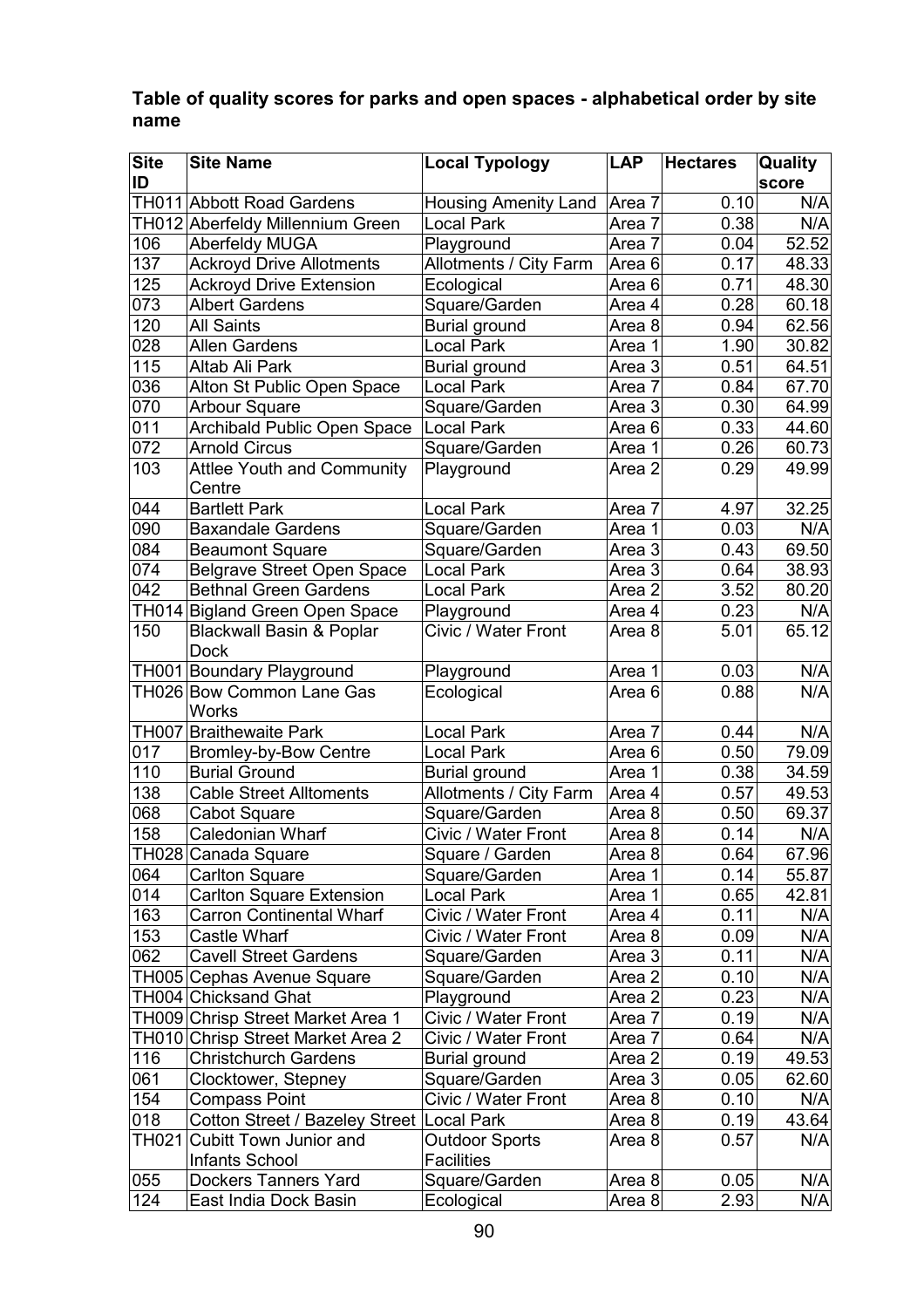| 082           | East India Dock Square                      | <b>Water Front</b>                         | Area 8 | 0.57              | 62.99 |
|---------------|---------------------------------------------|--------------------------------------------|--------|-------------------|-------|
| 045           | Fern Street Open Space                      | Local Park                                 | Area 6 | 0.11              | 62.84 |
| 094           | Ford Square                                 | Square/Garden                              | Area 3 | 0.17              | 71.12 |
| 021           | Four Seasons Green                          | <b>Local Park</b>                          | Area 5 | $\overline{0.34}$ | 40.88 |
| 037           | Furze Green Open Space                      | <b>Local Park</b>                          | Area 6 | 1.14              | 55.50 |
| TH024         | George Green School                         | <b>Outdoor Sports</b><br><b>Facilities</b> | Area 8 | 0.41              | N/A   |
| 099           | <b>Glamis Rd Adventure</b>                  | Playground                                 | Area 4 | 0.15              | 64.82 |
|               | Playground                                  |                                            |        |                   |       |
| $ 059\rangle$ | Globe Road OS                               | Square/Garden                              | Area 1 | 0.03              | 50.46 |
| 127           | <b>Gosling Gardens</b>                      | <b>Local Park</b>                          | Area 4 | 0.24              | 35.19 |
| 146           | <b>Great Eastern Slipway</b>                | Civic / Water Front                        | Area 8 | 0.41              | 54.85 |
| 126           | Greenway                                    | Ecological                                 | Area 5 | 0.22              | 31.80 |
| 015           | <b>Grove Hall Park</b>                      | <b>Local Park</b>                          | Area 5 | 1.19              | 57.15 |
| 098           | Hardinge & Lukin Street<br>Playground       | Playground                                 | Area 4 | 0.12              | 24.03 |
| 101           | <b>Hellings Street Play Area</b>            | Playground                                 | Area 4 | 0.15              | 74.16 |
| 071           | Hermitage Riverside Gardens                 | Square/Garden                              | Area 4 | 0.35              | 15.07 |
| 166           | <b>Hertford Union Canal</b>                 | Civic / Water Front                        | Area 5 | 2.17              | N/A   |
| 031           | Ion Square Gardens                          | <b>Local Park</b>                          | Area 1 | 1.03              | 59.54 |
| 076           | <b>Island Gardens</b>                       | Square/Garden                              | Area 8 | 1.25              | 74.88 |
| 157           | Isle of Dogs Wharves                        | Civic / Water Front                        | Area 8 | 25.16             | N/A   |
| 035           | Jesus Green                                 | <b>Local Park</b>                          | Area 1 | 0.37              | 59.21 |
| TH022         | Jewish Burial Ground Brady<br><b>Street</b> | <b>Burial ground</b>                       | Area 2 | 1.09              | N/A   |
| 145           | <b>Johnsons Draw Dock</b>                   | Civic / Water Front                        | Area 8 | 0.07              | N/A   |
| 033           | Jolly's Green                               | <b>Local Park</b>                          | Area 7 | 0.82              | 38.70 |
| 131           | Jubilee Gardens                             | <b>Housing Amenity Land</b>                | Area 3 | 0.30              | 52.67 |
| 060           | <b>Jubilee Park</b>                         | Square/Garden                              | Area 8 | 1.13              | 67.96 |
| 050           | <b>King Edward Memorial</b><br>Garden       | <b>Local Park</b>                          | Area 4 | 3.29              | 80.30 |
| 077           | Kings Wharf                                 | Square/Garden                              | Area 7 | 0.18              | 52.62 |
| 032           | Langdon Park                                | <b>Local Park</b>                          | Area 7 | 1.69              | 69.60 |
|               | TH020 Langdon Park School                   | <b>Outdoor Sports</b>                      | Area 7 | 1.46              | N/A   |
| 051           | Lavens Road Park                            | <b>Facilities</b><br><b>Local Park</b>     | Area 7 | 0.59              | 45.19 |
| 167           | Lee Navigation                              | Civic / Water Front                        | Area 5 | 0.99              | N/A   |
| 151           | Limehouse Basin                             | Civic / Water Front                        | Area 4 | 3.14              | 58.41 |
| 159           | Limehouse Cut                               | Civic / Water Front                        | Area 7 | 4.28              | N/A   |
| 095           | Limehouse Fields                            | Square/Garden                              | Area 3 | 0.11              |       |
| 066           | <b>London Wall Gardens</b>                  | Square/Garden                              | Area 4 | 0.21              | N/A   |
| 152           | London Yards                                | Civic / Water Front                        | Area 8 | 0.27              | N/A   |
| 155           | <b>Maconochies Wharf</b>                    | Civic / Water Front                        | Area 8 | 0.18              | N/A   |
| 057           | <b>Mallon Gardens</b>                       | Square/Garden                              | Area 2 | 0.08              | 60.40 |
| 054           | Mansford Street Open Space                  | Square/Garden                              | Area 1 | 0.24              | 32.59 |
| 147           | Masthouse Terrace Walkway                   | Civic / Water Front                        | Area 8 | 0.04              | N/A   |
| 022           | <b>Meath Gardens</b>                        | Local Park                                 | Area 1 | 3.94              | 66.80 |
| 139           | <b>Meath Gardens Allotments</b>             | Allotments / City Farm                     | Area 1 | 0.37              | 42.99 |
| 119           | <b>Mercers Burial Ground</b>                | <b>Burial ground</b>                       | Area 3 | 0.10              | 49.54 |
| 025           | <b>Middleton Green</b>                      | <b>Local Park</b>                          | Area 1 | 0.67              | 47.70 |
| 003           | Mile End Park                               | Major Park                                 | Area 6 | 2.48              |       |
| 004           | Mile End Park                               | Major Park                                 | Area 6 | 16.27             |       |
| 005           | Mile End Park                               | Major Park                                 | Area 6 | 6.83              | 81.10 |
| 006           | Mile End Park                               | Major Park                                 | Area 6 | 4.20              |       |
| 007           | Mile End Park                               | Major Park                                 | Area 6 | 0.88              |       |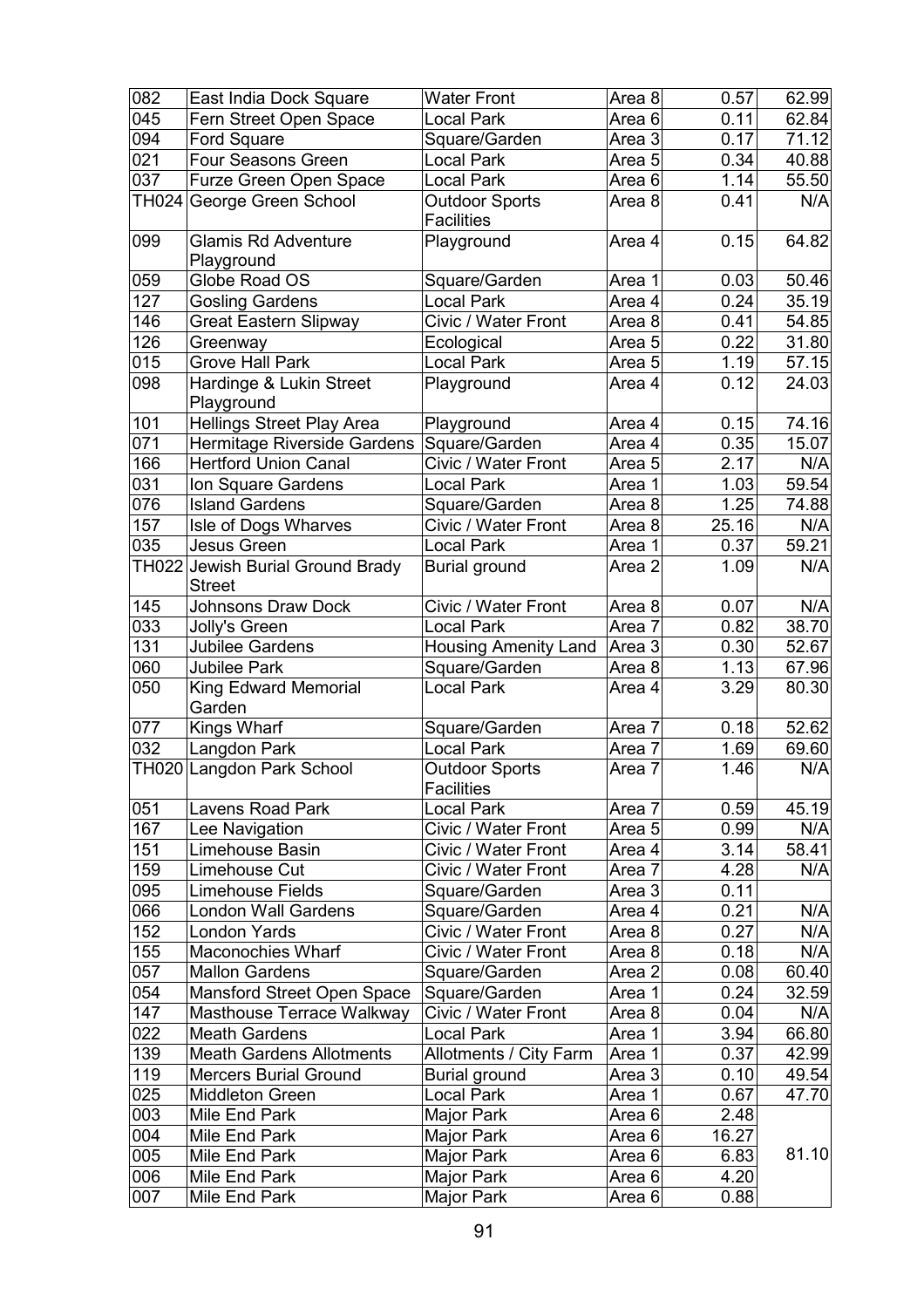| 144              | <b>Millwall Dock</b>           | <b>Water Front</b>           | Area 8            | 14.38  | 69.51 |
|------------------|--------------------------------|------------------------------|-------------------|--------|-------|
| 048              | Millwall Dock Open Space       | <b>Local Park</b>            | Area 8            | 0.45   | 80.85 |
| 149              | Millwall Outer Dock Slipway    | Civic / Water Front          | Area 8            | 0.24   | N/A   |
| 001              | <b>Millwall Park</b>           | Major Park                   | Area 8            | 8.75   | 87.30 |
|                  | TH008 Ming Street Open Space   | Housing Amenity Land         | Area 7            | 0.27   | N/A   |
|                  | TH027 Morpeth Secondary School | <b>Outdoor Sports</b>        | Area 1            | 0.42   | N/A   |
|                  |                                | <b>Facilities</b>            |                   |        |       |
| 140              | Mudchute City Farm             | Allotments / City Farm       | Area 8            | 13.13  | 47.14 |
| 056              | <b>Museum Gardens</b>          | Square/Garden                | Area 2            | 1.07   | 66.41 |
| 165              | Newcastle Draw Dock            | Civic / Water Front          | Area 8            | 0.13   | N/A   |
| 123              | Old Railway at Fairfoot Road   | Ecological                   | Area 6            | 0.74   | 22.22 |
| 088              | <b>Paradise Gardens</b>        | Square/Garden                | Area 2            | 0.16   | 57.01 |
| 012              | Penny Fields                   | <b>Local Park</b>            | Area 7            | 0.61   | 44.03 |
| 008              | <b>Pollard Square</b>          | <b>Local Park</b>            | Area 1            | 0.47   | 46.78 |
| 063              | Pomell Way                     | Square/Garden                | Area 2            | 0.06   | N/A   |
| 009              | Poplar Park                    | <b>Local Park</b>            | Area 7            | 1.57   | 85.50 |
| 019              | <b>Prospect Park</b>           | <b>Local Park</b>            | Area 6            | 0.42   | 34.01 |
|                  | TH017 Queen Mary University of | Churchyard / Cemetery Area 1 |                   | 0.39   | N/A   |
|                  | London Burial Ground 1         |                              |                   |        |       |
|                  | TH018 Queen Mary University of | Churchyard / Cemetery Area 1 |                   | 0.34   | N/A   |
|                  | London Burial Ground 2         |                              |                   |        |       |
| 093              | Queen Mother's Garden,         | Square/Garden                | Area 8            | 0.12   | 69.01 |
|                  | Westferry Road                 |                              |                   |        |       |
| 049              | Raine's Mansions               | <b>Local Park</b>            | Area 4            | 0.17   | 69.09 |
| 020              | Ravenscroft Park               | <b>Local Park</b>            | Area 1            | 0.97   | 53.72 |
| $\overline{078}$ | <b>Rectory Gardens</b>         | Square/Garden                | Area 7            | 0.24   | 70.90 |
| $\overline{141}$ | <b>Reeves Road Allotments</b>  | Allotments / City Farm       | Area 6            | 0.36   | 31.11 |
| 148              | <b>Regents Canal</b>           | Civic / Water Front          | Area <sub>2</sub> | 6.80   | N/A   |
|                  | TH003 Rhoda Street Green       | <b>Housing Amenity Land</b>  | Area 1            | 0.14   | N/A   |
| 160              | <b>River Lea</b>               | Civic / Water Front          | Area <sub>6</sub> | 43.64  | N/A   |
| 156              | <b>River Thames</b>            | Civic / Water Front          | Area 8            | 359.15 | N/A   |
| 089              | Robin Hood Gardens             | <b>Local Park</b>            | Area 8            | 0.92   | 53.02 |
|                  | TH006 Roman Road Market Square | Civic / Water Front          | Area 1            | 0.17   | N/A   |
| 047              | <b>Ropemakers Fields</b>       | <b>Local Park</b>            | Area 7            | 1.80   | 69.55 |
| 053              | Ropewalk Gardens               | <b>Local Park</b>            | Area 3            | 0.82   | 74.80 |
| 030              | Rounton Road Public Open       | <b>Local Park</b>            | Area 6            | 0.56   | 54.01 |
|                  | Space                          |                              |                   |        |       |
| 105              | School House Kickabout         | Playground                   | Area 4            | 0.07   | 33.41 |
| 010              | Selwyn Park / Green            | Local Park                   | Area 5            | 0.19   | 42.71 |
| <b>TH002</b>     | <b>Shackelwell Street</b>      | Playground                   | Area 1            | 0.11   | N/A   |
|                  | Playground                     |                              |                   |        |       |
| 104              | Shacklewell (1 o'clock club)   | Playground                   | Area 1            | 0.06   | 53.13 |
| 164              | Shadwell Basin                 | Civic / Water Front          | Area 4            | 4.13   | 45.62 |
| 016              | <b>Shandy Park</b>             | <b>Local Park</b>            | Area 3            | 1.46   | 58.47 |
| 081              | <b>Sidney Gardens</b>          | Square/Garden                | Area 3            | 0.14   | 70.70 |
|                  | TH025 Sir John Cass's C of E   | <b>Outdoor Sports</b>        | Area 3            | 0.37   | N/A   |
|                  | Secondary School               | <b>Facilities</b>            |                   |        |       |
| 039              | Sir John McDougal Gardens      | <b>Local Park</b>            | Area 8            | 2.18   | 71.10 |
| 143              | Spitalfields Farm              | Allotments / City Farm       | Area 1            | 0.21   | 76.98 |
| TH023            | St Paul's Way Secondary        | <b>Outdoor Sports</b>        | Area 6            | 1.01   | N/A   |
|                  | School                         | <b>Facilities</b>            |                   |        |       |
| 100              | St. Andrews Wharf Youth        | Playground                   | Area 8            | 0.34   | 58.00 |
|                  | Project                        |                              |                   |        |       |
| 117              | St. Annes                      | <b>Burial ground</b>         | Area 7            | 0.90   | 61.65 |
| 113              | St. Bartholomews               | <b>Burial ground</b>         | Area 2            | 0.45   | 48.55 |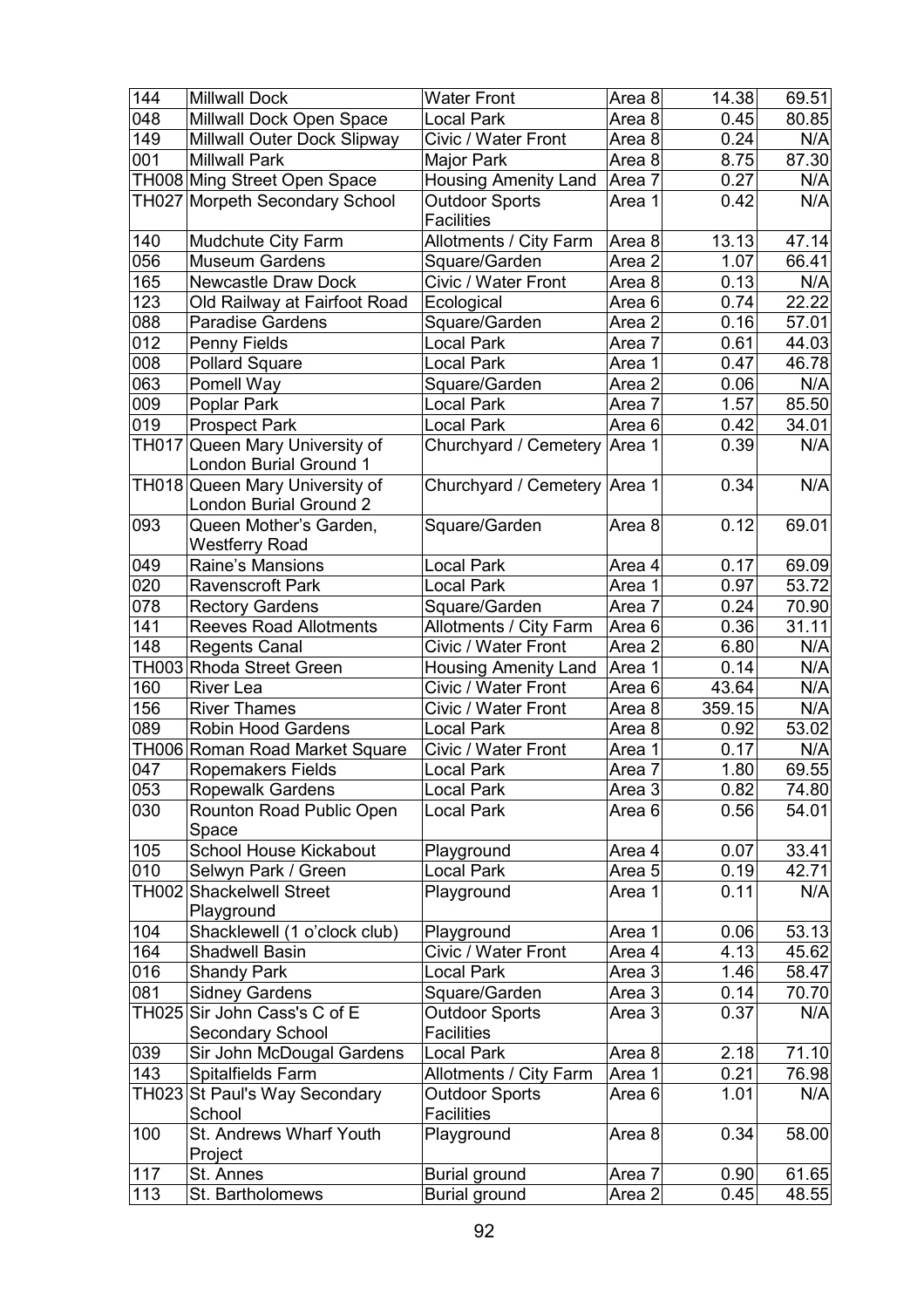| 122              | St. Dunstans Church              | <b>Burial ground</b>   | Area 3            | 1.82  | 61.30 |
|------------------|----------------------------------|------------------------|-------------------|-------|-------|
| 075              | St. James's Gardens              | Square/Garden          | Area 4            | 0.59  | 51.43 |
| 114              | St. Johns Churchyard             | <b>Burial ground</b>   | Area 4            | 0.25  | 79.56 |
| 034              | St. Johns Park                   | Local Park             | Area 8            | 0.95  | 83.80 |
| 162              | <b>St. Katherines Dock</b>       | Civic / Water Front    | Area 4            | 4.19  | 75.43 |
| 108              | St. Mary Bow                     | Burial ground          | Area 5            | 0.27  | 82.99 |
| 121              | St. Matthews & St James          | <b>Burial ground</b>   | Area 1            | 0.83  | 39.27 |
| 118              | St. Matthews Old Church          | <b>Burial ground</b>   | Area 7            | 0.63  | 48.02 |
| 111              | St. George in the East           | <b>Burial ground</b>   | Area 4            | 1.61  | 48.39 |
| 112              | St. Peter's Churchyard           | <b>Burial ground</b>   | Area 1            | 0.42  | 32.50 |
| 083              | <b>Stepney Green Gardens</b>     | Square/Garden          | Area 3            | 0.51  | 35.01 |
| 023              | <b>Stepney Green Park</b>        | Local Park             | Area 3            | 4.63  | 75.70 |
| $\overline{142}$ | <b>Stepping Stones Farm</b>      | Allotments / City Farm | Area $3$          | 1.50  | 57.77 |
| 013              | Stonebridge Wharf                | Local Park             | Area 3            | 0.14  | 43.19 |
| 038              | Stoneyard Lane                   | <b>Local Park</b>      | Area 7            | 0.15  | 71.09 |
| 102              | <b>Strafford Street</b>          | Playground             | Area 8            | 0.19  | N/A   |
| 024              | Swanlea Park                     | Local Park             | Area <sub>2</sub> | 0.55  | 70.83 |
| 043              | <b>Swedenborg Gardens</b>        | <b>Local Park</b>      | Area 4            | 1.56  | 53.08 |
|                  | TH019 The Blessed John Roche     | <b>Outdoor Sports</b>  | Area 7            | 0.58  | N/A   |
|                  | Catholic School (now closed)     | <b>Facilities</b>      |                   |       |       |
| 168              | The Oval                         | Square/Garden          | Area 1            | 0.07  | N/A   |
| 080              | Three Colts Street / Mitre       | Square/Garden          | Area 7            | 0.03  | N/A   |
|                  | <b>Street</b>                    |                        |                   |       |       |
| 161              | <b>Tobacco Dock</b>              | Civic / Water Front    | Area 4            | 1.75  | 61.39 |
| 107              | <b>Tower Hamlets Cemetery</b>    | <b>Burial ground</b>   | Area 6            | 11.50 | 37.81 |
|                  | TH013 Tower Hill Terrace         | Square/Garden          | Area 4            | 0.11  | N/A   |
| 079              | Tower of London (Inner)          | <b>Water Front</b>     | Area 4            | 2.26  | 70.61 |
|                  | TH015 Tower of London (Outer)    | Civic / Water Front    | Area 4            | 1.41  | N/A   |
| 086              | <b>Tower of London Gardens</b>   | Square/Garden          | Area 4            | 0.32  | 49.99 |
| 058              | <b>Trafalgar Square</b>          | Square/Garden          | Area 3            | 0.25  | 77.30 |
| 091              | <b>Tredegar Square Gardens</b>   | Square/Garden          | Area 5            | 0.51  | 56.73 |
| 085              | <b>Trinity Gardens</b>           | Square/Garden          | Area 7            | 0.42  | 52.65 |
| 065              | <b>Trinity Square Gardens</b>    | Square/Garden          | Area 4            | 0.49  | 66.90 |
|                  | TH016 Twelve Trees Crescent Open | <b>Local Park</b>      | Area 6            | 0.16  | N/A   |
|                  | space                            |                        |                   |       |       |
| 002              | Victoria Park                    | Major Park             | Area <sub>5</sub> | 86.99 | 91.50 |
| 096              | Virginia Gardens                 | Square/Garden          | Area 1            | 0.11  | 63.00 |
| 067              | <b>Wakefield Gardens</b>         | Square/Garden          | Area 4            | 0.09  | N/A   |
| 026              | <b>Wapping Gardens</b>           | Local Park             | Area 4            | 1.27  | 48.80 |
| 027              | <b>Wapping Green</b>             | Local Park             | Area 4            | 0.25  | 62.21 |
| 052              | <b>Wapping Rose Gardens</b>      | Local Park             | Area 4            | 0.61  | 66.43 |
| 040              | Wapping Woods                    | Local Park             | Area 4            | 1.59  | 61.37 |
| 029              | Warner Green                     | Local Park             | Area 1            | 0.30  | 58.23 |
| 069              | <b>Waterside Gardens</b>         | Square/Garden          | Area 4            | 0.14  | 75.76 |
| 097              | <b>Weavers Adventure</b>         | Playground             | Area 2            | 0.44  | 56.66 |
|                  | Playground                       |                        |                   |       |       |
| 041              | <b>Weavers Fields</b>            | Local Park             | Area 2            | 6.31  | 90.10 |
| 087              | <b>Westferry Circus</b>          | Square/Garden          | Area 8            | 0.31  | 75.78 |
| 046              | <b>Whitehorse Park</b>           | Local Park             | Area 3            | 1.38  | 64.90 |
| 128              | Wyvis Street Open space          | Local Park             | Area 7            | 0.38  | 36.75 |
| 092              | <b>York Square</b>               | Square/Garden          | Area 3            | 0.09  | 62.22 |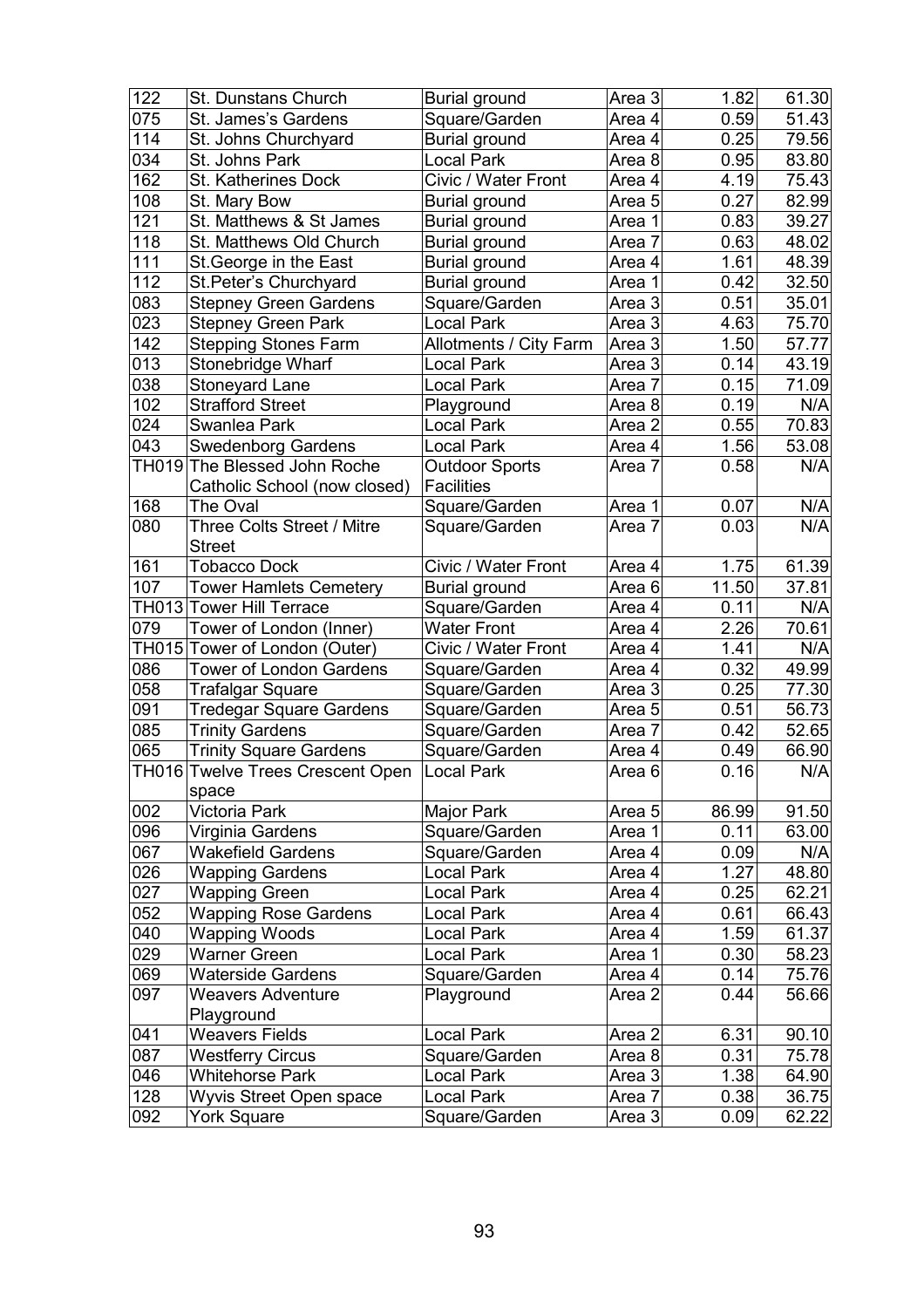# Glossary of Terms and Web Links

| 1 ha. / hectare     | Equivalent to 2.47 acres. A full size, senior football pitch  |
|---------------------|---------------------------------------------------------------|
|                     | takes up about 0.75 ha. of space. Island Gardens and          |
|                     | Museum Gardens are both about 1 ha. in size.                  |
| $1.2 \text{ km}$    | This figure is used for open space planning since it is       |
|                     | roughly equal to a 20 minute walk for most people. People     |
|                     | with walking difficulties or with wheelchairs or children     |
|                     | make take longer.                                             |
| 400 m               | This figure is used for open space planning since it is       |
|                     | roughly equal to a 5 minute walk for most people. People      |
|                     | with walking difficulties, or with wheelchairs or children    |
|                     | make take longer.                                             |
| <b>AAP</b>          | Area Action Plan; these have been prepared for the City       |
|                     | Fringe, Leaside and the Isle of Dogs                          |
| <b>Biodiversity</b> | The variety of life on earth                                  |
| <b>BME</b>          | <b>Black and Ethnic Minority communities</b>                  |
| <b>CABE Space</b>   | Commission for the Built Environment Space, establsihed       |
|                     | by the government as its response to the Urban Green          |
|                     | Spaces Taskforce. It is the branch of CABE that deals with    |
|                     | parks<br>urban<br>and<br>open<br>issues.<br>space             |
|                     | www.cabespace.org.uk/                                         |
| <b>GLA</b>          | <b>Greater London Authority</b>                               |
|                     | www.london.gov.uk/                                            |
| <b>Green Grid</b>   | East London Green Grid, the sub-regional framework for        |
|                     | open space enhancements. The vision is 'A living network      |
|                     | of parks, green spaces, river and other corridors connecting  |
|                     | urban areas to the river Thames, the green belt and           |
|                     | beyond.'                                                      |
| <b>HAP</b>          | Habitat Action Plan. For Tower Habitats Parks and Burial      |
|                     | <b>Grounds HAP</b>                                            |
|                     | www.towerhabitats.org/                                        |
| <b>IDeA</b>         | Government agency aims to help improve local authorities      |
|                     | and develop the skills of people working on<br>local          |
|                     | government; it runs the Beacon Council scheme which           |
|                     | rewards<br>excellence<br>particular<br>service<br>in<br>areas |
|                     | www.idea.gov.uk/                                              |
| <b>LBAP</b>         | Local Biodiversity Action Plan adopted by Council January     |
|                     | 2004                                                          |
|                     | www.towerhabitats.org/                                        |
| <b>LBTH</b>         | <b>London Borough of Tower Hamlets</b>                        |
|                     | www.towerhamlets.gov.uk/                                      |
| <b>LDF</b>          | <b>Local Development Framework</b>                            |
| <b>Local Area</b>   | The Council is committed to the development of a LAA with     |
| <b>Agreement</b>    | the other stakeholders in the Tower Hamlets Partnership.      |
| (LAA)               | The LAA builds upon the priorities set out in the Community   |
|                     | Plan.                                                         |
| <b>NPFA</b>         | <b>National Playing Fields Association</b>                    |
|                     | www.npfa.co.uk/                                               |
|                     |                                                               |
| <b>Olympic Park</b> | The London 2012 Olympic and Paralympic Games will lead        |